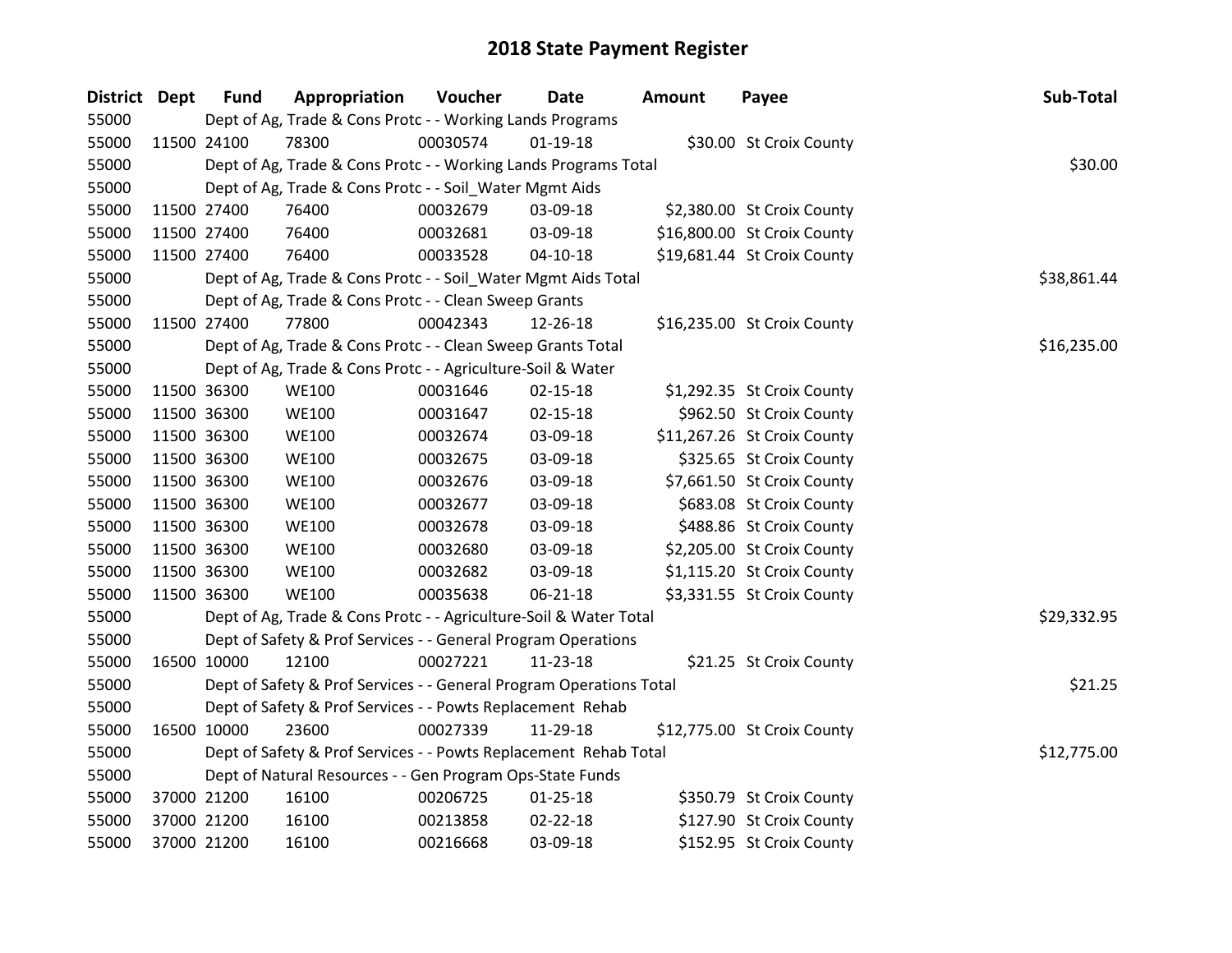| District Dept |             | <b>Fund</b> | Appropriation                                                     | Voucher  | <b>Date</b>    | <b>Amount</b> | Payee                       | Sub-Total   |
|---------------|-------------|-------------|-------------------------------------------------------------------|----------|----------------|---------------|-----------------------------|-------------|
| 55000         |             | 37000 21200 | 16100                                                             | 00221813 | 04-06-18       |               | \$178.29 St Croix County    |             |
| 55000         |             | 37000 21200 | 16100                                                             | 00232695 | 05-17-18       |               | \$224.05 St Croix County    |             |
| 55000         | 37000 21200 |             | 16100                                                             | 00240250 | 05-30-18       |               | \$369.50 St Croix County    |             |
| 55000         | 37000 21200 |             | 16100                                                             | 00246793 | 06-29-18       |               | \$16.50 St Croix County     |             |
| 55000         | 37000 21200 |             | 16100                                                             | 00282260 | 11-30-18       |               | \$56.80 St Croix County     |             |
| 55000         |             |             | Dept of Natural Resources - - Gen Program Ops-State Funds Total   |          |                |               |                             | \$1,476.78  |
| 55000         |             |             | Dept of Natural Resources - - General Program Operations --       |          |                |               |                             |             |
| 55000         |             | 37000 21200 | 25400                                                             | 00218676 | 03-07-18       |               | \$360.00 St Croix County    |             |
| 55000         |             | 37000 21200 | 25400                                                             | 00250749 | $07 - 11 - 18$ |               | \$210.00 St Croix County    |             |
| 55000         |             | 37000 21200 | 25400                                                             | 00282878 | 12-06-18       |               | \$120.00 St Croix County    |             |
| 55000         |             | 37000 21200 | 25400                                                             | 00286102 | 12-19-18       |               | \$540.00 St Croix County    |             |
| 55000         |             |             | Dept of Natural Resources - - General Program Operations -- Total |          |                |               |                             | \$1,230.00  |
| 55000         |             |             | Dept of Natural Resources - - Gpo -Federal Funds                  |          |                |               |                             |             |
| 55000         |             | 37000 21200 | 38100                                                             | 00222260 | 03-23-18       |               | \$8,594.53 St Croix County  |             |
| 55000         |             |             | Dept of Natural Resources - - Gpo -Federal Funds Total            |          |                |               |                             | \$8,594.53  |
| 55000         |             |             | Dept of Natural Resources - - Venison Processing                  |          |                |               |                             |             |
| 55000         |             | 37000 21200 | 54900                                                             | 00243826 | 06-22-18       |               | \$4,810.00 St Croix County  |             |
| 55000         |             |             | Dept of Natural Resources - - Venison Processing Total            |          |                |               |                             | \$4,810.00  |
| 55000         |             |             | Dept of Natural Resources - - Enf A - Boating Enforcement         |          |                |               |                             |             |
| 55000         |             | 37000 21200 | 55000                                                             | 00222260 | 03-23-18       |               | \$18,857.09 St Croix County |             |
| 55000         |             |             | Dept of Natural Resources - - Enf A - Boating Enforcement Total   |          |                |               |                             | \$18,857.09 |
| 55000         |             |             | Dept of Natural Resources - - Enf A - Atv & Utv Enforcement       |          |                |               |                             |             |
| 55000         |             | 37000 21200 | 55100                                                             | 00268561 | 09-27-18       |               | \$5,236.78 St Croix County  |             |
| 55000         |             |             | Dept of Natural Resources - - Enf A - Atv & Utv Enforcement Total |          |                |               |                             | \$5,236.78  |
| 55000         |             |             | Dept of Natural Resources - - Wildlife Damage Claims & Abat       |          |                |               |                             |             |
| 55000         |             | 37000 21200 | 55300                                                             | 00243826 | $06 - 22 - 18$ |               | \$28,933.74 St Croix County |             |
| 55000         |             |             | Dept of Natural Resources - - Wildlife Damage Claims & Abat Total |          |                |               |                             | \$28,933.74 |
| 55000         |             |             | Dept of Natural Resources - - Resaids - County Cons Aids          |          |                |               |                             |             |
| 55000         |             | 37000 21200 | 56300                                                             | 00244842 | $06 - 27 - 18$ |               | \$2,449.00 St Croix County  |             |
| 55000         |             |             | Dept of Natural Resources - - Resaids - County Cons Aids Total    |          |                |               |                             | \$2,449.00  |
| 55000         |             |             | Dept of Natural Resources - - Ra- Snowmobile Trail Areas          |          |                |               |                             |             |
| 55000         |             | 37000 21200 | 57500                                                             | 00233351 | 05-04-18       |               | \$27,075.00 St Croix County |             |
| 55000         | 37000 21200 |             | 57500                                                             | 00259767 | 08-27-18       |               | \$32,490.00 St Croix County |             |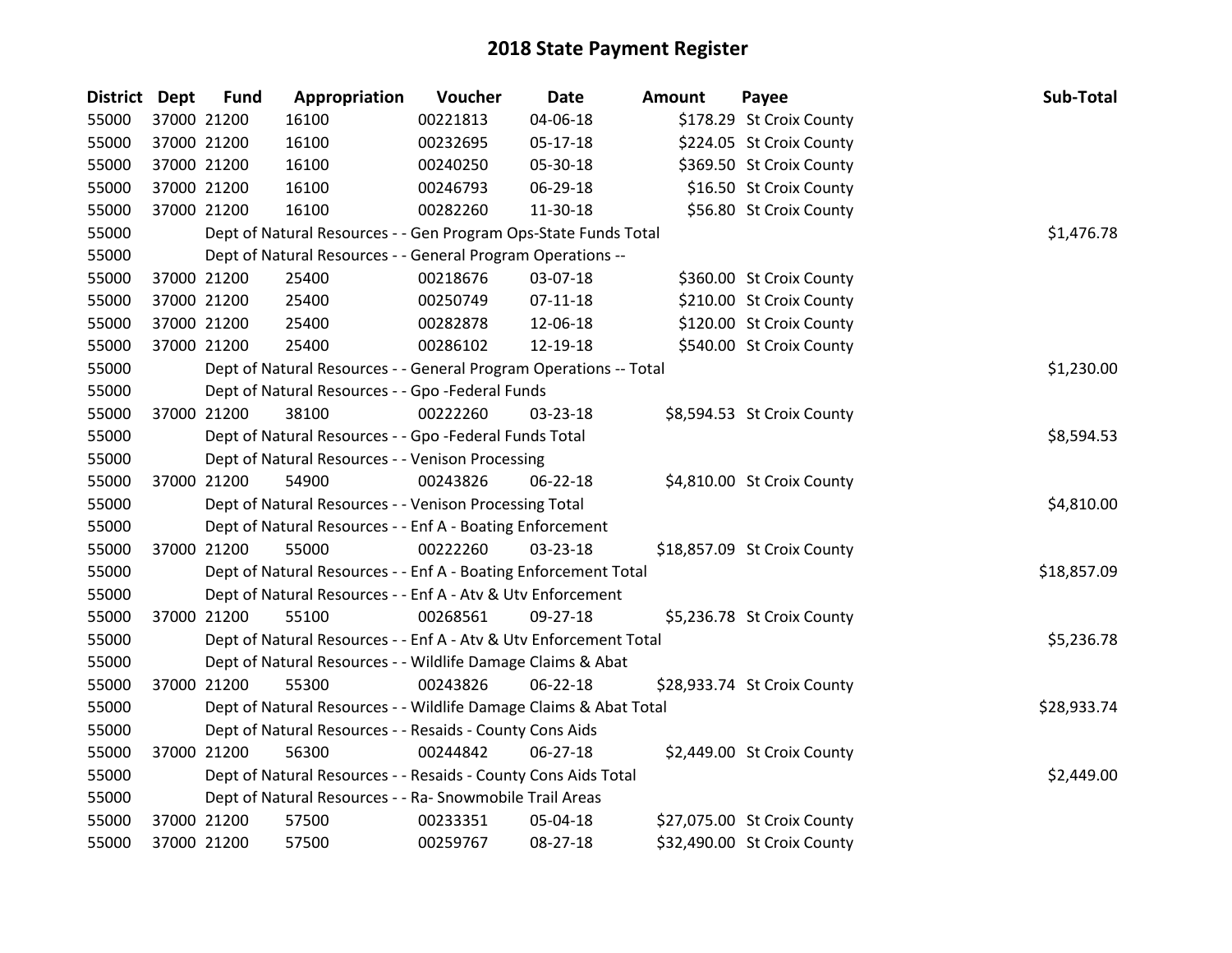| District Dept | <b>Fund</b> | Appropriation                                                      | Voucher      | <b>Date</b>    | <b>Amount</b> | Payee                        | Sub-Total    |
|---------------|-------------|--------------------------------------------------------------------|--------------|----------------|---------------|------------------------------|--------------|
| 55000         | 37000 21200 | 57500                                                              | 00259768     | 08-15-18       |               | \$32,490.00 St Croix County  |              |
| 55000         | 37000 21200 | 57500                                                              | 00269065     | 09-28-18       |               | \$16,232.86 St Croix County  |              |
| 55000         |             | Dept of Natural Resources - - Ra- Snowmobile Trail Areas Total     | \$108,287.86 |                |               |                              |              |
| 55000         |             | Dept of Natural Resources - - Resaids - Pymt In Lieu Tax Fed       |              |                |               |                              |              |
| 55000         | 37000 21200 | 58400                                                              | 00270448     | $10 - 01 - 18$ |               | \$3,585.00 St Croix County   |              |
| 55000         |             | Dept of Natural Resources - - Resaids - Pymt In Lieu Tax Fed Total |              |                |               |                              | \$3,585.00   |
| 55000         |             | Dept of Natural Resources - - Gpo--State Funds                     |              |                |               |                              |              |
| 55000         | 37000 21200 | 86100                                                              | 00240030     | 06-14-18       |               | \$36.70 St Croix County      |              |
| 55000         | 37000 21200 | 86100                                                              | 00271627     | $10-12-18$     |               | \$36.50 St Croix County      |              |
| 55000         |             | Dept of Natural Resources - - Gpo--State Funds Total               |              |                |               |                              | \$73.20      |
| 55000         |             | Dept of Natural Resources - - Fin Asst For Responsible Units       |              |                |               |                              |              |
| 55000         | 37000 27400 | 67000                                                              | 00234995     | $05-11-18$     |               | \$177,139.50 St Croix County |              |
| 55000         |             | Dept of Natural Resources - - Fin Asst For Responsible Units Total |              |                |               |                              | \$177,139.50 |
| 55000         |             | Dept of Natural Resources - - Recycling Consolidation Grants       |              |                |               |                              |              |
| 55000         | 37000 27400 | 67300                                                              | 00234995     | $05-11-18$     |               | \$20,083.34 St Croix County  |              |
| 55000         |             | Dept of Natural Resources - - Recycling Consolidation Grants Total |              |                |               |                              | \$20,083.34  |
| 55000         |             | Dept of Natural Resources - - Land Acquisition                     |              |                |               |                              |              |
| 55000         | 37000 36300 | TA100                                                              | 00213090     | 02-07-18       |               | \$30.00 St Croix County      |              |
| 55000         | 37000 36300 | TA100                                                              | 00219219     | 03-13-18       |               | \$65,165.00 St Croix County  |              |
| 55000         | 37000 36300 | TA100                                                              | 00265521     | 09-10-18       |               | \$800,000.00 St Croix County |              |
| 55000         |             | Dept of Natural Resources - - Land Acquisition Total               |              |                |               |                              | \$865,195.00 |
| 55000         |             | Dept of Natural Resources - - Property Dev Projects (17-19)        |              |                |               |                              |              |
| 55000         | 37000 36300 | <b>TA280</b>                                                       | 00254084     | 07-19-18       |               | \$20,040.00 St Croix County  |              |
| 55000         |             | Dept of Natural Resources - - Property Dev Projects (17-19) Total  |              |                |               |                              | \$20,040.00  |
| 55000         |             | Dept of Natural Resources - - Gpo - Sd Water Loan Prog, Fed        |              |                |               |                              |              |
| 55000         | 37000 57300 | 48200                                                              | 00218680     | 04-04-18       |               | \$6,308.00 St Croix County   |              |
| 55000         | 37000 57300 | 48200                                                              | 00222050     | 04-19-18       |               | \$4,670.50 St Croix County   |              |
| 55000         | 37000 57300 | 48200                                                              | 00244150     | 06-18-18       |               | \$4,670.50 St Croix County   |              |
| 55000         | 37000 57300 | 48200                                                              | 00268097     | 09-26-18       |               | \$4,670.50 St Croix County   |              |
| 55000         |             | Dept of Natural Resources - - Gpo - Sd Water Loan Prog, Fed Total  |              |                |               |                              | \$20,319.50  |
| 55000         |             | WI Dept of Transportation - - Eldly&Disa Co/Aid Sf                 |              |                |               |                              |              |
| 55000         | 39500 21100 | 16800                                                              | 00238282     | 04-04-18       |               | \$158,574.00 St Croix County |              |
| 55000         |             | WI Dept of Transportation - - Eldly&Disa Co/Aid Sf Total           |              |                |               |                              | \$158,574.00 |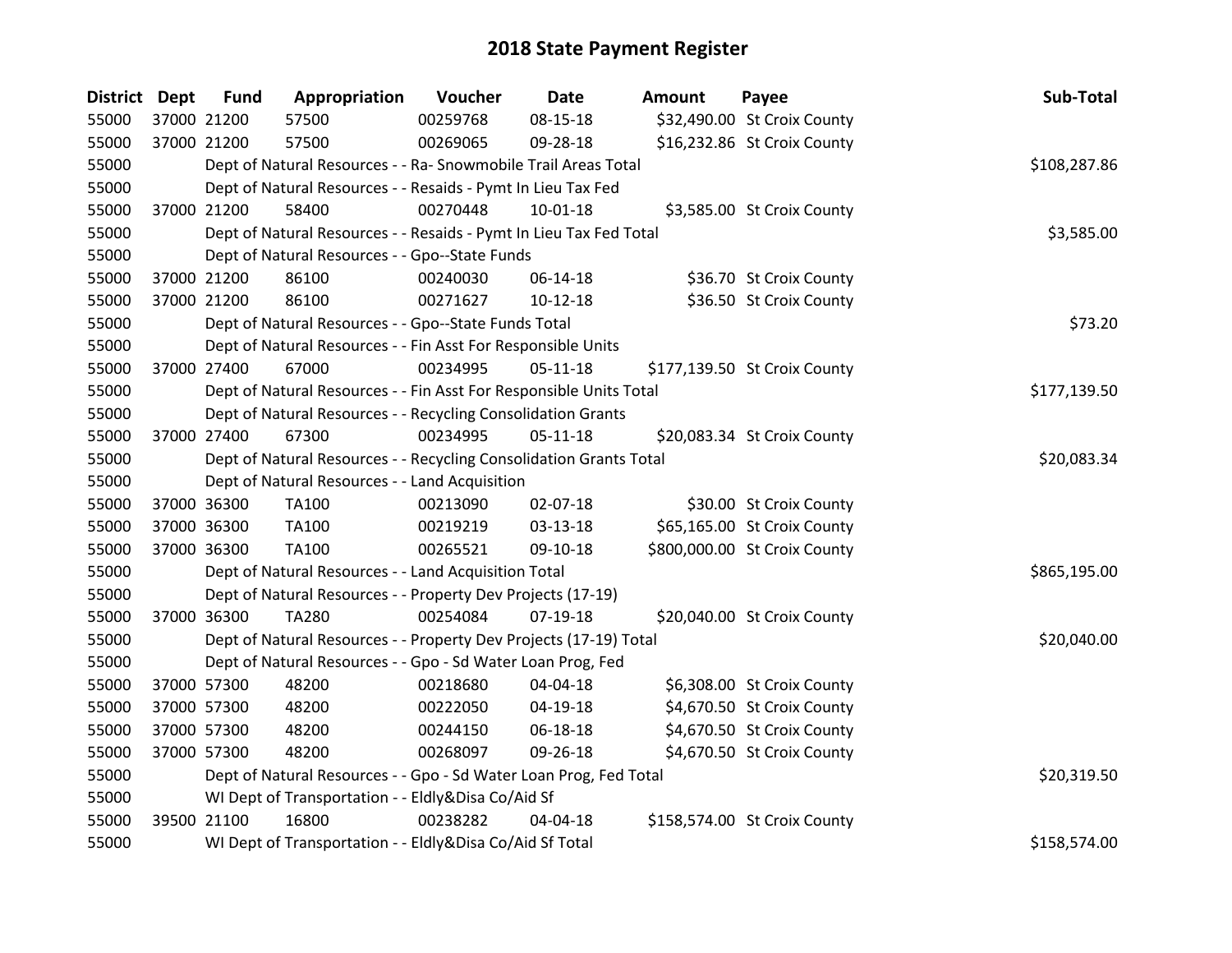| District Dept | <b>Fund</b> | Appropriation                                            | Voucher  | <b>Date</b>    | <b>Amount</b> | Payee                        | Sub-Total      |  |  |  |
|---------------|-------------|----------------------------------------------------------|----------|----------------|---------------|------------------------------|----------------|--|--|--|
| 55000         |             | WI Dept of Transportation - - Trans Aids To Co.-Sf       |          |                |               |                              |                |  |  |  |
| 55000         | 39500 21100 | 19000                                                    | 00203667 | 01-02-18       |               | \$484,710.59 St Croix County |                |  |  |  |
| 55000         | 39500 21100 | 19000                                                    | 00267875 | 07-02-18       |               | \$969,421.18 St Croix County |                |  |  |  |
| 55000         | 39500 21100 | 19000                                                    | 00301927 | $10 - 01 - 18$ |               | \$484,710.60 St Croix County |                |  |  |  |
| 55000         |             | WI Dept of Transportation - - Trans Aids To Co.-Sf Total |          |                |               |                              | \$1,938,842.37 |  |  |  |
| 55000         |             | WI Dept of Transportation - - Hwy/Loc Brdg Imp Sfd       |          |                |               |                              |                |  |  |  |
| 55000         | 39500 21100 | 26500                                                    | 00323181 | $11 - 15 - 18$ |               | \$94,320.00 St Croix County  |                |  |  |  |
| 55000         |             | WI Dept of Transportation - - Hwy/Loc Brdg Imp Sfd Total |          |                |               |                              | \$94,320.00    |  |  |  |
| 55000         |             | WI Dept of Transportation - - Local Rds, Grants Sf       |          |                |               |                              |                |  |  |  |
| 55000         | 39500 21100 | 27000                                                    | 00214561 | $01 - 25 - 18$ |               | \$182,150.00 St Croix County |                |  |  |  |
| 55000         |             | WI Dept of Transportation - - Local Rds, Grants Sf Total |          |                |               |                              | \$182,150.00   |  |  |  |
| 55000         |             | WI Dept of Transportation - - Loc Rd Imp Prg St Fd       |          |                |               |                              |                |  |  |  |
| 55000         | 39500 21100 | 27800                                                    | 00214567 | $01 - 25 - 18$ |               | \$217,596.44 St Croix County |                |  |  |  |
| 55000         | 39500 21100 | 27800                                                    | 00278521 | 07-25-18       |               | \$7,467.56 St Croix County   |                |  |  |  |
| 55000         |             | WI Dept of Transportation - - Loc Rd Imp Prg St Fd Total |          |                |               |                              | \$225,064.00   |  |  |  |
| 55000         |             | WI Dept of Transportation - - St Hwy Rehab, Sf           |          |                |               |                              |                |  |  |  |
| 55000         | 39500 21100 | 36300                                                    | 00211822 | $01 - 17 - 18$ |               | \$125.00 St Croix County     |                |  |  |  |
| 55000         | 39500 21100 | 36300                                                    | 00220753 | 02-09-18       |               | \$2,820.26 St Croix County   |                |  |  |  |
| 55000         | 39500 21100 | 36300                                                    | 00228282 | 03-07-18       |               | \$1,280.34 St Croix County   |                |  |  |  |
| 55000         | 39500 21100 | 36300                                                    | 00228283 | 03-07-18       |               | \$728.57 St Croix County     |                |  |  |  |
| 55000         | 39500 21100 | 36300                                                    | 00239351 | 04-05-18       |               | \$2.00 St Croix County       |                |  |  |  |
| 55000         | 39500 21100 | 36300                                                    | 00239933 | 04-06-18       |               | \$2,178.29 St Croix County   |                |  |  |  |
| 55000         | 39500 21100 | 36300                                                    | 00265372 | 06-21-18       |               | \$472.35 St Croix County     |                |  |  |  |
| 55000         | 39500 21100 | 36300                                                    | 00265373 | 06-21-18       |               | \$161.62 St Croix County     |                |  |  |  |
| 55000         | 39500 21100 | 36300                                                    | 00275107 | 07-13-18       |               | \$30.00 St Croix County      |                |  |  |  |
| 55000         | 39500 21100 | 36300                                                    | 00285387 | 08-10-18       |               | \$5.00 St Croix County       |                |  |  |  |
| 55000         | 39500 21100 | 36300                                                    | 00288949 | 08-22-18       |               | \$4,533.76 St Croix County   |                |  |  |  |
| 55000         | 39500 21100 | 36300                                                    | 00297854 | 09-17-18       |               | \$76.59 St Croix County      |                |  |  |  |
| 55000         | 39500 21100 | 36300                                                    | 00318079 | 11-01-18       |               | \$9.00 St Croix County       |                |  |  |  |
| 55000         | 39500 21100 | 36300                                                    | 00323909 | 11-20-18       |               | \$3,321.34 St Croix County   |                |  |  |  |
| 55000         | 39500 21100 | 36300                                                    | 00329115 | 12-14-18       |               | \$178.00 St Croix County     |                |  |  |  |
| 55000         |             | WI Dept of Transportation - - St Hwy Rehab, Sf Total     |          |                |               |                              | \$15,922.12    |  |  |  |
| 55000         |             | WI Dept of Transportation - - Hwy Mgmt & Opers Sf        |          |                |               |                              |                |  |  |  |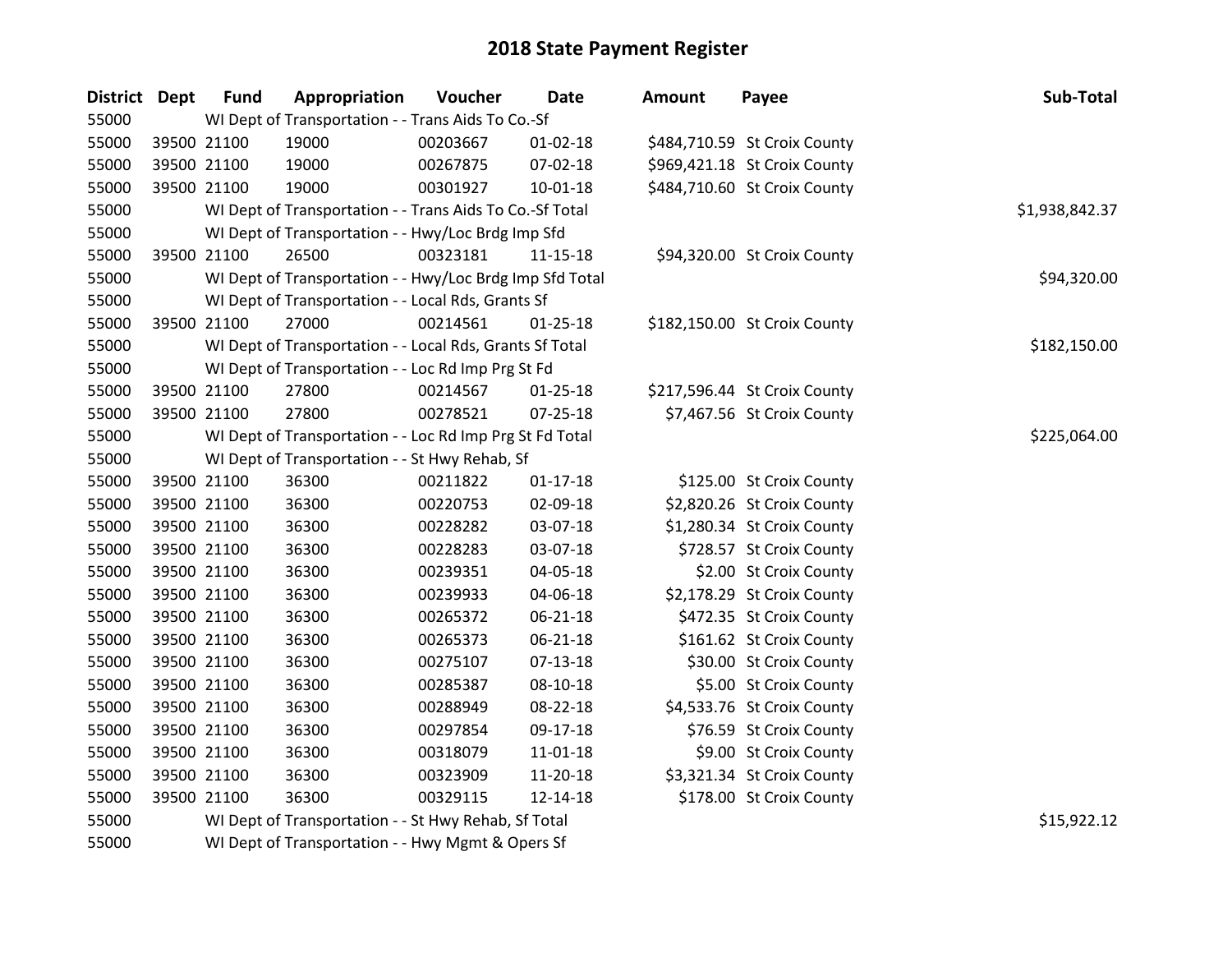| <b>District Dept</b> | <b>Fund</b> | Appropriation                                            | Voucher  | <b>Date</b>    | <b>Amount</b> | Payee                        | Sub-Total    |
|----------------------|-------------|----------------------------------------------------------|----------|----------------|---------------|------------------------------|--------------|
| 55000                | 39500 21100 | 36500                                                    | 00208245 | $01 - 03 - 18$ |               | \$4,651.49 St Croix County   |              |
| 55000                | 39500 21100 | 36500                                                    | 00214592 | 01-26-18       |               | \$6,124.02 St Croix County   |              |
| 55000                | 39500 21100 | 36500                                                    | 00220753 | 02-09-18       |               | \$6,837.42 St Croix County   |              |
| 55000                | 39500 21100 | 36500                                                    | 00221724 | 02-14-18       |               | \$459.00 St Croix County     |              |
| 55000                | 39500 21100 | 36500                                                    | 00233064 | 03-23-18       |               | \$25,441.53 St Croix County  |              |
| 55000                | 39500 21100 | 36500                                                    | 00239933 | 04-06-18       |               | \$21,545.45 St Croix County  |              |
| 55000                | 39500 21100 | 36500                                                    | 00239934 | 04-06-18       |               | \$26,263.55 St Croix County  |              |
| 55000                | 39500 21100 | 36500                                                    | 00252771 | 05-11-18       |               | \$16,241.11 St Croix County  |              |
| 55000                | 39500 21100 | 36500                                                    | 00262395 | 06-20-18       |               | \$23,915.63 St Croix County  |              |
| 55000                | 39500 21100 | 36500                                                    | 00284580 | 08-08-18       |               | \$10,428.15 St Croix County  |              |
| 55000                | 39500 21100 | 36500                                                    | 00288949 | 08-22-18       |               | \$109,064.56 St Croix County |              |
| 55000                | 39500 21100 | 36500                                                    | 00301305 | 10-01-18       |               | \$137,910.79 St Croix County |              |
| 55000                | 39500 21100 | 36500                                                    | 00308109 | 10-09-18       |               | \$97,546.25 St Croix County  |              |
| 55000                | 39500 21100 | 36500                                                    | 00323909 | 11-20-18       |               | \$73,787.40 St Croix County  |              |
| 55000                | 39500 21100 | 36500                                                    | 00327484 | 11-29-18       |               | \$97,895.70 St Croix County  |              |
| 55000                |             | WI Dept of Transportation - - Hwy Mgmt & Opers Sf Total  |          |                |               |                              | \$658,112.05 |
| 55000                |             | WI Dept of Transportation - - Mjr Intrst Bridge Sf       |          |                |               |                              |              |
| 55000                | 39500 21100 | 36700                                                    | 00220753 | 02-09-18       |               | \$515.54 St Croix County     |              |
| 55000                | 39500 21100 | 36700                                                    | 00239933 | 04-06-18       |               | \$181.80 St Croix County     |              |
| 55000                | 39500 21100 | 36700                                                    | 00239934 | 04-06-18       |               | \$244.84 St Croix County     |              |
| 55000                | 39500 21100 | 36700                                                    | 00252771 | 05-11-18       |               | \$145.01 St Croix County     |              |
| 55000                | 39500 21100 | 36700                                                    | 00262395 | 06-20-18       |               | \$269.46 St Croix County     |              |
| 55000                |             | WI Dept of Transportation - - Mjr Intrst Bridge Sf Total |          |                |               |                              | \$1,356.65   |
| 55000                |             | WI Dept of Transportation - - Routine Maint Sf           |          |                |               |                              |              |
| 55000                | 39500 21100 | 36800                                                    | 00208245 | 01-03-18       |               | \$213,084.01 St Croix County |              |
| 55000                | 39500 21100 | 36800                                                    | 00214592 | $01 - 26 - 18$ |               | \$263,184.01 St Croix County |              |
| 55000                | 39500 21100 | 36800                                                    | 00220753 | 02-09-18       |               | \$371,772.17 St Croix County |              |
| 55000                | 39500 21100 | 36800                                                    | 00220871 | $02 - 12 - 18$ |               | \$585.00 St Croix County     |              |
| 55000                | 39500 21100 | 36800                                                    | 00223785 | 02-21-18       |               | \$585.00 St Croix County     |              |
| 55000                | 39500 21100 | 36800                                                    | 00229895 | 03-13-18       |               | \$585.00 St Croix County     |              |
| 55000                | 39500 21100 | 36800                                                    | 00233064 | 03-23-18       |               | \$10,600.05 St Croix County  |              |
| 55000                | 39500 21100 | 36800                                                    | 00239933 | 04-06-18       |               | \$336,796.51 St Croix County |              |
| 55000                | 39500 21100 | 36800                                                    | 00239934 | 04-06-18       |               | \$343,719.16 St Croix County |              |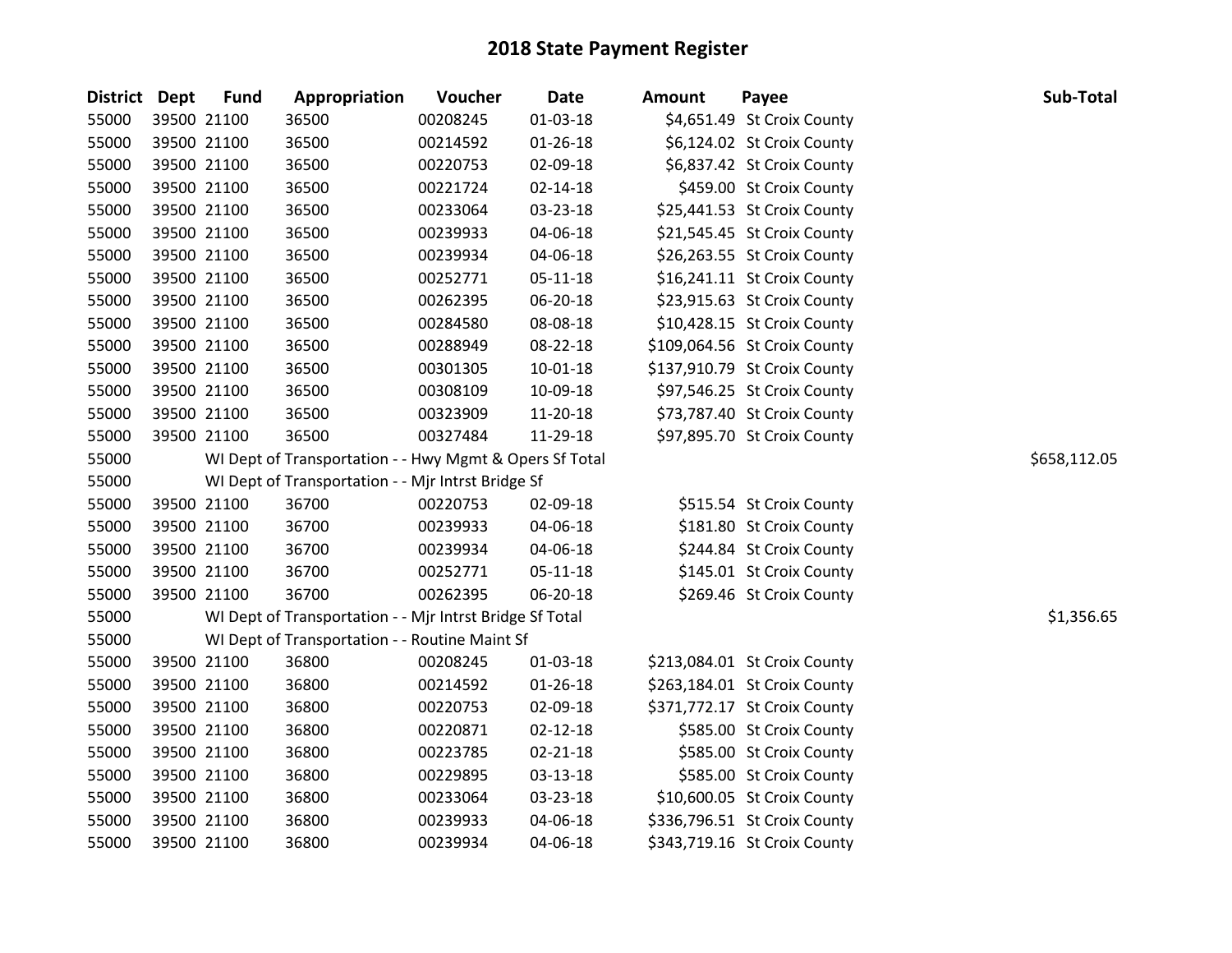| <b>District Dept</b> | <b>Fund</b> | Appropriation                                            | Voucher  | <b>Date</b>    | Amount | Payee                        | Sub-Total      |
|----------------------|-------------|----------------------------------------------------------|----------|----------------|--------|------------------------------|----------------|
| 55000                | 39500 21100 | 36800                                                    | 00242356 | 05-02-18       |        | \$585.00 St Croix County     |                |
| 55000                | 39500 21100 | 36800                                                    | 00252218 | $05 - 11 - 18$ |        | \$585.00 St Croix County     |                |
| 55000                | 39500 21100 | 36800                                                    | 00252771 | 05-11-18       |        | \$314,674.53 St Croix County |                |
| 55000                | 39500 21100 | 36800                                                    | 00262395 | 06-20-18       |        | \$551,356.86 St Croix County |                |
| 55000                | 39500 21100 | 36800                                                    | 00273172 | $07-10-18$     |        | \$585.00 St Croix County     |                |
| 55000                | 39500 21100 | 36800                                                    | 00275718 | 07-30-18       |        | \$585.00 St Croix County     |                |
| 55000                | 39500 21100 | 36800                                                    | 00284580 | 08-08-18       |        | \$195,660.62 St Croix County |                |
| 55000                | 39500 21100 | 36800                                                    | 00288284 | 08-20-18       |        | \$585.00 St Croix County     |                |
| 55000                | 39500 21100 | 36800                                                    | 00288949 | 08-22-18       |        | \$64,496.67 St Croix County  |                |
| 55000                | 39500 21100 | 36800                                                    | 00295947 | 09-13-18       |        | \$585.00 St Croix County     |                |
| 55000                | 39500 21100 | 36800                                                    | 00301305 | 10-01-18       |        | \$56,324.81 St Croix County  |                |
| 55000                | 39500 21100 | 36800                                                    | 00307372 | 10-05-18       |        | \$123,094.21 St Croix County |                |
| 55000                | 39500 21100 | 36800                                                    | 00308109 | 10-09-18       |        | \$37,021.55 St Croix County  |                |
| 55000                | 39500 21100 | 36800                                                    | 00312280 | 10-24-18       |        | \$585.00 St Croix County     |                |
| 55000                | 39500 21100 | 36800                                                    | 00315160 | $10 - 25 - 18$ |        | \$1,807.05 St Croix County   |                |
| 55000                | 39500 21100 | 36800                                                    | 00323909 | 11-20-18       |        | \$30,039.67 St Croix County  |                |
| 55000                | 39500 21100 | 36800                                                    | 00326903 | $11 - 27 - 18$ |        | \$585.00 St Croix County     |                |
| 55000                | 39500 21100 | 36800                                                    | 00327484 | 11-29-18       |        | \$33,722.03 St Croix County  |                |
| 55000                | 39500 21100 | 36800                                                    | 00335141 | 12-26-18       |        | \$585.00 St Croix County     |                |
| 55000                |             | WI Dept of Transportation - - Routine Maint Sf Total     |          |                |        |                              | \$2,954,373.91 |
| 55000                |             | WI Dept of Transportation - - Hwy Mgmt & Opers Lf        |          |                |        |                              |                |
| 55000                | 39500 21100 | 37500                                                    | 00288949 | 08-22-18       |        | \$256.30 St Croix County     |                |
| 55000                | 39500 21100 | 37500                                                    | 00301305 | 10-01-18       |        | \$2,687.65 St Croix County   |                |
| 55000                |             | WI Dept of Transportation - - Hwy Mgmt & Opers Lf Total  |          |                |        |                              | \$2,943.95     |
| 55000                |             | WI Dept of Transportation - - Mjr Intrst Bridge Lf       |          |                |        |                              |                |
| 55000                | 39500 21100 | 37700                                                    | 00239933 | 04-06-18       |        | \$34.57 St Croix County      |                |
| 55000                | 39500 21100 | 37700                                                    | 00239934 | 04-06-18       |        | \$46.56 St Croix County      |                |
| 55000                | 39500 21100 | 37700                                                    | 00252771 | 05-11-18       |        | \$27.57 St Croix County      |                |
| 55000                | 39500 21100 | 37700                                                    | 00262395 | 06-20-18       |        | \$51.24 St Croix County      |                |
| 55000                |             | WI Dept of Transportation - - Mjr Intrst Bridge Lf Total |          |                |        |                              | \$159.94       |
| 55000                |             | WI Dept of Transportation - - St Hwy Rehab Fed Fd        |          |                |        |                              |                |
| 55000                | 39500 21100 | 38300                                                    | 00228282 | 03-07-18       |        | \$6,763.69 St Croix County   |                |
| 55000                |             | WI Dept of Transportation - - St Hwy Rehab Fed Fd Total  |          |                |        |                              | \$6,763.69     |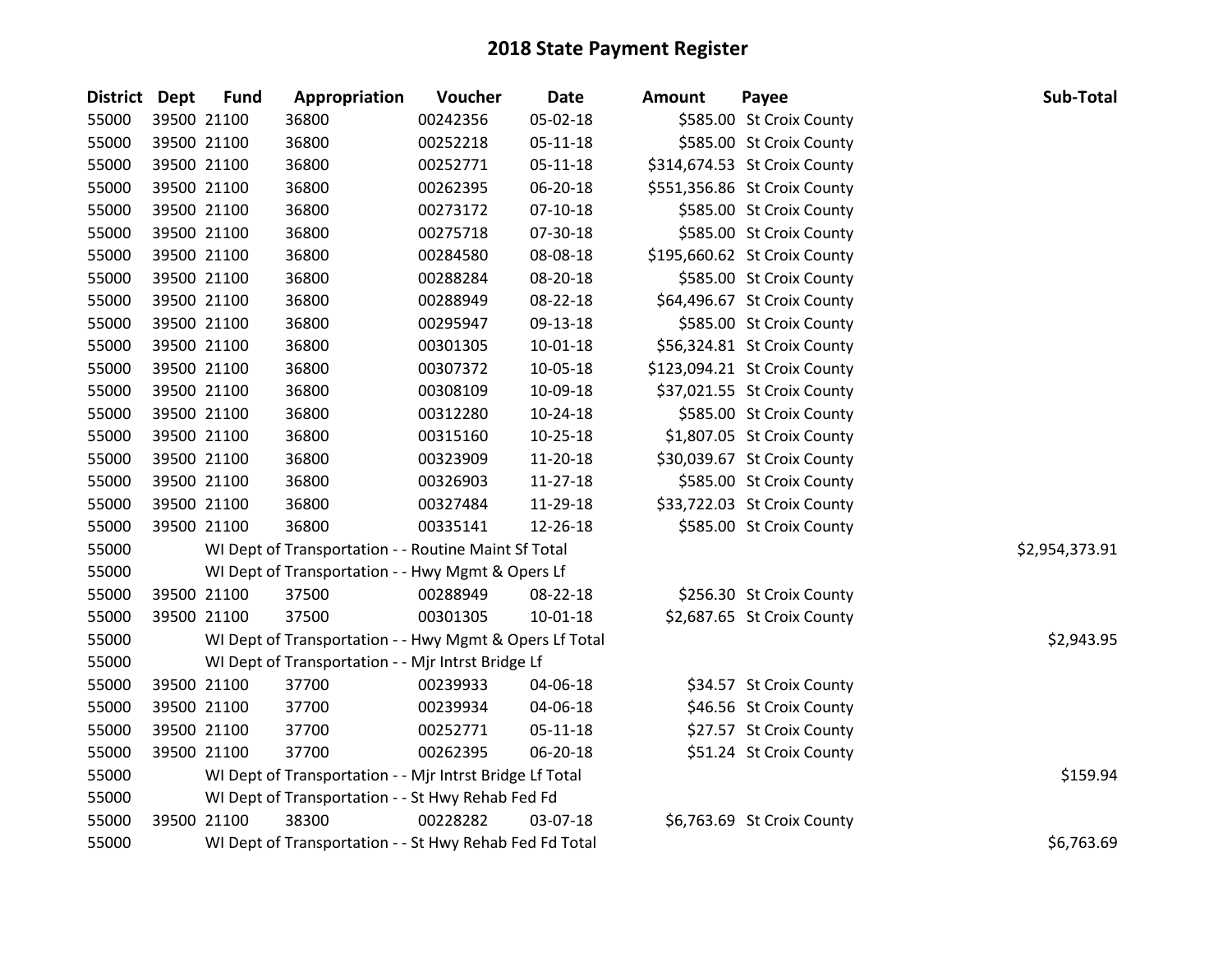| <b>District Dept</b> | <b>Fund</b> | Appropriation                                                      | Voucher  | <b>Date</b>    | <b>Amount</b> | Payee                      | Sub-Total   |
|----------------------|-------------|--------------------------------------------------------------------|----------|----------------|---------------|----------------------------|-------------|
| 55000                |             | WI Dept of Transportation - - Mjr Intrst Bridge Bd                 |          |                |               |                            |             |
| 55000                | 39500 21100 | 93100                                                              | 00220753 | 02-09-18       |               | \$125.35 St Croix County   |             |
| 55000                | 39500 21100 | 93100                                                              | 00239933 | 04-06-18       |               | \$732.06 St Croix County   |             |
| 55000                | 39500 21100 | 93100                                                              | 00239934 | 04-06-18       |               | \$985.90 St Croix County   |             |
| 55000                | 39500 21100 | 93100                                                              | 00252771 | 05-11-18       |               | \$583.90 St Croix County   |             |
| 55000                | 39500 21100 | 93100                                                              | 00262395 | 06-20-18       |               | \$1,085.04 St Croix County |             |
| 55000                |             | WI Dept of Transportation - - Mjr Intrst Bridge Bd Total           |          |                |               |                            | \$3,512.25  |
| 55000                |             | Department of Corrections - - General Program Operations           |          |                |               |                            |             |
| 55000                | 41000 10000 | 10100                                                              | 00223581 | 07-20-18       |               | \$780.00 St Croix County   |             |
| 55000                | 41000 10000 | 10100                                                              | 00223584 | 07-20-18       |               | \$1,500.00 St Croix County |             |
| 55000                | 41000 10000 | 10100                                                              | 00223585 | 07-20-18       |               | \$6,180.00 St Croix County |             |
| 55000                |             | Department of Corrections - - General Program Operations Total     |          |                |               |                            | \$8,460.00  |
| 55000                |             | Department of Corrections - - Purchased Services For Offende       |          |                |               |                            |             |
| 55000                | 41000 10000 | 11100                                                              | 00187423 | 02-08-18       |               | \$3,462.89 St Croix County |             |
| 55000                | 41000 10000 | 11100                                                              | 00193656 | 03-07-18       |               | \$5,245.00 St Croix County |             |
| 55000                | 41000 10000 | 11100                                                              | 00199534 | 04-03-18       |               | \$3,030.00 St Croix County |             |
| 55000                | 41000 10000 | 11100                                                              | 00208321 | 05-14-18       |               | \$1,899.67 St Croix County |             |
| 55000                | 41000 10000 | 11100                                                              | 00221474 | $07-11-18$     |               | \$4,485.00 St Croix County |             |
| 55000                | 41000 10000 | 11100                                                              | 00221480 | $07-11-18$     |               | \$1,566.83 St Croix County |             |
| 55000                | 41000 10000 | 11100                                                              | 00236334 | 09-19-18       |               | \$7,185.00 St Croix County |             |
| 55000                | 41000 10000 | 11100                                                              | 00237948 | 09-27-18       |               | \$6,890.00 St Croix County |             |
| 55000                |             | Department of Corrections - - Purchased Services For Offende Total |          |                |               |                            | \$33,764.39 |
| 55000                |             | Department of Corrections - - Becky Young Community Correcti       |          |                |               |                            |             |
| 55000                | 41000 10000 | 11200                                                              | 00184668 | $01 - 26 - 18$ |               | \$1,237.50 St Croix County |             |
| 55000                | 41000 10000 | 11200                                                              | 00190597 | 02-22-18       |               | \$1,237.50 St Croix County |             |
| 55000                | 41000 10000 | 11200                                                              | 00197188 | 03-22-18       |               | \$1,725.00 St Croix County |             |
| 55000                | 41000 10000 | 11200                                                              | 00206134 | 05-01-18       |               | \$2,362.50 St Croix County |             |
| 55000                | 41000 10000 | 11200                                                              | 00213188 | 06-05-18       |               | \$2,025.00 St Croix County |             |
| 55000                | 41000 10000 | 11200                                                              | 00218578 | 06-27-18       |               | \$600.00 St Croix County   |             |
| 55000                | 41000 10000 | 11200                                                              | 00231642 | 08-29-18       |               | \$1,762.50 St Croix County |             |
| 55000                | 41000 10000 | 11200                                                              | 00237875 | 09-26-18       |               | \$1,537.50 St Croix County |             |
| 55000                |             | Department of Corrections - - Becky Young Community Correcti Total |          |                |               |                            | \$12,487.50 |
| 55000                |             | Department of Corrections - - Corrections Contracts And Agre       |          |                |               |                            |             |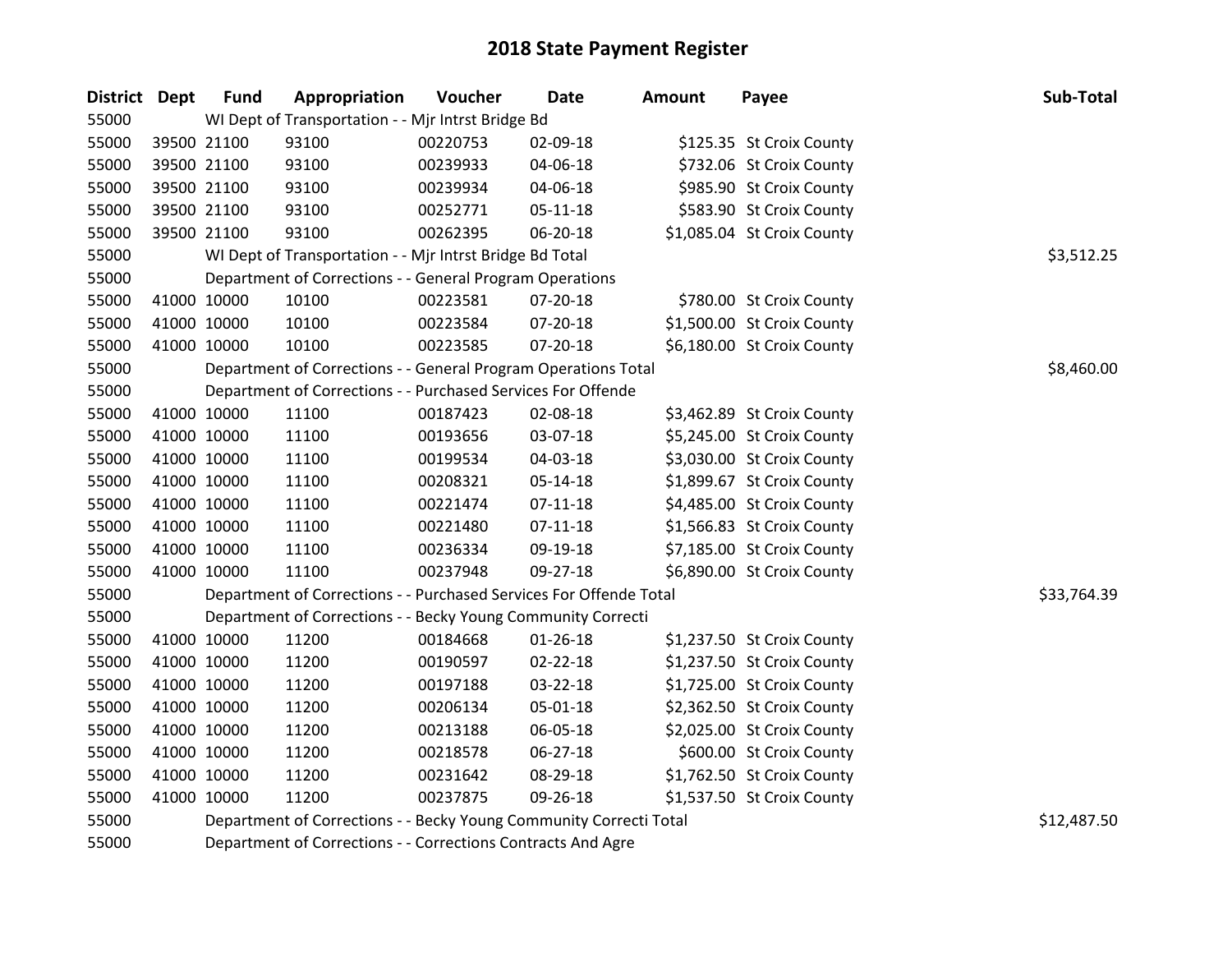| District Dept |             | <b>Fund</b> | Appropriation                                                      | Voucher  | <b>Date</b>    | Amount | Payee                                                                                                         | Sub-Total    |
|---------------|-------------|-------------|--------------------------------------------------------------------|----------|----------------|--------|---------------------------------------------------------------------------------------------------------------|--------------|
| 55000         |             | 41000 10000 | 11400                                                              | 00184051 | $01 - 23 - 18$ |        | \$300.00 St Croix County                                                                                      |              |
| 55000         |             | 41000 10000 | 11400                                                              | 00185152 | $01-30-18$     |        | \$8,387.98 St Croix County                                                                                    |              |
| 55000         | 41000 10000 |             | 11400                                                              | 00191795 | 03-01-18       |        | \$10,600.76 St Croix County                                                                                   |              |
| 55000         | 41000 10000 |             | 11400                                                              | 00195501 | 03-15-18       |        | \$8,542.36 St Croix County                                                                                    |              |
| 55000         |             | 41000 10000 | 11400                                                              | 00196925 | 03-21-18       |        | \$3,060.00 St Croix County                                                                                    |              |
| 55000         |             | 41000 10000 | 11400                                                              | 00211275 | 05-29-18       |        | \$13,431.06 St Croix County                                                                                   |              |
| 55000         |             | 41000 10000 | 11400                                                              | 00211287 | 05-29-18       |        | \$15,386.54 St Croix County                                                                                   |              |
| 55000         |             | 41000 10000 | 11400                                                              | 00218967 | 07-02-18       |        | \$8,520.00 St Croix County                                                                                    |              |
| 55000         |             | 41000 10000 | 11400                                                              | 00219491 | 07-03-18       |        | \$102.92 St Croix County                                                                                      |              |
| 55000         |             | 41000 10000 | 11400                                                              | 00222583 | $07-17-18$     |        | \$11,629.96 St Croix County                                                                                   |              |
| 55000         |             | 41000 10000 | 11400                                                              | 00222600 | $07-17-18$     |        | \$10,651.22 St Croix County                                                                                   |              |
| 55000         |             | 41000 10000 | 11400                                                              | 00239074 | 10-02-18       |        | \$11,249.96 St Croix County                                                                                   |              |
| 55000         | 41000 10000 |             | 11400                                                              | 00240135 | 10-09-18       |        | \$7,887.98 St Croix County                                                                                    |              |
| 55000         |             | 41000 10000 | 11400                                                              | 00255296 | 12-17-18       |        | \$5,640.00 St Croix County                                                                                    |              |
| 55000         |             | 41000 10000 | 11400                                                              | 00255299 | 12-17-18       |        | \$1,860.00 St Croix County                                                                                    |              |
| 55000         |             | 41000 10000 | 11400                                                              | 00255300 | 12-17-18       |        | \$360.00 St Croix County                                                                                      |              |
| 55000         |             | 41000 10000 | 11400                                                              | 00256348 | 12-28-18       |        | \$7,200.00 St Croix County                                                                                    |              |
| 55000         |             |             | Department of Corrections - - Corrections Contracts And Agre Total |          |                |        |                                                                                                               | \$124,810.74 |
| 55000         |             |             |                                                                    |          |                |        | Department of Corrections - - Reimbursing Counties For Probation, Extended Supervision And Parole Holds       |              |
| 55000         |             | 41000 10000 | 11600                                                              | 00246178 | $11-02-18$     |        | \$58,776.00 St Croix County                                                                                   |              |
| 55000         |             |             |                                                                    |          |                |        | Department of Corrections - - Reimbursing Counties For Probation, Extended Supervision And Parole Holds Total | \$58,776.00  |
| 55000         |             |             | Department of Corrections - - Probation, Parole And Extended       |          |                |        |                                                                                                               |              |
| 55000         |             | 41000 10000 | 18700                                                              | 00246178 | $11-02-18$     |        | \$4,424.00 St Croix County                                                                                    |              |
| 55000         |             |             | Department of Corrections - - Probation, Parole And Extended Total |          |                |        |                                                                                                               | \$4,424.00   |
| 55000         |             |             | Department of Health Services - - State/Federal Aids               |          |                |        |                                                                                                               |              |
| 55000         |             | 43500 10000 | 00000                                                              | 90808    | $01 - 02 - 18$ |        | \$103,743.00 St Croix County                                                                                  |              |
| 55000         |             | 43500 10000 | 00000                                                              | 90809    | $02 - 01 - 18$ |        | \$76,577.00 St Croix County                                                                                   |              |
| 55000         |             | 43500 10000 | 00000                                                              | 90810    | 03-01-18       |        | \$54,198.00 St Croix County                                                                                   |              |
| 55000         |             | 43500 10000 | 00000                                                              | 90812    | 04-02-18       |        | \$94,201.00 St Croix County                                                                                   |              |
| 55000         |             | 43500 10000 | 00000                                                              | 90813    | 05-01-18       |        | \$153,298.00 St Croix County                                                                                  |              |
| 55000         |             | 43500 10000 | 00000                                                              | 90814    | 06-01-18       |        | \$134,409.00 St Croix County                                                                                  |              |
| 55000         |             | 43500 10000 | 00000                                                              | 90815    | $06 - 12 - 18$ |        | \$122,445.00 St Croix County                                                                                  |              |
| 55000         | 43500 10000 |             | 00000                                                              | 90900    | 07-02-18       |        | \$1,290,631.00 St Croix County                                                                                |              |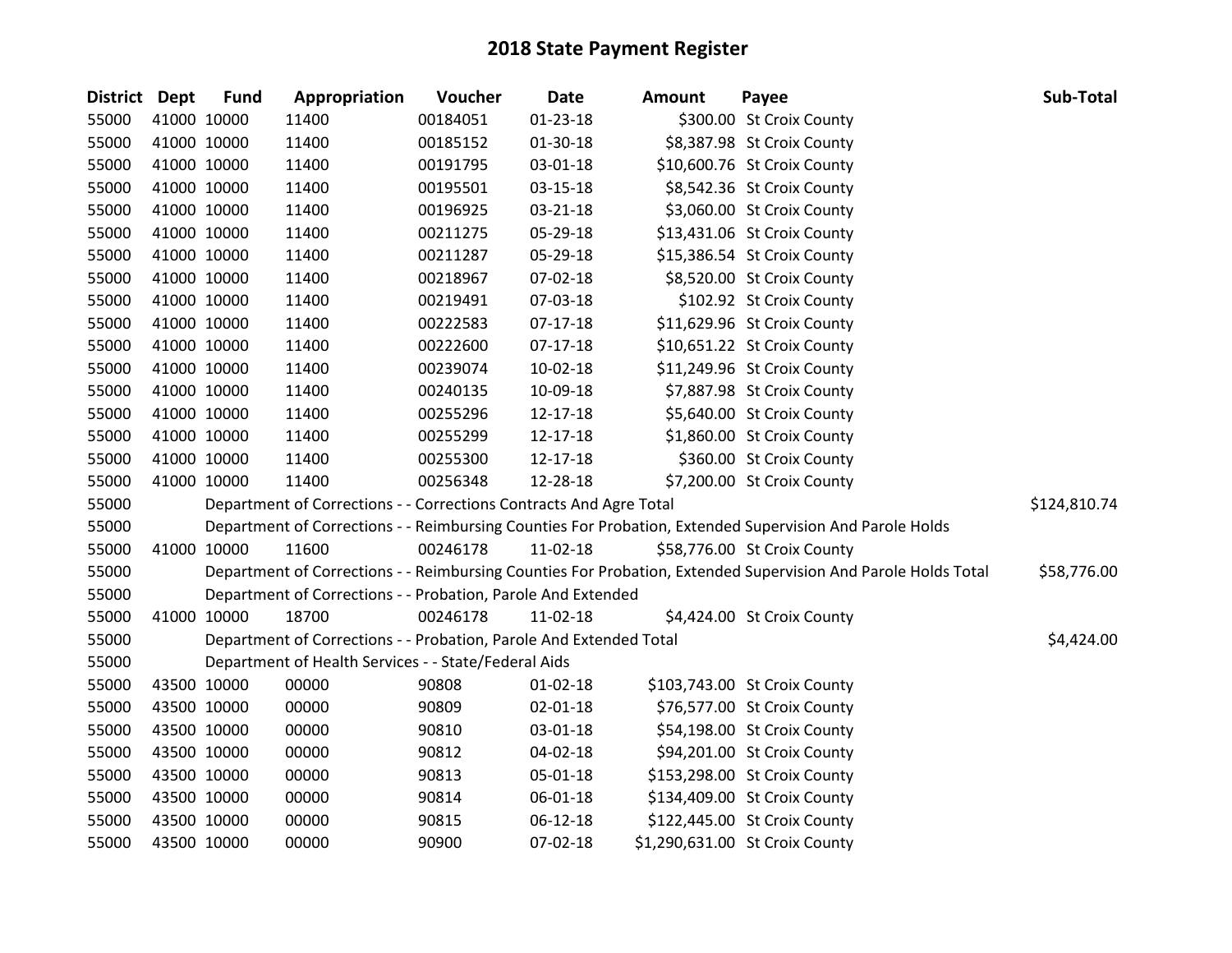| District Dept |             | <b>Fund</b> | Appropriation                                                          | Voucher  | Date           | Amount | Payee                        | Sub-Total      |
|---------------|-------------|-------------|------------------------------------------------------------------------|----------|----------------|--------|------------------------------|----------------|
| 55000         |             | 43500 10000 | 00000                                                                  | 90901    | 08-01-18       |        | \$98,490.00 St Croix County  |                |
| 55000         |             | 43500 10000 | 00000                                                                  | 90902    | 09-04-18       |        | \$328,375.00 St Croix County |                |
| 55000         |             | 43500 10000 | 00000                                                                  | 90903    | 10-01-18       |        | \$290,774.00 St Croix County |                |
| 55000         | 43500 10000 |             | 00000                                                                  | 90904    | 11-01-18       |        | \$114,571.00 St Croix County |                |
| 55000         |             | 43500 10000 | 00000                                                                  | 90905    | 12-03-18       |        | \$196,434.00 St Croix County |                |
| 55000         |             |             | Department of Health Services - - State/Federal Aids Total             |          |                |        |                              | \$3,058,146.00 |
| 55000         |             |             | Department of Health Services - - Public Health Dispensaries And       |          |                |        |                              |                |
| 55000         |             | 43500 10000 | 10700                                                                  | 00189659 | 03-16-18       |        | \$29.60 St Croix County      |                |
| 55000         |             | 43500 10000 | 10700                                                                  | 00189665 | 03-16-18       |        | \$37.95 St Croix County      |                |
| 55000         |             | 43500 10000 | 10700                                                                  | 00206334 | 05-31-18       |        | \$176.95 St Croix County     |                |
| 55000         |             | 43500 10000 | 10700                                                                  | 00206335 | 05-31-18       |        | \$82.59 St Croix County      |                |
| 55000         |             | 43500 10000 | 10700                                                                  | 00224233 | 08-24-18       |        | \$169.71 St Croix County     |                |
| 55000         |             | 43500 10000 | 10700                                                                  | 00224242 | 08-24-18       |        | \$862.96 St Croix County     |                |
| 55000         |             | 43500 10000 | 10700                                                                  | 00226012 | 08-24-18       |        | \$391.07 St Croix County     |                |
| 55000         |             | 43500 10000 | 10700                                                                  | 00238076 | 10-26-18       |        | \$184.84 St Croix County     |                |
| 55000         |             | 43500 10000 | 10700                                                                  | 00238082 | $10-26-18$     |        | \$113.04 St Croix County     |                |
| 55000         |             |             | Department of Health Services - - Public Health Dispensaries And Total |          |                |        |                              | \$2,048.71     |
| 55000         |             |             | Department of Health Services - - Federal Projects Operations          |          |                |        |                              |                |
| 55000         |             | 43500 10000 | 14900                                                                  | 00204838 | 05-11-18       |        | \$550.00 St Croix County     |                |
| 55000         |             | 43500 10000 | 14900                                                                  | 00207354 | 05-22-18       |        | \$595.00 St Croix County     |                |
| 55000         |             | 43500 10000 | 14900                                                                  | 00212166 | 06-13-18       |        | \$2,143.60 St Croix County   |                |
| 55000         |             | 43500 10000 | 14900                                                                  | 00218588 | 07-20-18       |        | \$1,755.00 St Croix County   |                |
| 55000         |             | 43500 10000 | 14900                                                                  | 00231108 | 09-07-18       |        | \$520.00 St Croix County     |                |
| 55000         |             | 43500 10000 | 14900                                                                  | 00231111 | 09-12-18       |        | \$1,667.68 St Croix County   |                |
| 55000         |             | 43500 10000 | 14900                                                                  | 00242749 | $11 - 01 - 18$ |        | \$477.98 St Croix County     |                |
| 55000         |             |             | Department of Health Services - - Federal Projects Operations Total    |          |                |        |                              | \$7,709.26     |
| 55000         |             |             | Department of Health Services - - Federal Project Aids                 |          |                |        |                              |                |
| 55000         |             | 43500 10000 | 15000                                                                  | 00210612 | 06-13-18       |        | \$1,153.50 St Croix County   |                |
| 55000         |             | 43500 10000 | 15000                                                                  | 00216460 | 07-05-18       |        | \$1,240.00 St Croix County   |                |
| 55000         |             | 43500 10000 | 15000                                                                  | 00218026 | 07-27-18       |        | \$4,500.00 St Croix County   |                |
| 55000         |             | 43500 10000 | 15000                                                                  | 00231408 | 09-21-18       |        | \$370.00 St Croix County     |                |
| 55000         |             | 43500 10000 | 15000                                                                  | 00233240 | $10-12-18$     |        | \$370.00 St Croix County     |                |
| 55000         |             |             | Department of Health Services - - Federal Project Aids Total           |          |                |        |                              | \$7,633.50     |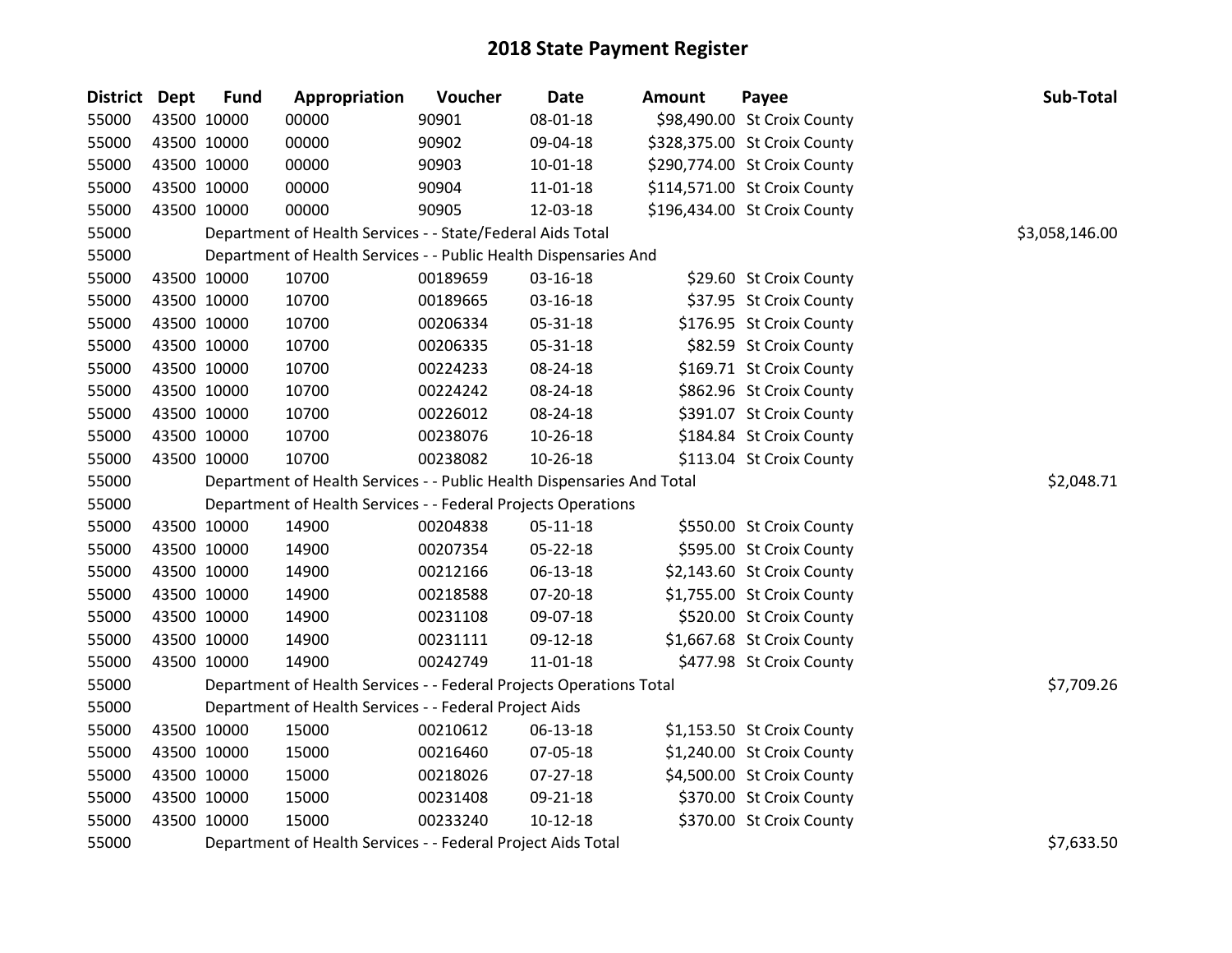| District Dept |             | <b>Fund</b> | Appropriation                                                          | Voucher  | Date           | <b>Amount</b> | Payee                      | Sub-Total  |
|---------------|-------------|-------------|------------------------------------------------------------------------|----------|----------------|---------------|----------------------------|------------|
| 55000         |             |             | Department of Health Services - - General Program Operations           |          |                |               |                            |            |
| 55000         | 43500 10000 |             | 40100                                                                  | 00216639 | 07-05-18       |               | \$1.50 St Croix County     |            |
| 55000         | 43500 10000 |             | 40100                                                                  | 00231867 | 09-12-18       |               | \$15.00 St Croix County    |            |
| 55000         | 43500 10000 |             | 40100                                                                  | 00231873 | 09-12-18       |               | \$1.50 St Croix County     |            |
| 55000         | 43500 10000 |             | 40100                                                                  | 00231877 | 09-12-18       |               | \$1.50 St Croix County     |            |
| 55000         | 43500 10000 |             | 40100                                                                  | 00234968 | 09-27-18       |               | \$1.50 St Croix County     |            |
| 55000         | 43500 10000 |             | 40100                                                                  | 00237741 | $10-10-18$     |               | \$1.50 St Croix County     |            |
| 55000         |             |             | Department of Health Services - - General Program Operations Total     |          |                |               |                            | \$22.50    |
| 55000         |             |             | Department of Health Services - - Medical Assistance State Admin       |          |                |               |                            |            |
| 55000         | 43500 10000 |             | 44000                                                                  | 00216639 | 07-05-18       |               | \$1.50 St Croix County     |            |
| 55000         |             | 43500 10000 | 44000                                                                  | 00231867 | 09-12-18       |               | \$15.00 St Croix County    |            |
| 55000         |             | 43500 10000 | 44000                                                                  | 00231873 | 09-12-18       |               | \$1.50 St Croix County     |            |
| 55000         | 43500 10000 |             | 44000                                                                  | 00231877 | 09-12-18       |               | \$1.50 St Croix County     |            |
| 55000         | 43500 10000 |             | 44000                                                                  | 00234968 | 09-27-18       |               | \$1.50 St Croix County     |            |
| 55000         | 43500 10000 |             | 44000                                                                  | 00237741 | $10-10-18$     |               | \$1.50 St Croix County     |            |
| 55000         |             |             | Department of Health Services - - Medical Assistance State Admin Total |          |                |               |                            | \$22.50    |
| 55000         |             |             | Department of Health Services - - Federal Aid, Medical Assistanc       |          |                |               |                            |            |
| 55000         | 43500 10000 |             | 45400                                                                  | 00212204 | $06 - 21 - 18$ |               | \$2,205.00 St Croix County |            |
| 55000         | 43500 10000 |             | 45400                                                                  | 00244136 | 11-23-18       |               | \$1,732.50 St Croix County |            |
| 55000         |             |             | Department of Health Services - - Federal Aid, Medical Assistanc Total |          |                |               |                            | \$3,937.50 |
| 55000         |             |             | Department of Health Services - - Federal Block Grant Operations       |          |                |               |                            |            |
| 55000         | 43500 10000 |             | 59000                                                                  | 00208152 | 06-01-18       |               | \$150.00 St Croix County   |            |
| 55000         |             |             | Department of Health Services - - Federal Block Grant Operations Total |          |                |               |                            | \$150.00   |
| 55000         |             |             | Department of Health Services - - Nursing Facility Resident Prot       |          |                |               |                            |            |
| 55000         | 43500 10000 |             | 62100                                                                  | 00212204 | 06-21-18       |               | \$2,205.00 St Croix County |            |
| 55000         |             | 43500 10000 | 62100                                                                  | 00244136 | 11-23-18       |               | \$1,732.50 St Croix County |            |
| 55000         |             |             | Department of Health Services - - Nursing Facility Resident Prot Total |          |                |               |                            | \$3,937.50 |
| 55000         |             |             | Department of Health Services - - Administrative And Support-Fis       |          |                |               |                            |            |
| 55000         | 43500 10000 |             | 82100                                                                  | 00218528 | $07-11-18$     |               | \$5.00 St Croix County     |            |
| 55000         |             |             | Department of Health Services - - Administrative And Support-Fis Total |          |                |               |                            | \$5.00     |
| 55000         |             |             | Dept of Children and Families - - Child Care Licens & Cert Activ       |          |                |               |                            |            |
| 55000         | 43700 10000 |             | 22100                                                                  | 00036906 | 03-30-18       |               | \$6.25 St Croix County     |            |
| 55000         | 43700 10000 |             | 22100                                                                  | 00037790 | 05-04-18       |               | \$6.25 St Croix County     |            |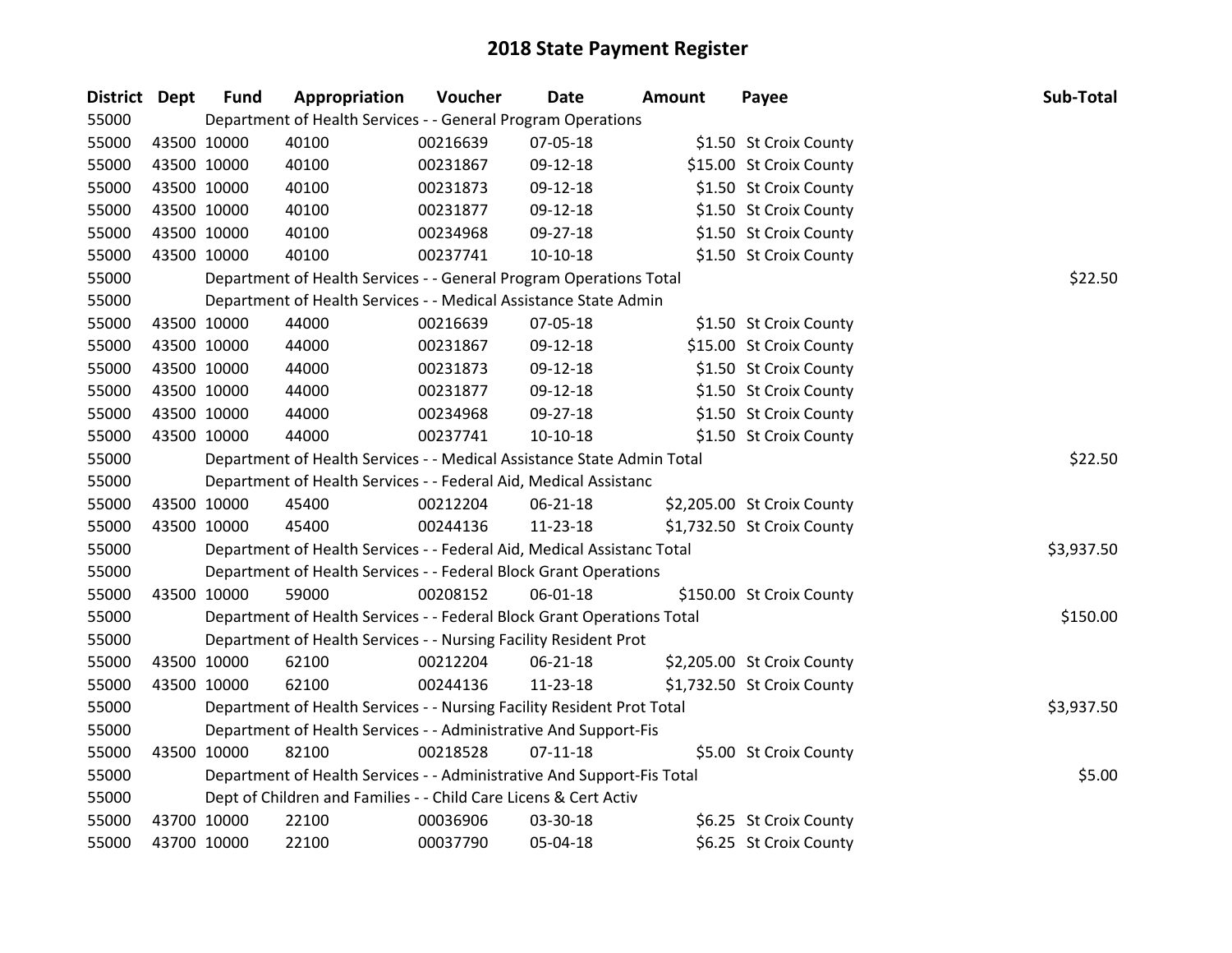| District Dept | <b>Fund</b> | Appropriation                                                          | Voucher  | <b>Date</b>    | <b>Amount</b> | Payee                        | Sub-Total |
|---------------|-------------|------------------------------------------------------------------------|----------|----------------|---------------|------------------------------|-----------|
| 55000         |             | Dept of Children and Families - - Child Care Licens & Cert Activ Total |          |                |               |                              | \$12.50   |
| 55000         |             | Dept of Children and Families - - Fees For Administrative Servic       |          |                |               |                              |           |
| 55000         | 43700 10000 | 23100                                                                  | 00033821 | $01-19-18$     |               | \$50.00 St Croix County      |           |
| 55000         | 43700 10000 | 23100                                                                  | 00038280 | 04-18-18       |               | \$40.00 St Croix County      |           |
| 55000         | 43700 10000 | 23100                                                                  | 00042342 | $07-17-18$     |               | \$25.00 St Croix County      |           |
| 55000         | 43700 10000 | 23100                                                                  | 00045808 | 10-18-18       |               | \$45.00 St Croix County      |           |
| 55000         |             | Dept of Children and Families - - Fees For Administrative Servic Total |          |                |               |                              | \$160.00  |
| 55000         |             | Dept of Children and Families - - General Aids                         |          |                |               |                              |           |
| 55000         | 43700 10000 | 99000                                                                  | 00033217 | $01 - 05 - 18$ |               | \$19,661.28 St Croix County  |           |
| 55000         | 43700 10000 | 99000                                                                  | 00034031 | $01 - 25 - 18$ |               | \$577.85 St Croix County     |           |
| 55000         | 43700 10000 | 99000                                                                  | 00034136 | $01-30-18$     |               | \$163,813.77 St Croix County |           |
| 55000         | 43700 10000 | 99000                                                                  | 00034329 | 02-05-18       |               | \$19,974.21 St Croix County  |           |
| 55000         | 43700 10000 | 99000                                                                  | 00034876 | 02-21-18       |               | \$192.30 St Croix County     |           |
| 55000         | 43700 10000 | 99000                                                                  | 00035029 | 02-21-18       |               | \$235.38 St Croix County     |           |
| 55000         | 43700 10000 | 99000                                                                  | 00035132 | $02 - 21 - 18$ |               | \$868.86 St Croix County     |           |
| 55000         | 43700 10000 | 99000                                                                  | 00035262 | $02 - 22 - 18$ |               | \$649.78 St Croix County     |           |
| 55000         | 43700 10000 | 99000                                                                  | 00036810 | 03-27-18       |               | \$16,266.01 St Croix County  |           |
| 55000         | 43700 10000 | 99000                                                                  | 00036858 | 03-28-18       |               | \$151,251.04 St Croix County |           |
| 55000         | 43700 10000 | 99000                                                                  | 00037091 | 04-03-18       |               | \$44,057.25 St Croix County  |           |
| 55000         | 43700 10000 | 99000                                                                  | 00037589 | 04-05-18       |               | \$186,079.77 St Croix County |           |
| 55000         | 43700 10000 | 99000                                                                  | 00038828 | 04-30-18       |               | \$191,547.32 St Croix County |           |
| 55000         | 43700 10000 | 99000                                                                  | 00038876 | 04-30-18       |               | \$22.51 St Croix County      |           |
| 55000         | 43700 10000 | 99000                                                                  | 00039204 | 05-07-18       |               | \$115,441.66 St Croix County |           |
| 55000         | 43700 10000 | 99000                                                                  | 00040624 | 06-05-18       |               | \$49,707.17 St Croix County  |           |
| 55000         | 43700 10000 | 99000                                                                  | 00041639 | 06-29-18       |               | \$6,151.00 St Croix County   |           |
| 55000         | 43700 10000 | 99000                                                                  | 00041805 | 07-05-18       |               | \$29,893.73 St Croix County  |           |
| 55000         | 43700 10000 | 99000                                                                  | 00042819 | 07-31-18       |               | \$161,840.72 St Croix County |           |
| 55000         | 43700 10000 | 99000                                                                  | 00043025 | 08-03-18       |               | \$2,332.00 St Croix County   |           |
| 55000         | 43700 10000 | 99000                                                                  | 00043115 | 08-06-18       |               | \$26,382.21 St Croix County  |           |
| 55000         | 43700 10000 | 99000                                                                  | 00043355 | 08-10-18       |               | \$4,778.92 St Croix County   |           |
| 55000         | 43700 10000 | 99000                                                                  | 00043993 | 08-29-18       |               | \$664,990.00 St Croix County |           |
| 55000         | 43700 10000 | 99000                                                                  | 00044078 | 08-30-18       |               | \$39,539.00 St Croix County  |           |
| 55000         | 43700 10000 | 99000                                                                  | 00044186 | 09-05-18       |               | \$63,557.63 St Croix County  |           |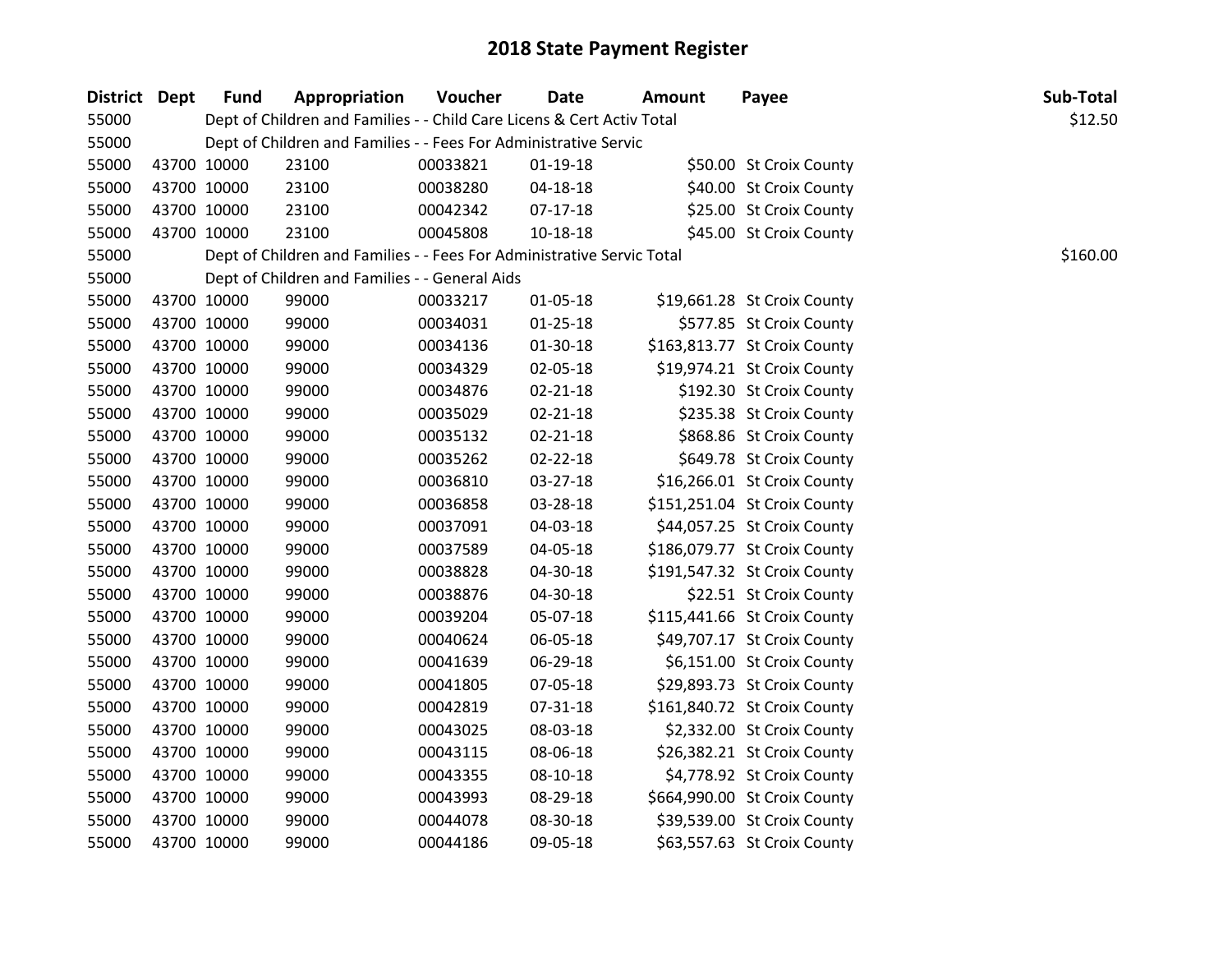| District Dept | <b>Fund</b> | Appropriation                                                         | Voucher  | <b>Date</b> | <b>Amount</b> | Payee                        | Sub-Total      |
|---------------|-------------|-----------------------------------------------------------------------|----------|-------------|---------------|------------------------------|----------------|
| 55000         | 43700 10000 | 99000                                                                 | 00045395 | 10-05-18    |               | \$74,373.81 St Croix County  |                |
| 55000         | 43700 10000 | 99000                                                                 | 00045899 | 10-19-18    |               | \$2,260.19 St Croix County   |                |
| 55000         | 43700 10000 | 99000                                                                 | 00046070 | 10-31-18    |               | \$249.23 St Croix County     |                |
| 55000         | 43700 10000 | 99000                                                                 | 00046216 | 10-30-18    |               | \$166,667.38 St Croix County |                |
| 55000         | 43700 10000 | 99000                                                                 | 00046530 | 11-05-18    |               | \$25,587.17 St Croix County  |                |
| 55000         | 43700 10000 | 99000                                                                 | 00047587 | 12-05-18    |               | \$25,952.19 St Croix County  |                |
| 55000         | 43700 10000 | 99000                                                                 | 00048191 | 12-27-18    |               | \$41,241.32 St Croix County  |                |
| 55000         |             | Dept of Children and Families - - General Aids Total                  |          |             |               |                              | \$2,296,142.66 |
| 55000         |             | Dept of Workforce Development - - Ui Admin Fed                        |          |             |               |                              |                |
| 55000         | 44500 10000 | 15100                                                                 | 00142159 | 01-03-18    |               | \$85.00 St Croix County      |                |
| 55000         | 44500 10000 | 15100                                                                 | 00146840 | 02-02-18    |               | \$120.00 St Croix County     |                |
| 55000         | 44500 10000 | 15100                                                                 | 00152425 | 03-02-18    |               | \$70.00 St Croix County      |                |
| 55000         | 44500 10000 | 15100                                                                 | 00157736 | 04-03-18    |               | \$65.00 St Croix County      |                |
| 55000         | 44500 10000 | 15100                                                                 | 00163055 | 05-02-18    |               | \$75.00 St Croix County      |                |
| 55000         | 44500 10000 | 15100                                                                 | 00168131 | 06-04-18    |               | \$115.00 St Croix County     |                |
| 55000         | 44500 10000 | 15100                                                                 | 00173133 | 07-03-18    |               | \$60.00 St Croix County      |                |
| 55000         | 44500 10000 | 15100                                                                 | 00178379 | 08-02-18    |               | \$35.00 St Croix County      |                |
| 55000         | 44500 10000 | 15100                                                                 | 00183436 | 09-05-18    |               | \$35.00 St Croix County      |                |
| 55000         | 44500 10000 | 15100                                                                 | 00188583 | 10-02-18    |               | \$80.00 St Croix County      |                |
| 55000         | 44500 10000 | 15100                                                                 | 00194645 | 11-02-18    |               | \$55.00 St Croix County      |                |
| 55000         | 44500 10000 | 15100                                                                 | 00199627 | 12-04-18    |               | \$25.00 St Croix County      |                |
| 55000         |             | Dept of Workforce Development - - Ui Admin Fed Total                  |          |             |               |                              | \$820.00       |
| 55000         |             | Dept of Workforce Development - - Wc Ops Uninsured Emplyr Admin       |          |             |               |                              |                |
| 55000         | 44500 22700 | 17700                                                                 | 00150168 | 02-20-18    |               | \$35.00 St Croix County      |                |
| 55000         | 44500 22700 | 17700                                                                 | 00150169 | 02-20-18    |               | \$70.00 St Croix County      |                |
| 55000         | 44500 22700 | 17700                                                                 | 00195363 | 11-07-18    |               | \$15.00 St Croix County      |                |
| 55000         | 44500 22700 | 17700                                                                 | 00195364 | 11-07-18    |               | \$55.00 St Croix County      |                |
| 55000         |             | Dept of Workforce Development - - Wc Ops Uninsured Emplyr Admin Total |          |             |               |                              | \$175.00       |
| 55000         |             | Department of Justice - - Legal Expenses                              |          |             |               |                              |                |
| 55000         | 45500 10000 | 10400                                                                 | 00048488 | 07-13-18    |               | \$10.00 St Croix County      |                |
| 55000         |             | Department of Justice - - Legal Expenses Total                        |          |             |               |                              | \$10.00        |
| 55000         |             | Department of Justice - - Crime Laboratories, Dna                     |          |             |               |                              |                |
| 55000         | 45500 10000 | 22100                                                                 | 00049032 | 07-19-18    |               | \$4,240.00 St Croix County   |                |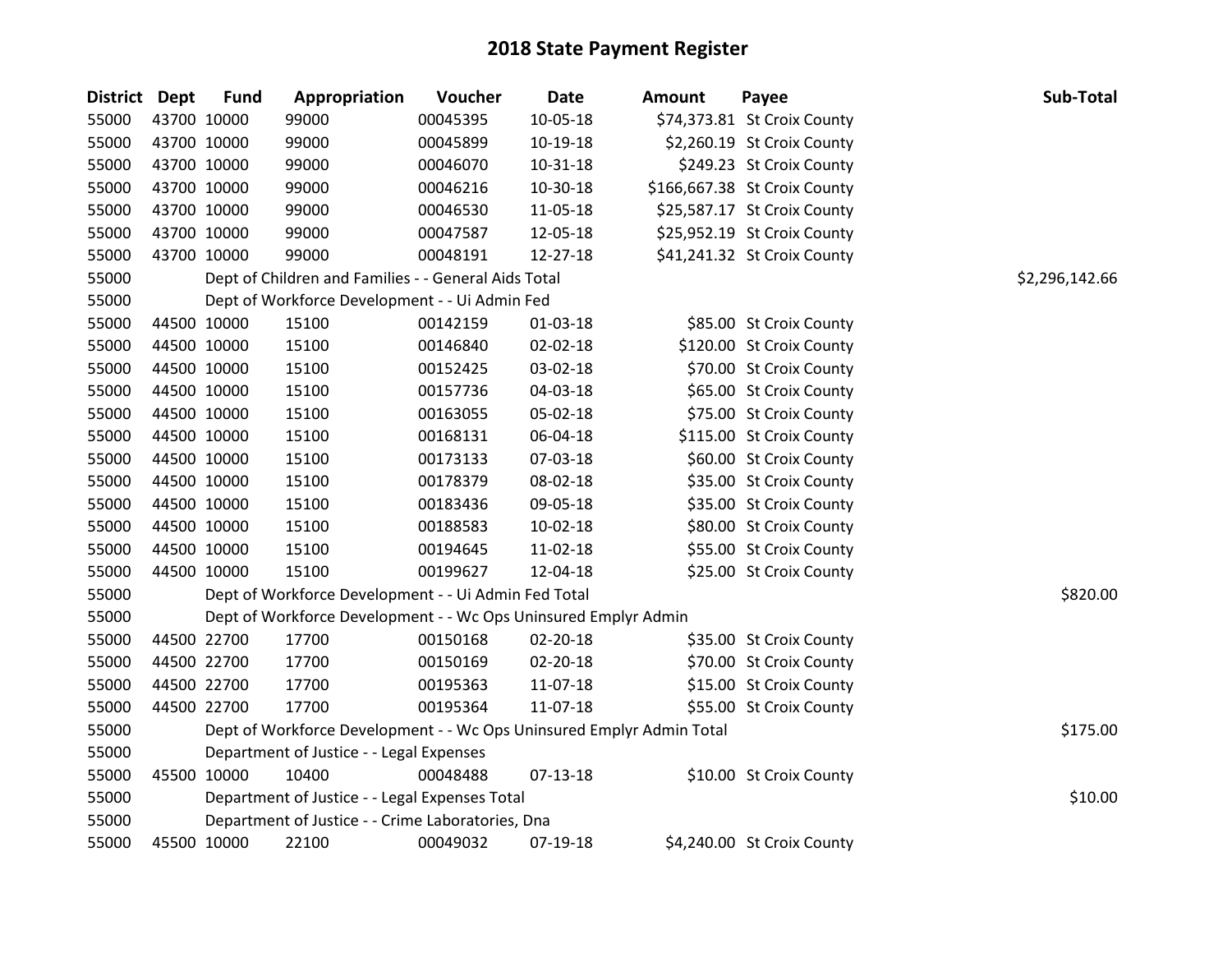| District Dept | <b>Fund</b> | Appropriation                                                  | Voucher  | <b>Date</b>    | <b>Amount</b> | Payee                       | Sub-Total    |
|---------------|-------------|----------------------------------------------------------------|----------|----------------|---------------|-----------------------------|--------------|
| 55000         |             | Department of Justice - - Crime Laboratories, Dna Total        |          |                |               |                             | \$4,240.00   |
| 55000         |             | Department of Justice - - Law Enforcement Train, Local         |          |                |               |                             |              |
| 55000         | 45500 10000 | 23100                                                          | 00041446 | 02-05-18       |               | \$4,402.62 St Croix County  |              |
| 55000         | 45500 10000 | 23100                                                          | 00053757 | $10 - 25 - 18$ |               | \$12,320.00 St Croix County |              |
| 55000         |             | Department of Justice - - Law Enforcement Train, Local Total   |          |                |               |                             | \$16,722.62  |
| 55000         |             | Department of Justice - - Federal Aid, Local Assistance        |          |                |               |                             |              |
| 55000         | 45500 10000 | 25100                                                          | 00041293 | $02 - 01 - 18$ |               | \$17,707.78 St Croix County |              |
| 55000         | 45500 10000 | 25100                                                          | 00042805 | 03-01-18       |               | \$463.96 St Croix County    |              |
| 55000         | 45500 10000 | 25100                                                          | 00042982 | 03-08-18       |               | \$2,257.09 St Croix County  |              |
| 55000         | 45500 10000 | 25100                                                          | 00044285 | 04-06-18       |               | \$5,321.48 St Croix County  |              |
| 55000         | 45500 10000 | 25100                                                          | 00047538 | 06-25-18       |               | \$13,617.89 St Croix County |              |
| 55000         | 45500 10000 | 25100                                                          | 00048438 | 07-09-18       |               | \$1,759.58 St Croix County  |              |
| 55000         | 45500 10000 | 25100                                                          | 00049727 | 08-02-18       |               | \$754.34 St Croix County    |              |
| 55000         | 45500 10000 | 25100                                                          | 00050967 | 09-04-18       |               | \$13,445.28 St Croix County |              |
| 55000         | 45500 10000 | 25100                                                          | 00051986 | 09-25-18       |               | \$5,592.92 St Croix County  |              |
| 55000         | 45500 10000 | 25100                                                          | 00053733 | 10-26-18       |               | \$16,965.15 St Croix County |              |
| 55000         |             | Department of Justice - - Federal Aid, Local Assistance Total  |          |                |               |                             | \$77,885.47  |
| 55000         |             | Department of Justice - - Alt Prosecution Alcohol Drugs        |          |                |               |                             |              |
| 55000         | 45500 10000 | 27100                                                          | 00044948 | 04-30-18       |               | \$30,725.00 St Croix County |              |
| 55000         | 45500 10000 | 27100                                                          | 00050351 | 08-14-18       |               | \$31,231.00 St Croix County |              |
| 55000         | 45500 10000 | 27100                                                          | 00054781 | 11-05-18       |               | \$30,340.00 St Croix County |              |
| 55000         |             | Department of Justice - - Alt Prosecution Alcohol Drugs Total  |          |                |               |                             | \$92,296.00  |
| 55000         |             | Department of Justice - - Internet Crimes Against Childr       |          |                |               |                             |              |
| 55000         | 45500 10000 | 28400                                                          | 00043789 | 03-22-18       |               | \$2,330.16 St Croix County  |              |
| 55000         | 45500 10000 | 28400                                                          | 00043790 | 03-22-18       |               | \$3,807.67 St Croix County  |              |
| 55000         |             | Department of Justice - - Internet Crimes Against Childr Total |          |                |               |                             | \$6,137.83   |
| 55000         |             | Department of Justice - - Alternatives To Prosecution          |          |                |               |                             |              |
| 55000         | 45500 10000 | 28500                                                          | 00041422 | 02-05-18       |               | \$45,345.00 St Croix County |              |
| 55000         |             | Department of Justice - - Alternatives To Prosecution Total    |          |                |               |                             | \$45,345.00  |
| 55000         |             | Department of Justice - - Crime Victim Witness Assist          |          |                |               |                             |              |
| 55000         | 45500 10000 | 53200                                                          | 00043076 | 03-06-18       |               | \$65,593.53 St Croix County |              |
| 55000         | 45500 10000 | 53200                                                          | 00049135 | $07-19-18$     |               | \$63,045.19 St Croix County |              |
| 55000         |             | Department of Justice - - Crime Victim Witness Assist Total    |          |                |               |                             | \$128,638.72 |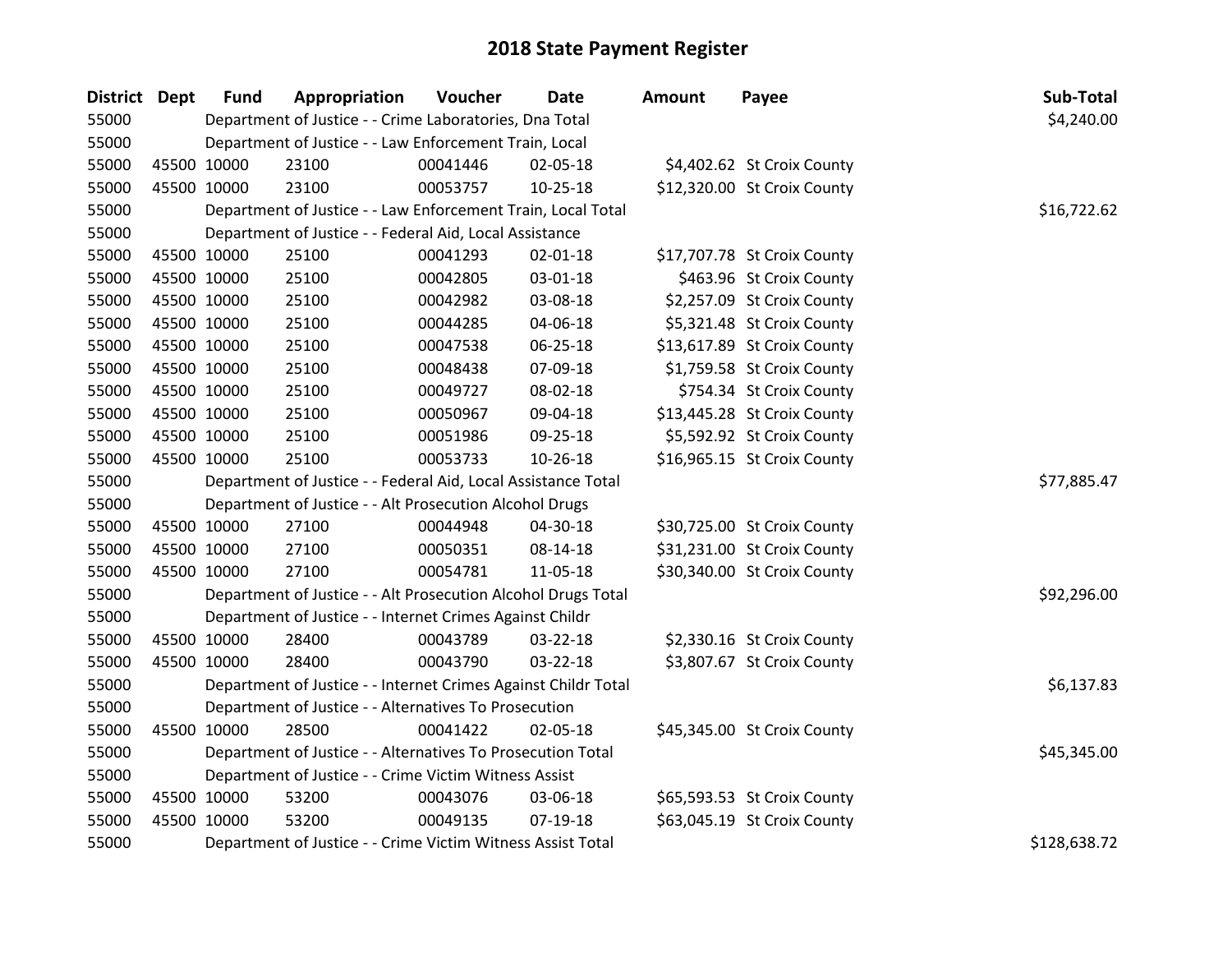| District Dept |             | <b>Fund</b> | Appropriation                                                           | Voucher  | <b>Date</b>    | <b>Amount</b> | Payee                       | Sub-Total   |
|---------------|-------------|-------------|-------------------------------------------------------------------------|----------|----------------|---------------|-----------------------------|-------------|
| 55000         |             |             | Department of Justice - - Federal Aid, Victim Assistance                |          |                |               |                             |             |
| 55000         |             | 45500 10000 | 54200                                                                   | 00042101 | $02 - 15 - 18$ |               | \$10,433.00 St Croix County |             |
| 55000         |             | 45500 10000 | 54200                                                                   | 00045727 | 05-14-18       |               | \$10,433.00 St Croix County |             |
| 55000         |             | 45500 10000 | 54200                                                                   | 00051342 | 09-10-18       |               | \$10,433.00 St Croix County |             |
| 55000         |             | 45500 10000 | 54200                                                                   | 00055330 | 11-20-18       |               | \$10,430.00 St Croix County |             |
| 55000         |             |             | Department of Justice - - Federal Aid, Victim Assistance Total          |          |                |               |                             | \$41,729.00 |
| 55000         |             |             | Department of Military Affairs - - Emergency Response Equipment         |          |                |               |                             |             |
| 55000         |             | 46500 10000 | 30800                                                                   | 00039067 | $02 - 13 - 18$ |               | \$204.64 St Croix County    |             |
| 55000         |             |             | Department of Military Affairs - - Emergency Response Equipment Total   |          |                |               |                             | \$204.64    |
| 55000         |             |             | Department of Military Affairs - - Local Emer Planning Grants           |          |                |               |                             |             |
| 55000         |             | 46500 10000 | 33700                                                                   | 00038164 | 01-30-18       |               | \$6,627.60 St Croix County  |             |
| 55000         |             | 46500 10000 | 33700                                                                   | 00045742 | 07-02-18       |               | \$10,423.48 St Croix County |             |
| 55000         |             |             | Department of Military Affairs - - Local Emer Planning Grants Total     |          |                |               |                             | \$17,051.08 |
| 55000         |             |             | Department of Military Affairs - - Federal Aid, Local Assistance        |          |                |               |                             |             |
| 55000         | 46500 10000 |             | 34200                                                                   | 00038105 | 01-30-18       |               | \$31,090.73 St Croix County |             |
| 55000         |             | 46500 10000 | 34200                                                                   | 00042129 | 04-23-18       |               | \$587.86 St Croix County    |             |
| 55000         |             | 46500 10000 | 34200                                                                   | 00043099 | 05-15-18       |               | \$742.56 St Croix County    |             |
| 55000         |             | 46500 10000 | 34200                                                                   | 00044291 | $06 - 11 - 18$ |               | \$963.64 St Croix County    |             |
| 55000         |             | 46500 10000 | 34200                                                                   | 00044292 | $06-11-18$     |               | \$716.12 St Croix County    |             |
| 55000         |             | 46500 10000 | 34200                                                                   | 00044303 | $06 - 11 - 18$ |               | \$2,838.00 St Croix County  |             |
| 55000         |             | 46500 10000 | 34200                                                                   | 00044304 | $06-11-18$     |               | \$2,145.00 St Croix County  |             |
| 55000         |             | 46500 10000 | 34200                                                                   | 00045532 | 06-26-18       |               | \$1,188.00 St Croix County  |             |
| 55000         | 46500 10000 |             | 34200                                                                   | 00045533 | 06-26-18       |               | \$734.12 St Croix County    |             |
| 55000         |             | 46500 10000 | 34200                                                                   | 00046998 | 07-26-18       |               | \$1,287.00 St Croix County  |             |
| 55000         |             | 46500 10000 | 34200                                                                   | 00046999 | 07-26-18       |               | \$1,803.00 St Croix County  |             |
| 55000         |             | 46500 10000 | 34200                                                                   | 00048217 | 08-29-18       |               | \$29,833.08 St Croix County |             |
| 55000         |             | 46500 10000 | 34200                                                                   | 00052806 | 12-11-18       |               | \$165.00 St Croix County    |             |
| 55000         |             |             | Department of Military Affairs - - Federal Aid, Local Assistance Total  |          |                |               |                             | \$74,094.11 |
| 55000         |             |             | Department of Military Affairs - - St Emerg Response Bd Grant Pif       |          |                |               |                             |             |
| 55000         |             | 46500 27200 | 36400                                                                   | 00038164 | 01-30-18       |               | \$3,729.42 St Croix County  |             |
| 55000         |             |             | Department of Military Affairs - - St Emerg Response Bd Grant Pif Total |          |                |               |                             | \$3,729.42  |
| 55000         |             |             | Department of Veterans Affairs - - Grants To Counties                   |          |                |               |                             |             |
| 55000         |             | 48500 15200 | 12700                                                                   | 00043064 | $02 - 16 - 18$ |               | \$1,300.00 St Croix County  |             |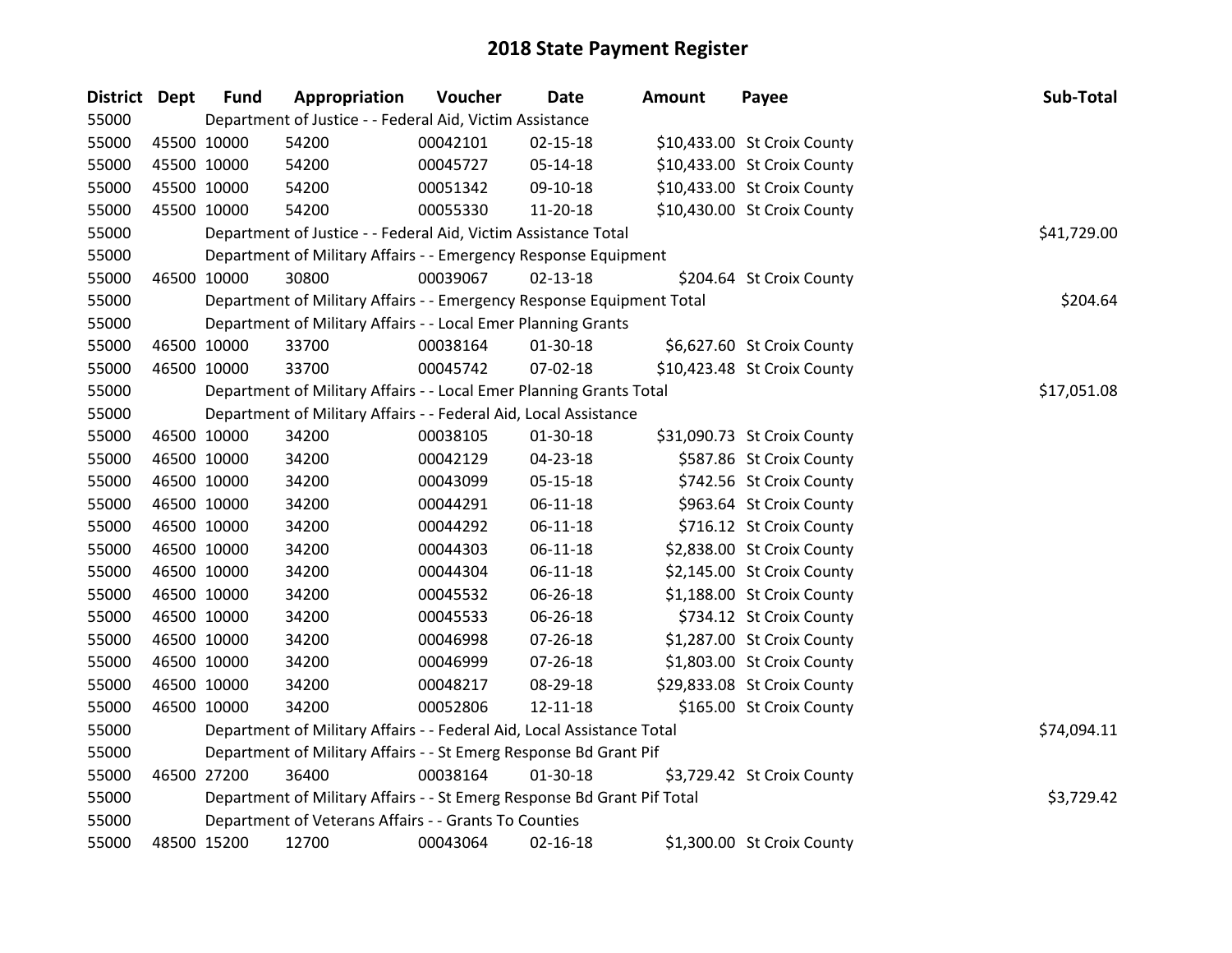| <b>District Dept</b> | <b>Fund</b>                                      | Appropriation                                                          | Voucher  | <b>Date</b>    | Amount | Payee                      | Sub-Total   |
|----------------------|--------------------------------------------------|------------------------------------------------------------------------|----------|----------------|--------|----------------------------|-------------|
| 55000                |                                                  | Department of Veterans Affairs - - Grants To Counties Total            |          |                |        |                            | \$1,300.00  |
| 55000                |                                                  | Department of Veterans Affairs - - County Grants                       |          |                |        |                            |             |
| 55000                | 48500 58200                                      | 26700                                                                  | 00043064 | $02 - 16 - 18$ |        | \$5,850.00 St Croix County |             |
| 55000                |                                                  | Department of Veterans Affairs - - County Grants Total                 |          |                |        |                            | \$5,850.00  |
| 55000                |                                                  | Department of Veterans Affairs - - Veterans Transportation Grant       |          |                |        |                            |             |
| 55000                | 48500 58200                                      | 28000                                                                  | 00056420 | $11 - 16 - 18$ |        | \$5,160.20 St Croix County |             |
| 55000                |                                                  | Department of Veterans Affairs - - Veterans Transportation Grant Total |          |                |        |                            | \$5,160.20  |
| 55000                | Department of Veterans Affairs - - County Grants |                                                                        |          |                |        |                            |             |
| 55000                | 48500 58300                                      | 37000                                                                  | 00043064 | $02 - 16 - 18$ |        | \$5,850.00 St Croix County |             |
| 55000                |                                                  | Department of Veterans Affairs - - County Grants Total                 |          |                |        |                            | \$5,850.00  |
| 55000                |                                                  | Department of Administration - - Federal Aid, Local Assistance         |          |                |        |                            |             |
| 55000                | 50500 10000                                      | 15500                                                                  | 00072674 | 02-14-18       |        | \$2,682.95 St Croix County |             |
| 55000                | 50500 10000                                      | 15500                                                                  | 00073937 | 02-28-18       |        | \$2,625.31 St Croix County |             |
| 55000                | 50500 10000                                      | 15500                                                                  | 00076266 | 03-28-18       |        | \$2,425.70 St Croix County |             |
| 55000                | 50500 10000                                      | 15500                                                                  | 00079094 | 04-30-18       |        | \$2,137.19 St Croix County |             |
| 55000                | 50500 10000                                      | 15500                                                                  | 00081310 | 05-29-18       |        | \$2,281.71 St Croix County |             |
| 55000                | 50500 10000                                      | 15500                                                                  | 00083944 | 06-28-18       |        | \$2,785.63 St Croix County |             |
| 55000                | 50500 10000                                      | 15500                                                                  | 00086697 | 08-14-18       |        | \$3,408.65 St Croix County |             |
| 55000                | 50500 10000                                      | 15500                                                                  | 00087449 | 08-28-18       |        | \$738.69 St Croix County   |             |
| 55000                | 50500 10000                                      | 15500                                                                  | 00089342 | 09-28-18       |        | \$3,522.51 St Croix County |             |
| 55000                | 50500 10000                                      | 15500                                                                  | 00092055 | $11 - 14 - 18$ |        | \$2,171.41 St Croix County |             |
| 55000                | 50500 10000                                      | 15500                                                                  | 00092890 | 11-28-18       |        | \$108.82 St Croix County   |             |
| 55000                | 50500 10000                                      | 15500                                                                  | 00094454 | 12-28-18       |        | \$461.57 St Croix County   |             |
| 55000                |                                                  | Department of Administration - - Federal Aid, Local Assistance Total   |          |                |        |                            | \$25,350.14 |
| 55000                |                                                  | Department of Administration - - Low-Income Assistance Grants          |          |                |        |                            |             |
| 55000                | 50500 23500                                      | 37100                                                                  | 00072674 | $02 - 14 - 18$ |        | \$3,562.03 St Croix County |             |
| 55000                | 50500 23500                                      | 37100                                                                  | 00073937 | 02-28-18       |        | \$3,524.00 St Croix County |             |
| 55000                | 50500 23500                                      | 37100                                                                  | 00076266 | 03-28-18       |        | \$2,065.76 St Croix County |             |
| 55000                | 50500 23500                                      | 37100                                                                  | 00079094 | 04-30-18       |        | \$1,601.91 St Croix County |             |
| 55000                | 50500 23500                                      | 37100                                                                  | 00081310 | 05-29-18       |        | \$1,116.90 St Croix County |             |
| 55000                | 50500 23500                                      | 37100                                                                  | 00083944 | 06-28-18       |        | \$124.07 St Croix County   |             |
| 55000                | 50500 23500                                      | 37100                                                                  | 00087449 | 08-28-18       |        | \$64.79 St Croix County    |             |
| 55000                | 50500 23500                                      | 37100                                                                  | 00089342 | 09-28-18       |        | \$220.13 St Croix County   |             |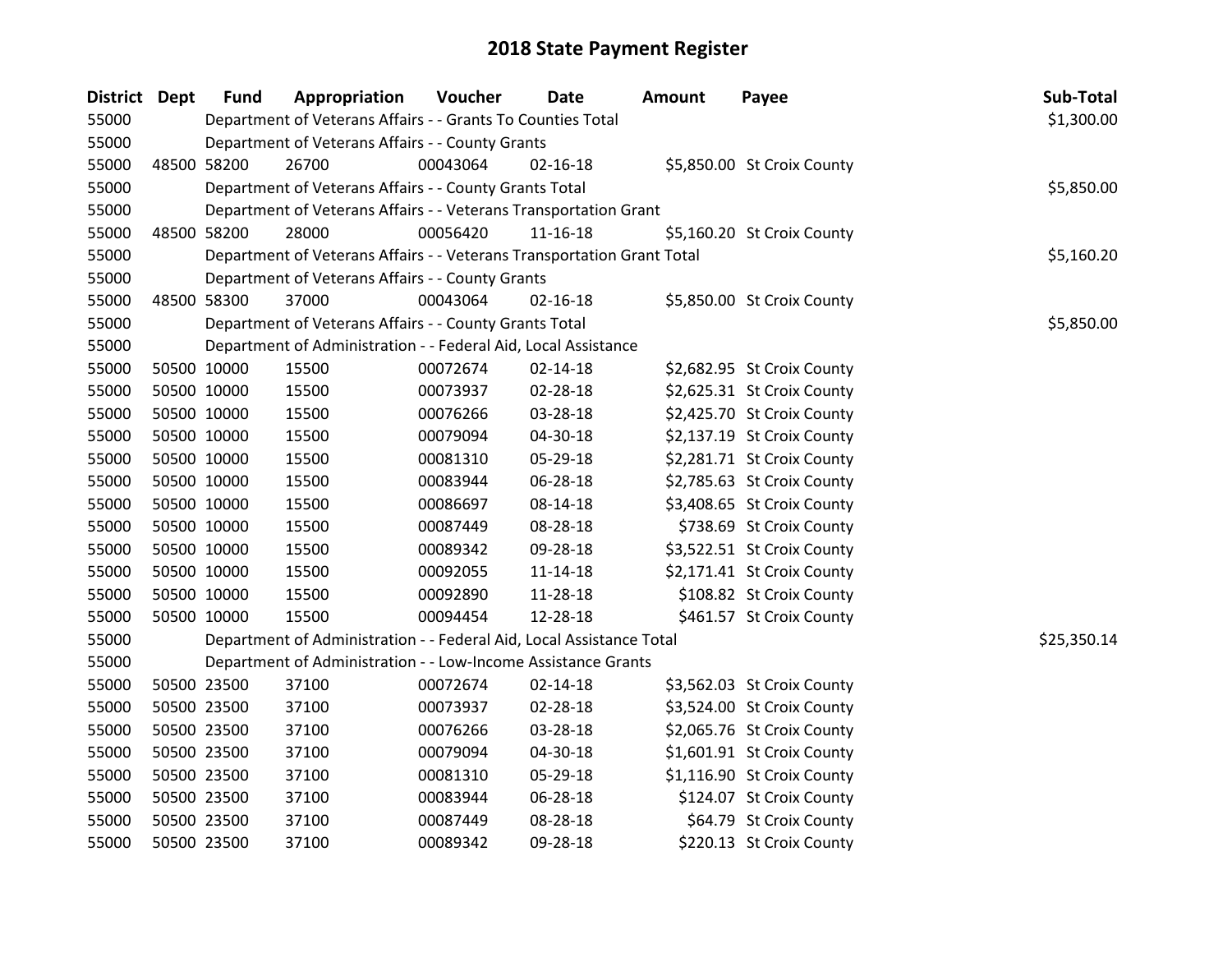| District Dept | <b>Fund</b> | Appropriation                                                         | Voucher  | Date           | Amount | Payee                       | Sub-Total   |
|---------------|-------------|-----------------------------------------------------------------------|----------|----------------|--------|-----------------------------|-------------|
| 55000         | 50500 23500 | 37100                                                                 | 00092055 | $11 - 14 - 18$ |        | \$3,615.41 St Croix County  |             |
| 55000         | 50500 23500 | 37100                                                                 | 00092890 | 11-28-18       |        | \$4,723.04 St Croix County  |             |
| 55000         | 50500 23500 | 37100                                                                 | 00094454 | 12-28-18       |        | \$5,007.56 St Croix County  |             |
| 55000         |             | Department of Administration - - Low-Income Assistance Grants Total   |          |                |        |                             | \$25,625.60 |
| 55000         |             | Department of Administration - - Land                                 |          |                |        |                             |             |
| 55000         | 50500 26900 | 16600                                                                 | 00077912 | 04-20-18       |        | \$25,000.00 St Croix County |             |
| 55000         |             | Department of Administration - - Land Total                           |          |                |        |                             | \$25,000.00 |
| 55000         |             | Department of Administration - - Land Information Program; Loca       |          |                |        |                             |             |
| 55000         | 50500 26900 | 17300                                                                 | 00073075 | 02-22-18       |        | \$1,000.00 St Croix County  |             |
| 55000         | 50500 26900 | 17300                                                                 | 00083684 | 06-25-18       |        | \$25,000.00 St Croix County |             |
| 55000         | 50500 26900 | 17300                                                                 | 00088070 | 09-11-18       |        | \$25,000.00 St Croix County |             |
| 55000         |             | Department of Administration - - Land Information Program; Loca Total |          |                |        |                             | \$51,000.00 |
| 55000         |             | Public Defender Board - - Trial Representation                        |          |                |        |                             |             |
| 55000         | 55000 10000 | 10300                                                                 | 00127527 | 02-09-18       |        | \$15.00 St Croix County     |             |
| 55000         | 55000 10000 | 10300                                                                 | 00155067 | 08-01-18       |        | \$25.00 St Croix County     |             |
| 55000         |             | Public Defender Board - - Trial Representation Total                  | \$40.00  |                |        |                             |             |
| 55000         |             | Public Defender Board - - Transcript, Discovery And Int               |          |                |        |                             |             |
| 55000         | 55000 10000 | 10600                                                                 | 00123490 | 01-09-18       |        | \$2.44 St Croix County      |             |
| 55000         | 55000 10000 | 10600                                                                 | 00128216 | $02 - 13 - 18$ |        | \$102.20 St Croix County    |             |
| 55000         | 55000 10000 | 10600                                                                 | 00129519 | $02 - 21 - 18$ |        | \$11.60 St Croix County     |             |
| 55000         | 55000 10000 | 10600                                                                 | 00136770 | $04 - 11 - 18$ |        | \$2,216.00 St Croix County  |             |
| 55000         | 55000 10000 | 10600                                                                 | 00138190 | 04-23-18       |        | \$38.40 St Croix County     |             |
| 55000         | 55000 10000 | 10600                                                                 | 00147491 | 06-15-18       |        | \$2,562.77 St Croix County  |             |
| 55000         | 55000 10000 | 10600                                                                 | 00150635 | 07-09-18       |        | \$75.00 St Croix County     |             |
| 55000         | 55000 10000 | 10600                                                                 | 00150688 | $07 - 10 - 18$ |        | \$7.24 St Croix County      |             |
| 55000         | 55000 10000 | 10600                                                                 | 00152580 | 07-19-18       |        | \$67.64 St Croix County     |             |
| 55000         | 55000 10000 | 10600                                                                 | 00152581 | 07-19-18       |        | \$4,462.69 St Croix County  |             |
| 55000         | 55000 10000 | 10600                                                                 | 00155094 | 08-02-18       |        | \$45.36 St Croix County     |             |
| 55000         | 55000 10000 | 10600                                                                 | 00159559 | 09-04-18       |        | \$11.80 St Croix County     |             |
| 55000         | 55000 10000 | 10600                                                                 | 00167472 | 11-07-18       |        | \$31.80 St Croix County     |             |
| 55000         | 55000 10000 | 10600                                                                 | 00168487 | $11 - 16 - 18$ |        | \$3,199.24 St Croix County  |             |
| 55000         |             | Public Defender Board - - Transcript, Discovery And Int Total         |          |                |        |                             | \$12,834.18 |

Department of Revenue - - General Program Operations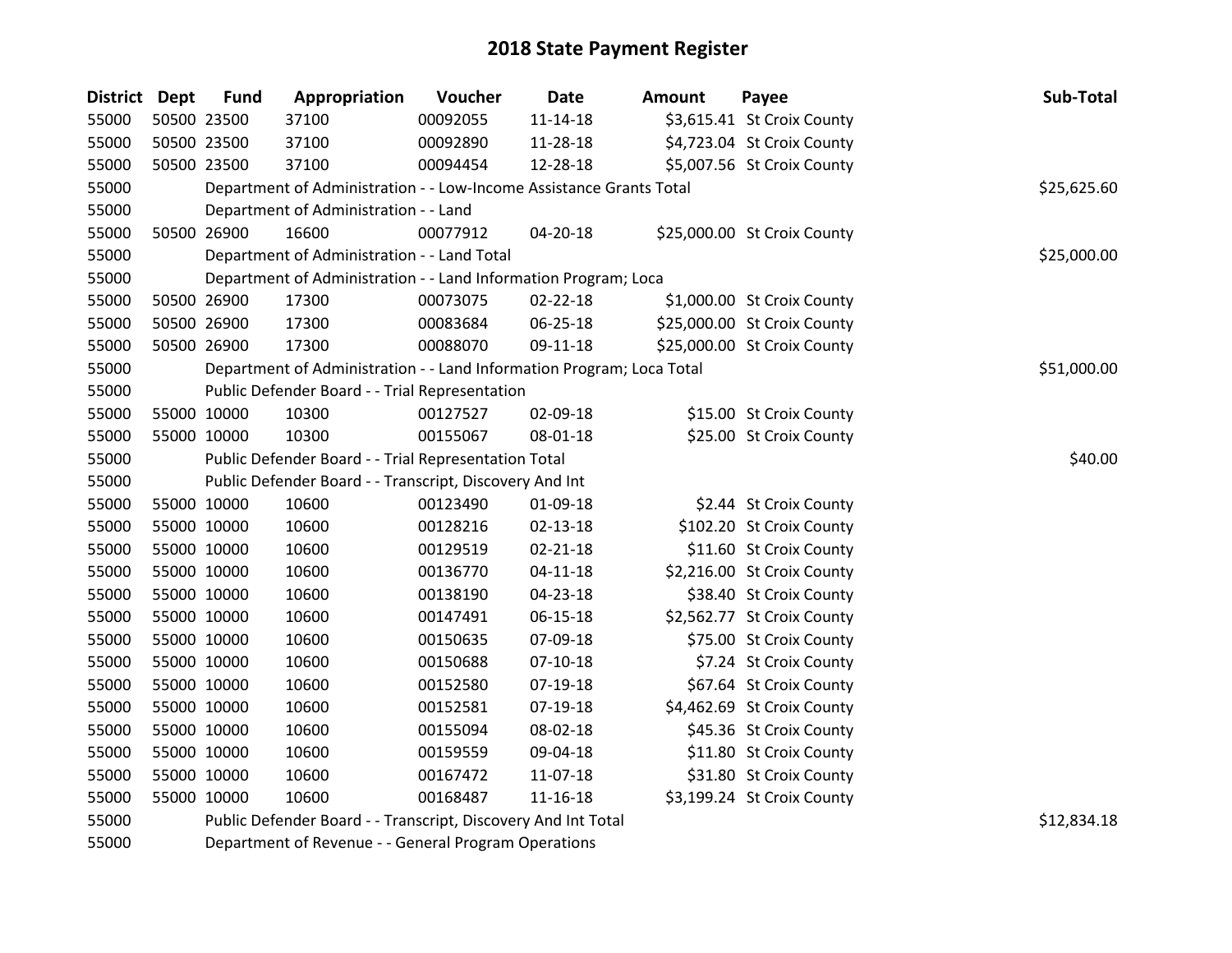| District Dept | <b>Fund</b> | Appropriation                                              | Voucher  | <b>Date</b>    | <b>Amount</b> | Payee                        | Sub-Total    |
|---------------|-------------|------------------------------------------------------------|----------|----------------|---------------|------------------------------|--------------|
| 55000         | 56600 10000 | 10100                                                      | 00083238 | 02-02-18       |               | \$535.00 St Croix County     |              |
| 55000         | 56600 10000 | 10100                                                      | 00087592 | 03-15-18       |               | \$210.50 St Croix County     |              |
| 55000         | 56600 10000 | 10100                                                      | 00094055 | 04-25-18       |               | \$420.00 St Croix County     |              |
| 55000         | 56600 10000 | 10100                                                      | 00106143 | 07-19-18       |               | \$640.00 St Croix County     |              |
| 55000         | 56600 10000 | 10100                                                      | 00114008 | 11-09-18       |               | \$965.00 St Croix County     |              |
| 55000         |             | Department of Revenue - - General Program Operations Total |          |                |               |                              | \$2,770.50   |
| 55000         |             | Circuit Courts - - Circuit Court Costs                     |          |                |               |                              |              |
| 55000         | 62500 10000 | 10500                                                      | 00000521 | 01-09-18       |               | \$149,297.00 St Croix County |              |
| 55000         | 62500 10000 | 10500                                                      | 00000706 | 04-06-18       |               | \$1,089.46 St Croix County   |              |
| 55000         | 62500 10000 | 10500                                                      | 00000896 | 07-31-18       |               | \$931.54 St Croix County     |              |
| 55000         | 62500 10000 | 10500                                                      | 00000999 | 08-24-18       |               | \$223,418.34 St Croix County |              |
| 55000         |             | Circuit Courts - - Circuit Court Costs Total               |          |                |               |                              | \$374,736.34 |
| 55000         |             | Circuit Courts - - Court Interpreters                      |          |                |               |                              |              |
| 55000         | 62500 10000 | 12100                                                      | 00001077 | 10-12-18       |               | \$1,029.28 St Croix County   |              |
| 55000         |             | Circuit Courts - - Court Interpreters Total                |          |                |               |                              | \$1,029.28   |
| 55000         |             | Supreme Court - - General Program Operations               |          |                |               |                              |              |
| 55000         | 68000 10000 | 20100                                                      | 00000754 | $01 - 25 - 18$ |               | \$1,317.20 St Croix County   |              |
| 55000         | 68000 10000 | 20100                                                      | 00001037 | 02-22-18       |               | \$1,317.20 St Croix County   |              |
| 55000         | 68000 10000 | 20100                                                      | 00001335 | 03-22-18       |               | \$1,317.20 St Croix County   |              |
| 55000         | 68000 10000 | 20100                                                      | 00001733 | 04-24-18       |               | \$1,317.20 St Croix County   |              |
| 55000         | 68000 10000 | 20100                                                      | 00002238 | 05-29-18       |               | \$1,317.20 St Croix County   |              |
| 55000         | 68000 10000 | 20100                                                      | 00002780 | 07-24-18       |               | \$1,317.20 St Croix County   |              |
| 55000         | 68000 10000 | 20100                                                      | 00003126 | 08-23-18       |               | \$1,337.08 St Croix County   |              |
| 55000         | 68000 10000 | 20100                                                      | 00003395 | 09-25-18       |               | \$1,337.08 St Croix County   |              |
| 55000         | 68000 10000 | 20100                                                      | 00003700 | $10-25-18$     |               | \$1,337.08 St Croix County   |              |
| 55000         | 68000 10000 | 20100                                                      | 00003746 | $10 - 18 - 18$ |               | \$29.92 St Croix County      |              |
| 55000         | 68000 10000 | 20100                                                      | 00003747 | $10 - 18 - 18$ |               | \$26.76 St Croix County      |              |
| 55000         | 68000 10000 | 20100                                                      | 00003748 | $10 - 18 - 18$ |               | \$23.68 St Croix County      |              |
| 55000         | 68000 10000 | 20100                                                      | 00003749 | $10 - 18 - 18$ |               | \$43.44 St Croix County      |              |
| 55000         | 68000 10000 | 20100                                                      | 00004082 | $11 - 13 - 18$ |               | \$26.60 St Croix County      |              |
| 55000         | 68000 10000 | 20100                                                      | 00004115 | 11-23-18       |               | \$1,337.08 St Croix County   |              |
| 55000         | 68000 10000 | 20100                                                      | 00004439 | 12-21-18       |               | \$1,337.08 St Croix County   |              |
| 55000         | 68000 10000 | 20100                                                      | 00004452 | 12-28-18       |               | \$61.16 St Croix County      |              |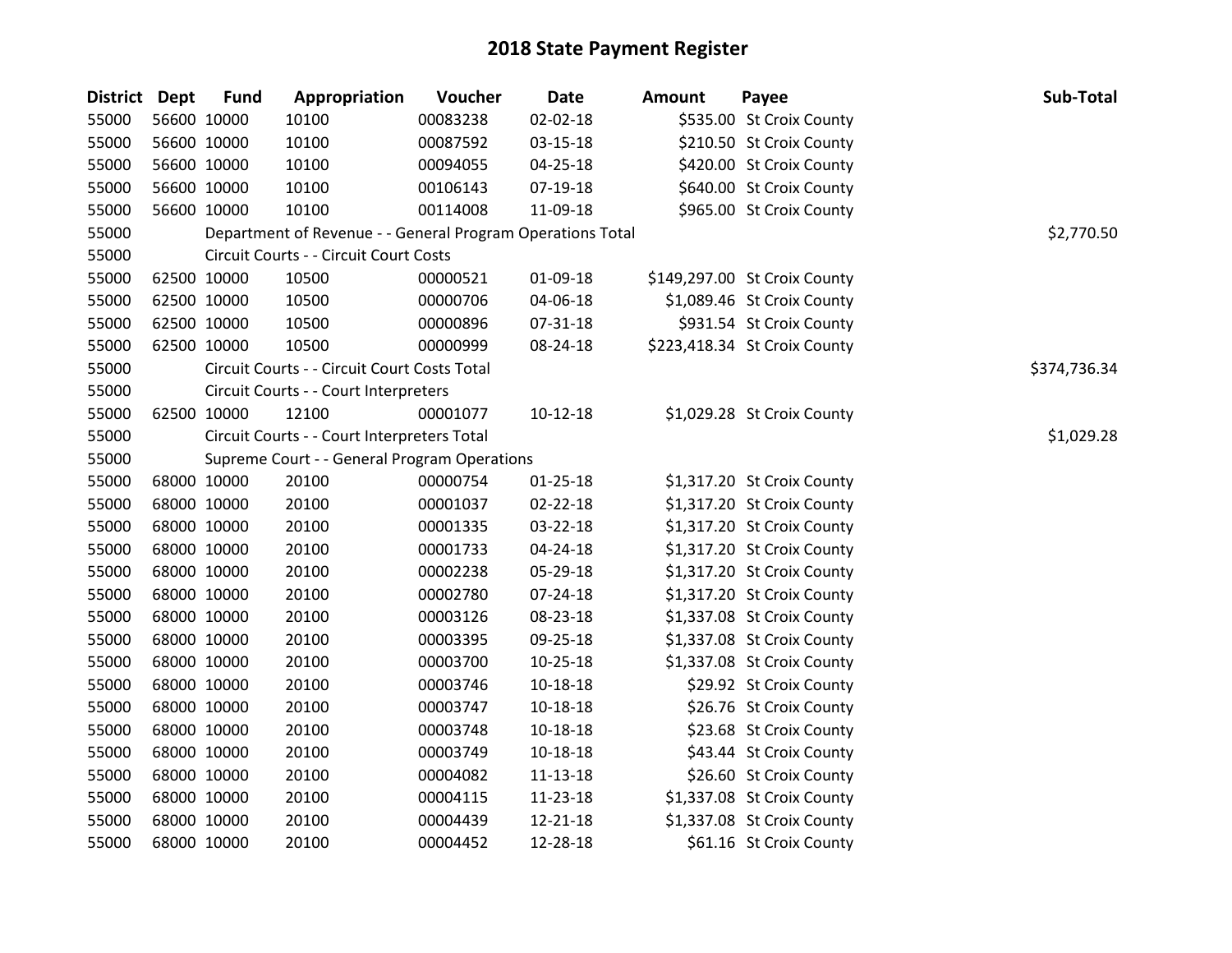| District           | <b>Dept</b> | <b>Fund</b> | Appropriation                                                         | <b>Voucher</b> | <b>Date</b>    | Amount | Payee                           | Sub-Total       |
|--------------------|-------------|-------------|-----------------------------------------------------------------------|----------------|----------------|--------|---------------------------------|-----------------|
| 55000              |             |             | Supreme Court - - General Program Operations Total                    |                |                |        |                                 | \$14,800.16     |
| 55000              |             |             | Supreme Court - - Office Of Lawyer Regulation                         |                |                |        |                                 |                 |
| 55000              |             | 68000 10000 | 33300                                                                 | 00001852       | 04-24-18       |        | \$60.00 St Croix County         |                 |
| 55000              |             | 68000 10000 | 33300                                                                 | 00001853       | 04-24-18       |        | \$60.00 St Croix County         |                 |
| 55000              |             | 68000 10000 | 33300                                                                 | 00001854       | 04-24-18       |        | \$60.00 St Croix County         |                 |
| 55000              |             | 68000 10000 | 33300                                                                 | 00001901       | $05-17-18$     |        | \$60.00 St Croix County         |                 |
| 55000              |             | 68000 10000 | 33300                                                                 | 00002978       | 08-02-18       |        | \$60.00 St Croix County         |                 |
| 55000              |             | 68000 10000 | 33300                                                                 | 00003941       | 11-20-18       |        | \$60.00 St Croix County         |                 |
| 55000              |             |             | Supreme Court - - Office Of Lawyer Regulation Total                   | \$360.00       |                |        |                                 |                 |
| 55000              |             |             | Shared Revenue and Tax Relief - - County And Municipal Aid            |                |                |        |                                 |                 |
| 55000              |             | 83500 10000 | 10500                                                                 | 00034065       | 07-23-18       |        | \$55,819.40 St Croix County     |                 |
| 55000              |             | 83500 10000 | 10500                                                                 | 00036951       | 11-19-18       |        | \$316,309.94 St Croix County    |                 |
| 55000              |             |             | Shared Revenue and Tax Relief - - County And Municipal Aid Total      | \$372,129.34   |                |        |                                 |                 |
| 55000              |             |             | Shared Revenue and Tax Relief - - Exempt Computer Aid                 |                |                |        |                                 |                 |
| 55000              |             | 83500 10000 | 10900                                                                 | 00029924       | $07 - 23 - 18$ |        | \$42,322.12 St Croix County     |                 |
| 55000              |             |             | Shared Revenue and Tax Relief - - Exempt Computer Aid Total           |                |                |        |                                 | \$42,322.12     |
| 55000              |             |             | Shared Revenue and Tax Relief - - Utility Aid                         |                |                |        |                                 |                 |
| 55000              | 83500 10000 |             | 11000                                                                 | 00034065       | 07-23-18       |        | \$20,200.62 St Croix County     |                 |
| 55000              |             | 83500 10000 | 11000                                                                 | 00036951       | 11-19-18       |        | \$140,848.93 St Croix County    |                 |
| 55000              |             |             | Shared Revenue and Tax Relief - - Utility Aid Total                   |                |                |        |                                 | \$161,049.55    |
| 55000              |             |             | Shared Revenue and Tax Relief - - School Lvy Tx/First Dollar Cr       |                |                |        |                                 |                 |
| 55000              |             | 83500 10000 | 30200                                                                 | 00029684       | 07-23-18       |        | \$2,283,862.56 St Croix County  |                 |
| 55000              |             | 83500 10000 | 30200                                                                 | 00029832       | 07-23-18       |        | \$15,525,537.99 St Croix County |                 |
| 55000              |             |             | Shared Revenue and Tax Relief - - School Lvy Tx/First Dollar Cr Total |                |                |        |                                 | \$17,809,400.55 |
| 55000              |             |             | Shared Revenue and Tax Relief - - Lottery & Gaming Credit             |                |                |        |                                 |                 |
| 55000              |             | 83500 52100 | 36300                                                                 | 00027199       | 03-26-18       |        | \$2,765,689.19 St Croix County  |                 |
| 55000              |             |             | Shared Revenue and Tax Relief - - Lottery & Gaming Credit Total       |                |                |        |                                 | \$2,765,689.19  |
| <b>55000 Total</b> |             |             |                                                                       |                |                |        |                                 | \$35,459,688.19 |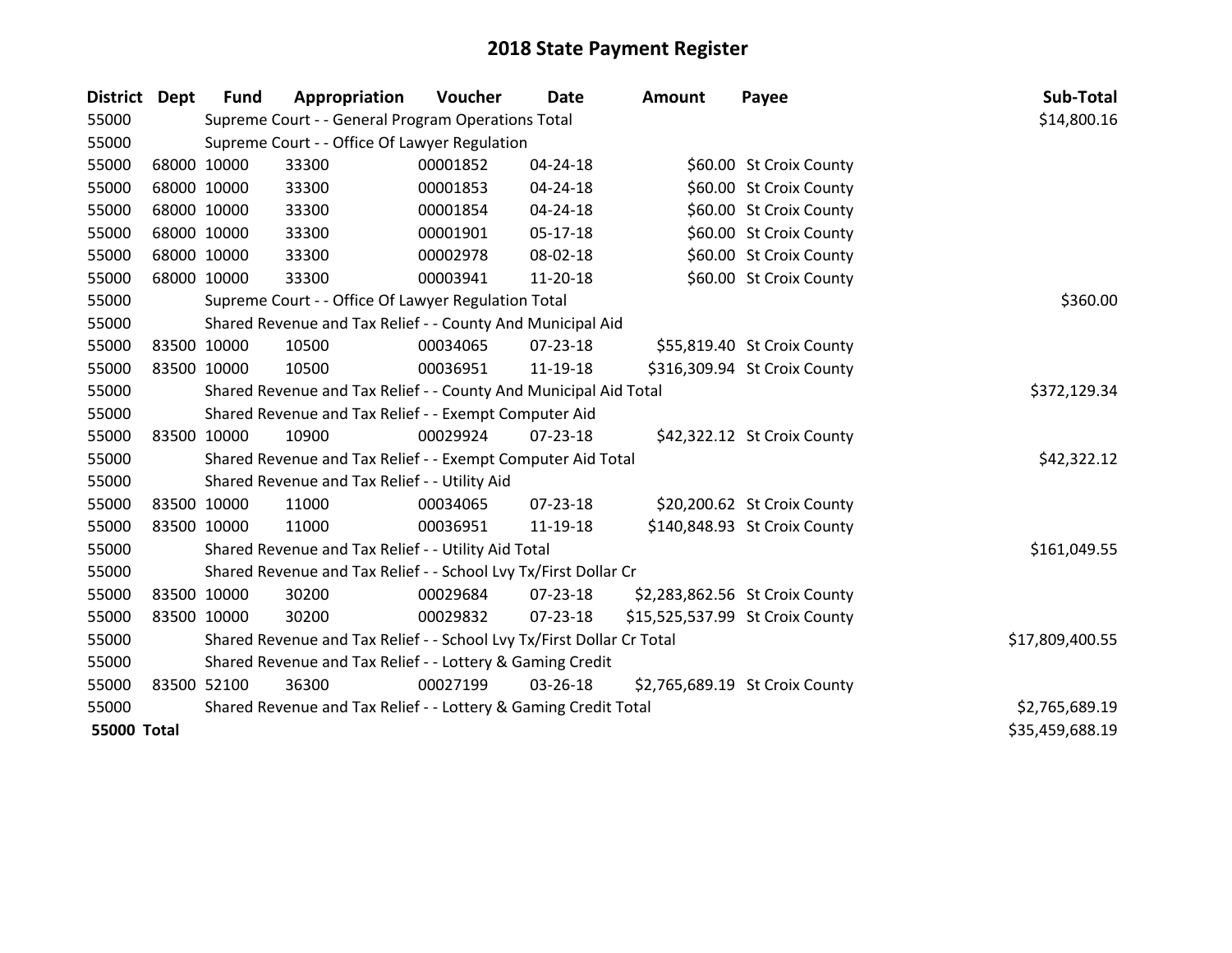| District Dept      |             | <b>Fund</b> | Appropriation                                                      | Voucher  | Date           | <b>Amount</b> | Payee                        | Sub-Total    |
|--------------------|-------------|-------------|--------------------------------------------------------------------|----------|----------------|---------------|------------------------------|--------------|
| 55002              |             |             | Dept of Safety & Prof Services - - Fire Dues Distribution          |          |                |               |                              |              |
| 55002              | 16500 10000 |             | 22500                                                              | 00022414 | 07-24-18       |               | \$3,409.84 Baldwin, Town Of  |              |
| 55002              |             |             | Dept of Safety & Prof Services - - Fire Dues Distribution Total    |          |                |               |                              | \$3,409.84   |
| 55002              |             |             | Dept of Natural Resources - - Aids In Lieu Of Taxes - Gener        |          |                |               |                              |              |
| 55002              | 37000 10000 |             | 50300                                                              | 00230421 | 04-20-18       |               | \$41.15 Baldwin, Town Of     |              |
| 55002              |             |             | Dept of Natural Resources - - Aids In Lieu Of Taxes - Gener Total  |          | \$41.15        |               |                              |              |
| 55002              |             |             | Dept of Natural Resources - - Resaids - Cnty Forst, CI & Mfl       |          |                |               |                              |              |
| 55002              | 37000 21200 |             | 57100                                                              | 00248070 | 06-28-18       |               | \$44.80 Baldwin, Town Of     |              |
| 55002              |             |             | Dept of Natural Resources - - Resaids - Cnty Forst, CI & Mfl Total |          |                |               |                              | \$44.80      |
| 55002              |             |             | WI Dept of Transportation - - Trns Aids To Mnc.-Sf                 |          |                |               |                              |              |
| 55002              |             | 39500 21100 | 19100                                                              | 00205058 | $01 - 02 - 18$ |               | \$31,487.02 Baldwin, Town Of |              |
| 55002              |             | 39500 21100 | 19100                                                              | 00235566 | 04-02-18       |               | \$31,487.02 Baldwin, Town Of |              |
| 55002              | 39500 21100 |             | 19100                                                              | 00269265 | $07 - 02 - 18$ |               | \$31,487.02 Baldwin, Town Of |              |
| 55002              | 39500 21100 |             | 19100                                                              | 00303317 | $10-01-18$     |               | \$31,487.02 Baldwin, Town Of |              |
| 55002              |             |             | WI Dept of Transportation - - Trns Aids To Mnc.-Sf Total           |          |                |               |                              | \$125,948.08 |
| 55002              |             |             | WI Dept of Transportation - - Loc Rd Imp Prg St Fd                 |          |                |               |                              |              |
| 55002              | 39500 21100 |             | 27800                                                              | 00288329 | 08-17-18       |               | \$19,253.18 Baldwin, Town Of |              |
| 55002              |             |             | WI Dept of Transportation - - Loc Rd Imp Prg St Fd Total           |          |                |               |                              | \$19,253.18  |
| 55002              |             |             | Shared Revenue and Tax Relief - - County And Municipal Aid         |          |                |               |                              |              |
| 55002              | 83500 10000 |             | 10500                                                              | 00034032 | 07-23-18       |               | \$5,796.70 Baldwin, Town Of  |              |
| 55002              | 83500 10000 |             | 10500                                                              | 00036918 | 11-19-18       |               | \$32,847.95 Baldwin, Town Of |              |
| 55002              |             |             | Shared Revenue and Tax Relief - - County And Municipal Aid Total   |          |                |               |                              | \$38,644.65  |
| 55002              |             |             | Shared Revenue and Tax Relief - - Exempt Computer Aid              |          |                |               |                              |              |
| 55002              | 83500 10000 |             | 10900                                                              | 00031222 | $07 - 23 - 18$ |               | \$104.51 Baldwin, Town Of    |              |
| 55002              |             |             | Shared Revenue and Tax Relief - - Exempt Computer Aid Total        |          |                |               |                              | \$104.51     |
| 55002              |             |             | Shared Revenue and Tax Relief - - Utility Aid                      |          |                |               |                              |              |
| 55002              | 83500 10000 |             | 11000                                                              | 00034032 | 07-23-18       |               | \$1,182.26 Baldwin, Town Of  |              |
| 55002              | 83500 10000 |             | 11000                                                              | 00036918 | 11-19-18       |               | \$6,702.21 Baldwin, Town Of  |              |
| 55002              |             |             | Shared Revenue and Tax Relief - - Utility Aid Total                |          |                |               |                              | \$7,884.47   |
| <b>55002 Total</b> |             |             |                                                                    |          |                |               |                              | \$195,330.68 |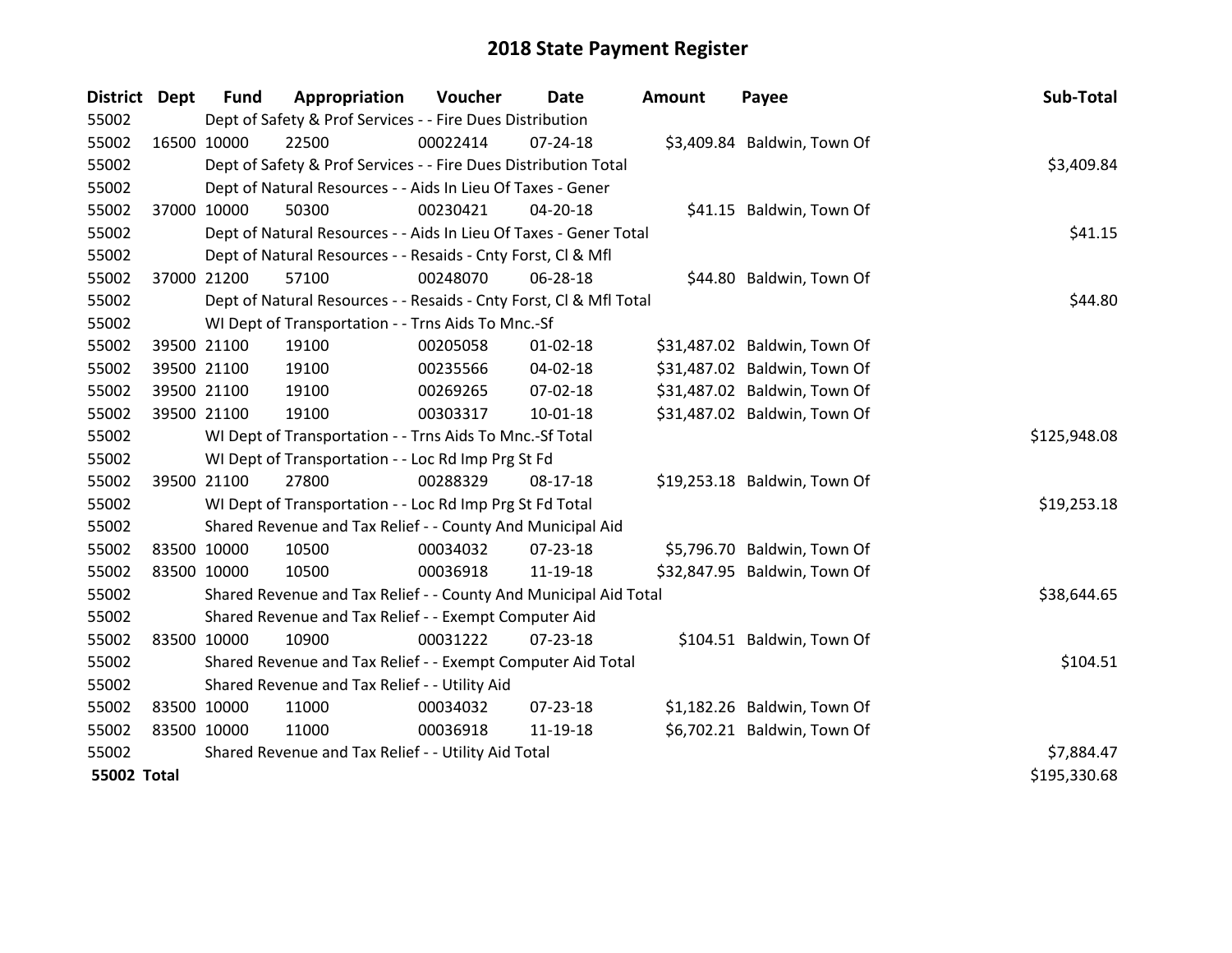| <b>District</b>    | <b>Dept</b> | <b>Fund</b>                                   | Appropriation                                                      | Voucher      | Date           | <b>Amount</b> | Payee                     | Sub-Total    |
|--------------------|-------------|-----------------------------------------------|--------------------------------------------------------------------|--------------|----------------|---------------|---------------------------|--------------|
| 55004              |             |                                               | Dept of Safety & Prof Services - - Fire Dues Distribution          |              |                |               |                           |              |
| 55004              | 16500 10000 |                                               | 22500                                                              | 00022415     | $07 - 24 - 18$ |               | \$3,050.54 Cady, Town Of  |              |
| 55004              |             |                                               | Dept of Safety & Prof Services - - Fire Dues Distribution Total    |              |                |               |                           | \$3,050.54   |
| 55004              |             |                                               | Dept of Natural Resources - - Resaids - Cnty Forst, Cl & Mfl       |              |                |               |                           |              |
| 55004              |             | 37000 21200                                   | 57100                                                              | 00248071     | 06-28-18       |               | \$337.31 Cady, Town Of    |              |
| 55004              |             |                                               | Dept of Natural Resources - - Resaids - Cnty Forst, Cl & Mfl Total | \$337.31     |                |               |                           |              |
| 55004              |             |                                               | Dept of Natural Resources - - Fin Asst For Responsible Units       |              |                |               |                           |              |
| 55004              | 37000 27400 |                                               | 67000                                                              | 00235423     | $05-11-18$     |               | \$1,504.97 Cady, Town Of  |              |
| 55004              |             |                                               | Dept of Natural Resources - - Fin Asst For Responsible Units Total | \$1,504.97   |                |               |                           |              |
| 55004              |             |                                               | WI Dept of Transportation - - Trns Aids To Mnc.-Sf                 |              |                |               |                           |              |
| 55004              |             | 39500 21100                                   | 19100                                                              | 00205059     | $01 - 02 - 18$ |               | \$27,431.69 Cady, Town Of |              |
| 55004              |             | 39500 21100                                   | 19100                                                              | 00235567     | 04-02-18       |               | \$27,431.69 Cady, Town Of |              |
| 55004              |             | 39500 21100                                   | 19100                                                              | 00269266     | 07-02-18       |               | \$27,431.69 Cady, Town Of |              |
| 55004              |             | 39500 21100                                   | 19100                                                              | 00303318     | $10 - 01 - 18$ |               | \$27,431.70 Cady, Town Of |              |
| 55004              |             |                                               | WI Dept of Transportation - - Trns Aids To Mnc.-Sf Total           | \$109,726.77 |                |               |                           |              |
| 55004              |             |                                               | WI Dept of Transportation - - Hwy Mgmt & Opers Sf                  |              |                |               |                           |              |
| 55004              | 39500 21100 |                                               | 36500                                                              | 00256834     | 05-24-18       |               | \$500.00 Cady, Town Of    |              |
| 55004              |             | 39500 21100                                   | 36500                                                              | 00306418     | 10-04-18       |               | \$500.00 Cady, Town Of    |              |
| 55004              |             |                                               | WI Dept of Transportation - - Hwy Mgmt & Opers Sf Total            |              |                |               |                           | \$1,000.00   |
| 55004              |             |                                               | Shared Revenue and Tax Relief - - County And Municipal Aid         |              |                |               |                           |              |
| 55004              | 83500 10000 |                                               | 10500                                                              | 00034033     | 07-23-18       |               | \$3,275.05 Cady, Town Of  |              |
| 55004              | 83500 10000 |                                               | 10500                                                              | 00036919     | 11-19-18       |               | \$18,558.62 Cady, Town Of |              |
| 55004              |             |                                               | Shared Revenue and Tax Relief - - County And Municipal Aid Total   |              |                |               |                           | \$21,833.67  |
| 55004              |             |                                               | Shared Revenue and Tax Relief - - Exempt Computer Aid              |              |                |               |                           |              |
| 55004              | 83500 10000 |                                               | 10900                                                              | 00031223     | 07-23-18       |               | \$146.12 Cady, Town Of    |              |
| 55004              |             |                                               | Shared Revenue and Tax Relief - - Exempt Computer Aid Total        |              |                |               |                           | \$146.12     |
| 55004              |             | Shared Revenue and Tax Relief - - Utility Aid |                                                                    |              |                |               |                           |              |
| 55004              | 83500 10000 |                                               | 11000                                                              | 00034033     | 07-23-18       |               | \$72.24 Cady, Town Of     |              |
| 55004              | 83500 10000 |                                               | 11000                                                              | 00036919     | 11-19-18       |               | \$424.39 Cady, Town Of    |              |
| 55004              |             |                                               | Shared Revenue and Tax Relief - - Utility Aid Total                |              |                |               |                           | \$496.63     |
| <b>55004 Total</b> |             |                                               |                                                                    |              |                |               |                           | \$138,096.01 |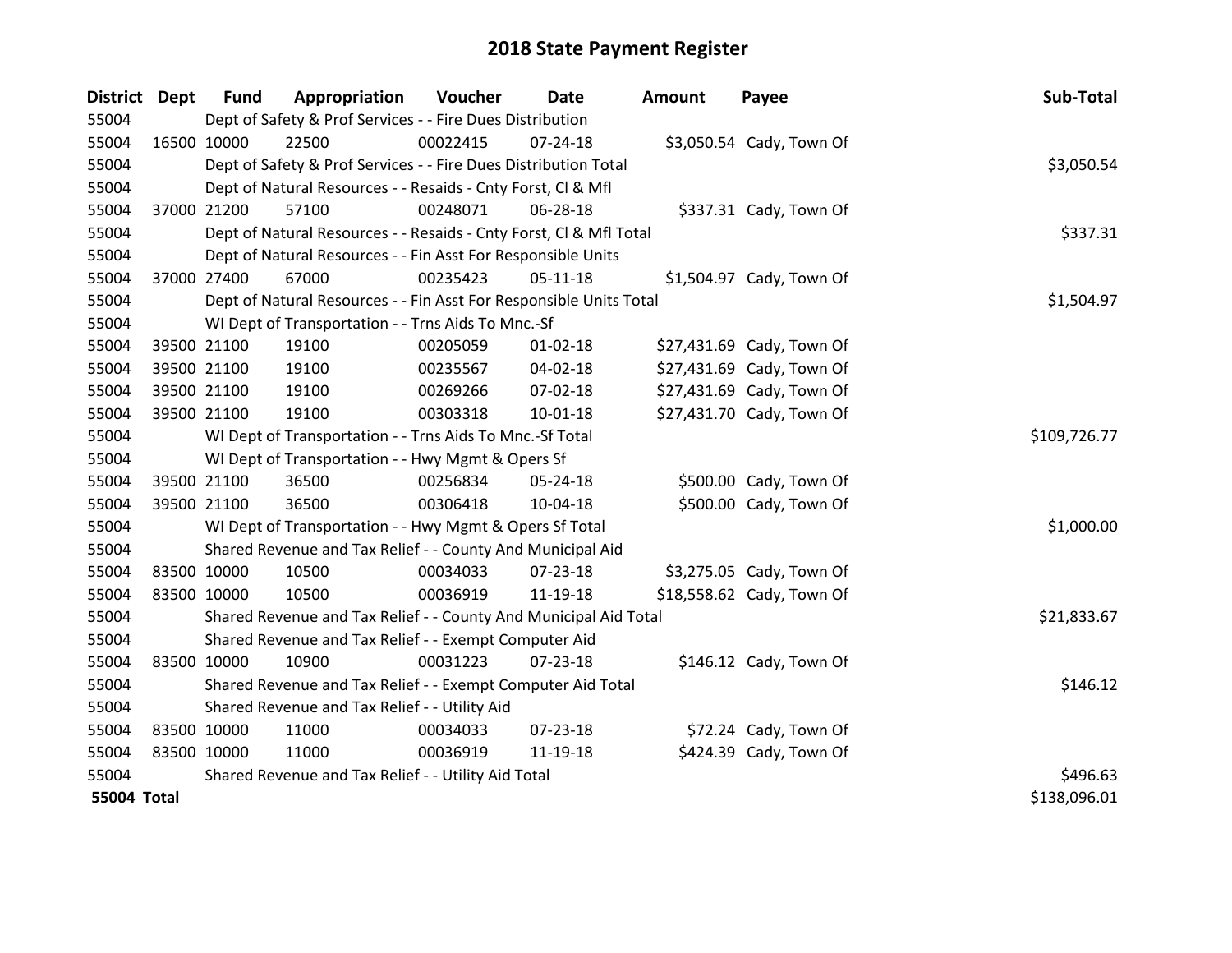| District Dept |             | <b>Fund</b> | Appropriation                                                      | Voucher  | <b>Date</b>    | <b>Amount</b> | Payee                     | Sub-Total   |
|---------------|-------------|-------------|--------------------------------------------------------------------|----------|----------------|---------------|---------------------------|-------------|
| 55006         |             |             | Dept of Safety & Prof Services - - Fire Dues Distribution          |          |                |               |                           |             |
| 55006         | 16500 10000 |             | 22500                                                              | 00022416 | $07 - 25 - 18$ |               | \$2,045.56 Town Of Cylon  |             |
| 55006         |             |             | Dept of Safety & Prof Services - - Fire Dues Distribution Total    |          |                |               |                           | \$2,045.56  |
| 55006         |             |             | Dept of Natural Resources - - Aids In Lieu Of Taxes - Gener        |          |                |               |                           |             |
| 55006         | 37000 10000 |             | 50300                                                              | 00212463 | 02-06-18       |               | \$14,126.31 Town Of Cylon |             |
| 55006         | 37000 10000 |             | 50300                                                              | 00229423 | 04-20-18       |               | \$1,678.56 Town Of Cylon  |             |
| 55006         |             |             | Dept of Natural Resources - - Aids In Lieu Of Taxes - Gener Total  |          |                |               |                           | \$15,804.87 |
| 55006         |             |             | Dept of Natural Resources - - Resaids - Cnty Forst, CI & Mfl       |          |                |               |                           |             |
| 55006         | 37000 21200 |             | 57100                                                              | 00248072 | 06-28-18       |               | \$123.40 Town Of Cylon    |             |
| 55006         |             |             | Dept of Natural Resources - - Resaids - Cnty Forst, CI & Mfl Total |          |                |               |                           | \$123.40    |
| 55006         |             |             | Dept of Natural Resources - - Aids In Lieu Of Taxes - Sum S        |          |                |               |                           |             |
| 55006         | 37000 21200 |             | 57900                                                              | 00229424 | 04-20-18       |               | \$20.80 Town Of Cylon     |             |
| 55006         |             |             | Dept of Natural Resources - - Aids In Lieu Of Taxes - Sum S Total  |          |                |               |                           | \$20.80     |
| 55006         |             |             | Dept of Natural Resources - - Fin Asst For Responsible Units       |          |                |               |                           |             |
| 55006         | 37000 27400 |             | 67000                                                              | 00235465 | $05-11-18$     |               | \$3,083.13 Town Of Cylon  |             |
| 55006         |             |             | Dept of Natural Resources - - Fin Asst For Responsible Units Total |          |                |               |                           | \$3,083.13  |
| 55006         |             |             | WI Dept of Transportation - - Trns Aids To Mnc.-Sf                 |          |                |               |                           |             |
| 55006         | 39500 21100 |             | 19100                                                              | 00205060 | $01 - 02 - 18$ |               | \$22,283.39 Town Of Cylon |             |
| 55006         | 39500 21100 |             | 19100                                                              | 00235568 | 04-02-18       |               | \$22,283.39 Town Of Cylon |             |
| 55006         | 39500 21100 |             | 19100                                                              | 00269267 | 07-02-18       |               | \$22,283.39 Town Of Cylon |             |
| 55006         | 39500 21100 |             | 19100                                                              | 00303319 | $10 - 01 - 18$ |               | \$22,283.42 Town Of Cylon |             |
| 55006         |             |             | WI Dept of Transportation - - Trns Aids To Mnc.-Sf Total           |          |                |               |                           | \$89,133.59 |
| 55006         |             |             | Shared Revenue and Tax Relief - - County And Municipal Aid         |          |                |               |                           |             |
| 55006         | 83500 10000 |             | 10500                                                              | 00034034 | 07-23-18       |               | \$3,019.71 Town Of Cylon  |             |
| 55006         | 83500 10000 |             | 10500                                                              | 00036920 | 11-19-18       |               | \$17,111.68 Town Of Cylon |             |
| 55006         |             |             | Shared Revenue and Tax Relief - - County And Municipal Aid Total   |          |                |               |                           | \$20,131.39 |
| 55006         |             |             | Shared Revenue and Tax Relief - - Exempt Computer Aid              |          |                |               |                           |             |
| 55006         | 83500 10000 |             | 10900                                                              | 00031224 | $07 - 23 - 18$ |               | \$62.91 Town Of Cylon     |             |
| 55006         |             |             | Shared Revenue and Tax Relief - - Exempt Computer Aid Total        |          |                |               |                           | \$62.91     |
| 55006         |             |             | Shared Revenue and Tax Relief - - Utility Aid                      |          |                |               |                           |             |
| 55006         | 83500 10000 |             | 11000                                                              | 00034034 | 07-23-18       |               | \$34.22 Town Of Cylon     |             |
| 55006         | 83500 10000 |             | 11000                                                              | 00036920 | 11-19-18       |               | \$202.07 Town Of Cylon    |             |
| 55006         |             |             | Shared Revenue and Tax Relief - - Utility Aid Total                |          |                |               |                           | \$236.29    |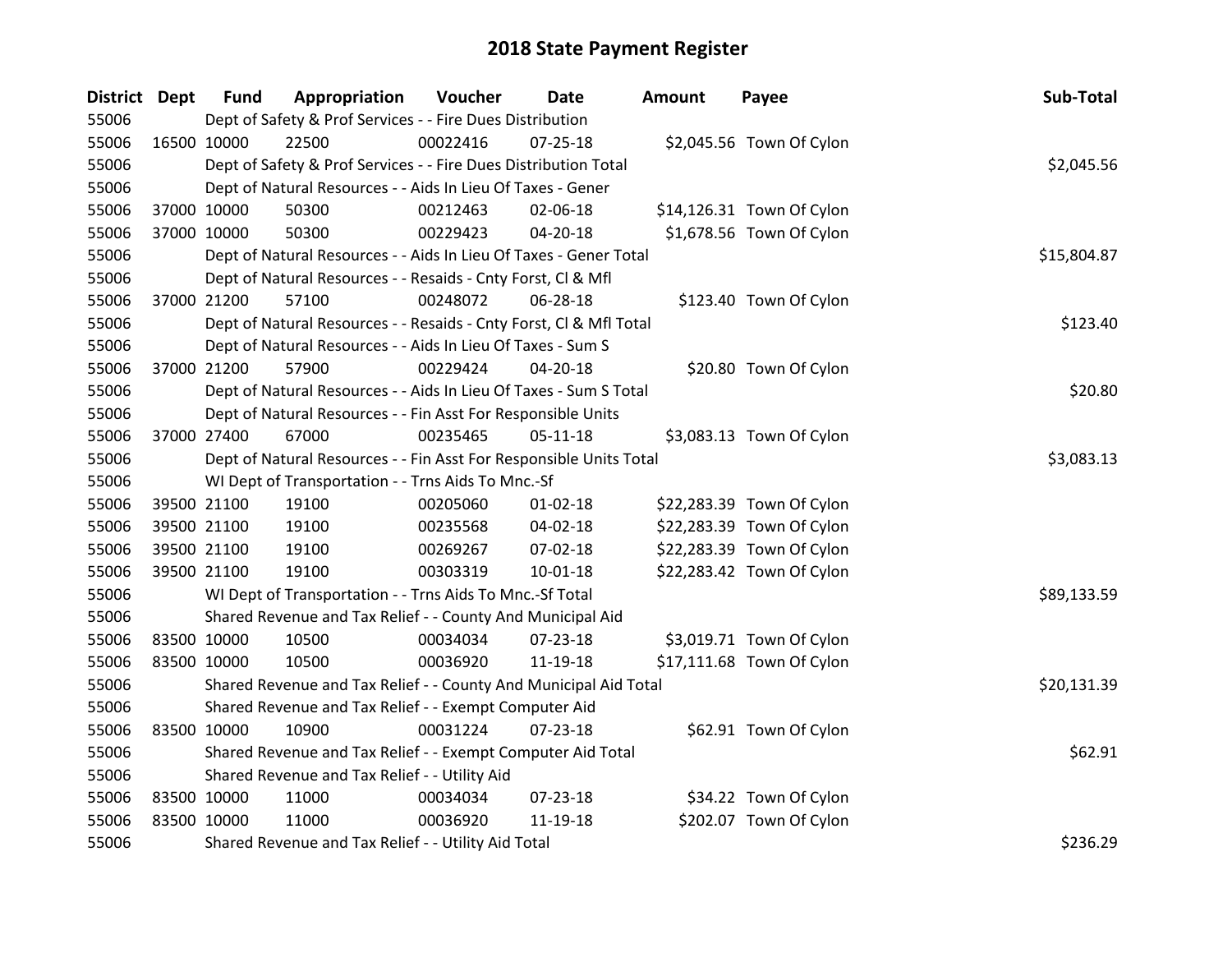|             | District Dept Fund Appropriation | Voucher | <b>Date</b> | Amount | Payee | Sub-Total    |
|-------------|----------------------------------|---------|-------------|--------|-------|--------------|
| 55006 Total |                                  |         |             |        |       | \$130,641.94 |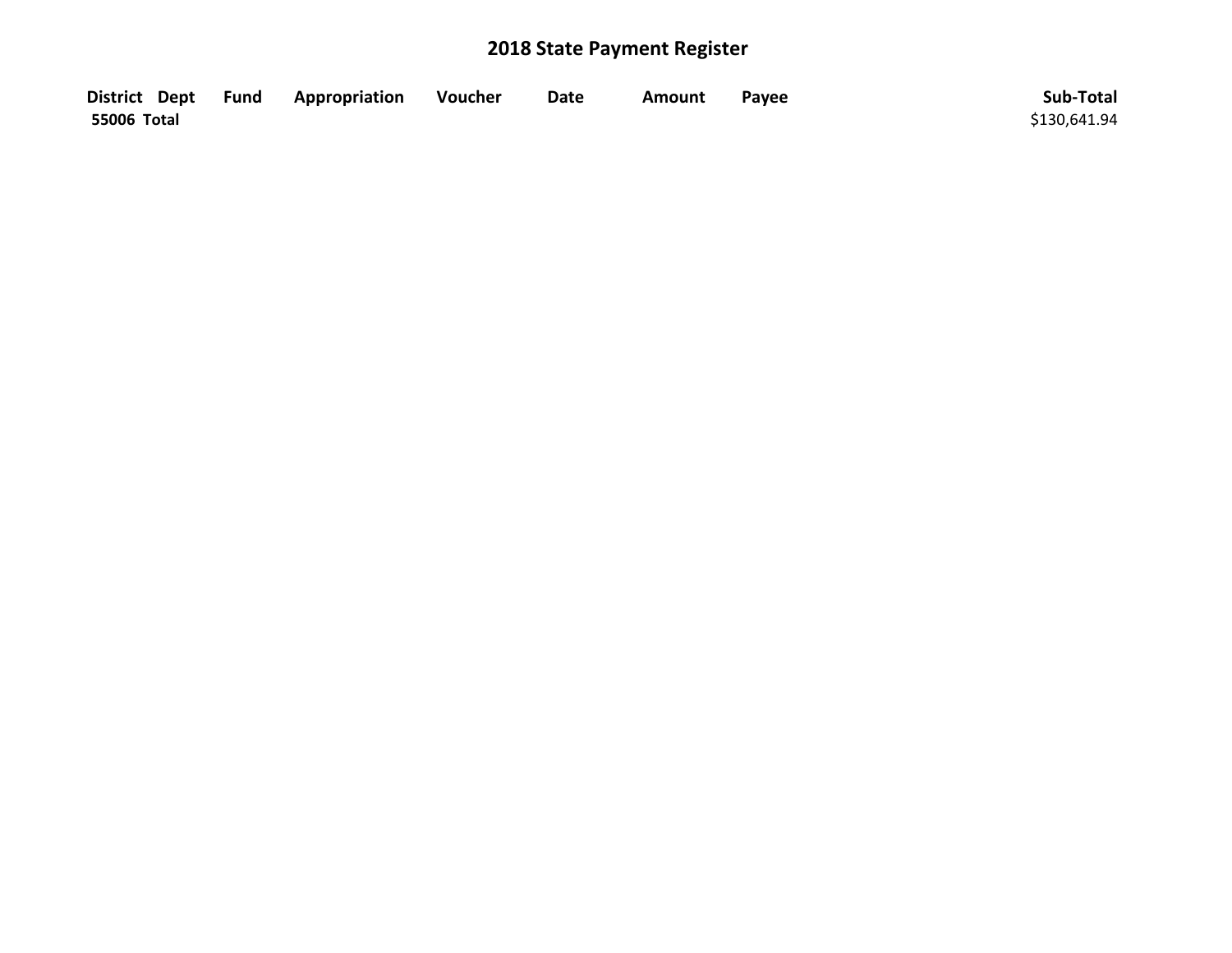| District Dept      |             | <b>Fund</b> | Appropriation                                                      | Voucher  | <b>Date</b>    | Amount | Payee                         | Sub-Total    |
|--------------------|-------------|-------------|--------------------------------------------------------------------|----------|----------------|--------|-------------------------------|--------------|
| 55008              |             |             | Dept of Safety & Prof Services - - Fire Dues Distribution          |          |                |        |                               |              |
| 55008              | 16500 10000 |             | 22500                                                              | 00017853 | $07 - 02 - 18$ |        | \$4,466.95 Town Of Eau Galle  |              |
| 55008              |             |             | Dept of Safety & Prof Services - - Fire Dues Distribution Total    |          |                |        |                               | \$4,466.95   |
| 55008              |             |             | Dept of Natural Resources - - Resaids - Cnty Forst, Cl & Mfl       |          |                |        |                               |              |
| 55008              | 37000 21200 |             | 57100                                                              | 00248073 | 06-28-18       |        | \$334.45 Town Of Eau Galle    |              |
| 55008              |             |             | Dept of Natural Resources - - Resaids - Cnty Forst, Cl & Mfl Total |          |                |        |                               | \$334.45     |
| 55008              |             |             | WI Dept of Transportation - - Trns Aids To Mnc.-Sf                 |          |                |        |                               |              |
| 55008              | 39500 21100 |             | 19100                                                              | 00205061 | $01 - 02 - 18$ |        | \$28,721.75 Town Of Eau Galle |              |
| 55008              | 39500 21100 |             | 19100                                                              | 00235569 | 04-02-18       |        | \$28,721.75 Town Of Eau Galle |              |
| 55008              | 39500 21100 |             | 19100                                                              | 00269268 | 07-02-18       |        | \$28,721.75 Town Of Eau Galle |              |
| 55008              | 39500 21100 |             | 19100                                                              | 00303320 | 10-01-18       |        | \$28,721.76 Town Of Eau Galle |              |
| 55008              |             |             | WI Dept of Transportation - - Trns Aids To Mnc.-Sf Total           |          |                |        |                               | \$114,887.01 |
| 55008              |             |             | WI Dept of Transportation - - Loc Rd Imp Prg St Fd                 |          |                |        |                               |              |
| 55008              | 39500 21100 |             | 27800                                                              | 00209109 | 01-08-18       |        | \$14,563.08 Town Of Eau Galle |              |
| 55008              | 39500 21100 |             | 27800                                                              | 00305572 | $10 - 02 - 18$ |        | \$19,253.19 Town Of Eau Galle |              |
| 55008              |             |             | WI Dept of Transportation - - Loc Rd Imp Prg St Fd Total           |          |                |        |                               | \$33,816.27  |
| 55008              |             |             | WI Dept of Transportation - - Hwy Mgmt & Opers Sf                  |          |                |        |                               |              |
| 55008              | 39500 21100 |             | 36500                                                              | 00275175 | $07-12-18$     |        | \$500.00 Town Of Eau Galle    |              |
| 55008              | 39500 21100 |             | 36500                                                              | 00330254 | 12-07-18       |        | \$500.00 Town Of Eau Galle    |              |
| 55008              |             |             | WI Dept of Transportation - - Hwy Mgmt & Opers Sf Total            |          |                |        |                               | \$1,000.00   |
| 55008              |             |             | Shared Revenue and Tax Relief - - County And Municipal Aid         |          |                |        |                               |              |
| 55008              | 83500 10000 |             | 10500                                                              | 00034035 | $07 - 23 - 18$ |        | \$2,260.86 Town Of Eau Galle  |              |
| 55008              | 83500 10000 |             | 10500                                                              | 00036921 | 11-19-18       |        | \$12,811.57 Town Of Eau Galle |              |
| 55008              |             |             | Shared Revenue and Tax Relief - - County And Municipal Aid Total   |          |                |        |                               | \$15,072.43  |
| 55008              |             |             | Shared Revenue and Tax Relief - - Exempt Computer Aid              |          |                |        |                               |              |
| 55008              | 83500 10000 |             | 10900                                                              | 00031225 | $07 - 23 - 18$ |        | \$1.01 Town Of Eau Galle      |              |
| 55008              |             |             | Shared Revenue and Tax Relief - - Exempt Computer Aid Total        |          |                |        |                               | \$1.01       |
| 55008              |             |             | Shared Revenue and Tax Relief - - Utility Aid                      |          |                |        |                               |              |
| 55008              | 83500 10000 |             | 11000                                                              | 00034035 | 07-23-18       |        | \$39.80 Town Of Eau Galle     |              |
| 55008              | 83500 10000 |             | 11000                                                              | 00036921 | 11-19-18       |        | \$235.06 Town Of Eau Galle    |              |
| 55008              |             |             | Shared Revenue and Tax Relief - - Utility Aid Total                |          |                |        |                               | \$274.86     |
| <b>55008 Total</b> |             |             |                                                                    |          |                |        |                               | \$169,852.98 |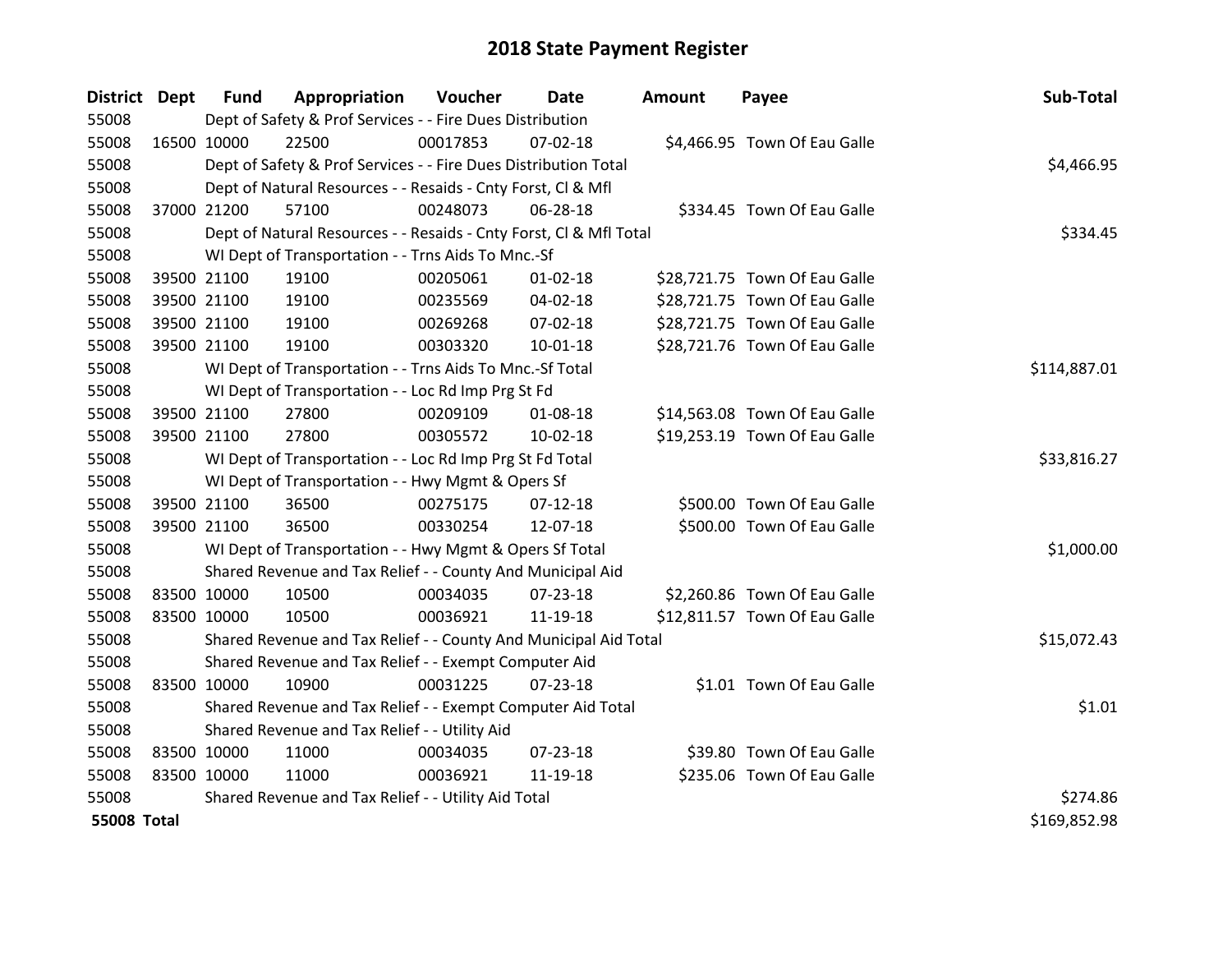| District Dept      |             | <b>Fund</b> | Appropriation                                                         | Voucher  | Date           | <b>Amount</b> | Payee                       | Sub-Total    |
|--------------------|-------------|-------------|-----------------------------------------------------------------------|----------|----------------|---------------|-----------------------------|--------------|
| 55010              |             |             | Dept of Safety & Prof Services - - Fire Dues Distribution             |          |                |               |                             |              |
| 55010              | 16500 10000 |             | 22500                                                                 | 00022417 | 07-25-18       |               | \$2,171.69 Town Of Emerald  |              |
| 55010              |             |             | Dept of Safety & Prof Services - - Fire Dues Distribution Total       |          |                |               |                             | \$2,171.69   |
| 55010              |             |             | Dept of Natural Resources - - Aids In Lieu Of Taxes - Gener           |          |                |               |                             |              |
| 55010              |             | 37000 10000 | 50300                                                                 | 00212387 | 02-06-18       |               | \$8,581.50 Town Of Emerald  |              |
| 55010              |             |             | Dept of Natural Resources - - Aids In Lieu Of Taxes - Gener Total     |          |                |               |                             | \$8,581.50   |
| 55010              |             |             | Dept of Natural Resources - - Resaids - Cnty Forst, CI & Mfl          |          |                |               |                             |              |
| 55010              |             | 37000 21200 | 57100                                                                 | 00248074 | 06-28-18       |               | \$78.44 Town Of Emerald     |              |
| 55010              |             |             | Dept of Natural Resources - - Resaids - Cnty Forst, CI & Mfl Total    |          | \$78.44        |               |                             |              |
| 55010              |             |             | WI Dept of Transportation - - Trns Aids To Mnc.-Sf                    |          |                |               |                             |              |
| 55010              |             | 39500 21100 | 19100                                                                 | 00205062 | $01 - 02 - 18$ |               | \$27,742.26 Town Of Emerald |              |
| 55010              |             | 39500 21100 | 19100                                                                 | 00235570 | 04-02-18       |               | \$27,742.26 Town Of Emerald |              |
| 55010              |             | 39500 21100 | 19100                                                                 | 00269269 | 07-02-18       |               | \$27,742.26 Town Of Emerald |              |
| 55010              |             | 39500 21100 | 19100                                                                 | 00303321 | $10 - 01 - 18$ |               | \$27,742.27 Town Of Emerald |              |
| 55010              |             |             | WI Dept of Transportation - - Trns Aids To Mnc.-Sf Total              |          |                |               |                             | \$110,969.05 |
| 55010              |             |             | Shared Revenue and Tax Relief - - Expenditure Restraint Program       |          |                |               |                             |              |
| 55010              | 83500 10000 |             | 10100                                                                 | 00034036 | $07 - 23 - 18$ |               | \$5,551.91 Town Of Emerald  |              |
| 55010              |             |             | Shared Revenue and Tax Relief - - Expenditure Restraint Program Total |          |                |               |                             | \$5,551.91   |
| 55010              |             |             | Shared Revenue and Tax Relief - - County And Municipal Aid            |          |                |               |                             |              |
| 55010              | 83500 10000 |             | 10500                                                                 | 00034036 | 07-23-18       |               | \$4,255.70 Town Of Emerald  |              |
| 55010              | 83500 10000 |             | 10500                                                                 | 00036922 | 11-19-18       |               | \$24,115.65 Town Of Emerald |              |
| 55010              |             |             | Shared Revenue and Tax Relief - - County And Municipal Aid Total      |          |                |               |                             | \$28,371.35  |
| 55010              |             |             | Shared Revenue and Tax Relief - - Exempt Computer Aid                 |          |                |               |                             |              |
| 55010              | 83500 10000 |             | 10900                                                                 | 00031226 | $07 - 23 - 18$ |               | \$6.09 Town Of Emerald      |              |
| 55010              |             |             | Shared Revenue and Tax Relief - - Exempt Computer Aid Total           |          |                |               |                             | \$6.09       |
| 55010              |             |             | Shared Revenue and Tax Relief - - Utility Aid                         |          |                |               |                             |              |
| 55010              | 83500 10000 |             | 11000                                                                 | 00034036 | 07-23-18       |               | \$59.17 Town Of Emerald     |              |
| 55010              | 83500 10000 |             | 11000                                                                 | 00036922 | 11-19-18       |               | \$348.60 Town Of Emerald    |              |
| 55010              |             |             | Shared Revenue and Tax Relief - - Utility Aid Total                   |          |                |               |                             | \$407.77     |
| <b>55010 Total</b> |             |             |                                                                       |          |                |               |                             | \$156,137.80 |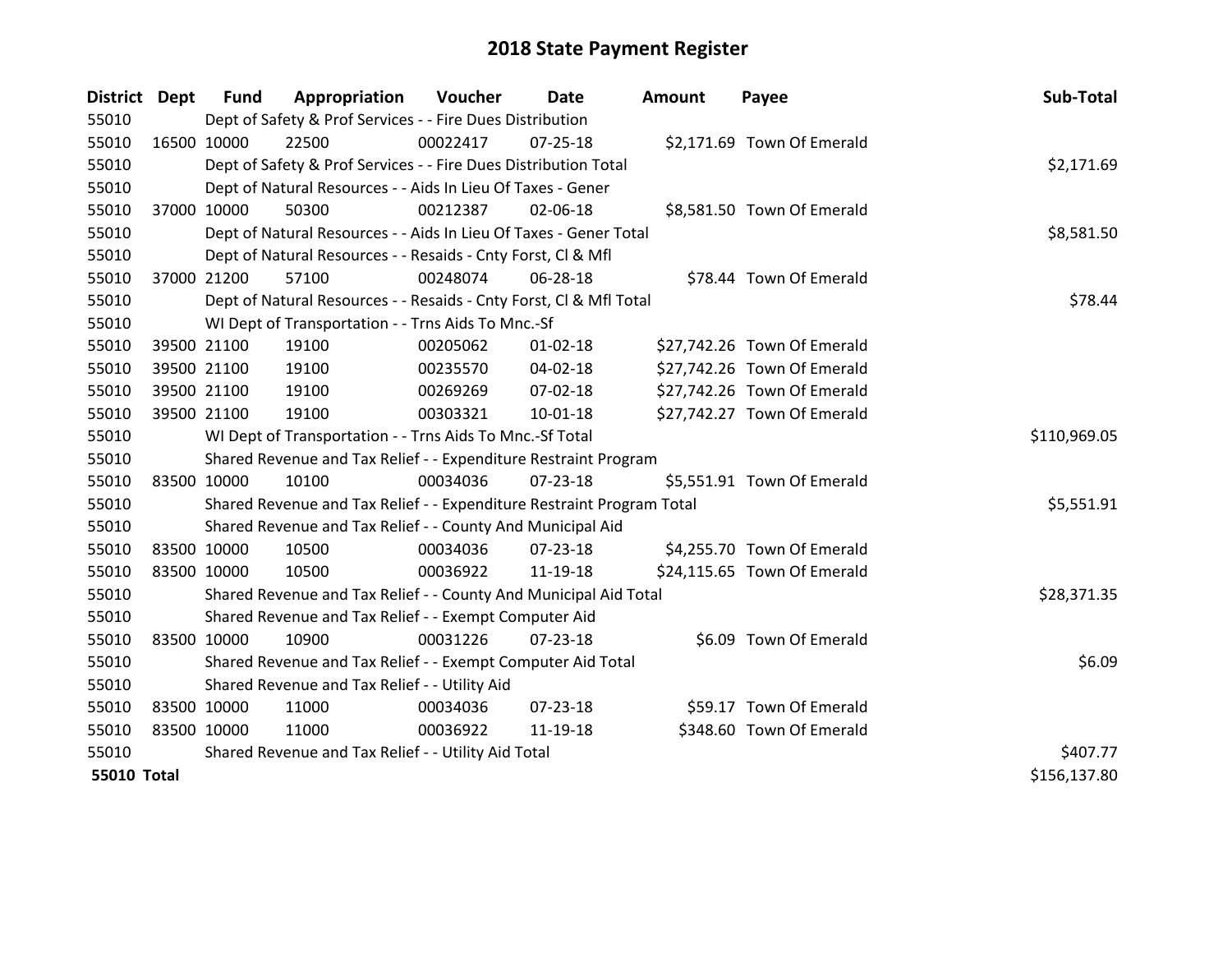| District           | Dept        | <b>Fund</b> | Appropriation                                                      | Voucher  | Date           | Amount | Payee                            | Sub-Total    |
|--------------------|-------------|-------------|--------------------------------------------------------------------|----------|----------------|--------|----------------------------------|--------------|
| 55012              |             |             | Dept of Safety & Prof Services - - Fire Dues Distribution          |          |                |        |                                  |              |
| 55012              |             | 16500 10000 | 22500                                                              | 00022418 | $07 - 26 - 18$ |        | \$2,775.30 Town Of Erin Prairie  |              |
| 55012              |             |             | Dept of Safety & Prof Services - - Fire Dues Distribution Total    |          |                |        |                                  | \$2,775.30   |
| 55012              |             |             | Dept of Natural Resources - - Aids In Lieu Of Taxes - Gener        |          |                |        |                                  |              |
| 55012              |             | 37000 10000 | 50300                                                              | 00212535 | 02-06-18       |        | \$16,651.11 Town Of Erin Prairie |              |
| 55012              | 37000 10000 |             | 50300                                                              | 00229771 | 04-20-18       |        | \$129.50 Town Of Erin Prairie    |              |
| 55012              |             |             | Dept of Natural Resources - - Aids In Lieu Of Taxes - Gener Total  |          |                |        |                                  | \$16,780.61  |
| 55012              |             |             | Dept of Natural Resources - - Resaids - Cnty Forst, CI & Mfl       |          |                |        |                                  |              |
| 55012              |             | 37000 21200 | 57100                                                              | 00248075 | 06-28-18       |        | \$164.92 Town Of Erin Prairie    |              |
| 55012              |             |             | Dept of Natural Resources - - Resaids - Cnty Forst, Cl & Mfl Total |          |                |        |                                  | \$164.92     |
| 55012              |             |             | WI Dept of Transportation - - Trns Aids To Mnc.-Sf                 |          |                |        |                                  |              |
| 55012              |             | 39500 21100 | 19100                                                              | 00205063 | $01 - 02 - 18$ |        | \$27,873.65 Town Of Erin Prairie |              |
| 55012              |             | 39500 21100 | 19100                                                              | 00235571 | 04-02-18       |        | \$27,873.65 Town Of Erin Prairie |              |
| 55012              |             | 39500 21100 | 19100                                                              | 00269270 | 07-02-18       |        | \$27,873.65 Town Of Erin Prairie |              |
| 55012              | 39500 21100 |             | 19100                                                              | 00303322 | 10-01-18       |        | \$27,873.68 Town Of Erin Prairie |              |
| 55012              |             |             | WI Dept of Transportation - - Trns Aids To Mnc.-Sf Total           |          |                |        |                                  | \$111,494.63 |
| 55012              |             |             | WI Dept of Transportation - - Loc Rd Imp Prg St Fd                 |          |                |        |                                  |              |
| 55012              |             | 39500 21100 | 27800                                                              | 00316138 | 10-29-18       |        | \$19,253.19 Town Of Erin Prairie |              |
| 55012              |             |             | WI Dept of Transportation - - Loc Rd Imp Prg St Fd Total           |          |                |        |                                  | \$19,253.19  |
| 55012              |             |             | Shared Revenue and Tax Relief - - County And Municipal Aid         |          |                |        |                                  |              |
| 55012              |             | 83500 10000 | 10500                                                              | 00034037 | $07 - 23 - 18$ |        | \$1,379.34 Town Of Erin Prairie  |              |
| 55012              |             | 83500 10000 | 10500                                                              | 00036923 | 11-19-18       |        | \$7,816.28 Town Of Erin Prairie  |              |
| 55012              |             |             | Shared Revenue and Tax Relief - - County And Municipal Aid Total   |          |                |        |                                  | \$9,195.62   |
| 55012              |             |             | Shared Revenue and Tax Relief - - Utility Aid                      |          |                |        |                                  |              |
| 55012              |             | 83500 10000 | 11000                                                              | 00034037 | $07 - 23 - 18$ |        | \$31.55 Town Of Erin Prairie     |              |
| 55012              | 83500 10000 |             | 11000                                                              | 00036923 | 11-19-18       |        | \$179.80 Town Of Erin Prairie    |              |
| 55012              |             |             | Shared Revenue and Tax Relief - - Utility Aid Total                |          |                |        |                                  | \$211.35     |
| <b>55012 Total</b> |             |             |                                                                    |          |                |        |                                  | \$159,875.62 |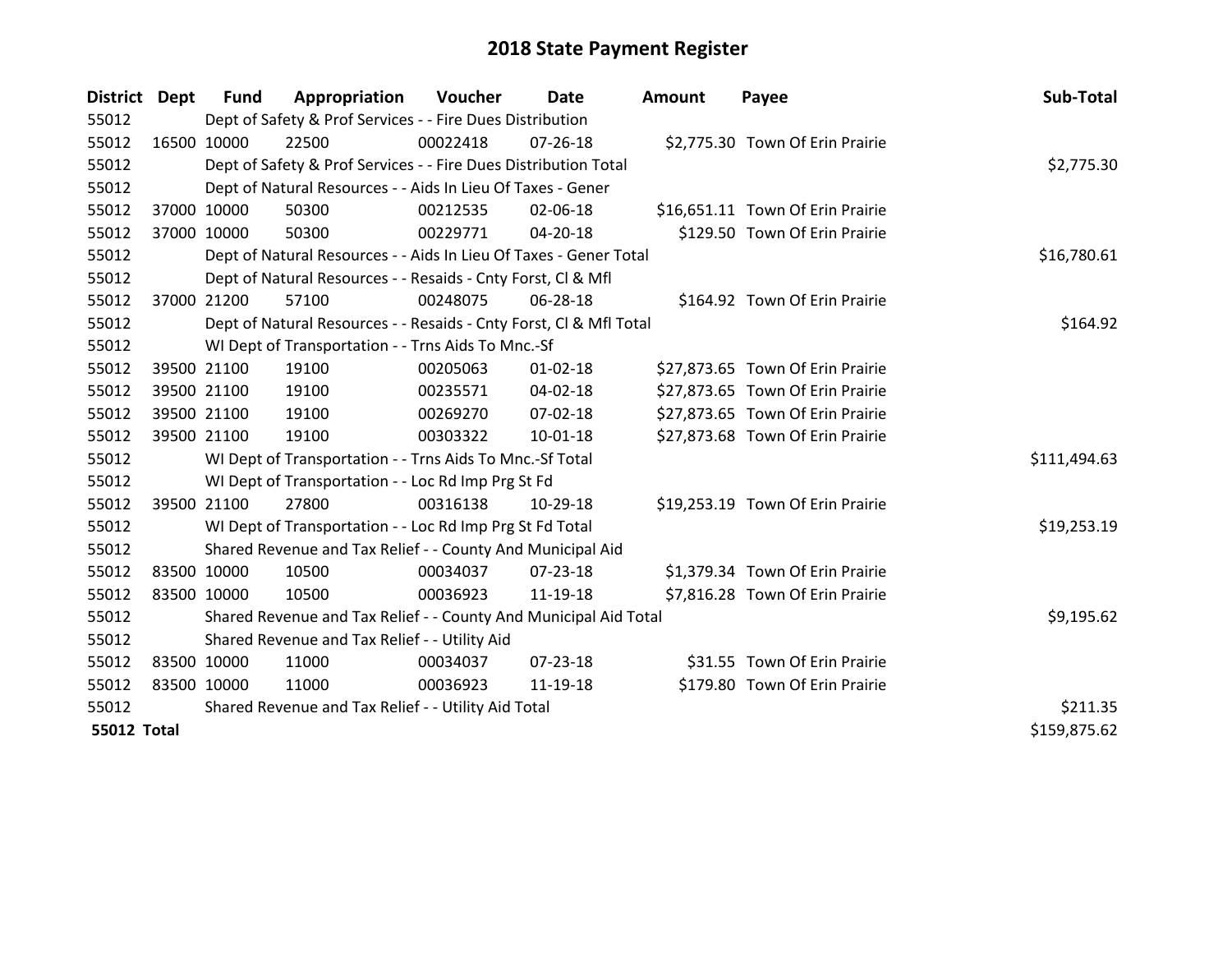| District Dept      |             | <b>Fund</b> | Appropriation                                                         | Voucher  | Date           | <b>Amount</b> | Payee                       | Sub-Total    |
|--------------------|-------------|-------------|-----------------------------------------------------------------------|----------|----------------|---------------|-----------------------------|--------------|
| 55014              |             |             | Dept of Safety & Prof Services - - Fire Dues Distribution             |          |                |               |                             |              |
| 55014              | 16500 10000 |             | 22500                                                                 | 00022419 | $07 - 25 - 18$ |               | \$1,736.57 Forest, Town Of  |              |
| 55014              |             |             | Dept of Safety & Prof Services - - Fire Dues Distribution Total       |          |                |               |                             | \$1,736.57   |
| 55014              |             |             | Dept of Natural Resources - - Resaids - Cnty Forst, CI & Mfl          |          |                |               |                             |              |
| 55014              |             | 37000 21200 | 57100                                                                 | 00248076 | 06-28-18       |               | \$331.35 Forest, Town Of    |              |
| 55014              |             |             | Dept of Natural Resources - - Resaids - Cnty Forst, Cl & Mfl Total    |          |                |               |                             | \$331.35     |
| 55014              |             |             | Dept of Natural Resources - - Fin Asst For Responsible Units          |          |                |               |                             |              |
| 55014              |             | 37000 27400 | 67000                                                                 | 00235290 | $05-11-18$     |               | \$553.93 Forest, Town Of    |              |
| 55014              |             |             | Dept of Natural Resources - - Fin Asst For Responsible Units Total    | \$553.93 |                |               |                             |              |
| 55014              |             |             | WI Dept of Transportation - - Trns Aids To Mnc.-Sf                    |          |                |               |                             |              |
| 55014              | 39500 21100 |             | 19100                                                                 | 00205064 | $01 - 02 - 18$ |               | \$27,622.81 Forest, Town Of |              |
| 55014              |             | 39500 21100 | 19100                                                                 | 00235572 | 04-02-18       |               | \$27,622.81 Forest, Town Of |              |
| 55014              |             | 39500 21100 | 19100                                                                 | 00269271 | 07-02-18       |               | \$27,622.81 Forest, Town Of |              |
| 55014              | 39500 21100 |             | 19100                                                                 | 00303323 | $10 - 01 - 18$ |               | \$27,622.82 Forest, Town Of |              |
| 55014              |             |             | WI Dept of Transportation - - Trns Aids To Mnc.-Sf Total              |          |                |               |                             | \$110,491.25 |
| 55014              |             |             | Shared Revenue and Tax Relief - - Expenditure Restraint Program       |          |                |               |                             |              |
| 55014              | 83500 10000 |             | 10100                                                                 | 00034038 | 07-23-18       |               | \$764.36 Forest, Town Of    |              |
| 55014              | 83500 10000 |             | 10100                                                                 | 00036924 | 11-19-18       |               | \$0.07 Forest, Town Of      |              |
| 55014              |             |             | Shared Revenue and Tax Relief - - Expenditure Restraint Program Total |          |                |               |                             | \$764.43     |
| 55014              |             |             | Shared Revenue and Tax Relief - - County And Municipal Aid            |          |                |               |                             |              |
| 55014              | 83500 10000 |             | 10500                                                                 | 00034038 | $07 - 23 - 18$ |               | \$4,622.50 Forest, Town Of  |              |
| 55014              | 83500 10000 |             | 10500                                                                 | 00036924 | 11-19-18       |               | \$26,194.16 Forest, Town Of |              |
| 55014              |             |             | Shared Revenue and Tax Relief - - County And Municipal Aid Total      |          |                |               |                             | \$30,816.66  |
| 55014              |             |             | Shared Revenue and Tax Relief - - Exempt Computer Aid                 |          |                |               |                             |              |
| 55014              | 83500 10000 |             | 10900                                                                 | 00031227 | $07 - 23 - 18$ |               | \$32.47 Forest, Town Of     |              |
| 55014              |             |             | Shared Revenue and Tax Relief - - Exempt Computer Aid Total           | \$32.47  |                |               |                             |              |
| <b>55014 Total</b> |             |             |                                                                       |          |                |               |                             | \$144,726.66 |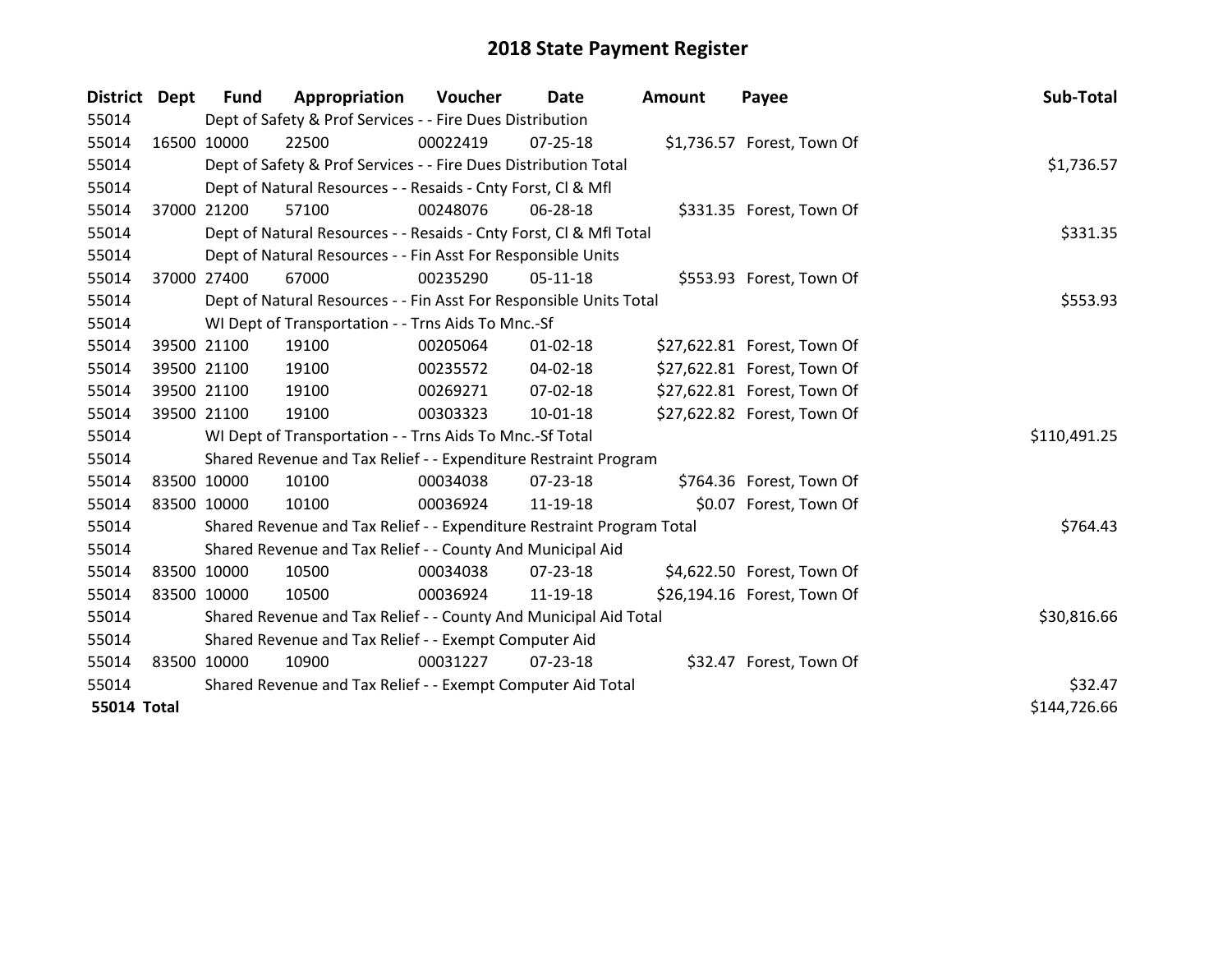| <b>District</b>    | Dept        | Fund        | Appropriation                                                      | Voucher  | Date           | Amount | Payee                        | Sub-Total    |
|--------------------|-------------|-------------|--------------------------------------------------------------------|----------|----------------|--------|------------------------------|--------------|
| 55016              |             |             | Dept of Safety & Prof Services - - Fire Dues Distribution          |          |                |        |                              |              |
| 55016              |             | 16500 10000 | 22500                                                              | 00022420 | 07-25-18       |        | \$2,140.69 Town Of Glenwood  |              |
| 55016              |             |             | Dept of Safety & Prof Services - - Fire Dues Distribution Total    |          |                |        |                              | \$2,140.69   |
| 55016              |             |             | Dept of Natural Resources - - Resaids - Cnty Forst, CI & Mfl       |          |                |        |                              |              |
| 55016              | 37000       | 21200       | 57100                                                              | 00248077 | 06-28-18       |        | \$205.76 Town Of Glenwood    |              |
| 55016              |             |             | Dept of Natural Resources - - Resaids - Cnty Forst, Cl & Mfl Total |          | \$205.76       |        |                              |              |
| 55016              |             |             | WI Dept of Transportation - - Trns Aids To Mnc.-Sf                 |          |                |        |                              |              |
| 55016              |             | 39500 21100 | 19100                                                              | 00205065 | $01 - 02 - 18$ |        | \$27,670.59 Town Of Glenwood |              |
| 55016              |             | 39500 21100 | 19100                                                              | 00235573 | 04-02-18       |        | \$27,670.59 Town Of Glenwood |              |
| 55016              |             | 39500 21100 | 19100                                                              | 00269272 | $07 - 02 - 18$ |        | \$27,670.59 Town Of Glenwood |              |
| 55016              |             | 39500 21100 | 19100                                                              | 00303324 | $10 - 01 - 18$ |        | \$27,670.60 Town Of Glenwood |              |
| 55016              |             |             | WI Dept of Transportation - - Trns Aids To Mnc.-Sf Total           |          |                |        |                              | \$110,682.37 |
| 55016              |             |             | Shared Revenue and Tax Relief - - County And Municipal Aid         |          |                |        |                              |              |
| 55016              |             | 83500 10000 | 10500                                                              | 00034039 | 07-23-18       |        | \$5,815.24 Town Of Glenwood  |              |
| 55016              | 83500 10000 |             | 10500                                                              | 00036925 | 11-19-18       |        | \$32,953.04 Town Of Glenwood |              |
| 55016              |             |             | Shared Revenue and Tax Relief - - County And Municipal Aid Total   |          |                |        |                              | \$38,768.28  |
| 55016              |             |             | Shared Revenue and Tax Relief - - Exempt Computer Aid              |          |                |        |                              |              |
| 55016              |             | 83500 10000 | 10900                                                              | 00031228 | 07-23-18       |        | \$5.07 Town Of Glenwood      |              |
| 55016              |             |             | Shared Revenue and Tax Relief - - Exempt Computer Aid Total        |          |                |        |                              | \$5.07       |
| 55016              |             |             | Shared Revenue and Tax Relief - - Utility Aid                      |          |                |        |                              |              |
| 55016              |             | 83500 10000 | 11000                                                              | 00034039 | $07 - 23 - 18$ |        | \$41.48 Town Of Glenwood     |              |
| 55016              | 83500 10000 |             | 11000                                                              | 00036925 | 11-19-18       |        | \$244.95 Town Of Glenwood    |              |
| 55016              |             |             | Shared Revenue and Tax Relief - - Utility Aid Total                |          |                |        |                              | \$286.43     |
| <b>55016 Total</b> |             |             |                                                                    |          |                |        |                              | \$152,088.60 |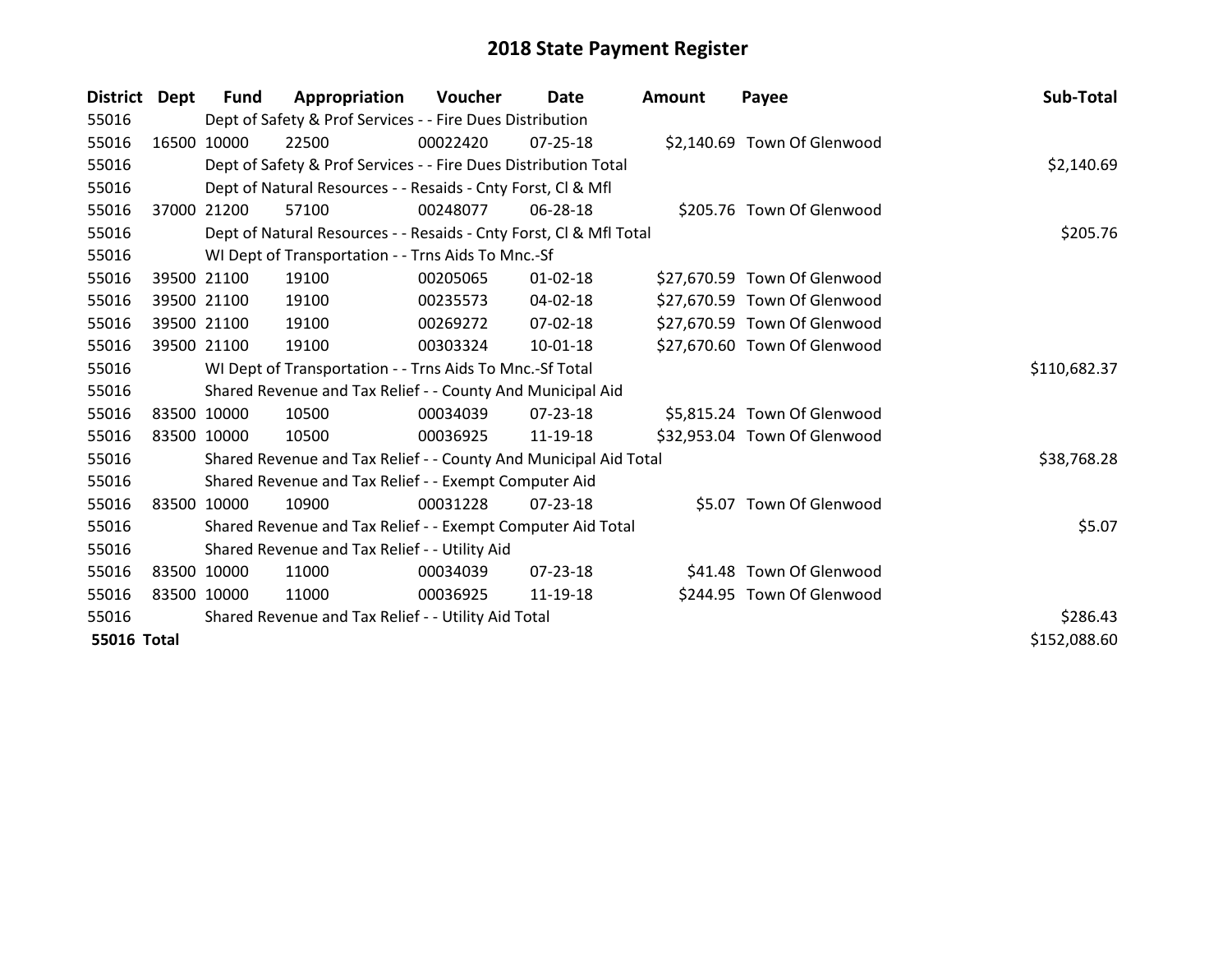| <b>District</b>    | Dept  | <b>Fund</b> | Appropriation                                                      | <b>Voucher</b> | Date           | <b>Amount</b> | Payee                       | Sub-Total    |
|--------------------|-------|-------------|--------------------------------------------------------------------|----------------|----------------|---------------|-----------------------------|--------------|
| 55018              |       |             | Dept of Safety & Prof Services - - Fire Dues Distribution          |                |                |               |                             |              |
| 55018              |       | 16500 10000 | 22500                                                              | 00022421       | 07-25-18       |               | \$8,859.03 Town Of Hammond  |              |
| 55018              |       |             | Dept of Safety & Prof Services - - Fire Dues Distribution Total    |                | \$8,859.03     |               |                             |              |
| 55018              |       |             | Dept of Natural Resources - - Resaids - Cnty Forst, Cl & Mfl       |                |                |               |                             |              |
| 55018              | 37000 | 21200       | 57100                                                              | 00248078       | 06-28-18       |               | \$43.94 Town Of Hammond     |              |
| 55018              |       |             | Dept of Natural Resources - - Resaids - Cnty Forst, Cl & Mfl Total |                | \$43.94        |               |                             |              |
| 55018              |       |             | WI Dept of Transportation - - Trns Aids To Mnc.-Sf                 |                |                |               |                             |              |
| 55018              |       | 39500 21100 | 19100                                                              | 00205066       | $01 - 02 - 18$ |               | \$35,339.28 Town Of Hammond |              |
| 55018              |       | 39500 21100 | 19100                                                              | 00235574       | 04-02-18       |               | \$35,339.28 Town Of Hammond |              |
| 55018              |       | 39500 21100 | 19100                                                              | 00269273       | 07-02-18       |               | \$35,339.28 Town Of Hammond |              |
| 55018              |       | 39500 21100 | 19100                                                              | 00303325       | 10-01-18       |               | \$35,339.29 Town Of Hammond |              |
| 55018              |       |             | WI Dept of Transportation - - Trns Aids To Mnc.-Sf Total           |                |                |               |                             | \$141,357.13 |
| 55018              |       |             | Shared Revenue and Tax Relief - - County And Municipal Aid         |                |                |               |                             |              |
| 55018              |       | 83500 10000 | 10500                                                              | 00034040       | 07-23-18       |               | \$1,597.79 Town Of Hammond  |              |
| 55018              |       | 83500 10000 | 10500                                                              | 00036926       | 11-19-18       |               | \$9,054.16 Town Of Hammond  |              |
| 55018              |       |             | Shared Revenue and Tax Relief - - County And Municipal Aid Total   |                |                |               |                             | \$10,651.95  |
| 55018              |       |             | Shared Revenue and Tax Relief - - Exempt Computer Aid              |                |                |               |                             |              |
| 55018              |       | 83500 10000 | 10900                                                              | 00031229       | $07 - 23 - 18$ |               | \$37.54 Town Of Hammond     |              |
| 55018              |       |             | Shared Revenue and Tax Relief - - Exempt Computer Aid Total        |                |                |               |                             | \$37.54      |
| 55018              |       |             | Shared Revenue and Tax Relief - - Utility Aid                      |                |                |               |                             |              |
| 55018              |       | 83500 10000 | 11000                                                              | 00034040       | $07 - 23 - 18$ |               | \$6.48 Town Of Hammond      |              |
| 55018              |       | 83500 10000 | 11000                                                              | 00036926       | 11-19-18       |               | \$36.56 Town Of Hammond     |              |
| 55018              |       |             | Shared Revenue and Tax Relief - - Utility Aid Total                |                |                |               |                             | \$43.04      |
| <b>55018 Total</b> |       |             |                                                                    |                |                |               |                             | \$160,992.63 |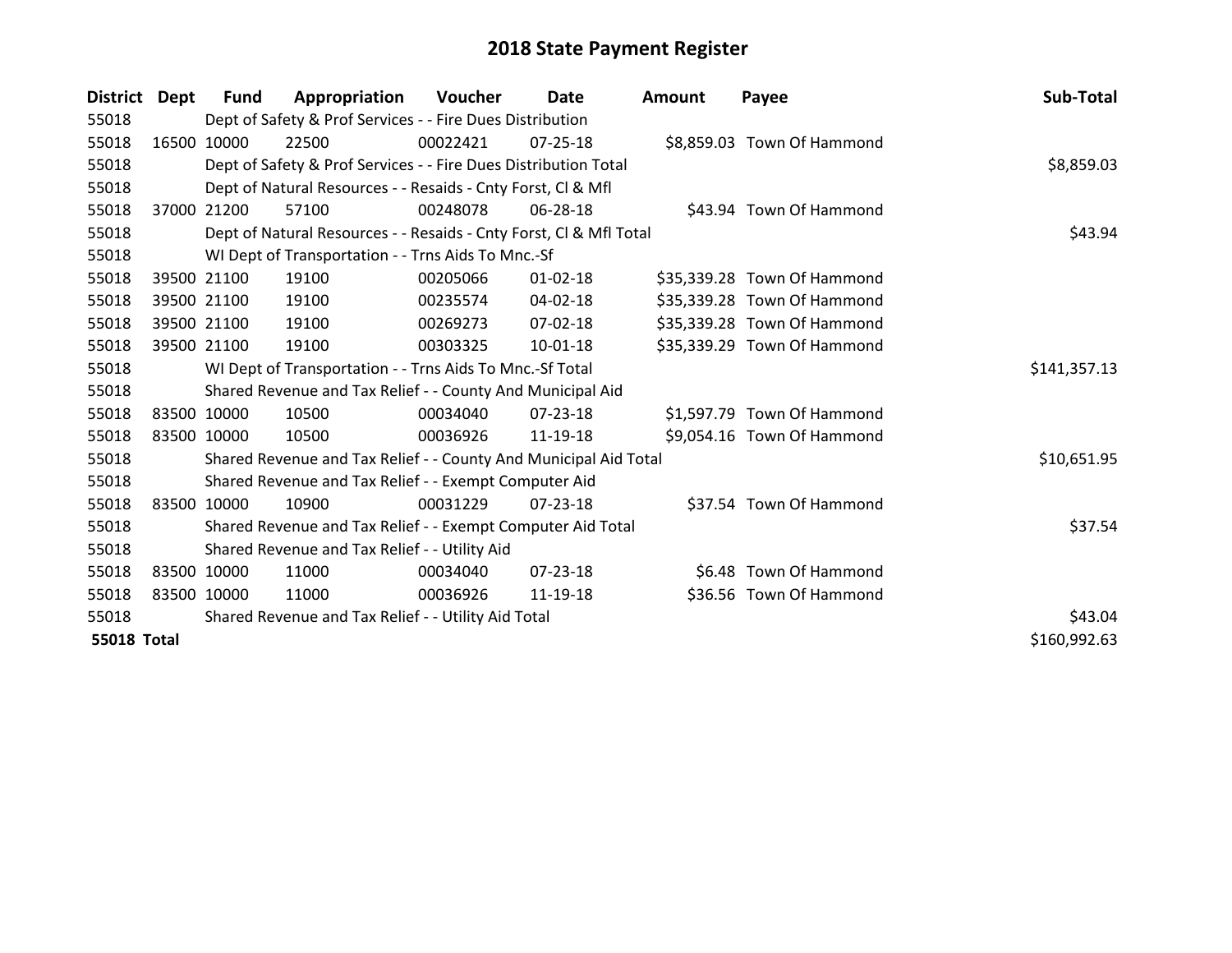| <b>District Dept</b> |             | <b>Fund</b> | Appropriation                                                      | Voucher  | Date           | <b>Amount</b> | Payee                      | Sub-Total    |
|----------------------|-------------|-------------|--------------------------------------------------------------------|----------|----------------|---------------|----------------------------|--------------|
| 55020                |             |             | Dept of Safety & Prof Services - - Fire Dues Distribution          |          |                |               |                            |              |
| 55020                | 16500 10000 |             | 22500                                                              | 00022422 | $07 - 26 - 18$ |               | \$42,735.32 Town Of Hudson |              |
| 55020                |             |             | Dept of Safety & Prof Services - - Fire Dues Distribution Total    |          |                |               |                            | \$42,735.32  |
| 55020                |             |             | Dept of Natural Resources - - Aids In Lieu Of Taxes - Gener        |          |                |               |                            |              |
| 55020                | 37000 10000 |             | 50300                                                              | 00212659 | 02-06-18       |               | \$23,077.50 Town Of Hudson |              |
| 55020                | 37000 10000 |             | 50300                                                              | 00230571 | $04 - 20 - 18$ |               | \$1,138.01 Town Of Hudson  |              |
| 55020                |             |             | Dept of Natural Resources - - Aids In Lieu Of Taxes - Gener Total  |          |                |               |                            | \$24,215.51  |
| 55020                |             |             | Dept of Natural Resources - - Resaids - Cnty Forst, Cl & Mfl       |          |                |               |                            |              |
| 55020                | 37000 21200 |             | 57100                                                              | 00248079 | 06-28-18       |               | \$32.45 Town Of Hudson     |              |
| 55020                |             |             | Dept of Natural Resources - - Resaids - Cnty Forst, Cl & Mfl Total |          |                |               |                            | \$32.45      |
| 55020                |             |             | Dept of Natural Resources - - Aids In Lieu Of Taxes - Sum S        |          |                |               |                            |              |
| 55020                | 37000 21200 |             | 57900                                                              | 00230572 | 04-20-18       |               | \$56.67 Town Of Hudson     |              |
| 55020                |             |             | Dept of Natural Resources - - Aids In Lieu Of Taxes - Sum S Total  |          |                |               |                            | \$56.67      |
| 55020                |             |             | WI Dept of Transportation - - Trns Aids To Mnc.-Sf                 |          |                |               |                            |              |
| 55020                | 39500 21100 |             | 19100                                                              | 00205067 | $01 - 02 - 18$ |               | \$58,841.07 Town Of Hudson |              |
| 55020                |             | 39500 21100 | 19100                                                              | 00235575 | 04-02-18       |               | \$58,841.07 Town Of Hudson |              |
| 55020                | 39500 21100 |             | 19100                                                              | 00269274 | 07-02-18       |               | \$58,841.07 Town Of Hudson |              |
| 55020                | 39500 21100 |             | 19100                                                              | 00303326 | $10 - 01 - 18$ |               | \$58,841.07 Town Of Hudson |              |
| 55020                |             |             | WI Dept of Transportation - - Trns Aids To Mnc.-Sf Total           |          |                |               |                            | \$235,364.28 |
| 55020                |             |             | WI Dept of Transportation - - Loc Rd Imp Prg St Fd                 |          |                |               |                            |              |
| 55020                | 39500 21100 |             | 27800                                                              | 00328677 | 12-04-18       |               | \$19,253.18 Town Of Hudson |              |
| 55020                |             |             | WI Dept of Transportation - - Loc Rd Imp Prg St Fd Total           |          |                |               |                            | \$19,253.18  |
| 55020                |             |             | WI Dept of Transportation - - Hwy Mgmt & Opers Sf                  |          |                |               |                            |              |
| 55020                | 39500 21100 |             | 36500                                                              | 00216290 | 01-30-18       |               | \$250.00 Town Of Hudson    |              |
| 55020                | 39500 21100 |             | 36500                                                              | 00216293 | 01-30-18       |               | \$250.00 Town Of Hudson    |              |
| 55020                | 39500 21100 |             | 36500                                                              | 00237017 | 03-30-18       |               | \$250.00 Town Of Hudson    |              |
| 55020                |             |             | WI Dept of Transportation - - Hwy Mgmt & Opers Sf Total            |          |                |               |                            | \$750.00     |
| 55020                |             |             | Department of Revenue - - Payments For Municipal Svcs              |          |                |               |                            |              |
| 55020                | 56600 10000 |             | 50100                                                              | 00026903 | $01 - 31 - 18$ |               | \$303.44 Town Of Hudson    |              |
| 55020                |             |             | Department of Revenue - - Payments For Municipal Svcs Total        |          |                |               |                            | \$303.44     |
| 55020                |             |             | Shared Revenue and Tax Relief - - County And Municipal Aid         |          |                |               |                            |              |
| 55020                | 83500 10000 |             | 10500                                                              | 00034041 | 07-23-18       |               | \$9,714.11 Town Of Hudson  |              |
| 55020                | 83500 10000 |             | 10500                                                              | 00036927 | 11-19-18       |               | \$55,046.64 Town Of Hudson |              |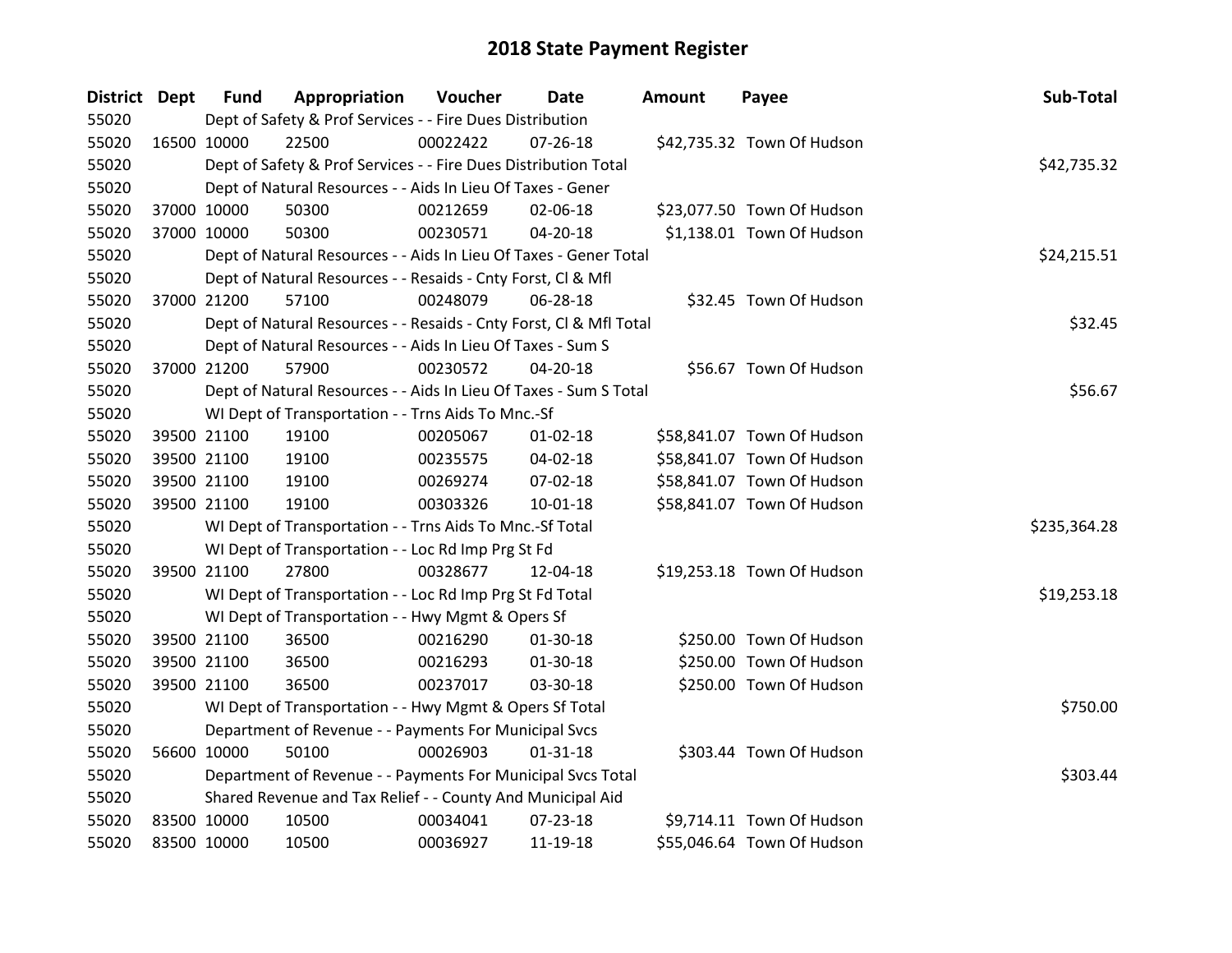| District Dept | Fund        | Appropriation                                                    | <b>Voucher</b> | <b>Date</b>    | <b>Amount</b> | Payee                     | Sub-Total    |
|---------------|-------------|------------------------------------------------------------------|----------------|----------------|---------------|---------------------------|--------------|
| 55020         |             | Shared Revenue and Tax Relief - - County And Municipal Aid Total |                |                |               |                           | \$64,760.75  |
| 55020         |             | Shared Revenue and Tax Relief - - Exempt Computer Aid            |                |                |               |                           |              |
| 55020         | 83500 10000 | 10900                                                            | 00031230       | $07 - 23 - 18$ |               | \$290.20 Town Of Hudson   |              |
| 55020         |             | Shared Revenue and Tax Relief - - Exempt Computer Aid Total      |                | \$290.20       |               |                           |              |
| 55020         |             | Shared Revenue and Tax Relief - - Utility Aid                    |                |                |               |                           |              |
| 55020         | 83500 10000 | 11000                                                            | 00034041       | $07 - 23 - 18$ |               | \$884.76 Town Of Hudson   |              |
| 55020         | 83500 10000 | 11000                                                            | 00036927       | 11-19-18       |               | \$9,771.28 Town Of Hudson |              |
| 55020         |             | Shared Revenue and Tax Relief - - Utility Aid Total              |                |                |               |                           | \$10,656.04  |
| 55020 Total   |             |                                                                  |                |                |               |                           | \$398,417.84 |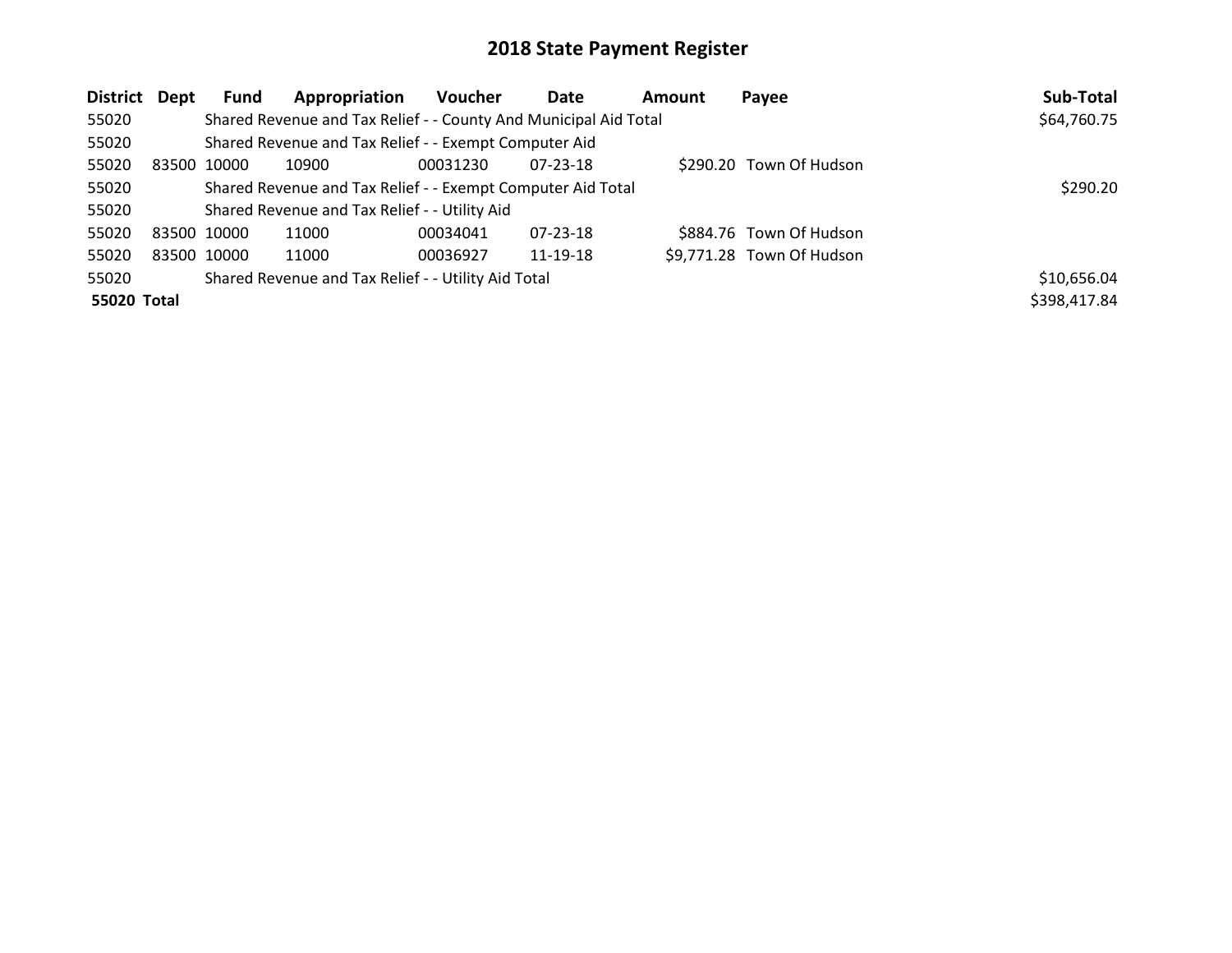| District Dept |             | <b>Fund</b> | Appropriation                                                      | Voucher  | <b>Date</b>    | <b>Amount</b> | Payee                             | Sub-Total    |
|---------------|-------------|-------------|--------------------------------------------------------------------|----------|----------------|---------------|-----------------------------------|--------------|
| 55022         |             |             | Dept of Safety & Prof Services - - Fire Dues Distribution          |          |                |               |                                   |              |
| 55022         | 16500 10000 |             | 22500                                                              | 00022423 | $07 - 25 - 18$ |               | \$8,328.07 Town Of Kinnickinnic   |              |
| 55022         |             |             | Dept of Safety & Prof Services - - Fire Dues Distribution Total    |          |                |               |                                   | \$8,328.07   |
| 55022         |             |             | Dept of Natural Resources - - Aids In Lieu Of Taxes - Gener        |          |                |               |                                   |              |
| 55022         |             | 37000 10000 | 50300                                                              | 00212484 | 02-06-18       |               | \$38,198.71 Town Of Kinnickinnic  |              |
| 55022         |             | 37000 10000 | 50300                                                              | 00229494 | $04 - 20 - 18$ |               | \$180.30 Town Of Kinnickinnic     |              |
| 55022         |             |             | Dept of Natural Resources - - Aids In Lieu Of Taxes - Gener Total  |          |                |               |                                   | \$38,379.01  |
| 55022         |             |             | Dept of Natural Resources - - Resaids - Cnty Forst, Cl & Mfl       |          |                |               |                                   |              |
| 55022         |             | 37000 21200 | 57100                                                              | 00248080 | 06-28-18       |               | \$167.31 Town Of Kinnickinnic     |              |
| 55022         |             |             | Dept of Natural Resources - - Resaids - Cnty Forst, Cl & Mfl Total |          |                |               |                                   | \$167.31     |
| 55022         |             |             | Dept of Natural Resources - - Aids In Lieu Of Taxes - Sum S        |          |                |               |                                   |              |
| 55022         |             | 37000 21200 | 57900                                                              | 00229495 | 04-20-18       |               | \$8.30 Town Of Kinnickinnic       |              |
| 55022         |             |             | Dept of Natural Resources - - Aids In Lieu Of Taxes - Sum S Total  |          |                |               |                                   | \$8.30       |
| 55022         |             |             | WI Dept of Transportation - - Trns Aids To Mnc.-Sf                 |          |                |               |                                   |              |
| 55022         |             | 39500 21100 | 19100                                                              | 00205068 | $01 - 02 - 18$ |               | \$26,093.85 Town Of Kinnickinnic  |              |
| 55022         |             | 39500 21100 | 19100                                                              | 00235576 | 04-02-18       |               | \$26,093.85 Town Of Kinnickinnic  |              |
| 55022         |             | 39500 21100 | 19100                                                              | 00269275 | 07-02-18       |               | \$26,093.85 Town Of Kinnickinnic  |              |
| 55022         |             | 39500 21100 | 19100                                                              | 00303327 | $10 - 01 - 18$ |               | \$26,093.86 Town Of Kinnickinnic  |              |
| 55022         |             |             | WI Dept of Transportation - - Trns Aids To Mnc.-Sf Total           |          |                |               |                                   | \$104,375.41 |
| 55022         |             |             | WI Dept of Transportation - - Local Rds, Grants Sf                 |          |                |               |                                   |              |
| 55022         |             | 39500 21100 | 27000                                                              | 00279964 | $07 - 27 - 18$ |               | \$476,962.33 Town Of Kinnickinnic |              |
| 55022         |             |             | WI Dept of Transportation - - Local Rds, Grants Sf Total           |          |                |               |                                   | \$476,962.33 |
| 55022         |             |             | Shared Revenue and Tax Relief - - County And Municipal Aid         |          |                |               |                                   |              |
| 55022         |             | 83500 10000 | 10500                                                              | 00034042 | 07-23-18       |               | \$2,490.64 Town Of Kinnickinnic   |              |
| 55022         |             | 83500 10000 | 10500                                                              | 00036928 | 11-19-18       |               | \$14,113.62 Town Of Kinnickinnic  |              |
| 55022         |             |             | Shared Revenue and Tax Relief - - County And Municipal Aid Total   |          |                |               |                                   | \$16,604.26  |
| 55022         |             |             | Shared Revenue and Tax Relief - - Exempt Computer Aid              |          |                |               |                                   |              |
| 55022         |             | 83500 10000 | 10900                                                              | 00031231 | 07-23-18       |               | \$4.06 Town Of Kinnickinnic       |              |
| 55022         |             |             | Shared Revenue and Tax Relief - - Exempt Computer Aid Total        |          |                |               |                                   | \$4.06       |
| 55022         |             |             | Shared Revenue and Tax Relief - - Utility Aid                      |          |                |               |                                   |              |
| 55022         | 83500 10000 |             | 11000                                                              | 00034042 | 07-23-18       |               | \$118.33 Town Of Kinnickinnic     |              |
| 55022         | 83500 10000 |             | 11000                                                              | 00036928 | 11-19-18       |               | \$688.08 Town Of Kinnickinnic     |              |
| 55022         |             |             | Shared Revenue and Tax Relief - - Utility Aid Total                |          |                |               |                                   | \$806.41     |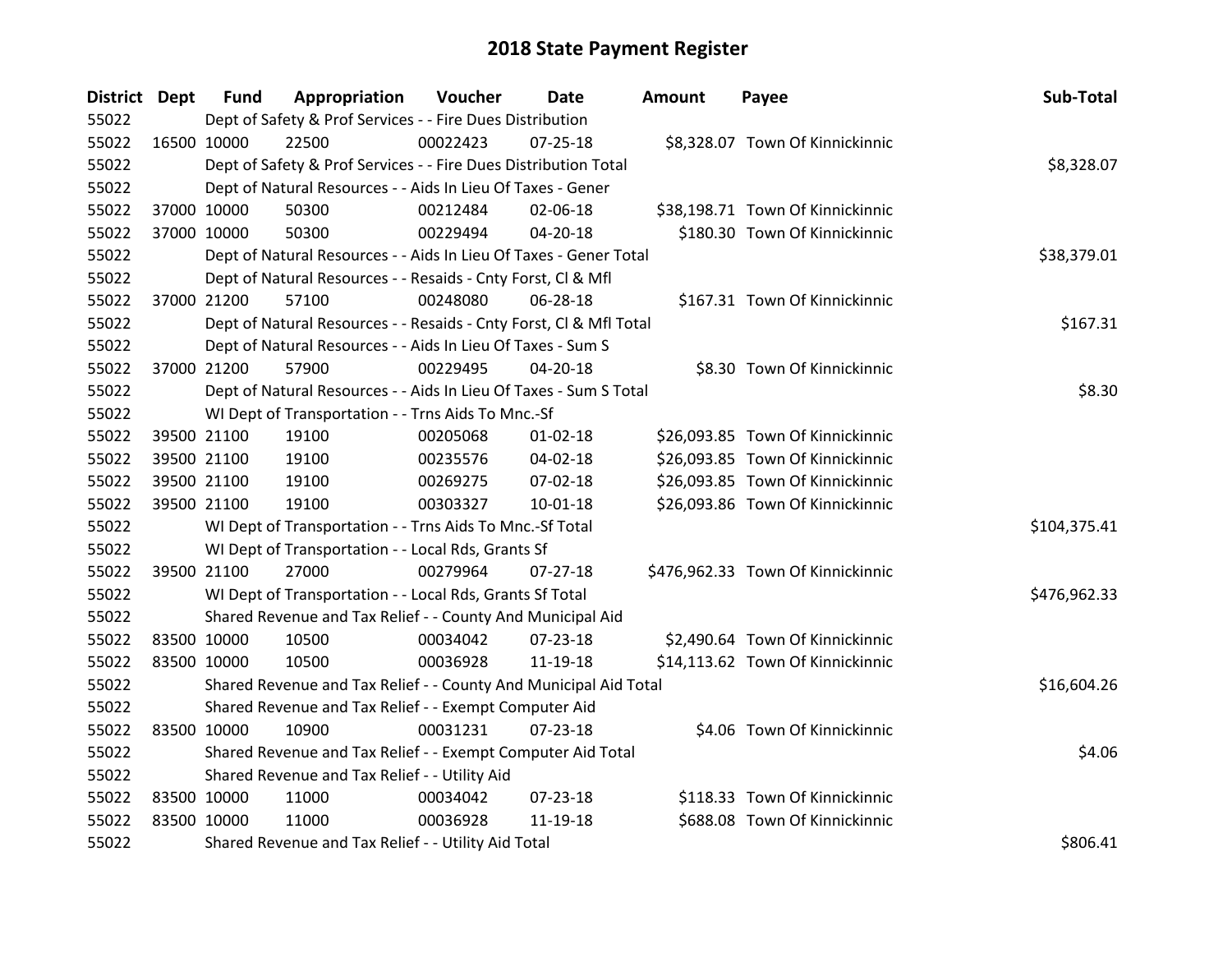|             | District Dept Fund Appropriation | <b>Soutcher</b> | <b>Date</b> | Amount | Payee | Sub-Total    |
|-------------|----------------------------------|-----------------|-------------|--------|-------|--------------|
| 55022 Total |                                  |                 |             |        |       | \$645,635.16 |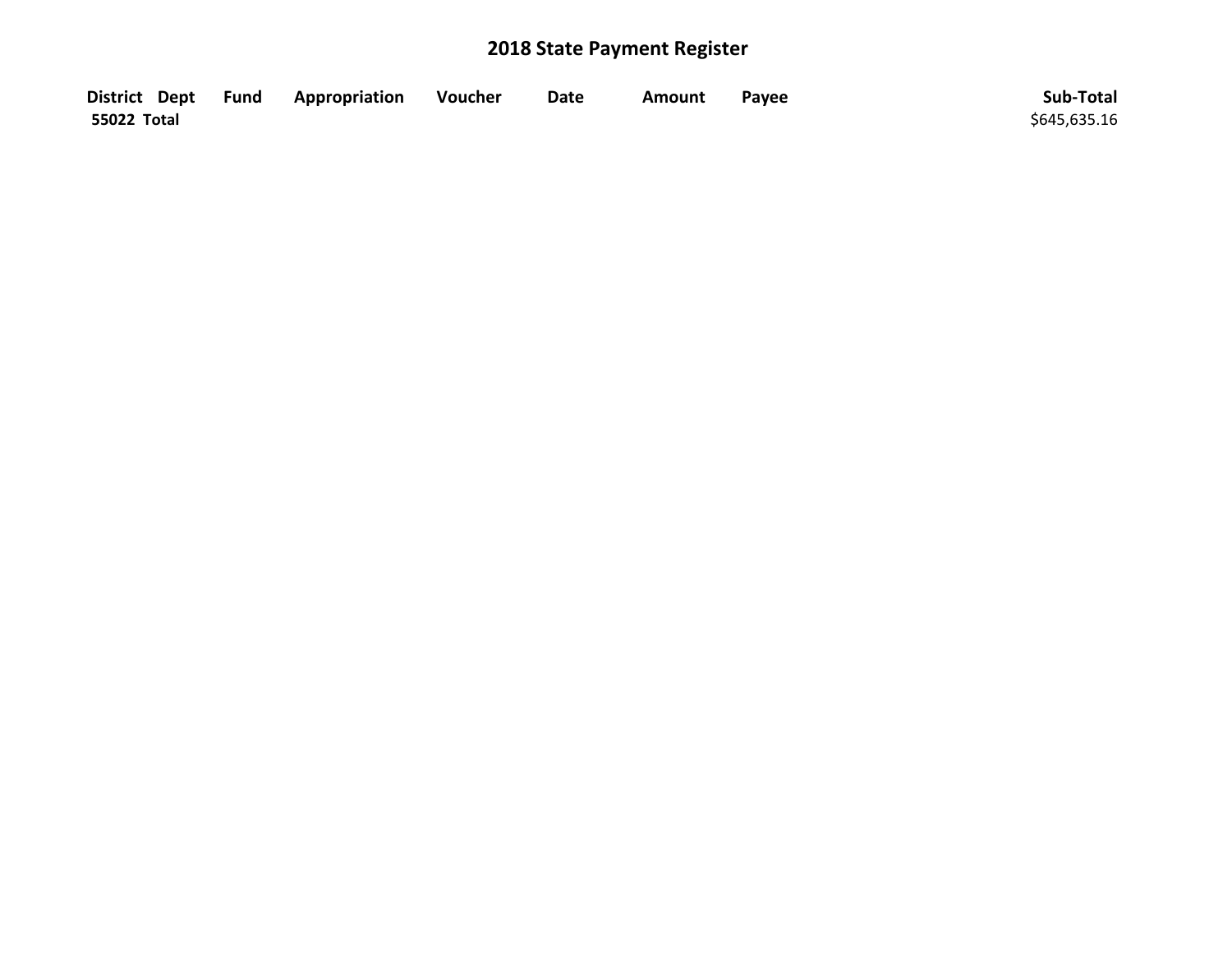| District Dept      |             | <b>Fund</b>                                           | Appropriation                                                      | Voucher    | Date           | <b>Amount</b> | Payee                               | Sub-Total   |
|--------------------|-------------|-------------------------------------------------------|--------------------------------------------------------------------|------------|----------------|---------------|-------------------------------------|-------------|
| 55024              |             |                                                       | Dept of Safety & Prof Services - - Fire Dues Distribution          |            |                |               |                                     |             |
| 55024              | 16500 10000 |                                                       | 22500                                                              | 00022424   | $07 - 25 - 18$ |               | \$1,873.29 Town Of Pleasant Valley  |             |
| 55024              |             |                                                       | Dept of Safety & Prof Services - - Fire Dues Distribution Total    |            |                |               |                                     | \$1,873.29  |
| 55024              |             |                                                       | Dept of Natural Resources - - Aids In Lieu Of Taxes - Gener        |            |                |               |                                     |             |
| 55024              | 37000 10000 |                                                       | 50300                                                              | 00212398   | 02-06-18       |               | \$4,793.46 Town Of Pleasant Valley  |             |
| 55024              |             |                                                       | Dept of Natural Resources - - Aids In Lieu Of Taxes - Gener Total  | \$4,793.46 |                |               |                                     |             |
| 55024              |             |                                                       | Dept of Natural Resources - - Resaids - Cnty Forst, CI & Mfl       |            |                |               |                                     |             |
| 55024              | 37000 21200 |                                                       | 57100                                                              | 00248081   | 06-28-18       |               | \$31.20 Town Of Pleasant Valley     |             |
| 55024              |             |                                                       | Dept of Natural Resources - - Resaids - Cnty Forst, CI & Mfl Total |            |                |               |                                     | \$31.20     |
| 55024              |             |                                                       | WI Dept of Transportation - - Trns Aids To Mnc.-Sf                 |            |                |               |                                     |             |
| 55024              |             | 39500 21100                                           | 19100                                                              | 00205069   | $01 - 02 - 18$ |               | \$11,616.51 Town Of Pleasant Valley |             |
| 55024              |             | 39500 21100                                           | 19100                                                              | 00235577   | 04-02-18       |               | \$11,616.51 Town Of Pleasant Valley |             |
| 55024              |             | 39500 21100                                           | 19100                                                              | 00269276   | $07 - 02 - 18$ |               | \$11,616.51 Town Of Pleasant Valley |             |
| 55024              | 39500 21100 |                                                       | 19100                                                              | 00303328   | $10-01-18$     |               | \$11,616.52 Town Of Pleasant Valley |             |
| 55024              |             |                                                       | WI Dept of Transportation - - Trns Aids To Mnc.-Sf Total           |            |                |               |                                     | \$46,466.05 |
| 55024              |             |                                                       | WI Dept of Transportation - - Hwy Mgmt & Opers Sf                  |            |                |               |                                     |             |
| 55024              |             | 39500 21100                                           | 36500                                                              | 00314506   | $10-25-18$     |               | \$500.00 Town Of Pleasant Valley    |             |
| 55024              |             | 39500 21100                                           | 36500                                                              | 00330262   | 12-07-18       |               | \$500.00 Town Of Pleasant Valley    |             |
| 55024              |             |                                                       | WI Dept of Transportation - - Hwy Mgmt & Opers Sf Total            |            |                |               |                                     | \$1,000.00  |
| 55024              |             |                                                       | Shared Revenue and Tax Relief - - County And Municipal Aid         |            |                |               |                                     |             |
| 55024              | 83500 10000 |                                                       | 10500                                                              | 00034043   | $07 - 23 - 18$ |               | \$1,950.97 Town Of Pleasant Valley  |             |
| 55024              | 83500 10000 |                                                       | 10500                                                              | 00036929   | 11-19-18       |               | \$11,055.48 Town Of Pleasant Valley |             |
| 55024              |             |                                                       | Shared Revenue and Tax Relief - - County And Municipal Aid Total   |            |                |               |                                     | \$13,006.45 |
| 55024              |             | Shared Revenue and Tax Relief - - Exempt Computer Aid |                                                                    |            |                |               |                                     |             |
| 55024              | 83500 10000 |                                                       | 10900                                                              | 00031232   | $07 - 23 - 18$ |               | \$1.01 Town Of Pleasant Valley      |             |
| 55024              |             |                                                       | Shared Revenue and Tax Relief - - Exempt Computer Aid Total        |            | \$1.01         |               |                                     |             |
| <b>55024 Total</b> |             |                                                       |                                                                    |            |                |               |                                     | \$67,171.46 |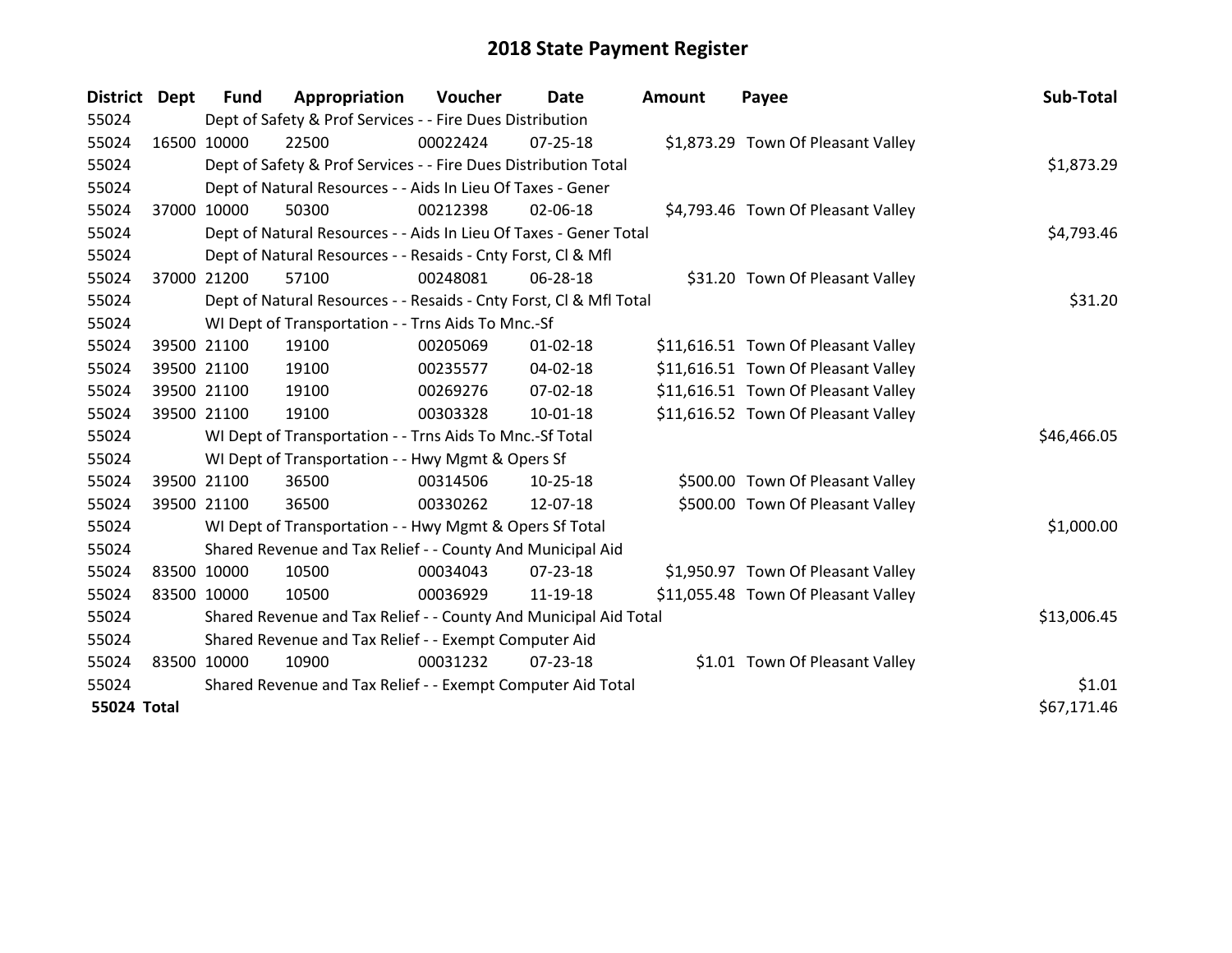| <b>District Dept</b> |             | <b>Fund</b> | Appropriation                                                      | Voucher  | Date           | Amount | Payee                         | Sub-Total    |
|----------------------|-------------|-------------|--------------------------------------------------------------------|----------|----------------|--------|-------------------------------|--------------|
| 55026                |             |             | Dept of Safety & Prof Services - - Fire Dues Distribution          |          |                |        |                               |              |
| 55026                | 16500 10000 |             | 22500                                                              | 00022425 | $07 - 26 - 18$ |        | \$14,961.47 Richmond, Town Of |              |
| 55026                |             |             | Dept of Safety & Prof Services - - Fire Dues Distribution Total    |          |                |        |                               | \$14,961.47  |
| 55026                |             |             | Dept of Natural Resources - - Aids In Lieu Of Taxes - Gener        |          |                |        |                               |              |
| 55026                | 37000 10000 |             | 50300                                                              | 00212633 | 02-06-18       |        | \$5,369.87 Richmond, Town Of  |              |
| 55026                | 37000 10000 |             | 50300                                                              | 00230404 | 04-20-18       |        | \$124.38 Richmond, Town Of    |              |
| 55026                |             |             | Dept of Natural Resources - - Aids In Lieu Of Taxes - Gener Total  |          |                |        |                               | \$5,494.25   |
| 55026                |             |             | Dept of Natural Resources - - Gpo - Federal Funds                  |          |                |        |                               |              |
| 55026                | 37000 10000 |             | 94100                                                              | 00210078 | $01 - 25 - 18$ |        | \$38,150.00 Richmond, Town Of |              |
| 55026                |             |             | Dept of Natural Resources - - Gpo - Federal Funds Total            |          |                |        |                               | \$38,150.00  |
| 55026                |             |             | Dept of Natural Resources - - Resaids - Cnty Forst, Cl & Mfl       |          |                |        |                               |              |
| 55026                | 37000 21200 |             | 57100                                                              | 00248082 | 06-28-18       |        | \$20.10 Richmond, Town Of     |              |
| 55026                |             |             | Dept of Natural Resources - - Resaids - Cnty Forst, Cl & Mfl Total |          |                |        |                               | \$20.10      |
| 55026                |             |             | WI Dept of Transportation - - Trns Aids To Mnc.-Sf                 |          |                |        |                               |              |
| 55026                | 39500 21100 |             | 19100                                                              | 00205070 | $01 - 02 - 18$ |        | \$40,141.17 Richmond, Town Of |              |
| 55026                | 39500 21100 |             | 19100                                                              | 00235578 | 04-02-18       |        | \$40,141.17 Richmond, Town Of |              |
| 55026                | 39500 21100 |             | 19100                                                              | 00269277 | 07-02-18       |        | \$40,141.17 Richmond, Town Of |              |
| 55026                | 39500 21100 |             | 19100                                                              | 00303329 | $10 - 01 - 18$ |        | \$40,141.18 Richmond, Town Of |              |
| 55026                |             |             | WI Dept of Transportation - - Trns Aids To Mnc.-Sf Total           |          |                |        |                               | \$160,564.69 |
| 55026                |             |             | WI Dept of Transportation - - Loc Rd Imp Prg St Fd                 |          |                |        |                               |              |
| 55026                | 39500 21100 |             | 27800                                                              | 00305567 | $10-02-18$     |        | \$19,253.17 Richmond, Town Of |              |
| 55026                |             |             | WI Dept of Transportation - - Loc Rd Imp Prg St Fd Total           |          |                |        |                               | \$19,253.17  |
| 55026                |             |             | Shared Revenue and Tax Relief - - County And Municipal Aid         |          |                |        |                               |              |
| 55026                | 83500 10000 |             | 10500                                                              | 00034044 | 07-23-18       |        | \$3,503.89 Richmond, Town Of  |              |
| 55026                | 83500 10000 |             | 10500                                                              | 00036930 | 11-19-18       |        | \$19,855.36 Richmond, Town Of |              |
| 55026                |             |             | Shared Revenue and Tax Relief - - County And Municipal Aid Total   |          |                |        |                               | \$23,359.25  |
| 55026                |             |             | Shared Revenue and Tax Relief - - Exempt Computer Aid              |          |                |        |                               |              |
| 55026                | 83500 10000 |             | 10900                                                              | 00031233 | $07 - 23 - 18$ |        | \$70.01 Richmond, Town Of     |              |
| 55026                |             |             | Shared Revenue and Tax Relief - - Exempt Computer Aid Total        |          |                |        |                               | \$70.01      |
| 55026                |             |             | Shared Revenue and Tax Relief - - Utility Aid                      |          |                |        |                               |              |
| 55026                | 83500 10000 |             | 11000                                                              | 00034044 | 07-23-18       |        | \$348.65 Richmond, Town Of    |              |
| 55026                | 83500 10000 |             | 11000                                                              | 00036930 | 11-19-18       |        | \$2,059.01 Richmond, Town Of  |              |
| 55026                |             |             | Shared Revenue and Tax Relief - - Utility Aid Total                |          |                |        |                               | \$2,407.66   |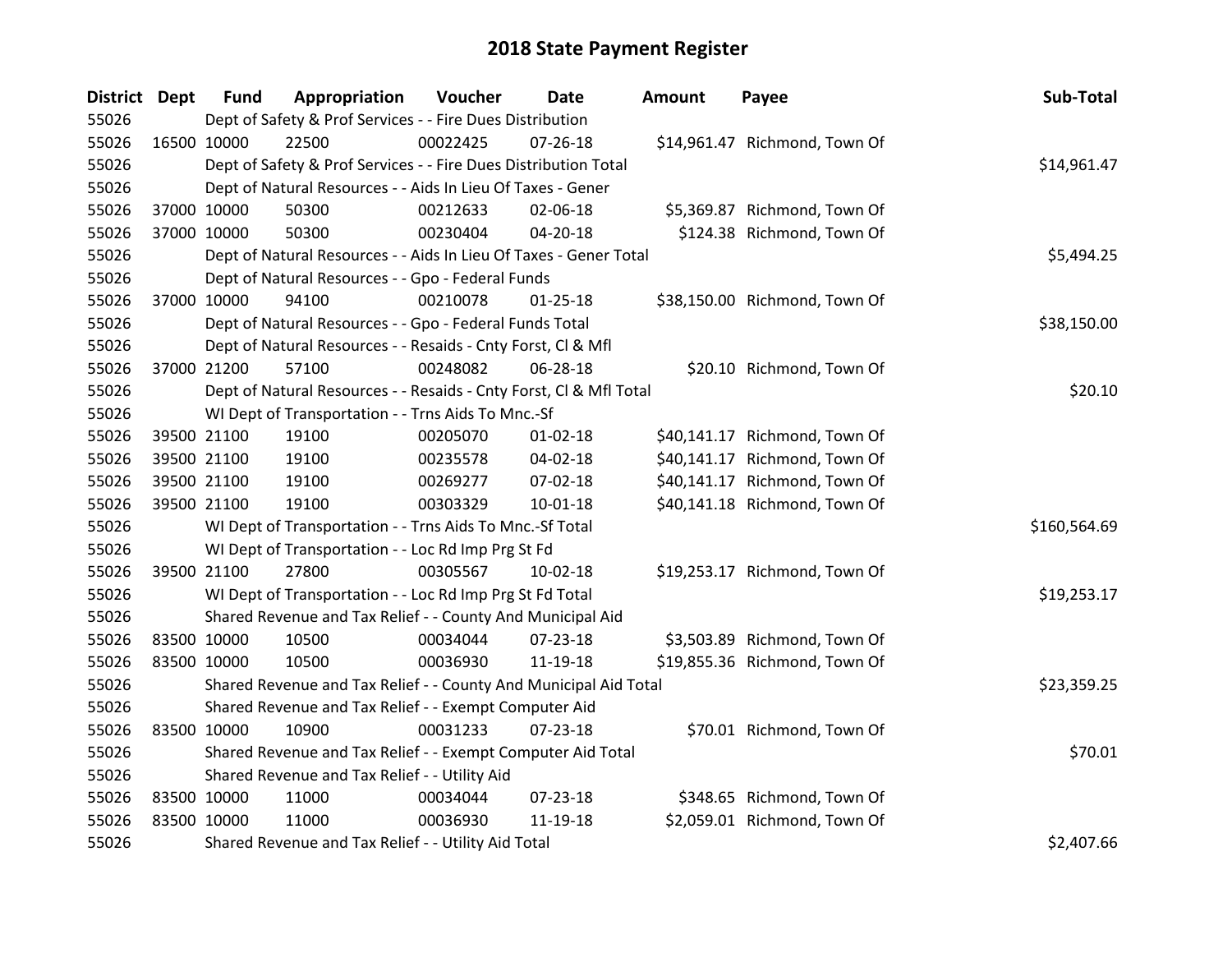| District Dept | Fund        | Appropriation                                                   | Voucher  | Date     | Amount | <b>Pavee</b>                 | Sub-Total    |
|---------------|-------------|-----------------------------------------------------------------|----------|----------|--------|------------------------------|--------------|
| 55026         |             | Shared Revenue and Tax Relief - - Lottery & Gaming Credit       |          |          |        |                              |              |
| 55026         | 83500 52100 | 36300                                                           | 00027587 | 03-26-18 |        | \$1,829.68 Richmond, Town Of |              |
| 55026         |             | Shared Revenue and Tax Relief - - Lottery & Gaming Credit Total |          |          |        |                              | \$1,829.68   |
| 55026 Total   |             |                                                                 |          |          |        |                              | \$266,110.28 |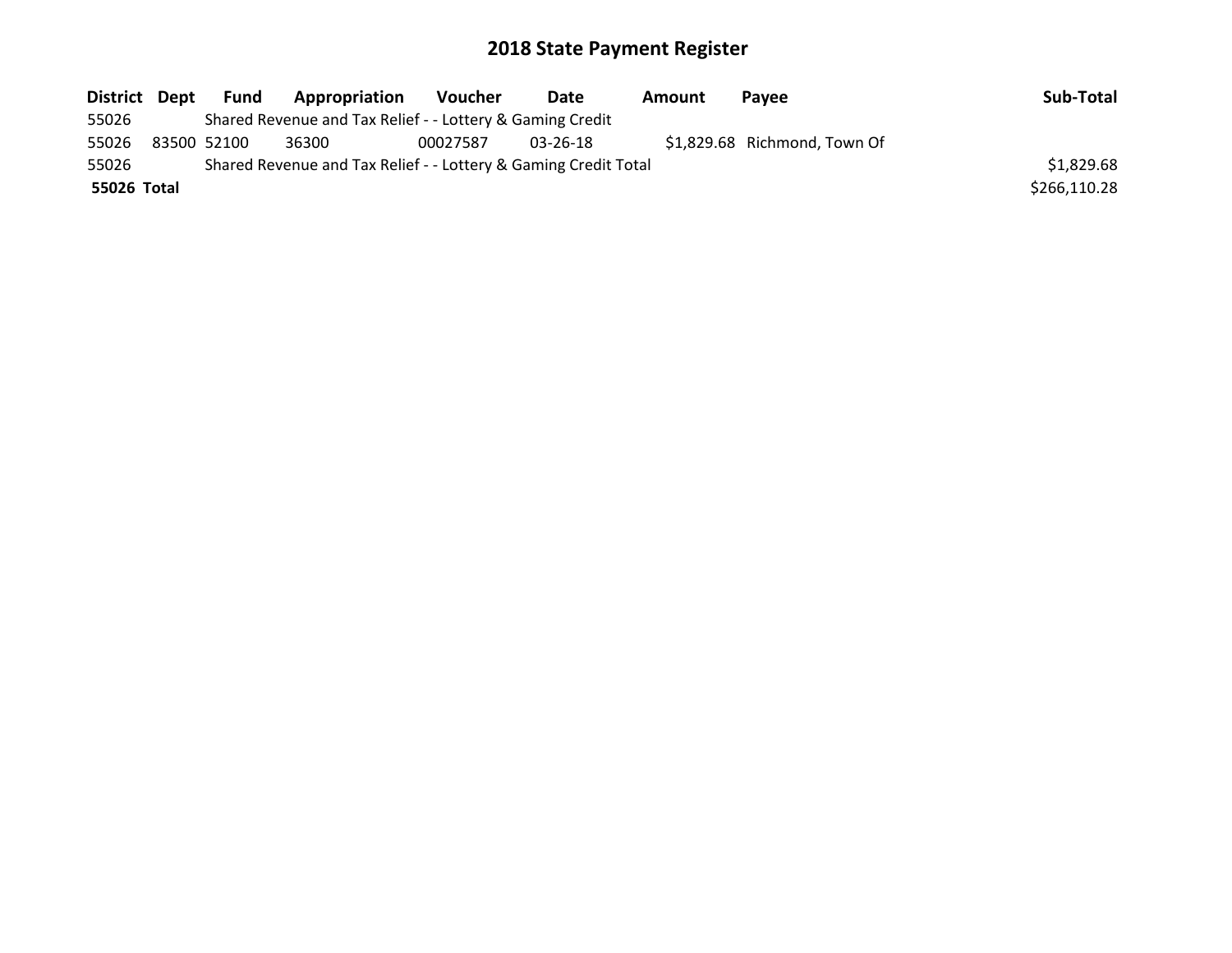| <b>District</b>    | <b>Dept</b> | <b>Fund</b> | Appropriation                                                      | Voucher     | Date           | <b>Amount</b> | Payee                           | Sub-Total   |
|--------------------|-------------|-------------|--------------------------------------------------------------------|-------------|----------------|---------------|---------------------------------|-------------|
| 55028              |             |             | Dept of Safety & Prof Services - - Fire Dues Distribution          |             |                |               |                                 |             |
| 55028              | 16500 10000 |             | 22500                                                              | 00022426    | 07-25-18       |               | \$2,062.77 Rush River, Town Of  |             |
| 55028              |             |             | Dept of Safety & Prof Services - - Fire Dues Distribution Total    |             |                |               |                                 | \$2,062.77  |
| 55028              |             |             | Dept of Natural Resources - - Aids In Lieu Of Taxes - Gener        |             |                |               |                                 |             |
| 55028              | 37000       | 10000       | 50300                                                              | 00212494    | 02-06-18       |               | \$4,274.56 Rush River, Town Of  |             |
| 55028              |             |             | Dept of Natural Resources - - Aids In Lieu Of Taxes - Gener Total  |             | \$4,274.56     |               |                                 |             |
| 55028              |             |             | Dept of Natural Resources - - Resaids - Cnty Forst, Cl & Mfl       |             |                |               |                                 |             |
| 55028              | 37000 21200 |             | 57100                                                              | 00248083    | 06-28-18       |               | \$76.20 Rush River, Town Of     |             |
| 55028              |             |             | Dept of Natural Resources - - Resaids - Cnty Forst, Cl & Mfl Total |             |                | \$76.20       |                                 |             |
| 55028              |             |             | WI Dept of Transportation - - Trns Aids To Mnc.-Sf                 |             |                |               |                                 |             |
| 55028              |             | 39500 21100 | 19100                                                              | 00205071    | $01 - 02 - 18$ |               | \$12,703.50 Rush River, Town Of |             |
| 55028              |             | 39500 21100 | 19100                                                              | 00235579    | 04-02-18       |               | \$12,703.50 Rush River, Town Of |             |
| 55028              | 39500 21100 |             | 19100                                                              | 00269278    | 07-02-18       |               | \$12,703.50 Rush River, Town Of |             |
| 55028              | 39500 21100 |             | 19100                                                              | 00303330    | $10-01-18$     |               | \$12,703.53 Rush River, Town Of |             |
| 55028              |             |             | WI Dept of Transportation - - Trns Aids To Mnc.-Sf Total           |             |                |               |                                 | \$50,814.03 |
| 55028              |             |             | WI Dept of Transportation - - Hwy Mgmt & Opers Sf                  |             |                |               |                                 |             |
| 55028              |             | 39500 21100 | 36500                                                              | 00244052    | $05 - 22 - 18$ |               | \$500.00 Rush River, Town Of    |             |
| 55028              | 39500 21100 |             | 36500                                                              | 00258767    | 06-21-18       |               | \$500.00 Rush River, Town Of    |             |
| 55028              | 39500 21100 |             | 36500                                                              | 00324141    | 11-19-18       |               | \$500.00 Rush River, Town Of    |             |
| 55028              |             |             | WI Dept of Transportation - - Hwy Mgmt & Opers Sf Total            |             |                |               |                                 | \$1,500.00  |
| 55028              |             |             | Shared Revenue and Tax Relief - - County And Municipal Aid         |             |                |               |                                 |             |
| 55028              | 83500 10000 |             | 10500                                                              | 00034045    | 07-23-18       |               | \$1,790.60 Rush River, Town Of  |             |
| 55028              | 83500 10000 |             | 10500                                                              | 00036931    | 11-19-18       |               | \$10,146.76 Rush River, Town Of |             |
| 55028              |             |             | Shared Revenue and Tax Relief - - County And Municipal Aid Total   | \$11,937.36 |                |               |                                 |             |
| 55028              |             |             | Shared Revenue and Tax Relief - - Exempt Computer Aid              |             |                |               |                                 |             |
| 55028              | 83500 10000 |             | 10900                                                              | 00031234    | $07 - 23 - 18$ |               | \$3.04 Rush River, Town Of      |             |
| 55028              |             |             | Shared Revenue and Tax Relief - - Exempt Computer Aid Total        |             | \$3.04         |               |                                 |             |
| <b>55028 Total</b> |             |             |                                                                    |             |                |               |                                 | \$70,667.96 |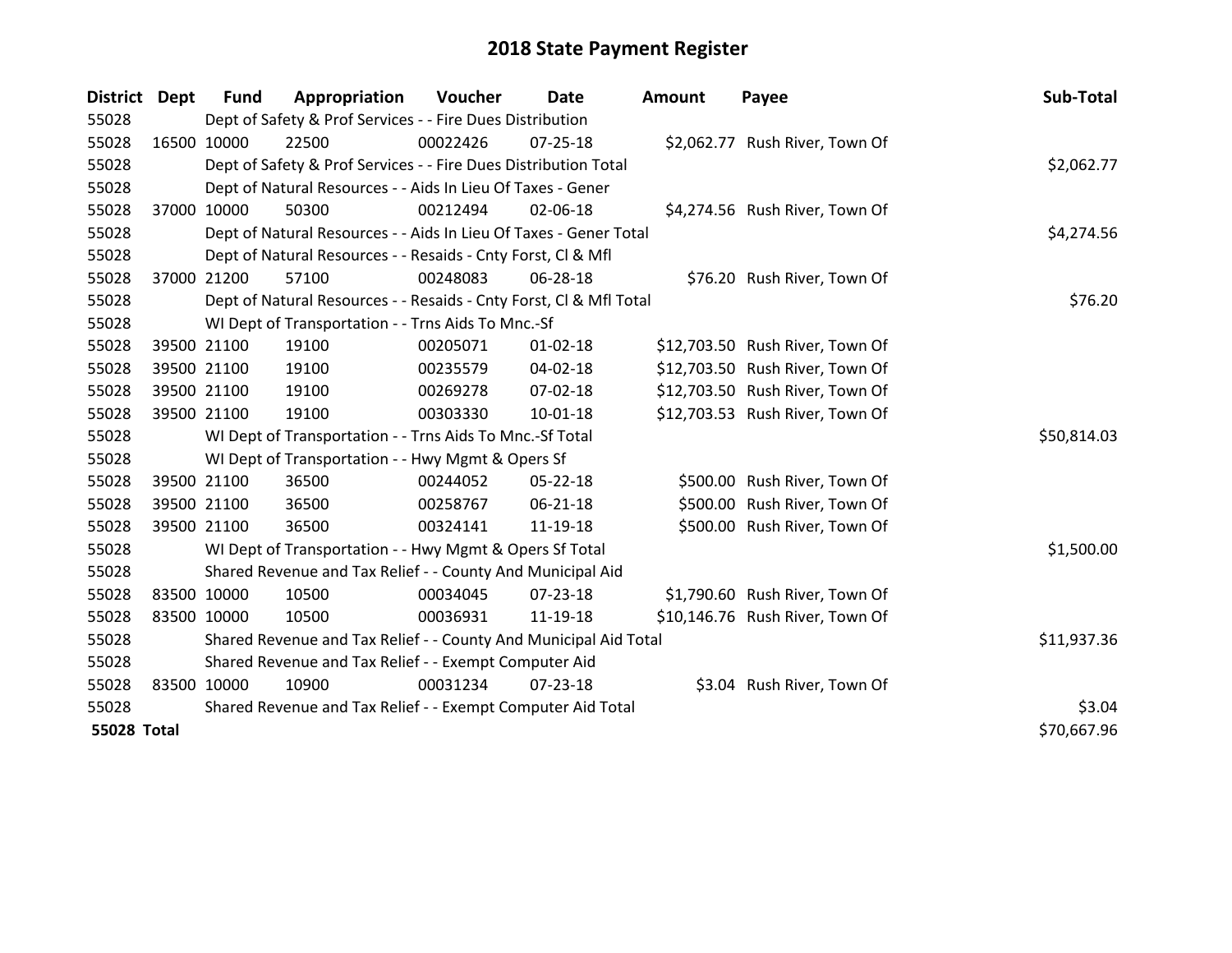| District Dept |             | <b>Fund</b>                                        | Appropriation                                                      | Voucher  | Date           | <b>Amount</b> | Payee                             | Sub-Total    |
|---------------|-------------|----------------------------------------------------|--------------------------------------------------------------------|----------|----------------|---------------|-----------------------------------|--------------|
| 55030         |             |                                                    | Dept of Safety & Prof Services - - Fire Dues Distribution          |          |                |               |                                   |              |
| 55030         | 16500 10000 |                                                    | 22500                                                              | 00021151 | $07-19-18$     |               | \$19,972.58 Town Of Saint Joseph  |              |
| 55030         |             |                                                    | Dept of Safety & Prof Services - - Fire Dues Distribution Total    |          |                |               |                                   | \$19,972.58  |
| 55030         |             |                                                    | Dept of Natural Resources - - Aids In Lieu Of Taxes - Gener        |          |                |               |                                   |              |
| 55030         |             | 37000 10000                                        | 50300                                                              | 00212448 | 02-05-18       |               | \$1,801.54 Town Of Saint Joseph   |              |
| 55030         |             | 37000 10000                                        | 50300                                                              | 00212449 | 02-05-18       |               | \$12,652.01 Town Of Saint Joseph  |              |
| 55030         |             | 37000 10000                                        | 50300                                                              | 00229338 | $04 - 20 - 18$ |               | \$1,464.00 Town Of Saint Joseph   |              |
| 55030         |             |                                                    | Dept of Natural Resources - - Aids In Lieu Of Taxes - Gener Total  |          |                |               |                                   | \$15,917.55  |
| 55030         |             |                                                    | Dept of Natural Resources - - Resaids - Cnty Forst, CI & Mfl       |          |                |               |                                   |              |
| 55030         | 37000 21200 |                                                    | 57100                                                              | 00248084 | 06-28-18       |               | \$99.97 Town Of Saint Joseph      |              |
| 55030         |             |                                                    | Dept of Natural Resources - - Resaids - Cnty Forst, CI & Mfl Total |          |                |               |                                   | \$99.97      |
| 55030         |             |                                                    | Dept of Natural Resources - - Aids In Lieu Of Taxes - Sum S        |          |                |               |                                   |              |
| 55030         |             | 37000 21200                                        | 57900                                                              | 00229337 | 04-20-18       |               | \$161.87 Town Of Saint Joseph     |              |
| 55030         |             |                                                    | Dept of Natural Resources - - Aids In Lieu Of Taxes - Sum S Total  |          |                |               |                                   | \$161.87     |
| 55030         |             |                                                    | Dept of Natural Resources - - Rec & Resource Aids, Fed             |          |                |               |                                   |              |
| 55030         |             | 37000 21200                                        | 58300                                                              | 00262015 | 08-24-18       |               | \$948.96 Town Of Saint Joseph     |              |
| 55030         |             |                                                    | Dept of Natural Resources - - Rec & Resource Aids, Fed Total       |          |                |               |                                   | \$948.96     |
| 55030         |             |                                                    | Dept of Natural Resources - - Ea - Lake Protection                 |          |                |               |                                   |              |
| 55030         |             | 37000 21200                                        | 66300                                                              | 00258379 | 08-08-18       |               | \$25,000.00 Town Of Saint Joseph  |              |
| 55030         |             | 37000 21200                                        | 66300                                                              | 00258383 | 08-08-18       |               | \$9,996.40 Town Of Saint Joseph   |              |
| 55030         |             |                                                    | Dept of Natural Resources - - Ea - Lake Protection Total           |          |                |               |                                   | \$34,996.40  |
| 55030         |             |                                                    | Dept of Natural Resources - - Ea - Invasive Aqu & Lake Mon         |          |                |               |                                   |              |
| 55030         |             | 37000 21200                                        | 67800                                                              | 00258380 | 08-08-18       |               | \$13,275.00 Town Of Saint Joseph  |              |
| 55030         |             |                                                    | Dept of Natural Resources - - Ea - Invasive Aqu & Lake Mon Total   |          |                |               |                                   | \$13,275.00  |
| 55030         |             |                                                    | Dept of Natural Resources - - Ea - Urban Nonpoint Source           |          |                |               |                                   |              |
| 55030         |             | 37000 27400                                        | 65800                                                              | 00287950 | 12-27-18       |               | \$27,006.07 Town Of Saint Joseph  |              |
| 55030         |             |                                                    | Dept of Natural Resources - - Ea - Urban Nonpoint Source Total     |          |                |               |                                   | \$27,006.07  |
| 55030         |             |                                                    | Dept of Natural Resources - - Land Acquisition                     |          |                |               |                                   |              |
| 55030         |             | 37000 36300                                        | TA100                                                              | 00264725 | 09-06-18       |               | \$303,894.00 Town Of Saint Joseph |              |
| 55030         | 37000 36300 |                                                    | TA100                                                              | 00264727 | 09-06-18       |               | \$204,106.00 Town Of Saint Joseph |              |
| 55030         |             |                                                    | Dept of Natural Resources - - Land Acquisition Total               |          |                |               |                                   | \$508,000.00 |
| 55030         |             | WI Dept of Transportation - - Trns Aids To Mnc.-Sf |                                                                    |          |                |               |                                   |              |
| 55030         | 39500 21100 |                                                    | 19100                                                              | 00205072 | $01 - 02 - 18$ |               | \$40,039.64 Town Of Saint Joseph  |              |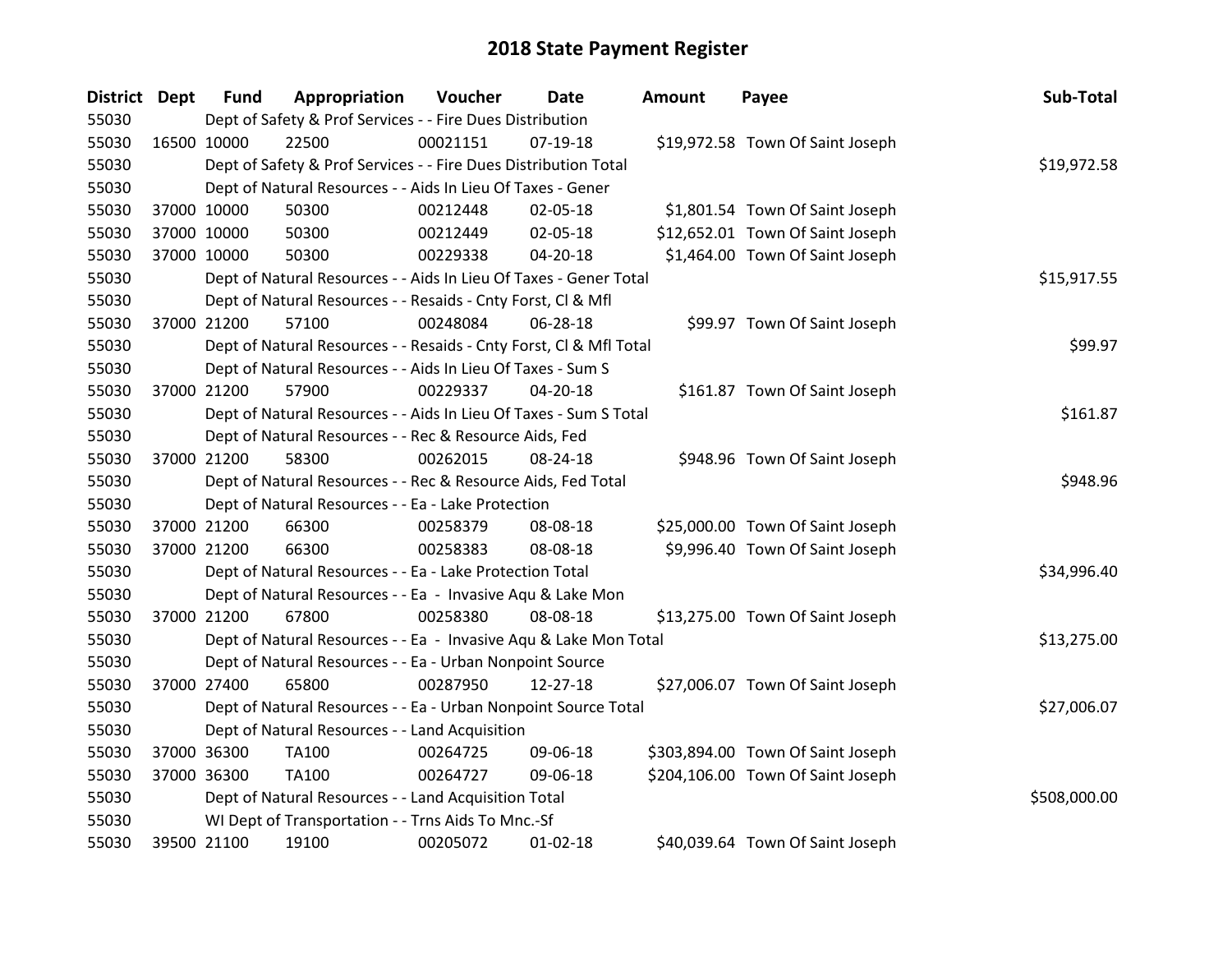| <b>District</b> | Dept  | <b>Fund</b> | Appropriation                                                    | <b>Voucher</b> | Date           | <b>Amount</b> | Payee                            | Sub-Total    |
|-----------------|-------|-------------|------------------------------------------------------------------|----------------|----------------|---------------|----------------------------------|--------------|
| 55030           |       | 39500 21100 | 19100                                                            | 00235580       | 04-02-18       |               | \$40,039.64 Town Of Saint Joseph |              |
| 55030           |       | 39500 21100 | 19100                                                            | 00269279       | 07-02-18       |               | \$40,039.64 Town Of Saint Joseph |              |
| 55030           |       | 39500 21100 | 19100                                                            | 00303331       | 10-01-18       |               | \$40,039.64 Town Of Saint Joseph |              |
| 55030           |       |             | WI Dept of Transportation - - Trns Aids To Mnc.-Sf Total         |                |                |               |                                  | \$160,158.56 |
| 55030           |       |             | Shared Revenue and Tax Relief - - County And Municipal Aid       |                |                |               |                                  |              |
| 55030           |       | 83500 10000 | 10500                                                            | 00034046       | 07-23-18       |               | \$5,722.08 Town Of Saint Joseph  |              |
| 55030           |       | 83500 10000 | 10500                                                            | 00036932       | 11-19-18       |               | \$32,648.01 Town Of Saint Joseph |              |
| 55030           |       |             | Shared Revenue and Tax Relief - - County And Municipal Aid Total |                |                |               |                                  | \$38,370.09  |
| 55030           |       |             | Shared Revenue and Tax Relief - - Exempt Computer Aid            |                |                |               |                                  |              |
| 55030           | 83500 | 10000       | 10900                                                            | 00031235       | $07 - 23 - 18$ |               | \$181.63 Town Of Saint Joseph    |              |
| 55030           |       |             | Shared Revenue and Tax Relief - - Exempt Computer Aid Total      |                |                |               |                                  | \$181.63     |
| 55030           |       |             | Shared Revenue and Tax Relief - - Utility Aid                    |                |                |               |                                  |              |
| 55030           | 83500 | 10000       | 11000                                                            | 00036932       | 11-19-18       |               | \$20.48 Town Of Saint Joseph     |              |
| 55030           |       |             | Shared Revenue and Tax Relief - - Utility Aid Total              |                |                |               |                                  | \$20.48      |
| 55030           |       |             | Shared Revenue and Tax Relief - - Lottery & Gaming Credit        |                |                |               |                                  |              |
| 55030           | 83500 | 52100       | 36300                                                            | 00027588       | $03 - 26 - 18$ |               | \$5,514.12 Town Of Saint Joseph  |              |
| 55030           |       |             | Shared Revenue and Tax Relief - - Lottery & Gaming Credit Total  |                |                |               |                                  | \$5,514.12   |
| 55030 Total     |       |             |                                                                  |                |                |               |                                  | \$824,623.28 |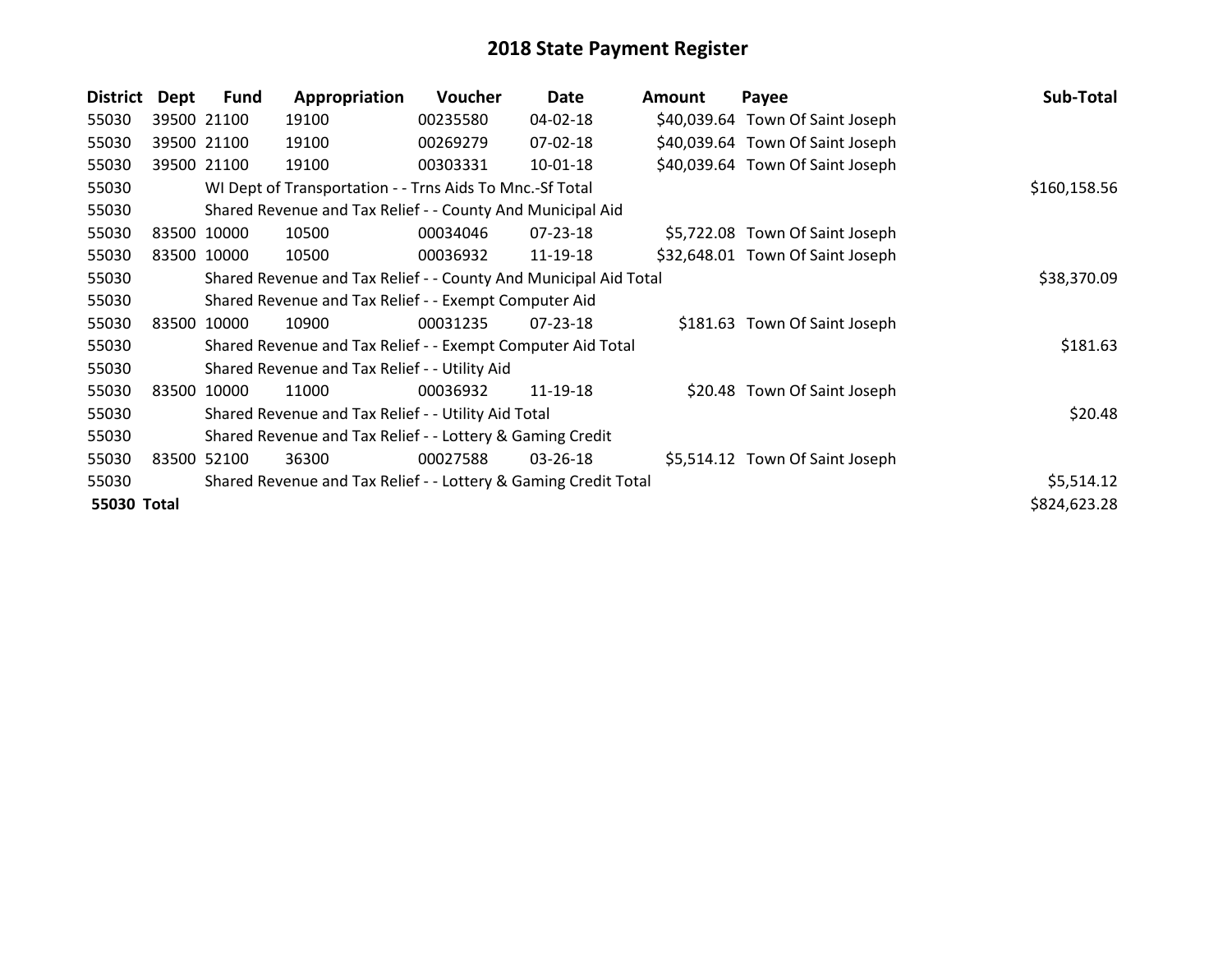| District Dept |             | <b>Fund</b> | Appropriation                                                      | Voucher  | Date           | <b>Amount</b> | Payee                        | Sub-Total    |
|---------------|-------------|-------------|--------------------------------------------------------------------|----------|----------------|---------------|------------------------------|--------------|
| 55032         |             |             | Dept of Safety & Prof Services - - Fire Dues Distribution          |          |                |               |                              |              |
| 55032         | 16500 10000 |             | 22500                                                              | 00022427 | $07 - 26 - 18$ |               | \$19,154.20 Town Of Somerset |              |
| 55032         |             |             | Dept of Safety & Prof Services - - Fire Dues Distribution Total    |          |                |               |                              | \$19,154.20  |
| 55032         |             |             | Dept of Natural Resources - - Aids In Lieu Of Taxes - Gener        |          |                |               |                              |              |
| 55032         |             | 37000 10000 | 50300                                                              | 00212652 | 02-06-18       |               | \$4,941.19 Town Of Somerset  |              |
| 55032         |             | 37000 10000 | 50300                                                              | 00212653 | 02-06-18       |               | \$8,460.97 Town Of Somerset  |              |
| 55032         |             | 37000 10000 | 50300                                                              | 00230518 | 04-20-18       |               | \$207.65 Town Of Somerset    |              |
| 55032         |             | 37000 10000 | 50300                                                              | 00230519 | 04-20-18       |               | \$2.39 Town Of Somerset      |              |
| 55032         |             | 37000 10000 | 50300                                                              | 00230520 | 04-20-18       |               | \$789.69 Town Of Somerset    |              |
| 55032         |             |             | Dept of Natural Resources - - Aids In Lieu Of Taxes - Gener Total  |          |                |               |                              | \$14,401.89  |
| 55032         |             |             | Dept of Natural Resources - - Resaids - Cnty Forst, Cl & Mfl       |          |                |               |                              |              |
| 55032         |             | 37000 21200 | 57100                                                              | 00248085 | 06-28-18       |               | \$319.85 Town Of Somerset    |              |
| 55032         |             |             | Dept of Natural Resources - - Resaids - Cnty Forst, Cl & Mfl Total |          |                |               |                              | \$319.85     |
| 55032         |             |             | Dept of Natural Resources - - Aids In Lieu Of Taxes - Sum S        |          |                |               |                              |              |
| 55032         |             | 37000 21200 | 57900                                                              | 00230521 | 04-20-18       |               | \$473.34 Town Of Somerset    |              |
| 55032         |             |             | Dept of Natural Resources - - Aids In Lieu Of Taxes - Sum S Total  |          |                |               |                              | \$473.34     |
| 55032         |             |             | WI Dept of Transportation - - Trns Aids To Mnc.-Sf                 |          |                |               |                              |              |
| 55032         |             | 39500 21100 | 19100                                                              | 00205073 | $01 - 02 - 18$ |               | \$60,047.51 Town Of Somerset |              |
| 55032         |             | 39500 21100 | 19100                                                              | 00235581 | 04-02-18       |               | \$60,047.51 Town Of Somerset |              |
| 55032         |             | 39500 21100 | 19100                                                              | 00269280 | 07-02-18       |               | \$60,047.51 Town Of Somerset |              |
| 55032         |             | 39500 21100 | 19100                                                              | 00303332 | $10 - 01 - 18$ |               | \$60,047.53 Town Of Somerset |              |
| 55032         |             |             | WI Dept of Transportation - - Trns Aids To Mnc.-Sf Total           |          |                |               |                              | \$240,190.06 |
| 55032         |             |             | Shared Revenue and Tax Relief - - County And Municipal Aid         |          |                |               |                              |              |
| 55032         |             | 83500 10000 | 10500                                                              | 00034047 | 07-23-18       |               | \$4,406.00 Town Of Somerset  |              |
| 55032         | 83500 10000 |             | 10500                                                              | 00036933 | 11-19-18       |               | \$24,967.34 Town Of Somerset |              |
| 55032         |             |             | Shared Revenue and Tax Relief - - County And Municipal Aid Total   |          |                |               |                              | \$29,373.34  |
| 55032         |             |             | Shared Revenue and Tax Relief - - Exempt Computer Aid              |          |                |               |                              |              |
| 55032         | 83500 10000 |             | 10900                                                              | 00031236 | 07-23-18       |               | \$1,500.74 Town Of Somerset  |              |
| 55032         |             |             | Shared Revenue and Tax Relief - - Exempt Computer Aid Total        |          |                |               |                              | \$1,500.74   |
| 55032         |             |             | Shared Revenue and Tax Relief - - Utility Aid                      |          |                |               |                              |              |
| 55032         | 83500 10000 |             | 11000                                                              | 00034047 | $07 - 23 - 18$ |               | \$743.66 Town Of Somerset    |              |
| 55032         | 83500 10000 |             | 11000                                                              | 00036933 | 11-19-18       |               | \$4,245.00 Town Of Somerset  |              |
| 55032         |             |             | Shared Revenue and Tax Relief - - Utility Aid Total                |          |                |               |                              | \$4,988.66   |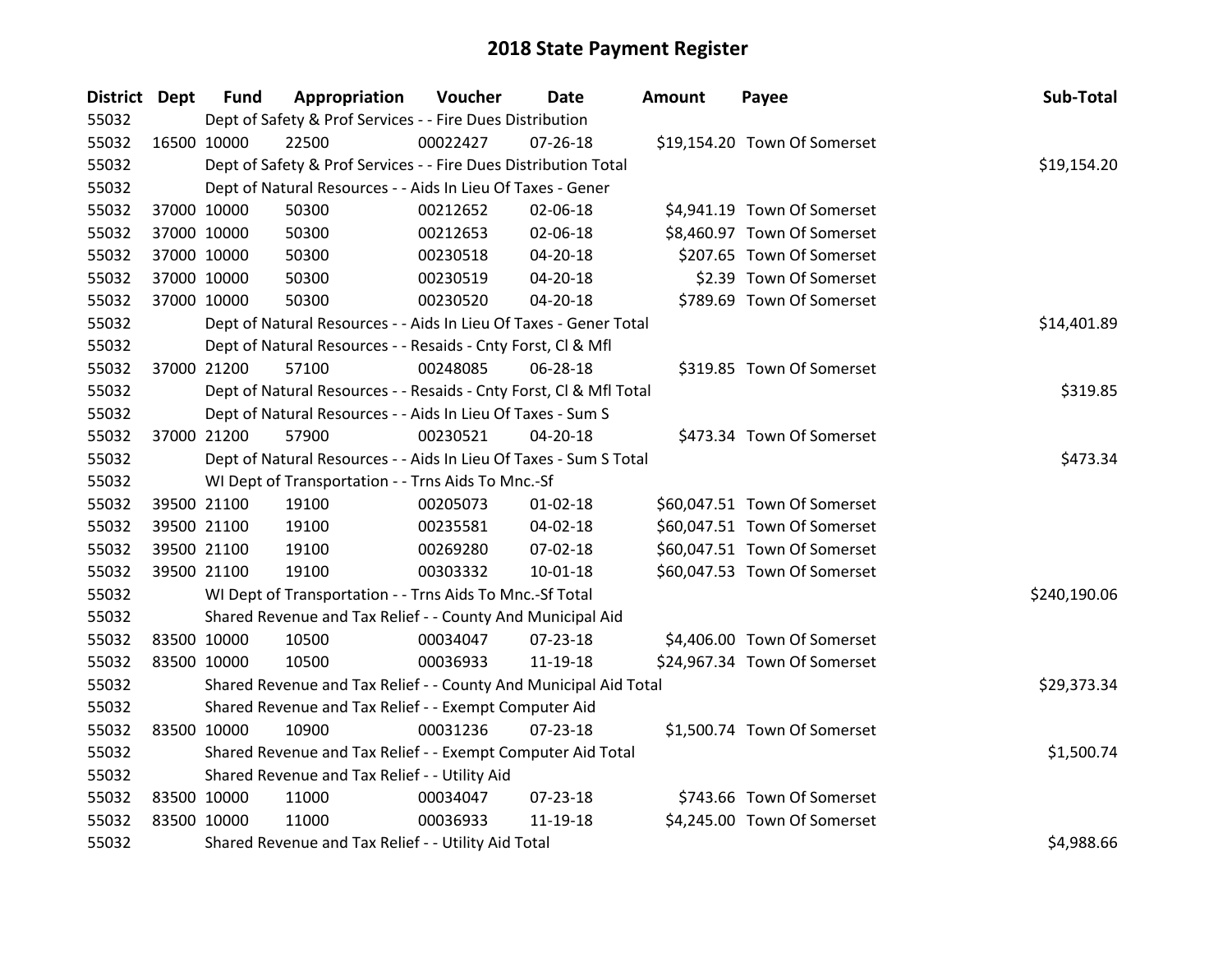| District Dept | Fund        | Appropriation                                                   | Voucher  | Date     | Amount | <b>Pavee</b>                | Sub-Total    |
|---------------|-------------|-----------------------------------------------------------------|----------|----------|--------|-----------------------------|--------------|
| 55032         |             | Shared Revenue and Tax Relief - - Lottery & Gaming Credit       |          |          |        |                             |              |
| 55032         | 83500 52100 | 36300                                                           | 00027589 | 03-26-18 |        | \$2,412.91 Town Of Somerset |              |
| 55032         |             | Shared Revenue and Tax Relief - - Lottery & Gaming Credit Total |          |          |        |                             | \$2,412.91   |
| 55032 Total   |             |                                                                 |          |          |        |                             | \$312,814.99 |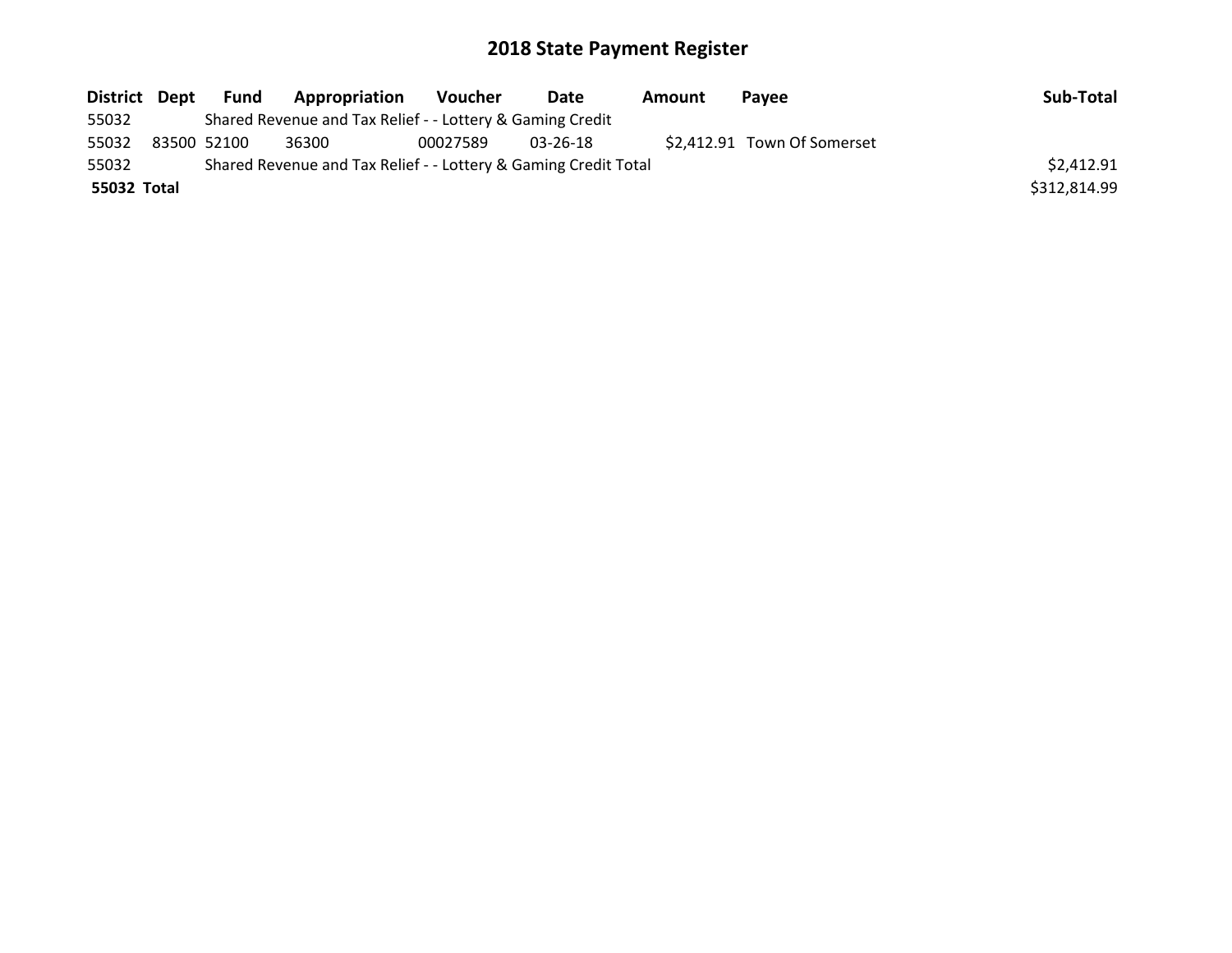| <b>District</b> | Dept        | Fund        | Appropriation                                                      | Voucher  | Date           | <b>Amount</b> | Payee                           | Sub-Total    |
|-----------------|-------------|-------------|--------------------------------------------------------------------|----------|----------------|---------------|---------------------------------|--------------|
| 55034           |             |             | Dept of Safety & Prof Services - - Fire Dues Distribution          |          |                |               |                                 |              |
| 55034           | 16500       | 10000       | 22500                                                              | 00022428 | 07-24-18       |               | \$2,908.62 Town Of Springfield  |              |
| 55034           |             |             | Dept of Safety & Prof Services - - Fire Dues Distribution Total    |          |                |               |                                 | \$2,908.62   |
| 55034           |             |             | Dept of Natural Resources - - Resaids - Cnty Forst, Cl & Mfl       |          |                |               |                                 |              |
| 55034           | 37000       | 21200       | 57100                                                              | 00248086 | 06-28-18       |               | \$122.84 Town Of Springfield    |              |
| 55034           |             |             | Dept of Natural Resources - - Resaids - Cnty Forst, Cl & Mfl Total |          |                |               |                                 | \$122.84     |
| 55034           |             |             | WI Dept of Transportation - - Trns Aids To Mnc.-Sf                 |          |                |               |                                 |              |
| 55034           |             | 39500 21100 | 19100                                                              | 00205074 | $01 - 02 - 18$ |               | \$20,419.97 Town Of Springfield |              |
| 55034           |             | 39500 21100 | 19100                                                              | 00235582 | 04-02-18       |               | \$20,419.97 Town Of Springfield |              |
| 55034           |             | 39500 21100 | 19100                                                              | 00269281 | 07-02-18       |               | \$20,419.97 Town Of Springfield |              |
| 55034           |             | 39500 21100 | 19100                                                              | 00303333 | 10-01-18       |               | \$20,420.00 Town Of Springfield |              |
| 55034           |             |             | WI Dept of Transportation - - Trns Aids To Mnc.-Sf Total           |          |                |               |                                 | \$81,679.91  |
| 55034           |             |             | Shared Revenue and Tax Relief - - County And Municipal Aid         |          |                |               |                                 |              |
| 55034           |             | 83500 10000 | 10500                                                              | 00034048 | $07 - 23 - 18$ |               | \$6,459.24 Town Of Springfield  |              |
| 55034           | 83500 10000 |             | 10500                                                              | 00036934 | 11-19-18       |               | \$36,602.38 Town Of Springfield |              |
| 55034           |             |             | Shared Revenue and Tax Relief - - County And Municipal Aid Total   |          |                |               |                                 | \$43,061.62  |
| 55034           |             |             | Shared Revenue and Tax Relief - - Exempt Computer Aid              |          |                |               |                                 |              |
| 55034           |             | 83500 10000 | 10900                                                              | 00031237 | $07 - 23 - 18$ |               | \$3.04 Town Of Springfield      |              |
| 55034           |             |             | Shared Revenue and Tax Relief - - Exempt Computer Aid Total        | \$3.04   |                |               |                                 |              |
| 55034 Total     |             |             |                                                                    |          |                |               |                                 | \$127,776.03 |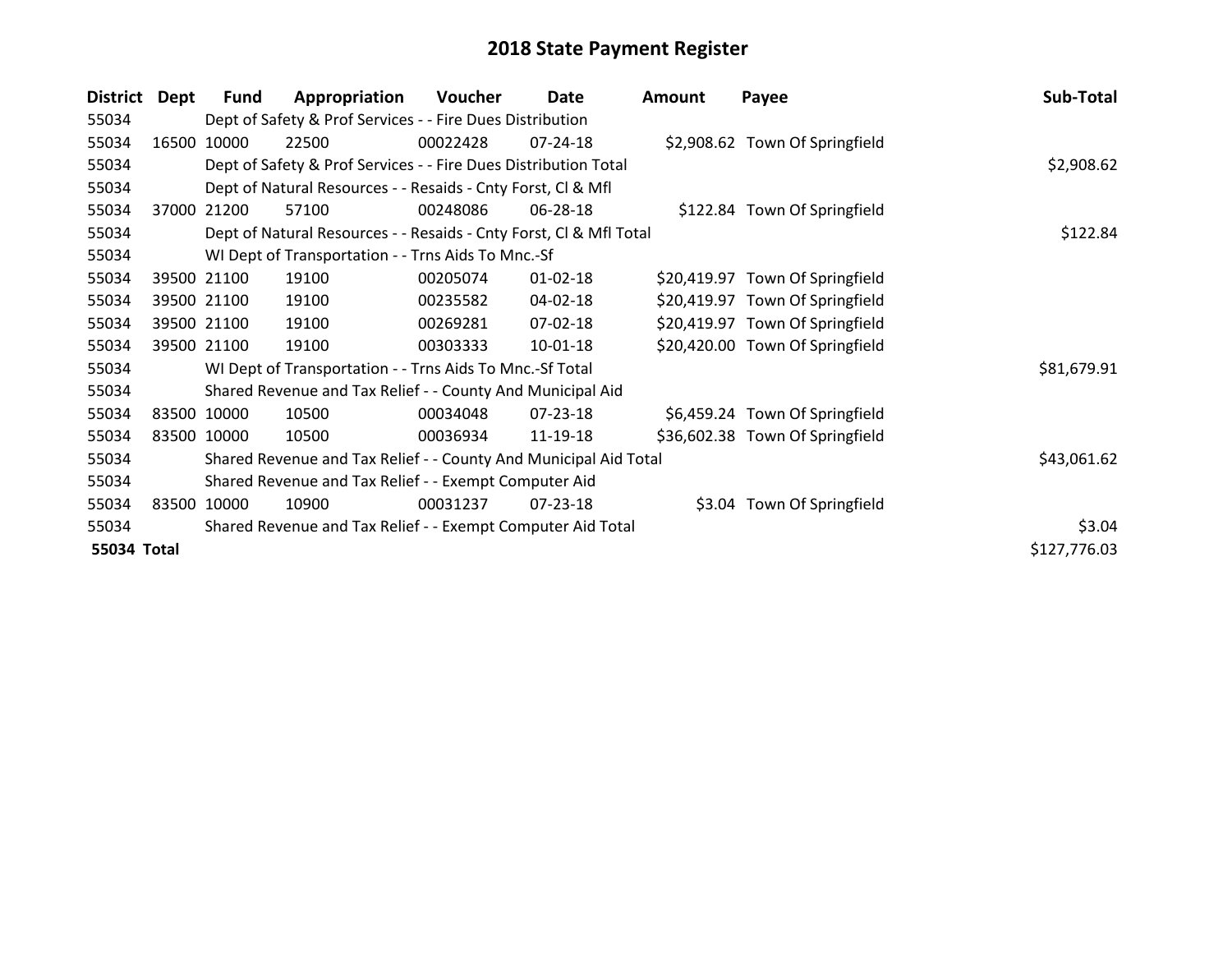| District Dept |             | <b>Fund</b>                                         | Appropriation                                                      | <b>Voucher</b> | <b>Date</b>    | <b>Amount</b> | Payee                       | Sub-Total    |
|---------------|-------------|-----------------------------------------------------|--------------------------------------------------------------------|----------------|----------------|---------------|-----------------------------|--------------|
| 55036         |             |                                                     | Dept of Safety & Prof Services - - Fire Dues Distribution          |                |                |               |                             |              |
| 55036         | 16500 10000 |                                                     | 22500                                                              | 00022429       | 07-24-18       |               | \$2,910.32 Town Of Stanton  |              |
| 55036         |             |                                                     | Dept of Safety & Prof Services - - Fire Dues Distribution Total    |                |                |               |                             | \$2,910.32   |
| 55036         |             |                                                     | Dept of Natural Resources - - Aids In Lieu Of Taxes - Gener        |                |                |               |                             |              |
| 55036         | 37000 10000 |                                                     | 50300                                                              | 00212482       | 02-06-18       |               | \$10,675.70 Town Of Stanton |              |
| 55036         |             | 37000 10000                                         | 50300                                                              | 00229477       | $04 - 20 - 18$ |               | \$213.20 Town Of Stanton    |              |
| 55036         |             |                                                     | Dept of Natural Resources - - Aids In Lieu Of Taxes - Gener Total  |                |                |               |                             | \$10,888.90  |
| 55036         |             |                                                     | Dept of Natural Resources - - Resaids - Cnty Forst, CI & Mfl       |                |                |               |                             |              |
| 55036         | 37000 21200 |                                                     | 57100                                                              | 00248087       | 06-28-18       |               | \$125.35 Town Of Stanton    |              |
| 55036         |             |                                                     | Dept of Natural Resources - - Resaids - Cnty Forst, Cl & Mfl Total | \$125.35       |                |               |                             |              |
| 55036         |             |                                                     | WI Dept of Transportation - - Trns Aids To Mnc.-Sf                 |                |                |               |                             |              |
| 55036         |             | 39500 21100                                         | 19100                                                              | 00205075       | $01 - 02 - 18$ |               | \$25,442.85 Town Of Stanton |              |
| 55036         |             | 39500 21100                                         | 19100                                                              | 00235583       | 04-02-18       |               | \$25,442.85 Town Of Stanton |              |
| 55036         |             | 39500 21100                                         | 19100                                                              | 00269282       | 07-02-18       |               | \$25,442.85 Town Of Stanton |              |
| 55036         | 39500 21100 |                                                     | 19100                                                              | 00303334       | $10 - 01 - 18$ |               | \$25,442.85 Town Of Stanton |              |
| 55036         |             |                                                     | WI Dept of Transportation - - Trns Aids To Mnc.-Sf Total           |                |                |               |                             | \$101,771.40 |
| 55036         |             |                                                     | Shared Revenue and Tax Relief - - County And Municipal Aid         |                |                |               |                             |              |
| 55036         |             | 83500 10000                                         | 10500                                                              | 00034049       | 07-23-18       |               | \$4,815.13 Town Of Stanton  |              |
| 55036         | 83500 10000 |                                                     | 10500                                                              | 00036935       | 11-19-18       |               | \$27,285.75 Town Of Stanton |              |
| 55036         |             |                                                     | Shared Revenue and Tax Relief - - County And Municipal Aid Total   |                |                |               |                             | \$32,100.88  |
| 55036         |             |                                                     | Shared Revenue and Tax Relief - - Exempt Computer Aid              |                |                |               |                             |              |
| 55036         | 83500 10000 |                                                     | 10900                                                              | 00031238       | $07 - 23 - 18$ |               | \$12.18 Town Of Stanton     |              |
| 55036         |             |                                                     | Shared Revenue and Tax Relief - - Exempt Computer Aid Total        |                |                |               |                             | \$12.18      |
| 55036         |             |                                                     | Shared Revenue and Tax Relief - - Utility Aid                      |                |                |               |                             |              |
| 55036         |             | 83500 10000                                         | 11000                                                              | 00034049       | 07-23-18       |               | \$675.48 Town Of Stanton    |              |
| 55036         | 83500 10000 |                                                     | 11000                                                              | 00036935       | 11-19-18       |               | \$3,920.91 Town Of Stanton  |              |
| 55036         |             | Shared Revenue and Tax Relief - - Utility Aid Total |                                                                    |                |                |               |                             | \$4,596.39   |
| 55036         |             |                                                     | Shared Revenue and Tax Relief - - Lottery & Gaming Credit          |                |                |               |                             |              |
| 55036         | 83500 52100 |                                                     | 36300                                                              | 00027590       | 03-26-18       |               | \$1,459.08 Town Of Stanton  |              |
| 55036         |             |                                                     | Shared Revenue and Tax Relief - - Lottery & Gaming Credit Total    |                |                |               |                             | \$1,459.08   |
| 55036 Total   |             |                                                     |                                                                    |                |                |               |                             | \$153,864.50 |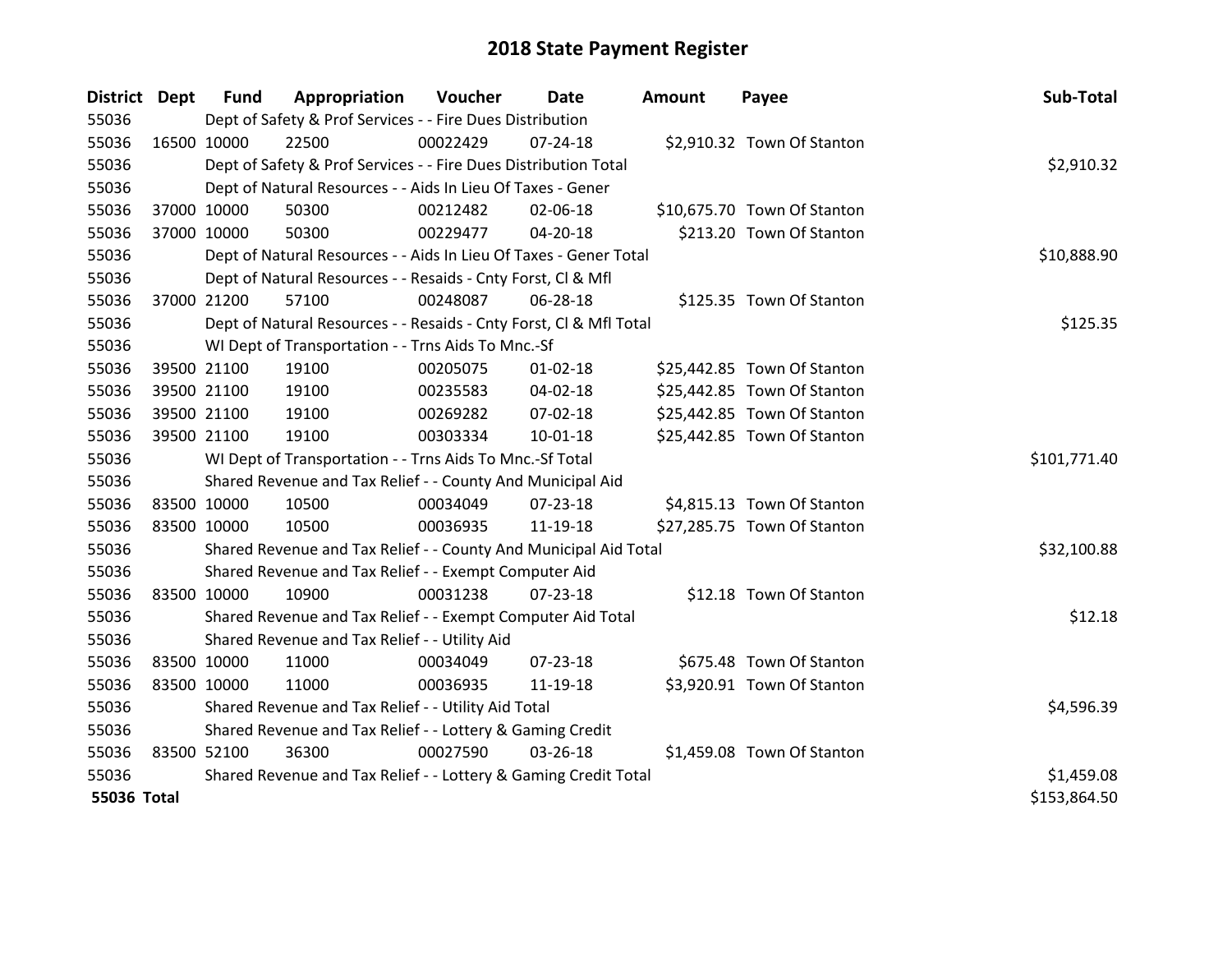| District    | Dept        | <b>Fund</b>                                               | Appropriation                                                      | Voucher  | Date           | <b>Amount</b> | Payee                            | Sub-Total    |
|-------------|-------------|-----------------------------------------------------------|--------------------------------------------------------------------|----------|----------------|---------------|----------------------------------|--------------|
| 55038       |             |                                                           | Dept of Safety & Prof Services - - Fire Dues Distribution          |          |                |               |                                  |              |
| 55038       |             | 16500 10000                                               | 22500                                                              | 00022430 | $07 - 25 - 18$ |               | \$12,513.89 Town Of Star Prairie |              |
| 55038       |             |                                                           | Dept of Safety & Prof Services - - Fire Dues Distribution Total    |          |                |               |                                  | \$12,513.89  |
| 55038       |             |                                                           | Dept of Natural Resources - - Resaids - Cnty Forst, CI & Mfl       |          |                |               |                                  |              |
| 55038       |             | 37000 21200                                               | 57100                                                              | 00248088 | 06-28-18       |               | \$134.54 Town Of Star Prairie    |              |
| 55038       |             |                                                           | Dept of Natural Resources - - Resaids - Cnty Forst, Cl & Mfl Total |          | \$134.54       |               |                                  |              |
| 55038       |             |                                                           | WI Dept of Transportation - - Trns Aids To Mnc.-Sf                 |          |                |               |                                  |              |
| 55038       |             | 39500 21100                                               | 19100                                                              | 00205076 | $01 - 02 - 18$ |               | \$36,778.65 Town Of Star Prairie |              |
| 55038       |             | 39500 21100                                               | 19100                                                              | 00235584 | $04 - 02 - 18$ |               | \$36,778.65 Town Of Star Prairie |              |
| 55038       |             | 39500 21100                                               | 19100                                                              | 00269283 | 07-02-18       |               | \$36,778.65 Town Of Star Prairie |              |
| 55038       | 39500 21100 |                                                           | 19100                                                              | 00303335 | $10-01-18$     |               | \$36,778.67 Town Of Star Prairie |              |
| 55038       |             |                                                           | WI Dept of Transportation - - Trns Aids To Mnc.-Sf Total           |          |                |               |                                  | \$147,114.62 |
| 55038       |             |                                                           | Shared Revenue and Tax Relief - - County And Municipal Aid         |          |                |               |                                  |              |
| 55038       |             | 83500 10000                                               | 10500                                                              | 00034050 | $07 - 23 - 18$ |               | \$4,274.43 Town Of Star Prairie  |              |
| 55038       |             | 83500 10000                                               | 10500                                                              | 00036936 | 11-19-18       |               | \$24,221.80 Town Of Star Prairie |              |
| 55038       |             |                                                           | Shared Revenue and Tax Relief - - County And Municipal Aid Total   |          |                |               |                                  | \$28,496.23  |
| 55038       |             |                                                           | Shared Revenue and Tax Relief - - Exempt Computer Aid              |          |                |               |                                  |              |
| 55038       |             | 83500 10000                                               | 10900                                                              | 00031239 | 07-23-18       |               | \$40.59 Town Of Star Prairie     |              |
| 55038       |             |                                                           | Shared Revenue and Tax Relief - - Exempt Computer Aid Total        |          |                |               |                                  | \$40.59      |
| 55038       |             |                                                           | Shared Revenue and Tax Relief - - Utility Aid                      |          |                |               |                                  |              |
| 55038       |             | 83500 10000                                               | 11000                                                              | 00034050 | $07 - 23 - 18$ |               | \$898.69 Town Of Star Prairie    |              |
| 55038       |             | 83500 10000                                               | 11000                                                              | 00036936 | 11-19-18       |               | \$5,248.86 Town Of Star Prairie  |              |
| 55038       |             |                                                           | Shared Revenue and Tax Relief - - Utility Aid Total                |          |                |               |                                  | \$6,147.55   |
| 55038       |             | Shared Revenue and Tax Relief - - Lottery & Gaming Credit |                                                                    |          |                |               |                                  |              |
| 55038       |             | 83500 52100                                               | 36300                                                              | 00027591 | 03-26-18       |               | \$10,345.29 Town Of Star Prairie |              |
| 55038       |             |                                                           | Shared Revenue and Tax Relief - - Lottery & Gaming Credit Total    |          | \$10,345.29    |               |                                  |              |
| 55038 Total |             |                                                           |                                                                    |          |                |               |                                  | \$204,792.71 |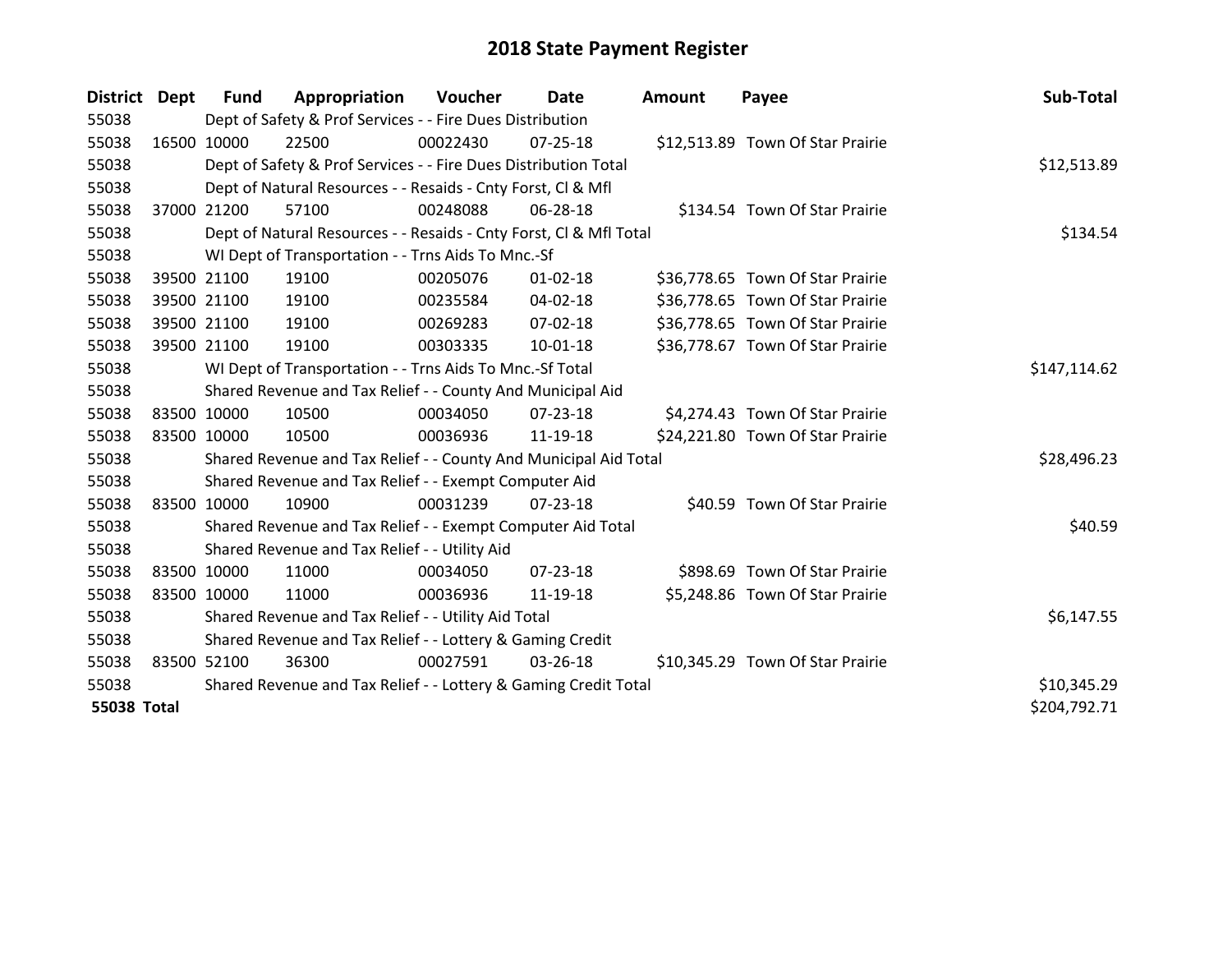| District Dept |             | <b>Fund</b>                                           | Appropriation                                                      | <b>Voucher</b> | Date           | Amount | Payee                    | Sub-Total    |  |  |
|---------------|-------------|-------------------------------------------------------|--------------------------------------------------------------------|----------------|----------------|--------|--------------------------|--------------|--|--|
| 55040         |             |                                                       | Dept of Safety & Prof Services - - Fire Dues Distribution          |                |                |        |                          |              |  |  |
| 55040         | 16500 10000 |                                                       | 22500                                                              | 00017869       | 07-02-18       |        | \$30,035.02 Town Of Troy |              |  |  |
| 55040         |             |                                                       | Dept of Safety & Prof Services - - Fire Dues Distribution Total    |                |                |        |                          | \$30,035.02  |  |  |
| 55040         |             |                                                       | Dept of Natural Resources - - Aids In Lieu Of Taxes - Gener        |                |                |        |                          |              |  |  |
| 55040         | 37000 10000 |                                                       | 50300                                                              | 00230266       | 04-20-18       |        | \$2.80 Town Of Troy      |              |  |  |
| 55040         |             |                                                       | Dept of Natural Resources - - Aids In Lieu Of Taxes - Gener Total  |                |                |        |                          | \$2.80       |  |  |
| 55040         |             |                                                       | Dept of Natural Resources - - Resaids - Cnty Forst, Cl & Mfl       |                |                |        |                          |              |  |  |
| 55040         |             | 37000 21200                                           | 57100                                                              | 00248089       | 06-28-18       |        | \$153.26 Town Of Troy    |              |  |  |
| 55040         |             |                                                       | Dept of Natural Resources - - Resaids - Cnty Forst, CI & Mfl Total |                |                |        |                          | \$153.26     |  |  |
| 55040         |             |                                                       | Dept of Natural Resources - - Aids In Lieu Of Taxes - Sum S        |                |                |        |                          |              |  |  |
| 55040         | 37000 21200 |                                                       | 57900                                                              | 00230265       | 04-20-18       |        | \$0.28 Town Of Troy      |              |  |  |
| 55040         |             |                                                       | Dept of Natural Resources - - Aids In Lieu Of Taxes - Sum S Total  |                |                |        |                          | \$0.28       |  |  |
| 55040         |             |                                                       | Dept of Natural Resources - - Land Acquisition                     |                |                |        |                          |              |  |  |
| 55040         | 37000 36300 |                                                       | TA100                                                              | 00287946       | 12-27-18       |        | \$72,072.50 Town Of Troy |              |  |  |
| 55040         |             |                                                       | Dept of Natural Resources - - Land Acquisition Total               |                |                |        |                          |              |  |  |
| 55040         |             |                                                       | WI Dept of Transportation - - Trns Aids To Mnc.-Sf                 |                |                |        |                          |              |  |  |
| 55040         |             | 39500 21100                                           | 19100                                                              | 00205077       | $01 - 02 - 18$ |        | \$53,555.40 Town Of Troy |              |  |  |
| 55040         |             | 39500 21100                                           | 19100                                                              | 00235585       | 04-02-18       |        | \$53,555.40 Town Of Troy |              |  |  |
| 55040         |             | 39500 21100                                           | 19100                                                              | 00269284       | 07-02-18       |        | \$53,555.40 Town Of Troy |              |  |  |
| 55040         | 39500 21100 |                                                       | 19100                                                              | 00303336       | $10 - 01 - 18$ |        | \$53,555.43 Town Of Troy |              |  |  |
| 55040         |             |                                                       | WI Dept of Transportation - - Trns Aids To Mnc.-Sf Total           |                |                |        |                          | \$214,221.63 |  |  |
| 55040         |             |                                                       | WI Dept of Transportation - - Hwy Mgmt & Opers Sf                  |                |                |        |                          |              |  |  |
| 55040         |             | 39500 21100                                           | 36500                                                              | 00246833       | 04-27-18       |        | \$500.00 Town Of Troy    |              |  |  |
| 55040         |             |                                                       | WI Dept of Transportation - - Hwy Mgmt & Opers Sf Total            |                |                |        |                          | \$500.00     |  |  |
| 55040         |             |                                                       | Shared Revenue and Tax Relief - - County And Municipal Aid         |                |                |        |                          |              |  |  |
| 55040         |             | 83500 10000                                           | 10500                                                              | 00034051       | 07-23-18       |        | \$6,203.89 Town Of Troy  |              |  |  |
| 55040         | 83500 10000 |                                                       | 10500                                                              | 00036937       | 11-19-18       |        | \$35,155.36 Town Of Troy |              |  |  |
| 55040         |             |                                                       | Shared Revenue and Tax Relief - - County And Municipal Aid Total   |                |                |        |                          | \$41,359.25  |  |  |
| 55040         |             | Shared Revenue and Tax Relief - - Exempt Computer Aid |                                                                    |                |                |        |                          |              |  |  |
| 55040         | 83500 10000 |                                                       | 10900                                                              | 00031240       | $07 - 23 - 18$ |        | \$57.84 Town Of Troy     |              |  |  |
| 55040         |             |                                                       | Shared Revenue and Tax Relief - - Exempt Computer Aid Total        |                |                |        |                          | \$57.84      |  |  |
| 55040         |             |                                                       | Shared Revenue and Tax Relief - - Utility Aid                      |                |                |        |                          |              |  |  |
| 55040         | 83500 10000 |                                                       | 11000                                                              | 00034051       | 07-23-18       |        | \$328.33 Town Of Troy    |              |  |  |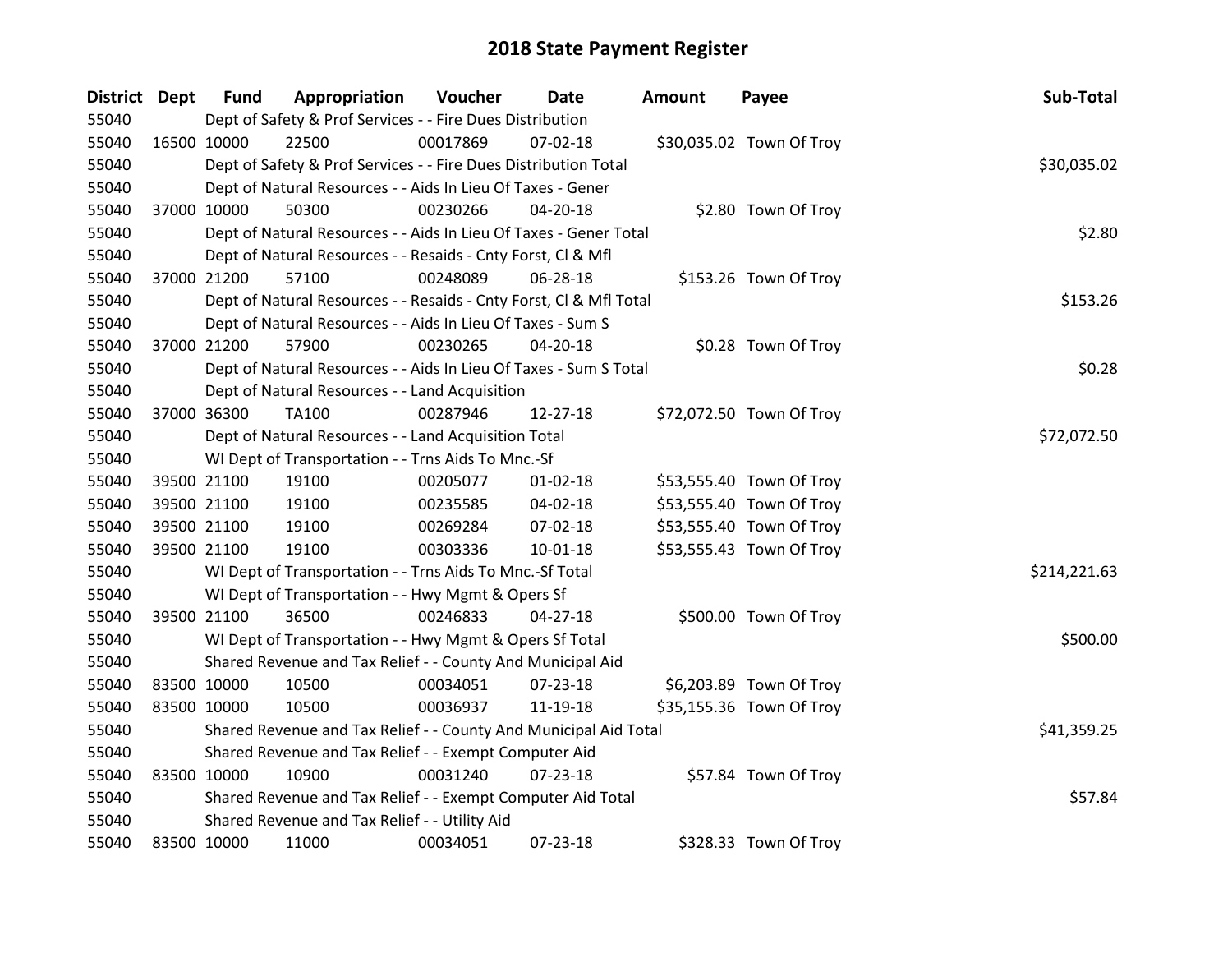| District Dept | Fund                                                      | Appropriation                                                   | Voucher    | Date           | Amount | Pavee                    | Sub-Total    |
|---------------|-----------------------------------------------------------|-----------------------------------------------------------------|------------|----------------|--------|--------------------------|--------------|
| 55040         | 83500 10000                                               | 11000                                                           | 00036937   | 11-19-18       |        | \$1,921.39 Town Of Troy  |              |
| 55040         | Shared Revenue and Tax Relief - - Utility Aid Total       | \$2,249.72                                                      |            |                |        |                          |              |
| 55040         | Shared Revenue and Tax Relief - - Lottery & Gaming Credit |                                                                 |            |                |        |                          |              |
| 55040         | 83500 52100                                               | 36300                                                           | 00027592   | $03 - 26 - 18$ |        | $$4,164.18$ Town Of Troy |              |
| 55040         |                                                           | Shared Revenue and Tax Relief - - Lottery & Gaming Credit Total | \$4,164.18 |                |        |                          |              |
| 55040 Total   |                                                           |                                                                 |            |                |        |                          | \$364,816.48 |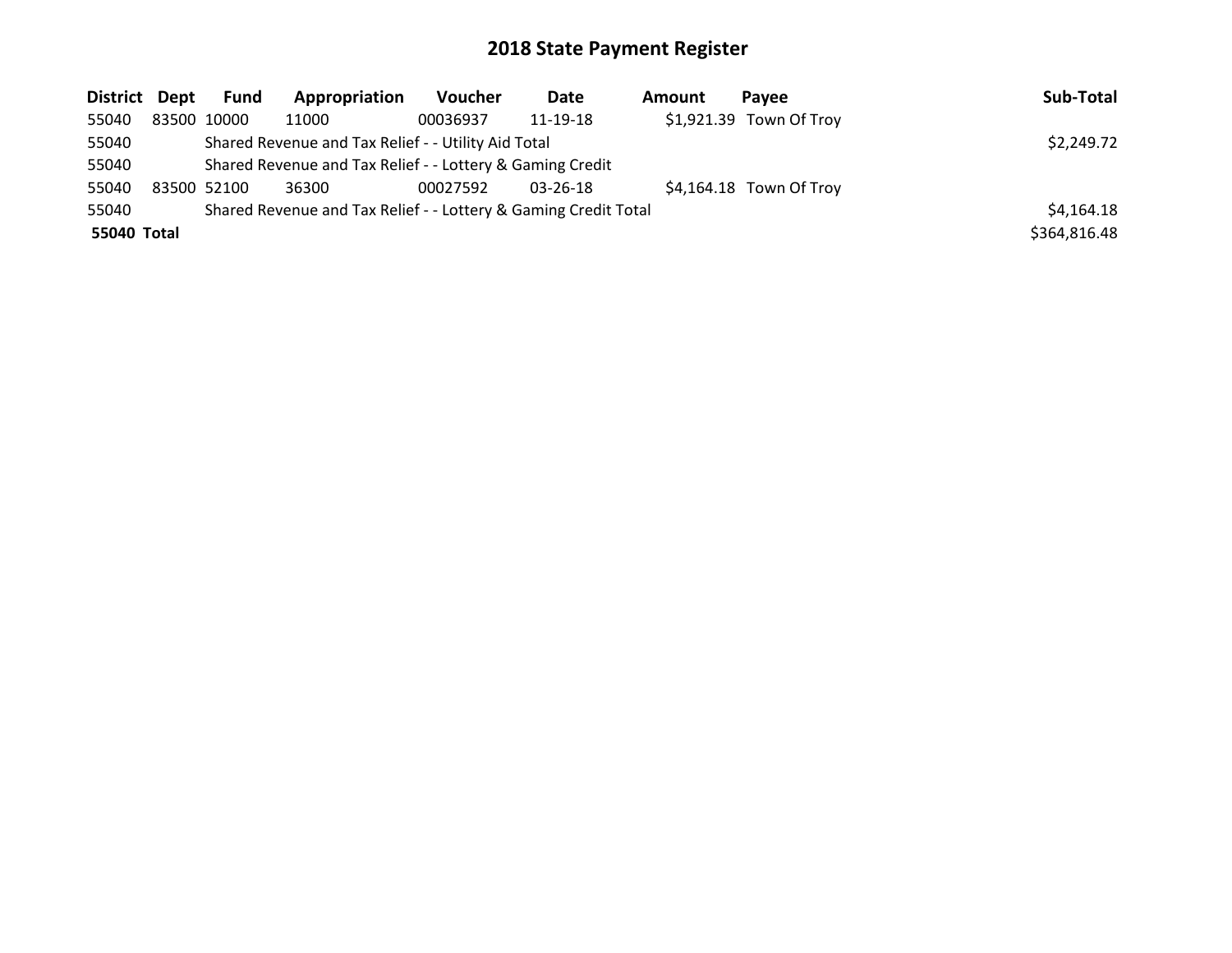| District Dept |             | <b>Fund</b> | Appropriation                                                       | Voucher  | Date           | <b>Amount</b> | Payee                       | Sub-Total    |
|---------------|-------------|-------------|---------------------------------------------------------------------|----------|----------------|---------------|-----------------------------|--------------|
| 55042         |             |             | Dept of Safety & Prof Services - - Fire Dues Distribution           |          |                |               |                             |              |
| 55042         | 16500 10000 |             | 22500                                                               | 00022431 | $07 - 25 - 18$ |               | \$6,826.66 Warren, Town Of  |              |
| 55042         |             |             | Dept of Safety & Prof Services - - Fire Dues Distribution Total     |          |                |               |                             | \$6,826.66   |
| 55042         |             |             | Dept of Natural Resources - - Aids In Lieu Of Taxes - Gener         |          |                |               |                             |              |
| 55042         | 37000 10000 |             | 50300                                                               | 00212533 | 02-06-18       |               | \$21,454.48 Warren, Town Of |              |
| 55042         | 37000 10000 |             | 50300                                                               | 00212534 | 02-06-18       |               | \$69,322.18 Warren, Town Of |              |
| 55042         | 37000 10000 |             | 50300                                                               | 00229763 | 04-20-18       |               | \$233.45 Warren, Town Of    |              |
| 55042         | 37000 10000 |             | 50300                                                               | 00229764 | 04-20-18       |               | \$21.26 Warren, Town Of     |              |
| 55042         |             |             | Dept of Natural Resources - - Aids In Lieu Of Taxes - Gener Total   |          | \$91,031.37    |               |                             |              |
| 55042         |             |             | Dept of Natural Resources - - Resaids - Cnty Forst, Cl & Mfl        |          |                |               |                             |              |
| 55042         | 37000 21200 |             | 57100                                                               | 00248090 | 06-28-18       |               | \$47.30 Warren, Town Of     |              |
| 55042         |             |             | Dept of Natural Resources - - Resaids - Cnty Forst, Cl & Mfl Total  |          |                |               |                             | \$47.30      |
| 55042         |             |             | Dept of Natural Resources - - Aids In Lieu Of Taxes - Sum S         |          |                |               |                             |              |
| 55042         | 37000 21200 |             | 57900                                                               | 00229765 | 04-20-18       |               | \$3.18 Warren, Town Of      |              |
| 55042         |             |             | Dept of Natural Resources - - Aids In Lieu Of Taxes - Sum S Total   | \$3.18   |                |               |                             |              |
| 55042         |             |             | Dept of Natural Resources - - Fin Asst For Responsible Units        |          |                |               |                             |              |
| 55042         | 37000 27400 |             | 67000                                                               | 00234993 | $05 - 11 - 18$ |               | \$6,224.41 Warren, Town Of  |              |
| 55042         |             |             | Dept of Natural Resources - - Fin Asst For Responsible Units Total  |          |                |               |                             | \$6,224.41   |
| 55042         |             |             | WI Dept of Transportation - - Trns Aids To Mnc.-Sf                  |          |                |               |                             |              |
| 55042         | 39500 21100 |             | 19100                                                               | 00205078 | $01 - 02 - 18$ |               | \$28,781.47 Warren, Town Of |              |
| 55042         | 39500 21100 |             | 19100                                                               | 00235586 | 04-02-18       |               | \$28,781.47 Warren, Town Of |              |
| 55042         | 39500 21100 |             | 19100                                                               | 00269285 | 07-02-18       |               | \$28,781.47 Warren, Town Of |              |
| 55042         | 39500 21100 |             | 19100                                                               | 00303337 | 10-01-18       |               | \$28,781.50 Warren, Town Of |              |
| 55042         |             |             | WI Dept of Transportation - - Trns Aids To Mnc.-Sf Total            |          |                |               |                             | \$115,125.91 |
| 55042         |             |             | WI Dept of Transportation - - Loc Rd Imp Prg St Fd                  |          |                |               |                             |              |
| 55042         | 39500 21100 |             | 27800                                                               | 00320192 | 11-06-18       |               | \$14,563.13 Warren, Town Of |              |
| 55042         |             |             | WI Dept of Transportation - - Loc Rd Imp Prg St Fd Total            |          |                |               |                             | \$14,563.13  |
| 55042         |             |             | Department of Military Affairs - - Major Disaster Assist; Pif       |          |                |               |                             |              |
| 55042         | 46500 27200 |             | 36500                                                               | 00050182 | 10-09-18       |               | \$394.66 Warren, Town Of    |              |
| 55042         |             |             | Department of Military Affairs - - Major Disaster Assist; Pif Total |          |                |               |                             | \$394.66     |
| 55042         |             |             | Shared Revenue and Tax Relief - - County And Municipal Aid          |          |                |               |                             |              |
| 55042         | 83500 10000 |             | 10500                                                               | 00034052 | 07-23-18       |               | \$2,073.35 Warren, Town Of  |              |
| 55042         | 83500 10000 |             | 10500                                                               | 00036938 | 11-19-18       |               | \$11,748.98 Warren, Town Of |              |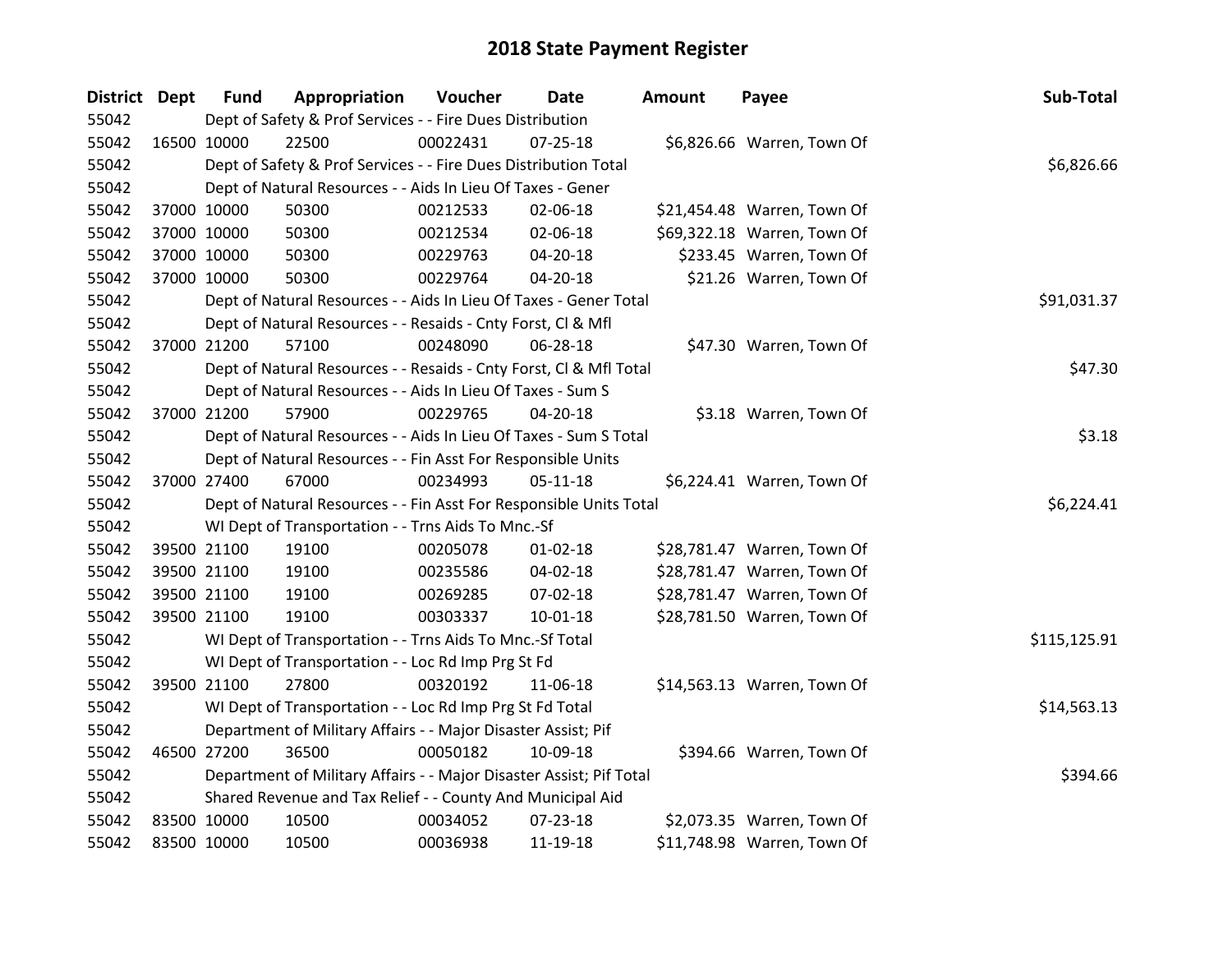| District Dept | Fund        | Appropriation                                                    | Voucher  | <b>Date</b>    | <b>Amount</b> | Payee                    | Sub-Total    |
|---------------|-------------|------------------------------------------------------------------|----------|----------------|---------------|--------------------------|--------------|
| 55042         |             | Shared Revenue and Tax Relief - - County And Municipal Aid Total |          |                |               |                          | \$13,822.33  |
| 55042         |             | Shared Revenue and Tax Relief - - Exempt Computer Aid            |          |                |               |                          |              |
| 55042         | 83500 10000 | 10900                                                            | 00031241 | $07 - 23 - 18$ |               | \$83.21 Warren, Town Of  |              |
| 55042         |             | Shared Revenue and Tax Relief - - Exempt Computer Aid Total      |          | \$83.21        |               |                          |              |
| 55042         |             | Shared Revenue and Tax Relief - - Utility Aid                    |          |                |               |                          |              |
| 55042         | 83500 10000 | 11000                                                            | 00034052 | $07 - 23 - 18$ |               | \$135.16 Warren, Town Of |              |
| 55042         | 83500 10000 | 11000                                                            | 00036938 | 11-19-18       |               | \$766.64 Warren, Town Of |              |
| 55042         |             | Shared Revenue and Tax Relief - - Utility Aid Total              |          |                |               |                          | \$901.80     |
| 55042 Total   |             |                                                                  |          |                |               |                          | \$249,023.96 |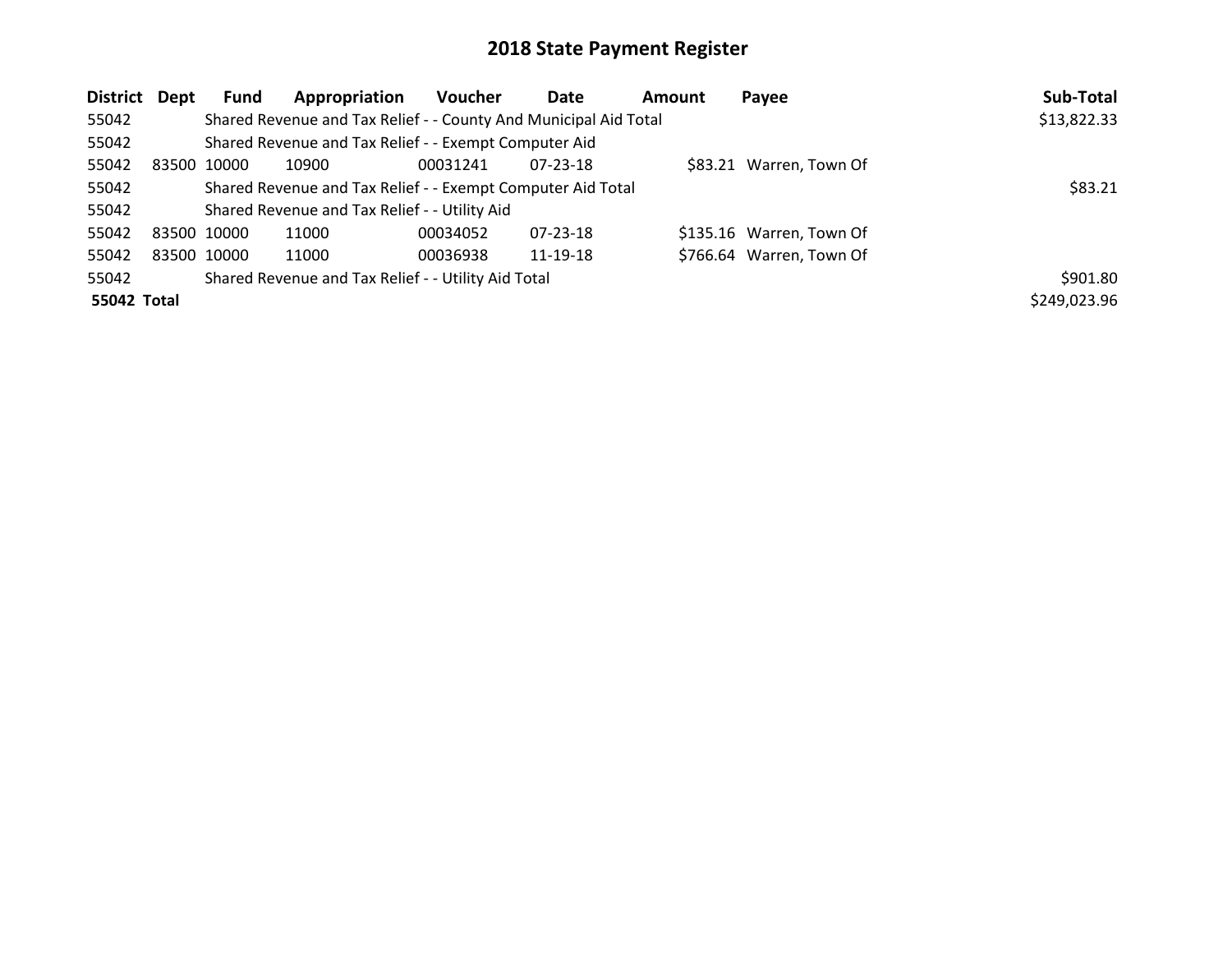| District Dept |             | <b>Fund</b>                                                           | Appropriation                                                                   | Voucher      | Date           | <b>Amount</b> | Payee                           | Sub-Total    |
|---------------|-------------|-----------------------------------------------------------------------|---------------------------------------------------------------------------------|--------------|----------------|---------------|---------------------------------|--------------|
| 55106         |             |                                                                       | Dept of Safety & Prof Services - - Fire Dues Distribution                       |              |                |               |                                 |              |
| 55106         | 16500 10000 |                                                                       | 22500                                                                           | 00022432     | $07 - 25 - 18$ |               | \$12,222.12 Village Of Baldwin  |              |
| 55106         |             |                                                                       | Dept of Safety & Prof Services - - Fire Dues Distribution Total                 |              |                |               |                                 | \$12,222.12  |
| 55106         |             |                                                                       | Dept of Natural Resources - - Aids In Lieu Of Taxes - Gener                     |              |                |               |                                 |              |
| 55106         | 37000 10000 |                                                                       | 50300                                                                           | 00230327     | 04-20-18       |               | \$13.20 Village Of Baldwin      |              |
| 55106         |             |                                                                       | Dept of Natural Resources - - Aids In Lieu Of Taxes - Gener Total               |              |                |               |                                 | \$13.20      |
| 55106         |             |                                                                       | WI Dept of Transportation - - Hwy Sfty Loc Aid Ffd                              |              |                |               |                                 |              |
| 55106         | 39500 21100 |                                                                       | 18500                                                                           | 00286401     | 08-28-18       |               | \$2,833.12 Village Of Baldwin   |              |
| 55106         | 39500 21100 |                                                                       | 18500                                                                           | 00300917     | 09-24-18       |               | \$893.65 Village Of Baldwin     |              |
| 55106         |             |                                                                       | WI Dept of Transportation - - Hwy Sfty Loc Aid Ffd Total                        |              |                |               |                                 | \$3,726.77   |
| 55106         |             |                                                                       | WI Dept of Transportation - - Trns Aids To Mnc.-Sf                              |              |                |               |                                 |              |
| 55106         | 39500 21100 |                                                                       | 19100                                                                           | 00205079     | $01 - 02 - 18$ |               | \$62,170.99 Village Of Baldwin  |              |
| 55106         | 39500 21100 |                                                                       | 19100                                                                           | 00235587     | 04-02-18       |               | \$62,170.99 Village Of Baldwin  |              |
| 55106         | 39500 21100 |                                                                       | 19100                                                                           | 00269286     | 07-02-18       |               | \$62,170.99 Village Of Baldwin  |              |
| 55106         | 39500 21100 |                                                                       | 19100                                                                           | 00303338     | $10 - 01 - 18$ |               | \$62,171.02 Village Of Baldwin  |              |
| 55106         |             |                                                                       | WI Dept of Transportation - - Trns Aids To Mnc.-Sf Total                        | \$248,683.99 |                |               |                                 |              |
| 55106         |             |                                                                       | Department of Health Services - - Emergency Medical Services, Ai                |              |                |               |                                 |              |
| 55106         | 43500 10000 |                                                                       | 11900                                                                           | 00229283     | 08-31-18       |               | \$5,735.84 Village Of Baldwin   |              |
| 55106         |             |                                                                       | Department of Health Services - - Emergency Medical Services, Ai Total          |              |                |               |                                 | \$5,735.84   |
| 55106         |             |                                                                       | Department of Health Services - - Prepaid Medical Transport Reimbursement       |              |                |               |                                 |              |
| 55106         | 43500 10000 |                                                                       | 16300                                                                           | AMBULANCE    | 11-08-18       |               | \$18,351.13 Village Of Baldwin  |              |
| 55106         |             |                                                                       | Department of Health Services - - Prepaid Medical Transport Reimbursement Total |              |                |               |                                 | \$18,351.13  |
| 55106         |             |                                                                       | Department of Justice - - Law Enforcement Train, Local                          |              |                |               |                                 |              |
| 55106         | 45500 10000 |                                                                       | 23100                                                                           | 00052098     | 09-25-18       |               | \$720.00 Village Of Baldwin     |              |
| 55106         |             |                                                                       | Department of Justice - - Law Enforcement Train, Local Total                    |              |                |               |                                 | \$720.00     |
| 55106         |             |                                                                       | Shared Revenue and Tax Relief - - Expenditure Restraint Program                 |              |                |               |                                 |              |
| 55106         | 83500 10000 |                                                                       | 10100                                                                           | 00034053     | 07-23-18       |               | \$60,813.70 Village Of Baldwin  |              |
| 55106         | 83500 10000 |                                                                       | 10100                                                                           | 00036939     | 11-19-18       |               | \$0.06 Village Of Baldwin       |              |
| 55106         |             | Shared Revenue and Tax Relief - - Expenditure Restraint Program Total |                                                                                 |              |                |               |                                 | \$60,813.76  |
| 55106         |             |                                                                       | Shared Revenue and Tax Relief - - County And Municipal Aid                      |              |                |               |                                 |              |
| 55106         | 83500 10000 |                                                                       | 10500                                                                           | 00034053     | 07-23-18       |               | \$35,997.47 Village Of Baldwin  |              |
| 55106         | 83500 10000 |                                                                       | 10500                                                                           | 00036939     | 11-19-18       |               | \$185,634.50 Village Of Baldwin |              |
| 55106         |             |                                                                       | Shared Revenue and Tax Relief - - County And Municipal Aid Total                |              |                |               |                                 | \$221,631.97 |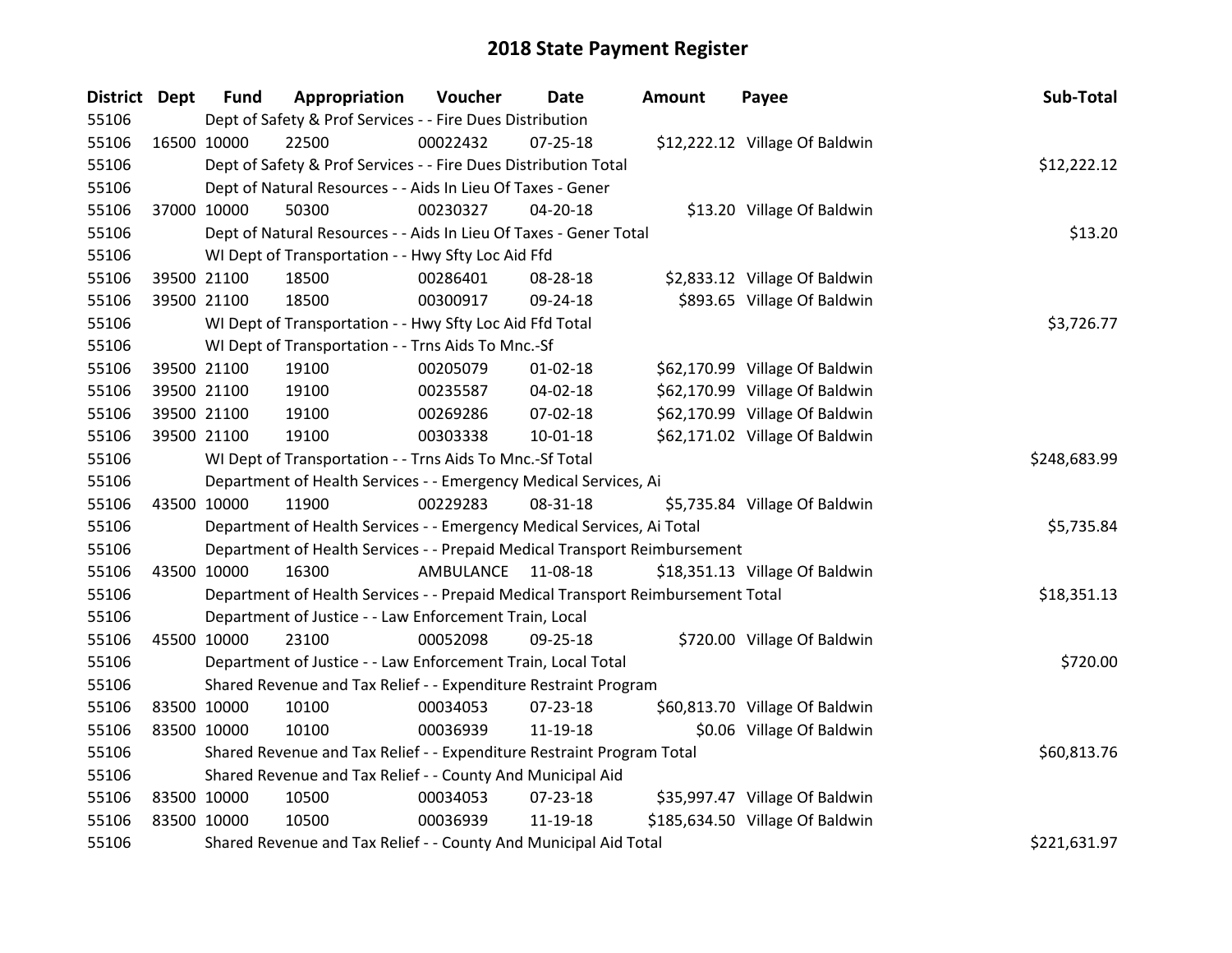| District    | Dept        | Fund | Appropriation                                                   | <b>Voucher</b> | Date           | <b>Amount</b> | Payee                         | Sub-Total    |
|-------------|-------------|------|-----------------------------------------------------------------|----------------|----------------|---------------|-------------------------------|--------------|
| 55106       |             |      | Shared Revenue and Tax Relief - - Exempt Computer Aid           |                |                |               |                               |              |
| 55106       | 83500 10000 |      | 10900                                                           | 00031242       | 07-23-18       |               | \$5,652.89 Village Of Baldwin |              |
| 55106       | 83500 10000 |      | 10900                                                           | 00032498       | $07 - 23 - 18$ |               | \$6,258.37 Village Of Baldwin |              |
| 55106       |             |      | Shared Revenue and Tax Relief - - Exempt Computer Aid Total     |                |                |               |                               | \$11,911.26  |
| 55106       |             |      | Shared Revenue and Tax Relief - - Utility Aid                   |                |                |               |                               |              |
| 55106       | 83500 10000 |      | 11000                                                           | 00034053       | 07-23-18       |               | \$93.11 Village Of Baldwin    |              |
| 55106       | 83500 10000 |      | 11000                                                           | 00036939       | 11-19-18       |               | \$529.06 Village Of Baldwin   |              |
| 55106       |             |      | Shared Revenue and Tax Relief - - Utility Aid Total             |                |                |               |                               | \$622.17     |
| 55106       |             |      | Shared Revenue and Tax Relief - - Lottery & Gaming Credit       |                |                |               |                               |              |
| 55106       | 83500 52100 |      | 36300                                                           | 00027593       | 03-26-18       | \$4,860.84    | Village Of Baldwin            |              |
| 55106       |             |      | Shared Revenue and Tax Relief - - Lottery & Gaming Credit Total |                |                |               |                               | \$4,860.84   |
| 55106 Total |             |      |                                                                 |                |                |               |                               | \$589,293.05 |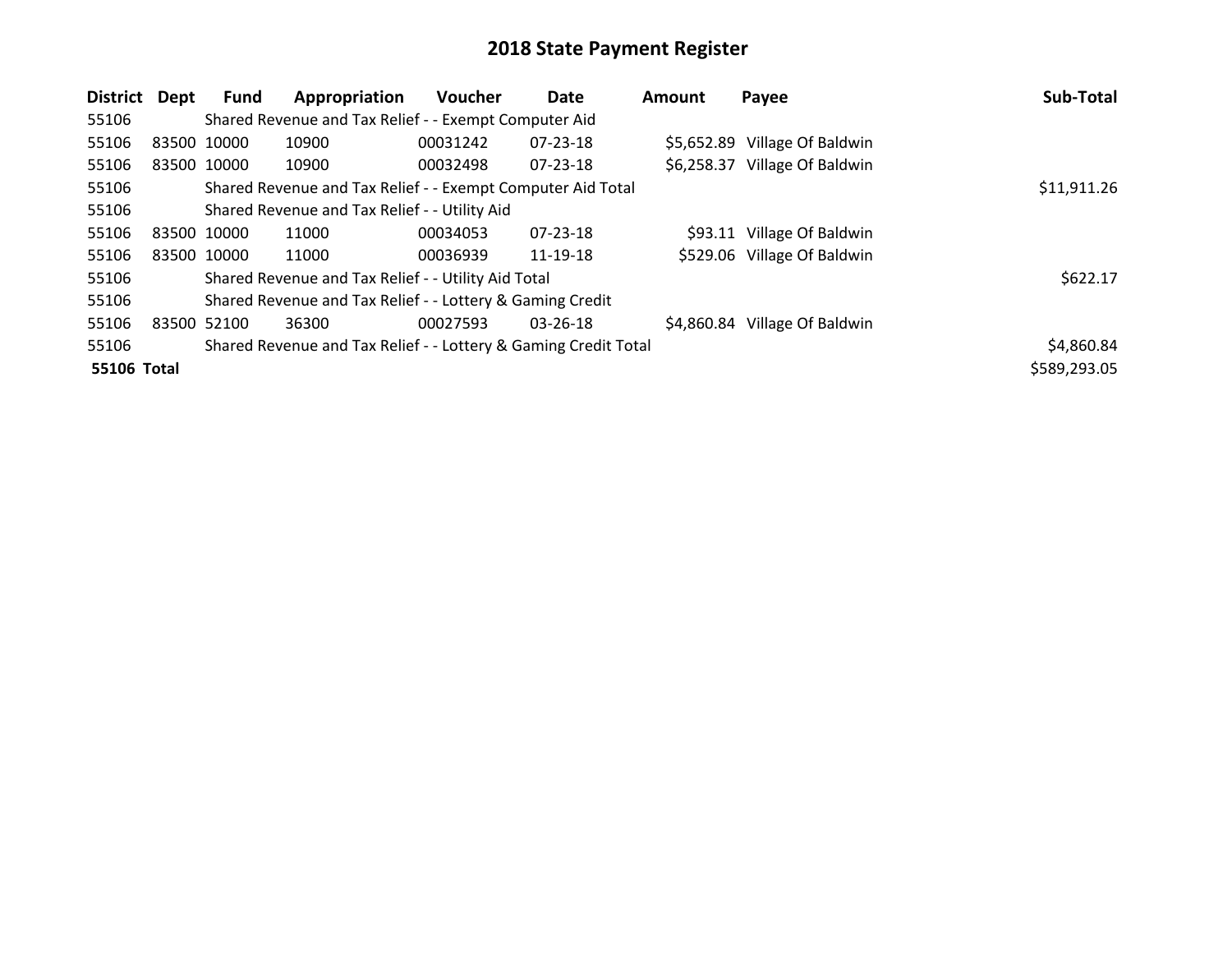| <b>District</b>    | Dept  | <b>Fund</b> | Appropriation                                                    | Voucher  | Date           | Amount | Payee                            | Sub-Total   |
|--------------------|-------|-------------|------------------------------------------------------------------|----------|----------------|--------|----------------------------------|-------------|
| 55116              |       |             | Dept of Safety & Prof Services - - Fire Dues Distribution        |          |                |        |                                  |             |
| 55116              | 16500 | 10000       | 22500                                                            | 00022433 | $07 - 24 - 18$ |        | \$572.93 Village Of Deer Park    |             |
| 55116              |       |             | Dept of Safety & Prof Services - - Fire Dues Distribution Total  |          |                |        |                                  | \$572.93    |
| 55116              |       |             | WI Dept of Transportation - - Trns Aids To Mnc.-Sf               |          |                |        |                                  |             |
| 55116              |       | 39500 21100 | 19100                                                            | 00205080 | $01 - 02 - 18$ |        | \$1,809.66 Village Of Deer Park  |             |
| 55116              |       | 39500 21100 | 19100                                                            | 00235588 | 04-02-18       |        | \$1,809.66 Village Of Deer Park  |             |
| 55116              |       | 39500 21100 | 19100                                                            | 00269287 | 07-02-18       |        | \$1,809.66 Village Of Deer Park  |             |
| 55116              |       | 39500 21100 | 19100                                                            | 00303339 | 10-01-18       |        | \$1,809.69 Village Of Deer Park  |             |
| 55116              |       |             | WI Dept of Transportation - - Trns Aids To Mnc.-Sf Total         |          |                |        |                                  | \$7,238.67  |
| 55116              |       |             | Shared Revenue and Tax Relief - - County And Municipal Aid       |          |                |        |                                  |             |
| 55116              |       | 83500 10000 | 10500                                                            | 00034054 | $07 - 23 - 18$ |        | \$6,575.96 Village Of Deer Park  |             |
| 55116              |       | 83500 10000 | 10500                                                            | 00036940 | 11-19-18       |        | \$37,263.78 Village Of Deer Park |             |
| 55116              |       |             | Shared Revenue and Tax Relief - - County And Municipal Aid Total |          |                |        |                                  | \$43,839.74 |
| 55116              |       |             | Shared Revenue and Tax Relief - - Exempt Computer Aid            |          |                |        |                                  |             |
| 55116              | 83500 | 10000       | 10900                                                            | 00031243 | $07 - 23 - 18$ |        | \$4.06 Village Of Deer Park      |             |
| 55116              |       |             | Shared Revenue and Tax Relief - - Exempt Computer Aid Total      |          |                |        |                                  | \$4.06      |
| <b>55116 Total</b> |       |             |                                                                  |          |                |        |                                  | \$51,655.40 |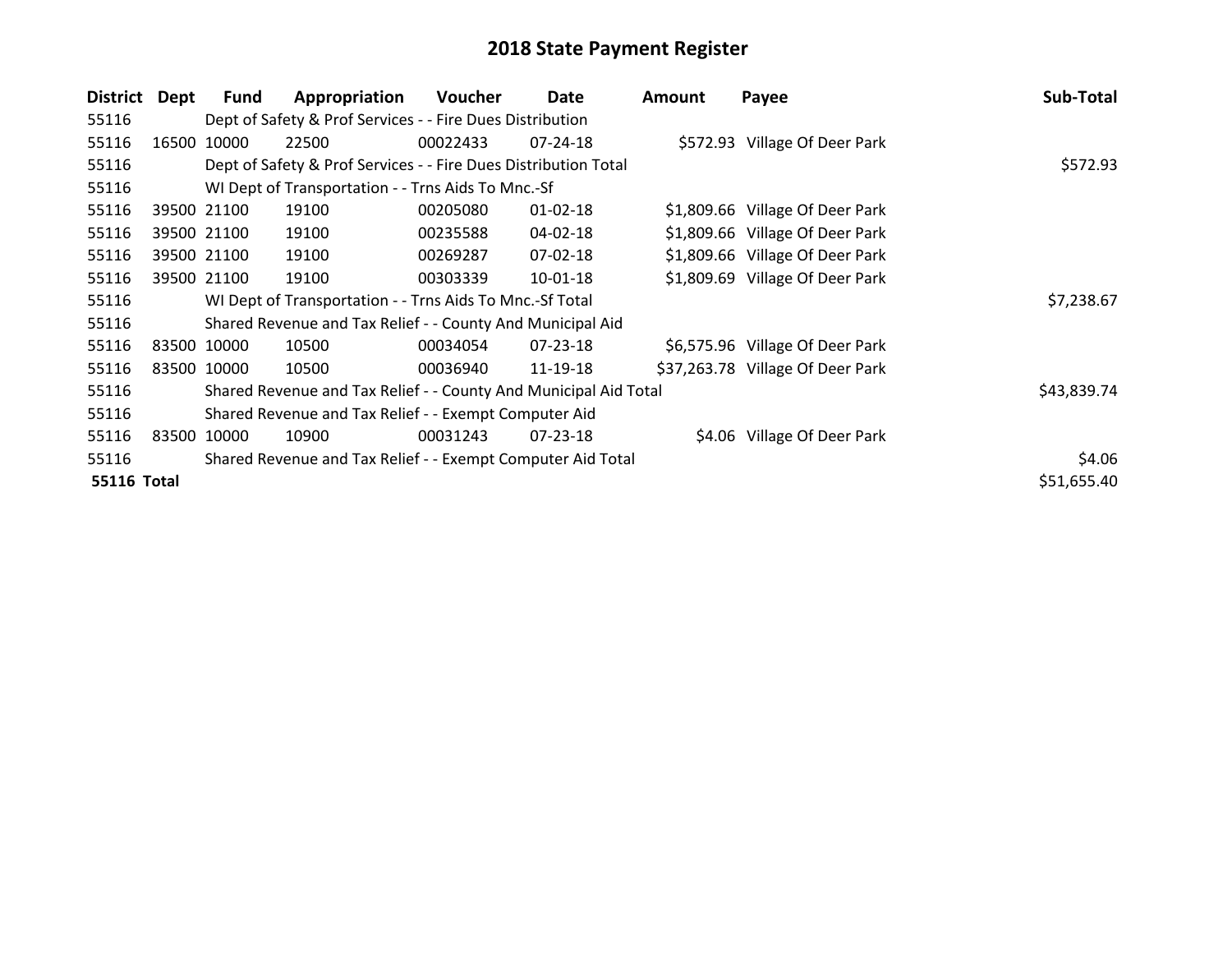| District Dept |             | <b>Fund</b> | Appropriation                                                         | Voucher  | Date           | <b>Amount</b> | Payee                            | Sub-Total    |
|---------------|-------------|-------------|-----------------------------------------------------------------------|----------|----------------|---------------|----------------------------------|--------------|
| 55136         |             |             | Dept of Safety & Prof Services - - Fire Dues Distribution             |          |                |               |                                  |              |
| 55136         | 16500 10000 |             | 22500                                                                 | 00022434 | $07 - 25 - 18$ |               | \$5,368.66 Hammond, Village Of   |              |
| 55136         |             |             | Dept of Safety & Prof Services - - Fire Dues Distribution Total       |          |                |               |                                  | \$5,368.66   |
| 55136         |             |             | WI Dept of Transportation - - Trns Aids To Mnc.-Sf                    |          |                |               |                                  |              |
| 55136         |             | 39500 21100 | 19100                                                                 | 00205081 | $01 - 02 - 18$ |               | \$31,479.04 Hammond, Village Of  |              |
| 55136         |             | 39500 21100 | 19100                                                                 | 00235589 | 04-02-18       |               | \$31,479.04 Hammond, Village Of  |              |
| 55136         |             | 39500 21100 | 19100                                                                 | 00269288 | 07-02-18       |               | \$31,479.04 Hammond, Village Of  |              |
| 55136         |             | 39500 21100 | 19100                                                                 | 00303340 | $10-01-18$     |               | \$31,479.04 Hammond, Village Of  |              |
| 55136         |             |             | WI Dept of Transportation - - Trns Aids To Mnc.-Sf Total              |          |                |               |                                  | \$125,916.16 |
| 55136         |             |             | WI Dept of Transportation - - Loc Rd Imp Prg St Fd                    |          |                |               |                                  |              |
| 55136         |             | 39500 21100 | 27800                                                                 | 00333380 | 12-19-18       |               | \$15,660.15 Hammond, Village Of  |              |
| 55136         |             |             | WI Dept of Transportation - - Loc Rd Imp Prg St Fd Total              |          |                |               |                                  | \$15,660.15  |
| 55136         |             |             | Department of Justice - - Law Enforcement Train, Local                |          |                |               |                                  |              |
| 55136         | 45500 10000 |             | 23100                                                                 | 00053228 | 10-17-18       |               | \$800.00 Hammond, Village Of     |              |
| 55136         |             |             | Department of Justice - - Law Enforcement Train, Local Total          |          |                |               |                                  | \$800.00     |
| 55136         |             |             | Department of Military Affairs - - Major Disaster Assist; Pif         |          |                |               |                                  |              |
| 55136         | 46500 27200 |             | 36500                                                                 | 00049709 | 09-28-18       |               | \$3,951.98 Hammond, Village Of   |              |
| 55136         |             |             | Department of Military Affairs - - Major Disaster Assist; Pif Total   |          |                |               |                                  | \$3,951.98   |
| 55136         |             |             | Shared Revenue and Tax Relief - - Expenditure Restraint Program       |          |                |               |                                  |              |
| 55136         | 83500 10000 |             | 10100                                                                 | 00034055 | 07-23-18       |               | \$23,150.24 Hammond, Village Of  |              |
| 55136         | 83500 10000 |             | 10100                                                                 | 00036941 | 11-19-18       |               | \$0.07 Hammond, Village Of       |              |
| 55136         |             |             | Shared Revenue and Tax Relief - - Expenditure Restraint Program Total |          |                |               |                                  | \$23,150.31  |
| 55136         |             |             | Shared Revenue and Tax Relief - - County And Municipal Aid            |          |                |               |                                  |              |
| 55136         | 83500 10000 |             | 10500                                                                 | 00034055 | 07-23-18       |               | \$32,957.87 Hammond, Village Of  |              |
| 55136         | 83500 10000 |             | 10500                                                                 | 00036941 | 11-19-18       |               | \$186,761.25 Hammond, Village Of |              |
| 55136         |             |             | Shared Revenue and Tax Relief - - County And Municipal Aid Total      |          |                |               |                                  | \$219,719.12 |
| 55136         |             |             | Shared Revenue and Tax Relief - - Exempt Computer Aid                 |          |                |               |                                  |              |
| 55136         | 83500 10000 |             | 10900                                                                 | 00031244 | 07-23-18       |               | \$1,016.73 Hammond, Village Of   |              |
| 55136         | 83500 10000 |             | 10900                                                                 | 00032499 | 07-23-18       |               | \$107.19 Hammond, Village Of     |              |
| 55136         |             |             | Shared Revenue and Tax Relief - - Exempt Computer Aid Total           |          |                |               |                                  | \$1,123.92   |
| 55136         |             |             | Shared Revenue and Tax Relief - - Utility Aid                         |          |                |               |                                  |              |
| 55136         | 83500 10000 |             | 11000                                                                 | 00034055 | 07-23-18       |               | \$1,761.16 Hammond, Village Of   |              |
| 55136         | 83500 10000 |             | 11000                                                                 | 00036941 | 11-19-18       |               | \$10,156.63 Hammond, Village Of  |              |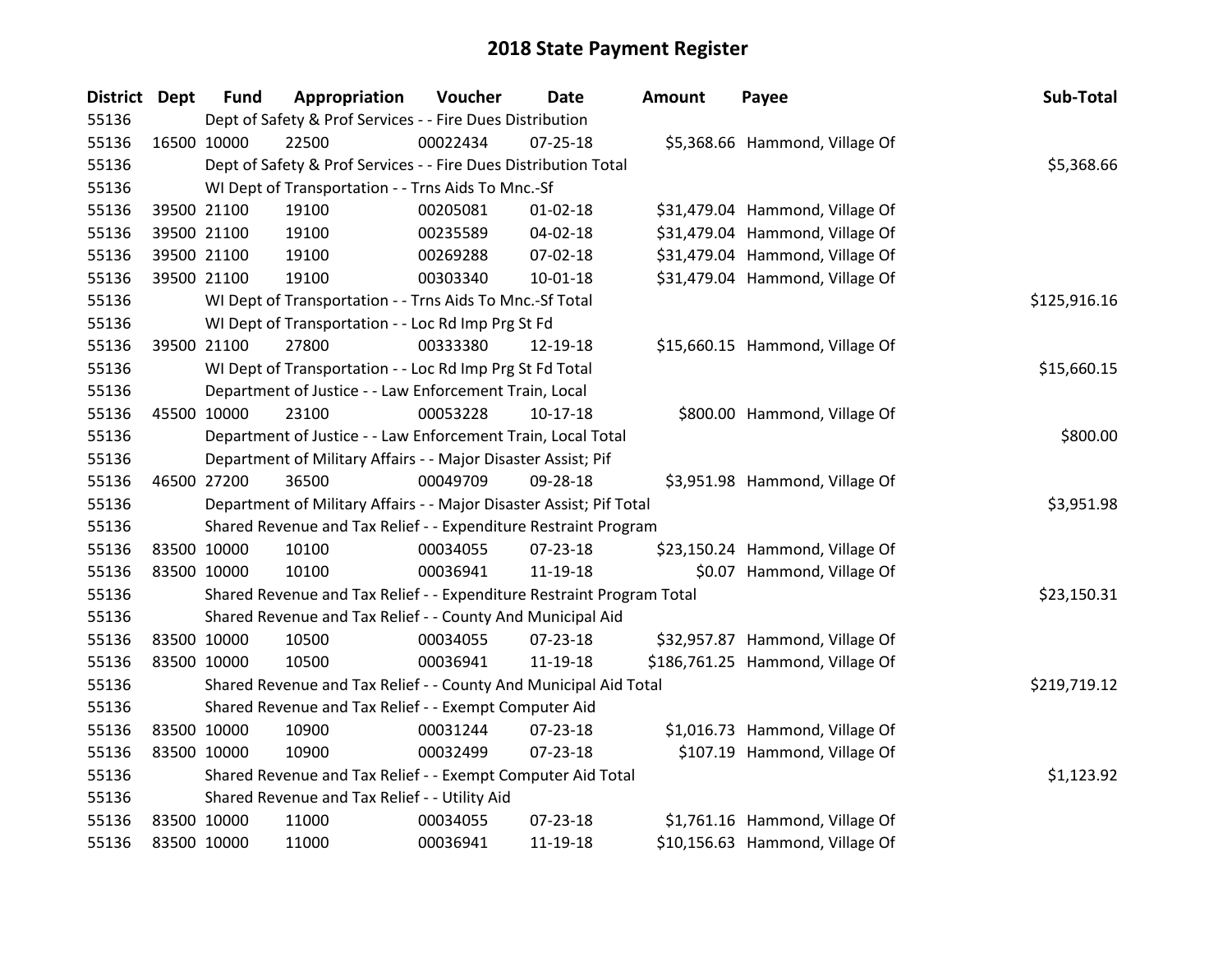| District Dept | Fund        | Appropriation                                                   | <b>Voucher</b> | Date           | Amount | Pavee                          | Sub-Total    |
|---------------|-------------|-----------------------------------------------------------------|----------------|----------------|--------|--------------------------------|--------------|
| 55136         |             | Shared Revenue and Tax Relief - - Utility Aid Total             |                |                |        |                                | \$11,917.79  |
| 55136         |             | Shared Revenue and Tax Relief - - Lottery & Gaming Credit       |                |                |        |                                |              |
| 55136         | 83500 52100 | 36300                                                           | 00027594       | $03 - 26 - 18$ |        | \$2,249.76 Hammond, Village Of |              |
| 55136         |             | Shared Revenue and Tax Relief - - Lottery & Gaming Credit Total |                |                |        |                                | \$2,249.76   |
| 55136 Total   |             |                                                                 |                |                |        |                                | \$409,857.85 |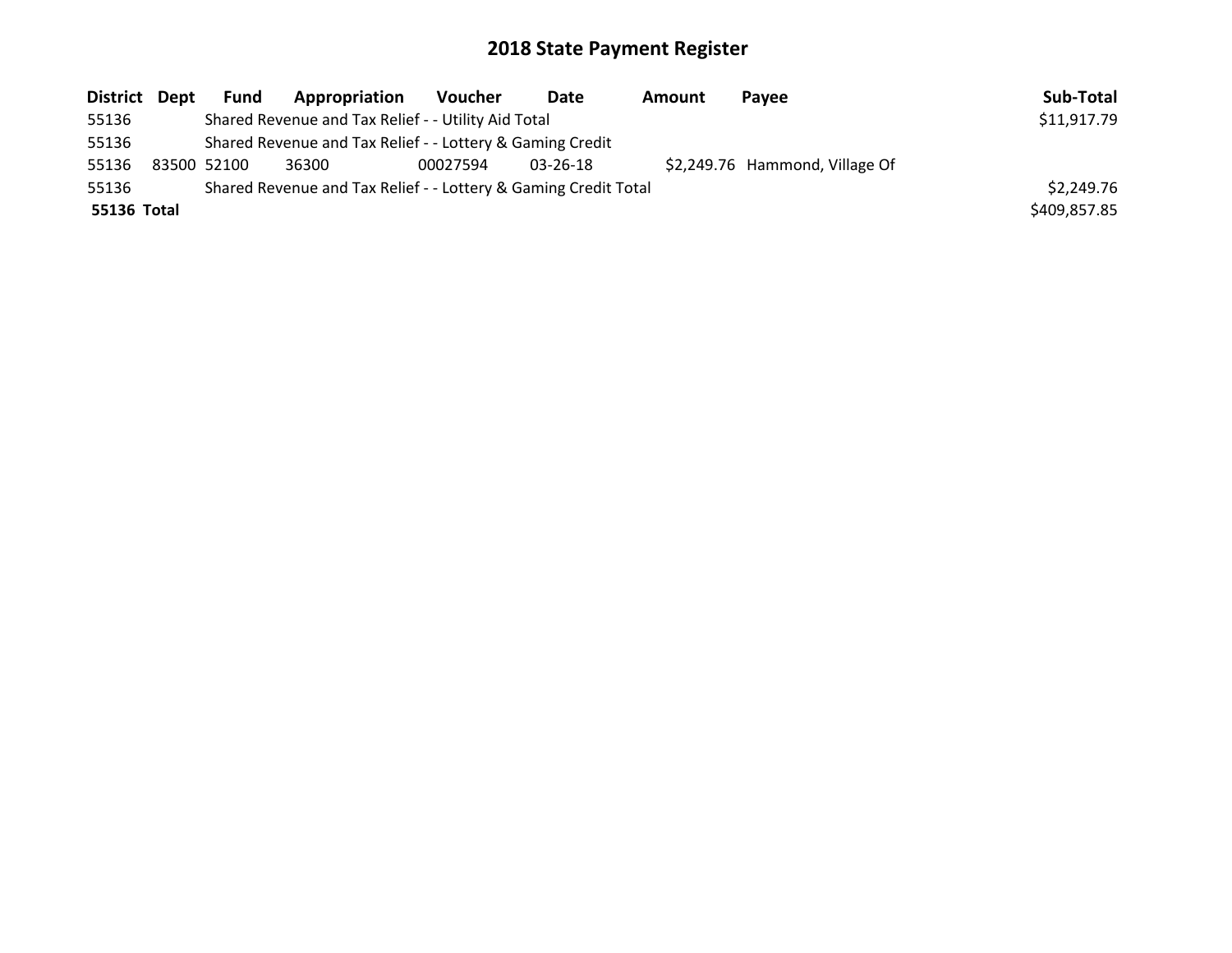| District Dept |             | <b>Fund</b> | Appropriation                                                       | Voucher  | <b>Date</b>    | Amount | Payee                                | Sub-Total    |
|---------------|-------------|-------------|---------------------------------------------------------------------|----------|----------------|--------|--------------------------------------|--------------|
| 55161         |             |             | Dept of Safety & Prof Services - - Fire Dues Distribution           |          |                |        |                                      |              |
| 55161         |             | 16500 10000 | 22500                                                               | 00022435 | $07 - 26 - 18$ |        | \$14,831.46 North Hudson, Village Of |              |
| 55161         |             |             | Dept of Safety & Prof Services - - Fire Dues Distribution Total     |          |                |        |                                      | \$14,831.46  |
| 55161         |             |             | WI Dept of Transportation - - Hwy Sfty Loc Aid Ffd                  |          |                |        |                                      |              |
| 55161         |             | 39500 21100 | 18500                                                               | 00297821 | 09-18-18       |        | \$4,000.00 North Hudson, Village Of  |              |
| 55161         |             | 39500 21100 | 18500                                                               | 00308535 | 10-09-18       |        | \$4,000.00 North Hudson, Village Of  |              |
| 55161         |             |             | WI Dept of Transportation - - Hwy Sfty Loc Aid Ffd Total            |          |                |        |                                      | \$8,000.00   |
| 55161         |             |             | WI Dept of Transportation - - Trns Aids To Mnc.-Sf                  |          |                |        |                                      |              |
| 55161         |             | 39500 21100 | 19100                                                               | 00205082 | $01 - 02 - 18$ |        | \$26,560.52 North Hudson, Village Of |              |
| 55161         |             | 39500 21100 | 19100                                                               | 00235590 | 04-02-18       |        | \$26,560.52 North Hudson, Village Of |              |
| 55161         |             | 39500 21100 | 19100                                                               | 00269289 | 07-02-18       |        | \$26,560.52 North Hudson, Village Of |              |
| 55161         |             | 39500 21100 | 19100                                                               | 00303341 | $10 - 01 - 18$ |        | \$26,560.54 North Hudson, Village Of |              |
| 55161         |             |             | WI Dept of Transportation - - Trns Aids To Mnc.-Sf Total            |          |                |        |                                      | \$106,242.10 |
| 55161         |             |             | Department of Justice - - Law Enforcement Train, Local              |          |                |        |                                      |              |
| 55161         |             | 45500 10000 | 23100                                                               | 00053600 | 10-18-18       |        | \$320.00 North Hudson, Village Of    |              |
| 55161         |             |             | Department of Justice - - Law Enforcement Train, Local Total        |          |                |        |                                      | \$320.00     |
| 55161         |             |             | Department of Military Affairs - - Major Disaster Assist; Pif       |          |                |        |                                      |              |
| 55161         |             | 46500 27200 | 36500                                                               | 00047607 | 08-15-18       |        | \$5,695.95 North Hudson, Village Of  |              |
| 55161         |             |             | Department of Military Affairs - - Major Disaster Assist; Pif Total |          |                |        |                                      | \$5,695.95   |
| 55161         |             |             | Shared Revenue and Tax Relief - - County And Municipal Aid          |          |                |        |                                      |              |
| 55161         | 83500 10000 |             | 10500                                                               | 00034056 | 07-23-18       |        | \$11,312.86 North Hudson, Village Of |              |
| 55161         | 83500 10000 |             | 10500                                                               | 00036942 | 11-19-18       |        | \$64,106.21 North Hudson, Village Of |              |
| 55161         |             |             | Shared Revenue and Tax Relief - - County And Municipal Aid Total    |          |                |        |                                      | \$75,419.07  |
| 55161         |             |             | Shared Revenue and Tax Relief - - Exempt Computer Aid               |          |                |        |                                      |              |
| 55161         |             | 83500 10000 | 10900                                                               | 00031245 | 07-23-18       |        | \$317.60 North Hudson, Village Of    |              |
| 55161         |             |             | Shared Revenue and Tax Relief - - Exempt Computer Aid Total         |          |                |        |                                      | \$317.60     |
| 55161         |             |             | Shared Revenue and Tax Relief - - Utility Aid                       |          |                |        |                                      |              |
| 55161         |             | 83500 10000 | 11000                                                               | 00034056 | 07-23-18       |        | \$154.47 North Hudson, Village Of    |              |
| 55161         |             | 83500 10000 | 11000                                                               | 00036942 | 11-19-18       |        | \$997.70 North Hudson, Village Of    |              |
| 55161         |             |             | Shared Revenue and Tax Relief - - Utility Aid Total                 |          |                |        |                                      | \$1,152.17   |
| 55161         |             |             | Shared Revenue and Tax Relief - - Lottery & Gaming Credit           |          |                |        |                                      |              |
| 55161         | 83500 52100 |             | 36300                                                               | 00027595 | 03-26-18       |        | \$246.00 North Hudson, Village Of    |              |
| 55161         |             |             | Shared Revenue and Tax Relief - - Lottery & Gaming Credit Total     |          |                |        |                                      | \$246.00     |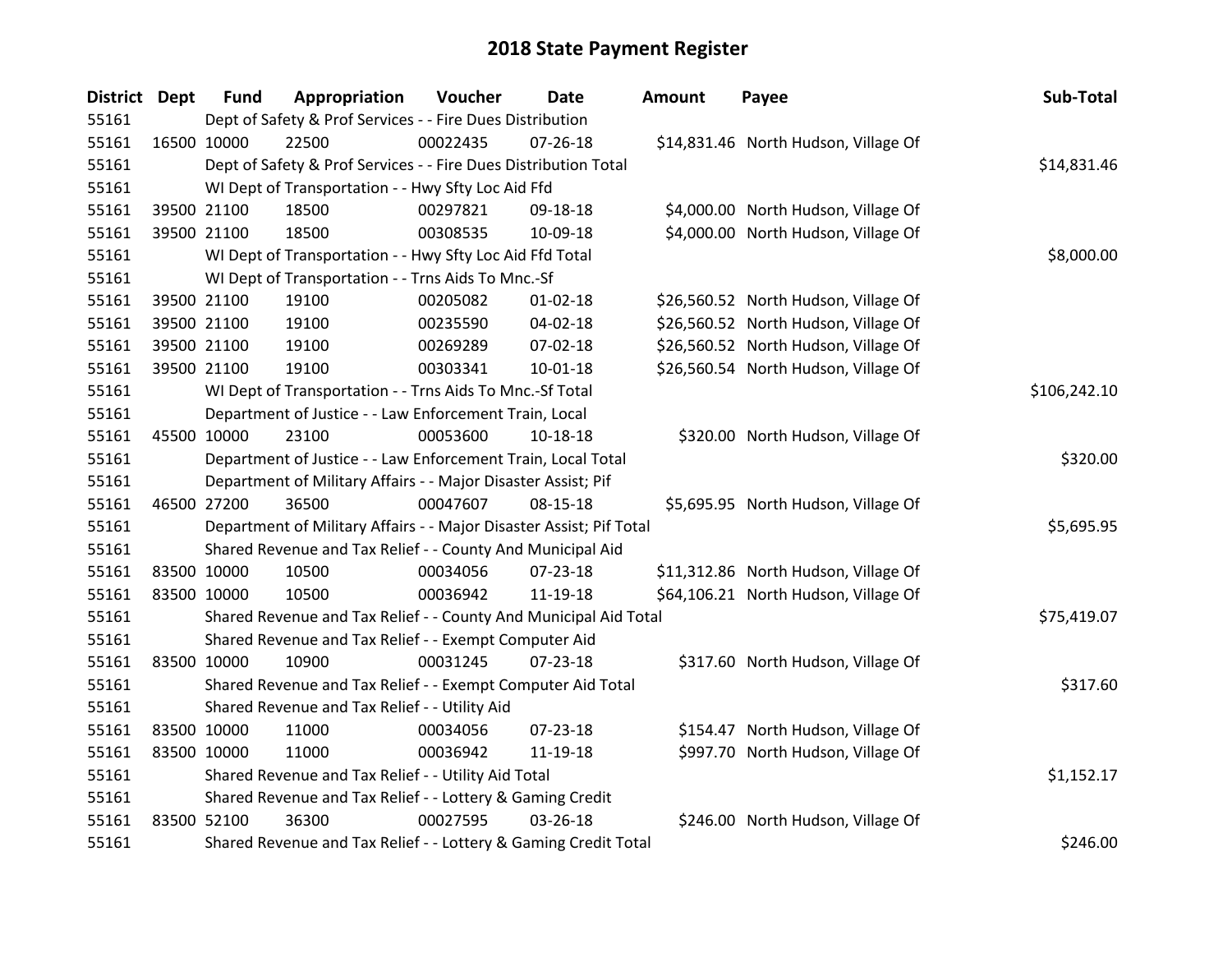|             | District Dept Fund Appropriation | Voucher | <b>Date</b> | Amount | Pavee | Sub-Total    |
|-------------|----------------------------------|---------|-------------|--------|-------|--------------|
| 55161 Total |                                  |         |             |        |       | \$212,224.35 |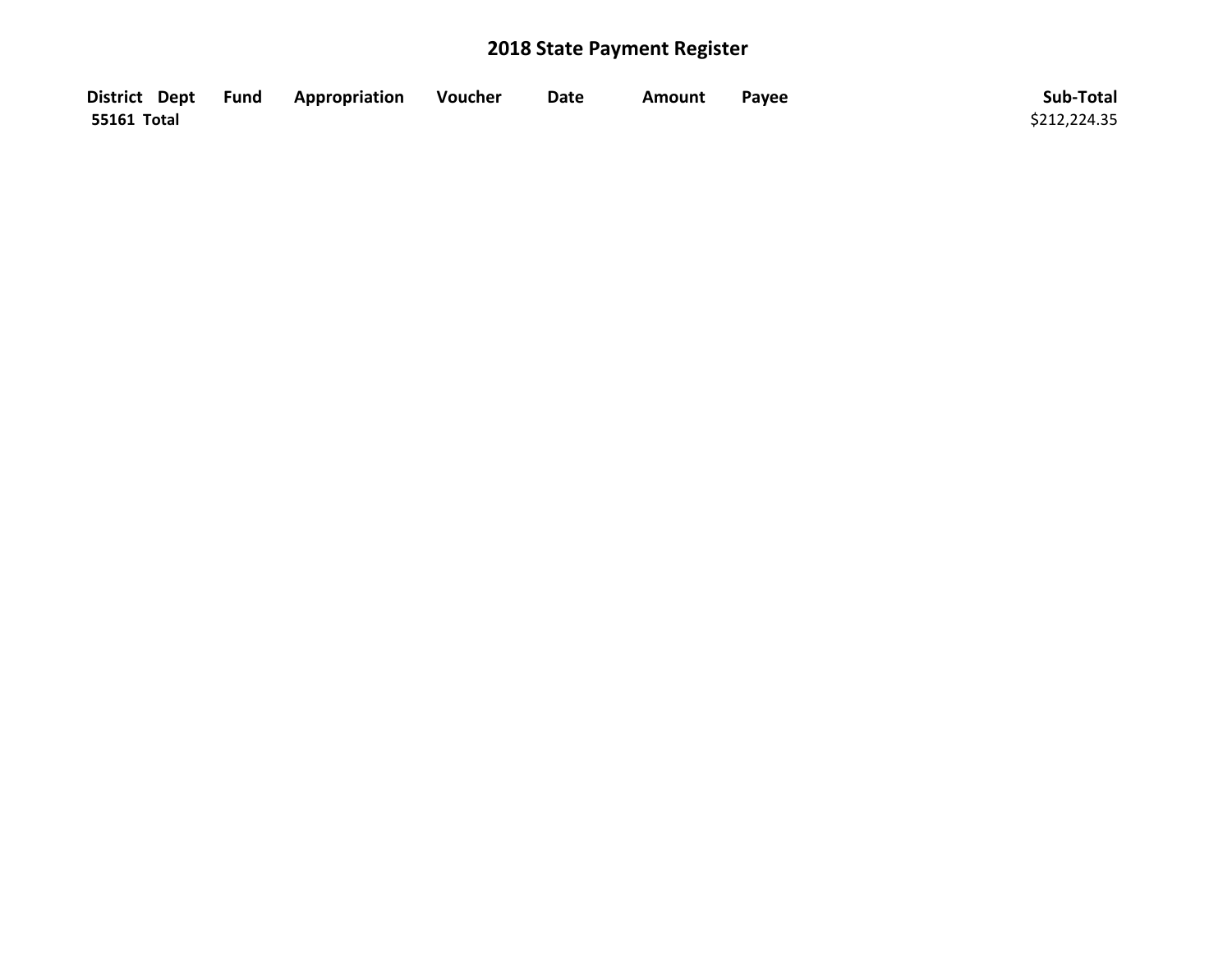| <b>District Dept</b> |             | <b>Fund</b> | Appropriation                                                         | Voucher  | <b>Date</b>    | <b>Amount</b> | Payee                           | Sub-Total    |
|----------------------|-------------|-------------|-----------------------------------------------------------------------|----------|----------------|---------------|---------------------------------|--------------|
| 55176                |             |             | Dept of Safety & Prof Services - - Fire Dues Distribution             |          |                |               |                                 |              |
| 55176                |             | 16500 10000 | 22500                                                                 | 00022436 | 07-25-18       |               | \$5,325.95 Village Of Roberts   |              |
| 55176                |             |             | Dept of Safety & Prof Services - - Fire Dues Distribution Total       |          |                |               |                                 | \$5,325.95   |
| 55176                |             |             | Dept of Natural Resources - - Fin Asst For Responsible Units          |          |                |               |                                 |              |
| 55176                |             | 37000 27400 | 67000                                                                 | 00234998 | $05 - 11 - 18$ |               | \$5,678.88 Village Of Roberts   |              |
| 55176                |             |             | Dept of Natural Resources - - Fin Asst For Responsible Units Total    |          |                |               |                                 | \$5,678.88   |
| 55176                |             |             | WI Dept of Transportation - - Trns Aids To Mnc.-Sf                    |          |                |               |                                 |              |
| 55176                |             | 39500 21100 | 19100                                                                 | 00205083 | $01 - 02 - 18$ |               | \$24,299.51 Village Of Roberts  |              |
| 55176                |             | 39500 21100 | 19100                                                                 | 00235591 | 04-02-18       |               | \$24,299.51 Village Of Roberts  |              |
| 55176                |             | 39500 21100 | 19100                                                                 | 00269290 | 07-02-18       |               | \$24,299.51 Village Of Roberts  |              |
| 55176                |             | 39500 21100 | 19100                                                                 | 00303342 | $10 - 01 - 18$ |               | \$24,299.53 Village Of Roberts  |              |
| 55176                |             |             | WI Dept of Transportation - - Trns Aids To Mnc.-Sf Total              |          |                |               |                                 | \$97,198.06  |
| 55176                |             |             | Department of Justice - - Law Enforcement Train, Local                |          |                |               |                                 |              |
| 55176                |             | 45500 10000 | 23100                                                                 | 00053686 | 10-18-18       |               | \$480.00 Village Of Roberts     |              |
| 55176                |             |             | Department of Justice - - Law Enforcement Train, Local Total          |          |                |               |                                 | \$480.00     |
| 55176                |             |             | Shared Revenue and Tax Relief - - Expenditure Restraint Program       |          |                |               |                                 |              |
| 55176                |             | 83500 10000 | 10100                                                                 | 00034057 | 07-23-18       |               | \$26,202.77 Village Of Roberts  |              |
| 55176                |             |             | Shared Revenue and Tax Relief - - Expenditure Restraint Program Total |          |                |               |                                 | \$26,202.77  |
| 55176                |             |             | Shared Revenue and Tax Relief - - County And Municipal Aid            |          |                |               |                                 |              |
| 55176                | 83500 10000 |             | 10500                                                                 | 00034057 | 07-23-18       |               | \$38,764.78 Village Of Roberts  |              |
| 55176                |             | 83500 10000 | 10500                                                                 | 00036943 | 11-19-18       |               | \$219,667.06 Village Of Roberts |              |
| 55176                |             |             | Shared Revenue and Tax Relief - - County And Municipal Aid Total      |          |                |               |                                 | \$258,431.84 |
| 55176                |             |             | Shared Revenue and Tax Relief - - Exempt Computer Aid                 |          |                |               |                                 |              |
| 55176                |             | 83500 10000 | 10900                                                                 | 00031246 | 07-23-18       |               | \$1,256.20 Village Of Roberts   |              |
| 55176                |             | 83500 10000 | 10900                                                                 | 00032500 | 07-23-18       |               | \$644.49 Village Of Roberts     |              |
| 55176                |             |             | Shared Revenue and Tax Relief - - Exempt Computer Aid Total           |          |                |               |                                 | \$1,900.69   |
| 55176                |             |             | Shared Revenue and Tax Relief - - Utility Aid                         |          |                |               |                                 |              |
| 55176                |             | 83500 10000 | 11000                                                                 | 00034057 | 07-23-18       |               | \$4,294.73 Village Of Roberts   |              |
| 55176                |             | 83500 10000 | 11000                                                                 | 00036943 | 11-19-18       |               | \$24,567.66 Village Of Roberts  |              |
| 55176                |             |             | Shared Revenue and Tax Relief - - Utility Aid Total                   |          |                |               |                                 | \$28,862.39  |
| 55176                |             |             | Shared Revenue and Tax Relief - - Lottery & Gaming Credit             |          |                |               |                                 |              |
| 55176                |             | 83500 52100 | 36300                                                                 | 00027596 | 03-26-18       |               | \$3,702.41 Village Of Roberts   |              |
| 55176                |             |             | Shared Revenue and Tax Relief - - Lottery & Gaming Credit Total       |          |                |               |                                 | \$3,702.41   |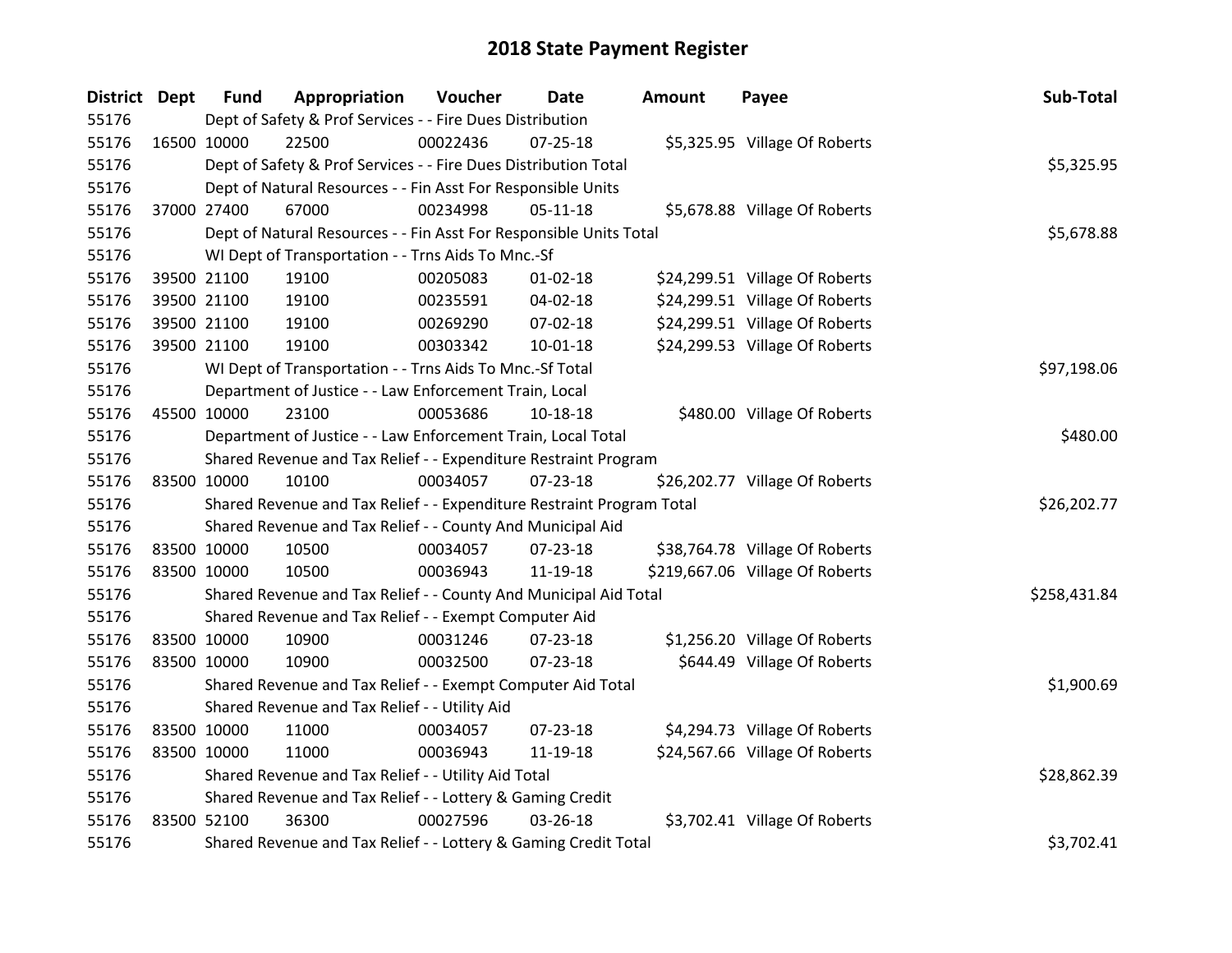|                    | District Dept Fund Appropriation | <b>Souther</b> | <b>Date</b> | Amount | Payee | Sub-Total    |
|--------------------|----------------------------------|----------------|-------------|--------|-------|--------------|
| <b>55176 Total</b> |                                  |                |             |        |       | \$427,782.99 |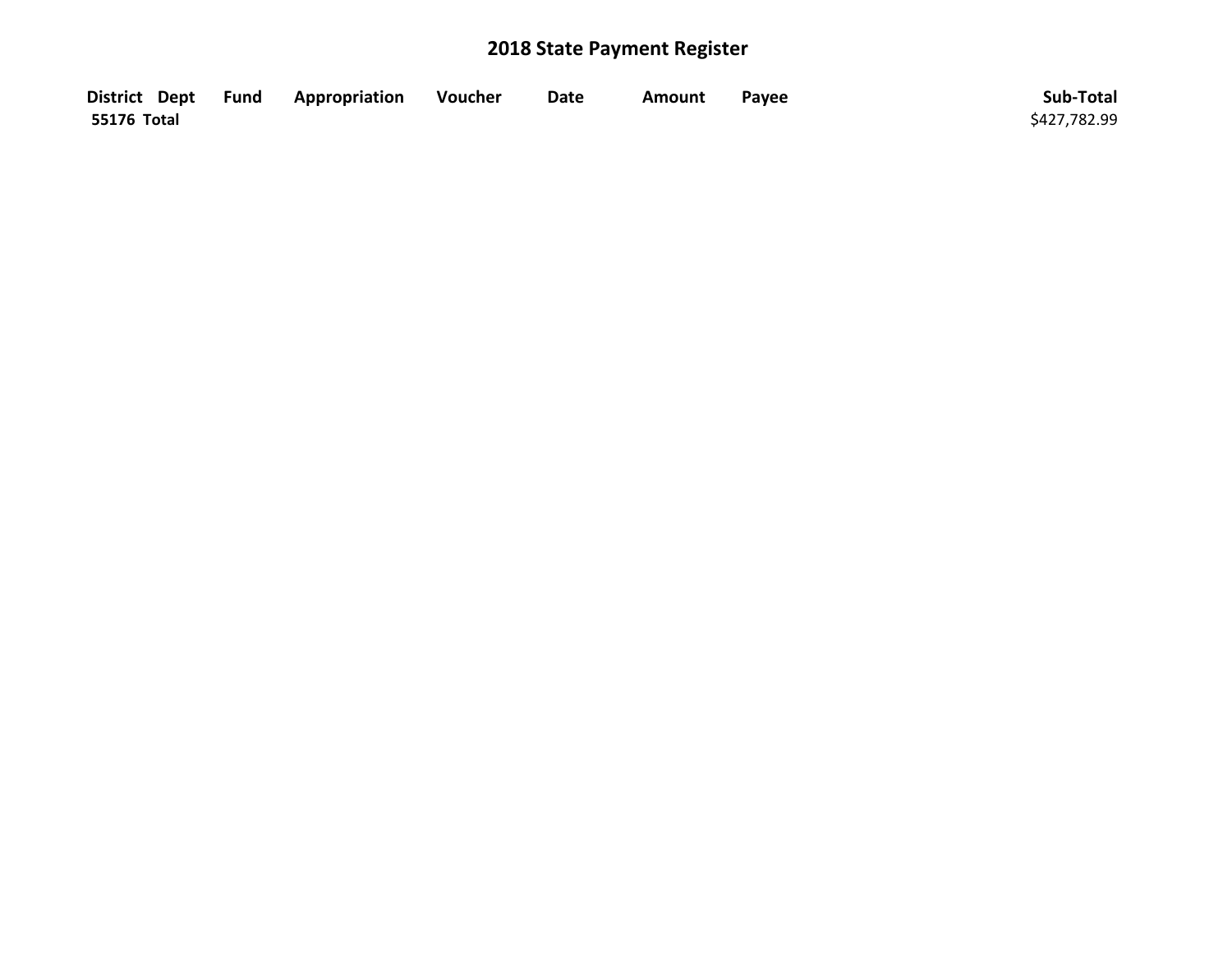| District Dept |             | <b>Fund</b> | Appropriation                                                         | Voucher  | Date           | <b>Amount</b> | Payee                            | Sub-Total    |
|---------------|-------------|-------------|-----------------------------------------------------------------------|----------|----------------|---------------|----------------------------------|--------------|
| 55181         |             |             | Dept of Safety & Prof Services - - Fire Dues Distribution             |          |                |               |                                  |              |
| 55181         | 16500 10000 |             | 22500                                                                 | 00022437 | $07 - 25 - 18$ |               | \$9,190.03 Village Of Somerset   |              |
| 55181         |             |             | Dept of Safety & Prof Services - - Fire Dues Distribution Total       |          |                |               |                                  | \$9,190.03   |
| 55181         |             |             | Dept of Natural Resources - - Resaids - Cnty Forst, Cl & Mfl          |          |                |               |                                  |              |
| 55181         | 37000 21200 |             | 57100                                                                 | 00248091 | 06-28-18       |               | \$4.40 Village Of Somerset       |              |
| 55181         |             |             | Dept of Natural Resources - - Resaids - Cnty Forst, CI & Mfl Total    |          |                |               |                                  | \$4.40       |
| 55181         |             |             | WI Dept of Transportation - - Trns Aids To Mnc.-Sf                    |          |                |               |                                  |              |
| 55181         |             | 39500 21100 | 19100                                                                 | 00205084 | $01 - 02 - 18$ |               | \$40,463.57 Village Of Somerset  |              |
| 55181         |             | 39500 21100 | 19100                                                                 | 00235592 | 04-02-18       |               | \$40,463.57 Village Of Somerset  |              |
| 55181         |             | 39500 21100 | 19100                                                                 | 00269291 | 07-02-18       |               | \$40,463.57 Village Of Somerset  |              |
| 55181         | 39500 21100 |             | 19100                                                                 | 00303343 | 10-01-18       |               | \$40,463.58 Village Of Somerset  |              |
| 55181         |             |             | WI Dept of Transportation - - Trns Aids To Mnc.-Sf Total              |          |                |               |                                  | \$161,854.29 |
| 55181         |             |             | Department of Justice - - Law Enforcement Train, Local                |          |                |               |                                  |              |
| 55181         | 45500 10000 |             | 23100                                                                 | 00053898 | $10-25-18$     |               | \$1,120.00 Village Of Somerset   |              |
| 55181         |             |             | Department of Justice - - Law Enforcement Train, Local Total          |          |                |               |                                  | \$1,120.00   |
| 55181         |             |             | Department of Administration - - Federal Aid, Local Assistance        |          |                |               |                                  |              |
| 55181         | 50500 10000 |             | 74300                                                                 | 00085589 | 08-29-18       |               | \$7,650.00 Village Of Somerset   |              |
| 55181         |             |             | Department of Administration - - Federal Aid, Local Assistance Total  |          |                |               |                                  | \$7,650.00   |
| 55181         |             |             | Shared Revenue and Tax Relief - - Expenditure Restraint Program       |          |                |               |                                  |              |
| 55181         | 83500 10000 |             | 10100                                                                 | 00034058 | 07-23-18       |               | \$41,598.59 Village Of Somerset  |              |
| 55181         | 83500 10000 |             | 10100                                                                 | 00036944 | 11-19-18       |               | \$0.06 Village Of Somerset       |              |
| 55181         |             |             | Shared Revenue and Tax Relief - - Expenditure Restraint Program Total |          |                |               |                                  | \$41,598.65  |
| 55181         |             |             | Shared Revenue and Tax Relief - - County And Municipal Aid            |          |                |               |                                  |              |
| 55181         | 83500 10000 |             | 10500                                                                 | 00034058 | 07-23-18       |               | \$30,614.80 Village Of Somerset  |              |
| 55181         | 83500 10000 |             | 10500                                                                 | 00036944 | 11-19-18       |               | \$173,483.89 Village Of Somerset |              |
| 55181         |             |             | Shared Revenue and Tax Relief - - County And Municipal Aid Total      |          |                |               |                                  | \$204,098.69 |
| 55181         |             |             | Shared Revenue and Tax Relief - - Exempt Computer Aid                 |          |                |               |                                  |              |
| 55181         | 83500 10000 |             | 10900                                                                 | 00031247 | 07-23-18       |               | \$3,069.47 Village Of Somerset   |              |
| 55181         | 83500 10000 |             | 10900                                                                 | 00032501 | $07 - 23 - 18$ |               | \$3,617.34 Village Of Somerset   |              |
| 55181         |             |             | Shared Revenue and Tax Relief - - Exempt Computer Aid Total           |          |                |               |                                  | \$6,686.81   |
| 55181         |             |             | Shared Revenue and Tax Relief - - Utility Aid                         |          |                |               |                                  |              |
| 55181         | 83500 10000 |             | 11000                                                                 | 00034058 | 07-23-18       |               | \$18.45 Village Of Somerset      |              |
| 55181         | 83500 10000 |             | 11000                                                                 | 00036944 | 11-19-18       |               | \$131.98 Village Of Somerset     |              |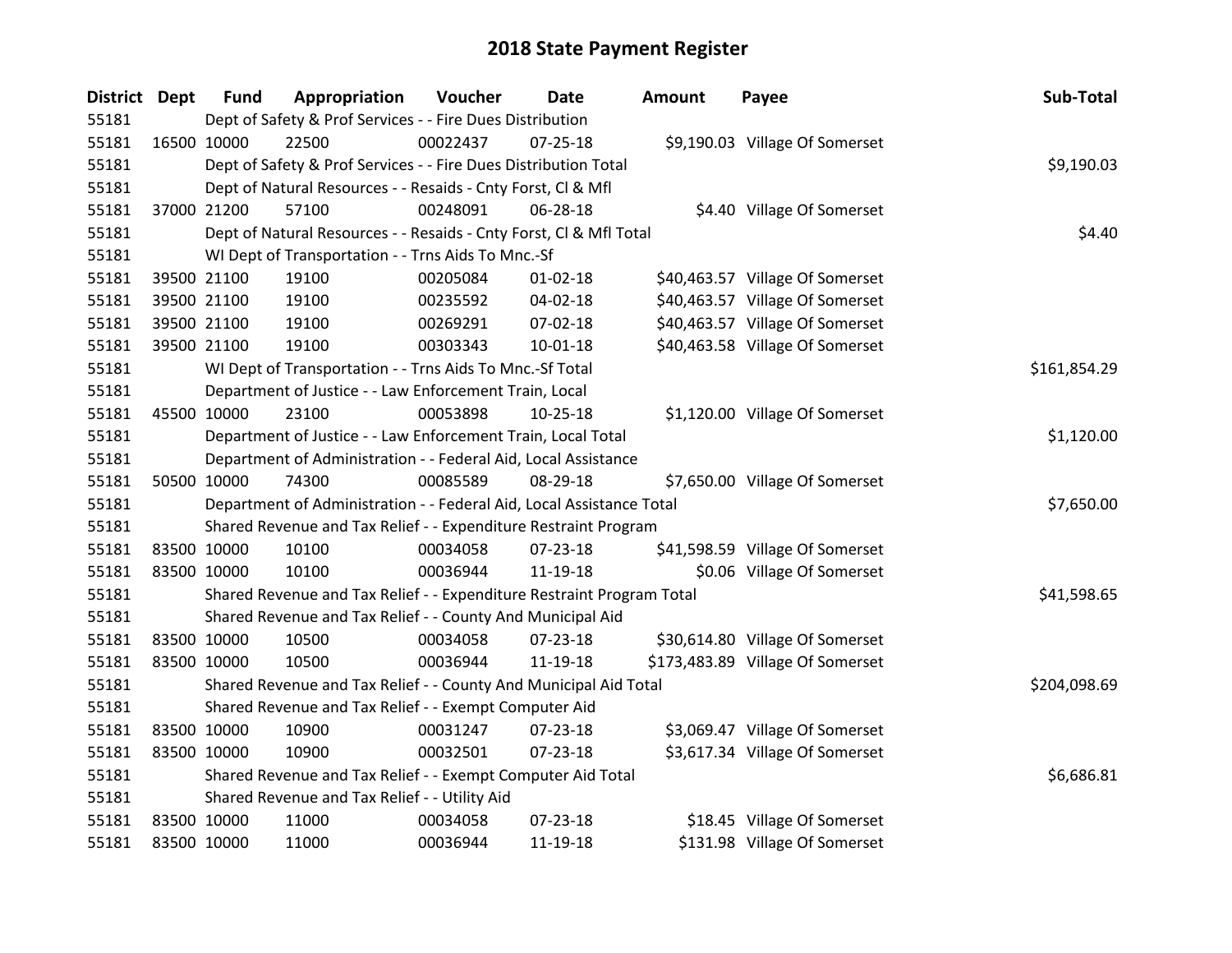| Fund          | Appropriation | Voucher | Date | Amount                                              | <b>Pavee</b> | Sub-Total    |
|---------------|---------------|---------|------|-----------------------------------------------------|--------------|--------------|
|               |               |         |      |                                                     |              | \$150.43     |
|               |               |         |      |                                                     |              | \$432,353.30 |
| District Dept |               |         |      | Shared Revenue and Tax Relief - - Utility Aid Total |              |              |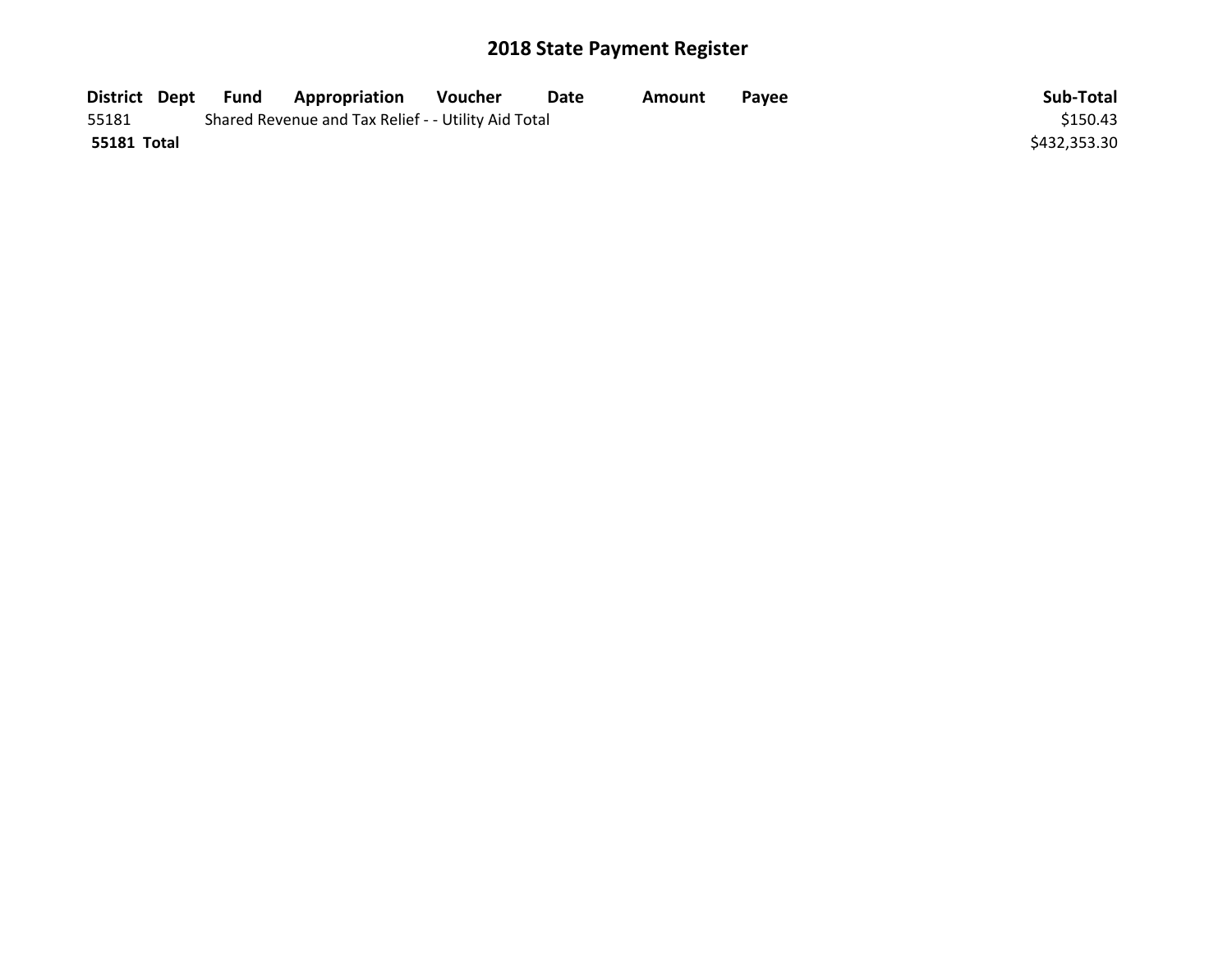| District           | Dept        | <b>Fund</b> | Appropriation                                                         | <b>Voucher</b> | Date           | <b>Amount</b> | Payee                               | Sub-Total   |
|--------------------|-------------|-------------|-----------------------------------------------------------------------|----------------|----------------|---------------|-------------------------------------|-------------|
| 55182              |             |             | Dept of Safety & Prof Services - - Fire Dues Distribution             |                |                |               |                                     |             |
| 55182              | 16500 10000 |             | 22500                                                                 | 00022438       | $07 - 25 - 18$ |               | \$1,720.15 Village Of Star Prairie  |             |
| 55182              |             |             | Dept of Safety & Prof Services - - Fire Dues Distribution Total       |                |                |               |                                     | \$1,720.15  |
| 55182              |             |             | Dept of Natural Resources - - Resaids - Cnty Forst, CI & Mfl          |                |                |               |                                     |             |
| 55182              | 37000 21200 |             | 57100                                                                 | 00248092       | 06-28-18       |               | \$14.58 Village Of Star Prairie     |             |
| 55182              |             |             | Dept of Natural Resources - - Resaids - Cnty Forst, Cl & Mfl Total    |                |                |               |                                     | \$14.58     |
| 55182              |             |             | WI Dept of Transportation - - Trns Aids To Mnc.-Sf                    |                |                |               |                                     |             |
| 55182              | 39500 21100 |             | 19100                                                                 | 00205085       | $01 - 02 - 18$ |               | \$5,592.40 Village Of Star Prairie  |             |
| 55182              | 39500 21100 |             | 19100                                                                 | 00235593       | 04-02-18       |               | \$5,592.40 Village Of Star Prairie  |             |
| 55182              | 39500 21100 |             | 19100                                                                 | 00269292       | $07 - 02 - 18$ |               | \$5,592.40 Village Of Star Prairie  |             |
| 55182              | 39500 21100 |             | 19100                                                                 | 00303344       | 10-01-18       |               | \$5,592.43 Village Of Star Prairie  |             |
| 55182              |             |             | WI Dept of Transportation - - Trns Aids To Mnc.-Sf Total              |                |                |               |                                     | \$22,369.63 |
| 55182              |             |             | Shared Revenue and Tax Relief - - Expenditure Restraint Program       |                |                |               |                                     |             |
| 55182              | 83500 10000 |             | 10100                                                                 | 00034059       | 07-23-18       |               | \$3,117.32 Village Of Star Prairie  |             |
| 55182              | 83500 10000 |             | 10100                                                                 | 00036945       | 11-19-18       |               | \$0.07 Village Of Star Prairie      |             |
| 55182              |             |             | Shared Revenue and Tax Relief - - Expenditure Restraint Program Total |                |                |               |                                     | \$3,117.39  |
| 55182              |             |             | Shared Revenue and Tax Relief - - County And Municipal Aid            |                |                |               |                                     |             |
| 55182              | 83500 10000 |             | 10500                                                                 | 00034059       | 07-23-18       |               | \$8,346.56 Village Of Star Prairie  |             |
| 55182              | 83500 10000 |             | 10500                                                                 | 00036945       | 11-19-18       |               | \$47,297.14 Village Of Star Prairie |             |
| 55182              |             |             | Shared Revenue and Tax Relief - - County And Municipal Aid Total      |                |                |               |                                     | \$55,643.70 |
| 55182              |             |             | Shared Revenue and Tax Relief - - Exempt Computer Aid                 |                |                |               |                                     |             |
| 55182              | 83500 10000 |             | 10900                                                                 | 00031248       | $07 - 23 - 18$ |               | \$50.74 Village Of Star Prairie     |             |
| 55182              |             |             | Shared Revenue and Tax Relief - - Exempt Computer Aid Total           |                |                |               |                                     | \$50.74     |
| 55182              |             |             | Shared Revenue and Tax Relief - - Utility Aid                         |                |                |               |                                     |             |
| 55182              | 83500 10000 |             | 11000                                                                 | 00034059       | 07-23-18       |               | \$22.32 Village Of Star Prairie     |             |
| 55182              | 83500 10000 |             | 11000                                                                 | 00036945       | 11-19-18       |               | \$124.64 Village Of Star Prairie    |             |
| 55182              |             |             | Shared Revenue and Tax Relief - - Utility Aid Total                   |                | \$146.96       |               |                                     |             |
| <b>55182 Total</b> |             |             |                                                                       |                |                |               |                                     | \$83,063.15 |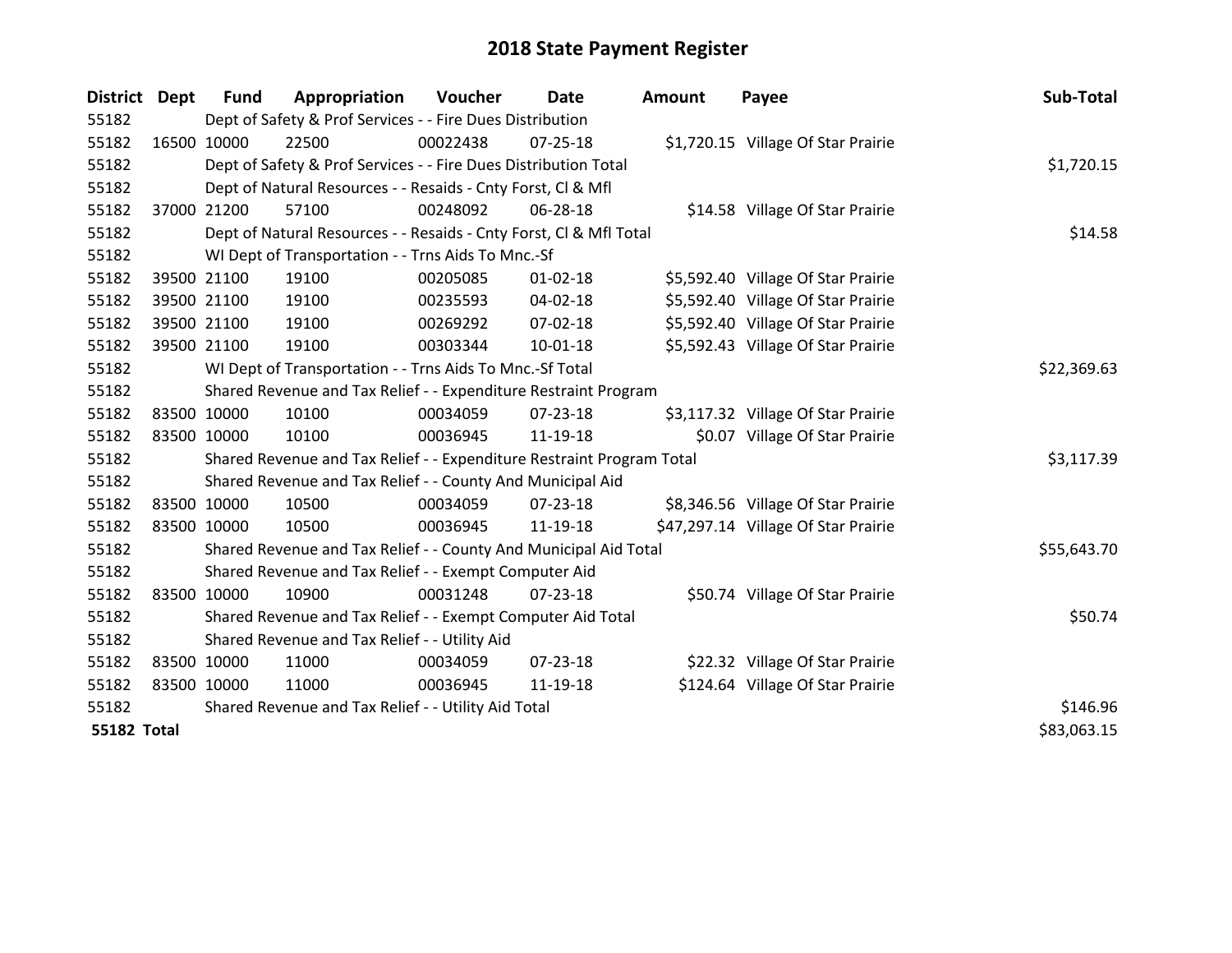| <b>District</b>    | Dept        | <b>Fund</b> | Appropriation                                                      | Voucher  | Date           | <b>Amount</b> | Payee                         | Sub-Total   |
|--------------------|-------------|-------------|--------------------------------------------------------------------|----------|----------------|---------------|-------------------------------|-------------|
| 55191              |             |             | Dept of Safety & Prof Services - - Fire Dues Distribution          |          |                |               |                               |             |
| 55191              |             | 16500 10000 | 22500                                                              | 00022439 | $07 - 25 - 18$ |               | \$472.05 Village Of Wilson    |             |
| 55191              |             |             | Dept of Safety & Prof Services - - Fire Dues Distribution Total    |          |                |               |                               | \$472.05    |
| 55191              |             |             | Dept of Natural Resources - - Resaids - Cnty Forst, CI & Mfl       |          |                |               |                               |             |
| 55191              |             | 37000 21200 | 57100                                                              | 00248093 | $06-29-18$     |               | \$2.80 Village Of Wilson      |             |
| 55191              |             |             | Dept of Natural Resources - - Resaids - Cnty Forst, CI & Mfl Total |          |                |               |                               | \$2.80      |
| 55191              |             |             | Dept of Natural Resources - - Fin Asst For Responsible Units       |          |                |               |                               |             |
| 55191              | 37000       | 27400       | 67000                                                              | 00235821 | $05-11-18$     |               | \$969.19 Village Of Wilson    |             |
| 55191              |             |             | Dept of Natural Resources - - Fin Asst For Responsible Units Total |          |                |               |                               | \$969.19    |
| 55191              |             |             | WI Dept of Transportation - - Trns Aids To Mnc.-Sf                 |          |                |               |                               |             |
| 55191              |             | 39500 21100 | 19100                                                              | 00205086 | $01 - 02 - 18$ |               | \$2,365.11 Village Of Wilson  |             |
| 55191              |             | 39500 21100 | 19100                                                              | 00235594 | $04 - 02 - 18$ |               | \$2,365.11 Village Of Wilson  |             |
| 55191              |             | 39500 21100 | 19100                                                              | 00269293 | 07-02-18       |               | \$2,365.11 Village Of Wilson  |             |
| 55191              |             | 39500 21100 | 19100                                                              | 00303345 | $10 - 01 - 18$ |               | \$2,365.11 Village Of Wilson  |             |
| 55191              |             |             | WI Dept of Transportation - - Trns Aids To Mnc.-Sf Total           |          |                |               |                               | \$9,460.44  |
| 55191              |             |             | Shared Revenue and Tax Relief - - County And Municipal Aid         |          |                |               |                               |             |
| 55191              |             | 83500 10000 | 10500                                                              | 00034060 | $07 - 23 - 18$ |               | \$9,765.99 Village Of Wilson  |             |
| 55191              |             | 83500 10000 | 10500                                                              | 00036946 | 11-19-18       |               | \$55,340.59 Village Of Wilson |             |
| 55191              |             |             | Shared Revenue and Tax Relief - - County And Municipal Aid Total   |          |                |               |                               | \$65,106.58 |
| 55191              |             |             | Shared Revenue and Tax Relief - - Exempt Computer Aid              |          |                |               |                               |             |
| 55191              | 83500 10000 |             | 10900                                                              | 00031249 | $07 - 23 - 18$ |               | \$1.01 Village Of Wilson      |             |
| 55191              |             |             | Shared Revenue and Tax Relief - - Exempt Computer Aid Total        |          |                |               |                               | \$1.01      |
| <b>55191 Total</b> |             |             |                                                                    |          |                |               |                               | \$76,012.07 |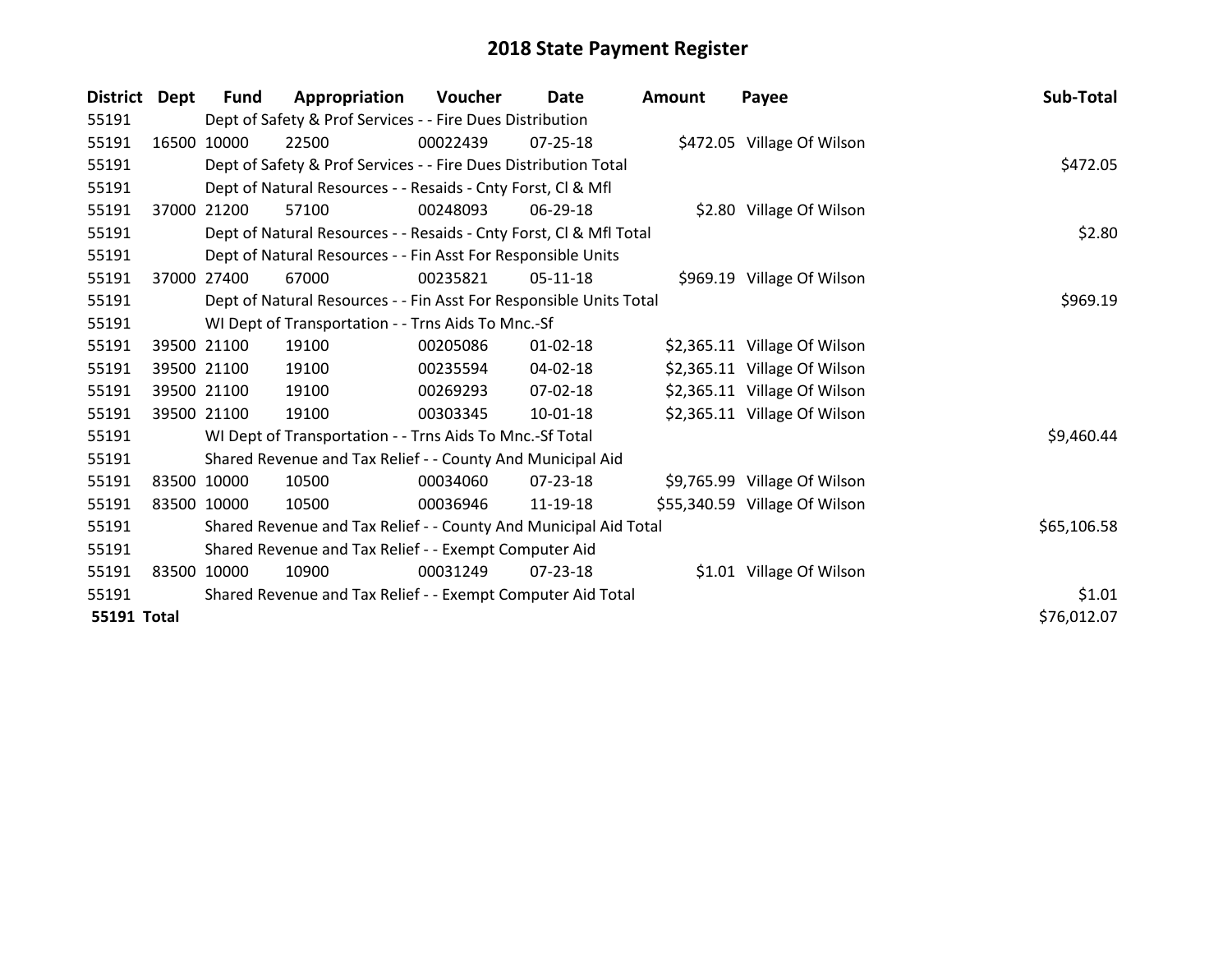| District Dept |             | <b>Fund</b> | Appropriation                                                        | Voucher      | Date           | <b>Amount</b> | Payee                             | Sub-Total    |
|---------------|-------------|-------------|----------------------------------------------------------------------|--------------|----------------|---------------|-----------------------------------|--------------|
| 55192         |             |             | Dept of Safety & Prof Services - - Fire Dues Distribution            |              |                |               |                                   |              |
| 55192         | 16500 10000 |             | 22500                                                                | 00022440     | $07 - 24 - 18$ |               | \$3,329.30 Village Of Woodville   |              |
| 55192         |             |             | Dept of Safety & Prof Services - - Fire Dues Distribution Total      |              |                |               |                                   | \$3,329.30   |
| 55192         |             |             | WI Dept of Transportation - - Trns Aids To Mnc.-Sf                   |              |                |               |                                   |              |
| 55192         |             | 39500 21100 | 19100                                                                | 00205087     | $01 - 02 - 18$ |               | \$25,045.57 Village Of Woodville  |              |
| 55192         |             | 39500 21100 | 19100                                                                | 00235595     | 04-02-18       |               | \$25,045.57 Village Of Woodville  |              |
| 55192         |             | 39500 21100 | 19100                                                                | 00269294     | 07-02-18       |               | \$25,045.57 Village Of Woodville  |              |
| 55192         |             | 39500 21100 | 19100                                                                | 00303346     | 10-01-18       |               | \$25,045.59 Village Of Woodville  |              |
| 55192         |             |             | WI Dept of Transportation - - Trns Aids To Mnc.-Sf Total             | \$100,182.30 |                |               |                                   |              |
| 55192         |             |             | WI Dept of Transportation - - Loc Rd Imp Prg St Fd                   |              |                |               |                                   |              |
| 55192         |             | 39500 21100 | 27800                                                                | 00210794     | $01 - 11 - 18$ |               | \$16,398.74 Village Of Woodville  |              |
| 55192         |             |             | WI Dept of Transportation - - Loc Rd Imp Prg St Fd Total             |              |                |               |                                   | \$16,398.74  |
| 55192         |             |             | Department of Justice - - Law Enforcement Train, Local               |              |                |               |                                   |              |
| 55192         | 45500 10000 |             | 23100                                                                | 00053846     | 10-25-18       |               | \$640.00 Village Of Woodville     |              |
| 55192         |             |             | Department of Justice - - Law Enforcement Train, Local Total         |              |                |               |                                   | \$640.00     |
| 55192         |             |             | Department of Administration - - Federal Aid, Local Assistance       |              |                |               |                                   |              |
| 55192         |             | 50500 10000 | 74300                                                                | 00088028     | 09-12-18       |               | \$338,543.35 Village Of Woodville |              |
| 55192         |             |             | Department of Administration - - Federal Aid, Local Assistance Total |              |                |               |                                   | \$338,543.35 |
| 55192         |             |             | Shared Revenue and Tax Relief - - County And Municipal Aid           |              |                |               |                                   |              |
| 55192         | 83500 10000 |             | 10500                                                                | 00034061     | $07 - 23 - 18$ |               | \$43,100.41 Village Of Woodville  |              |
| 55192         | 83500 10000 |             | 10500                                                                | 00036947     | 11-19-18       |               | \$244,235.68 Village Of Woodville |              |
| 55192         |             |             | Shared Revenue and Tax Relief - - County And Municipal Aid Total     |              |                |               |                                   | \$287,336.09 |
| 55192         |             |             | Shared Revenue and Tax Relief - - Exempt Computer Aid                |              |                |               |                                   |              |
| 55192         | 83500 10000 |             | 10900                                                                | 00031250     | 07-23-18       |               | \$2,825.94 Village Of Woodville   |              |
| 55192         | 83500 10000 |             | 10900                                                                | 00032502     | 07-23-18       |               | \$3,023.14 Village Of Woodville   |              |
| 55192         |             |             | Shared Revenue and Tax Relief - - Exempt Computer Aid Total          |              |                |               |                                   | \$5,849.08   |
| 55192         |             |             | Shared Revenue and Tax Relief - - Utility Aid                        |              |                |               |                                   |              |
| 55192         | 83500 10000 |             | 11000                                                                | 00034061     | 07-23-18       |               | \$5,916.47 Village Of Woodville   |              |
| 55192         | 83500 10000 |             | 11000                                                                | 00036947     | 11-19-18       |               | \$33,792.98 Village Of Woodville  |              |
| 55192         |             |             | Shared Revenue and Tax Relief - - Utility Aid Total                  |              |                |               |                                   | \$39,709.45  |
| 55192         |             |             | Shared Revenue and Tax Relief - - Lottery & Gaming Credit            |              |                |               |                                   |              |
| 55192         | 83500 52100 |             | 36300                                                                | 00027597     | 03-26-18       |               | \$3,804.12 Village Of Woodville   |              |
| 55192         |             |             | Shared Revenue and Tax Relief - - Lottery & Gaming Credit Total      |              |                |               |                                   | \$3,804.12   |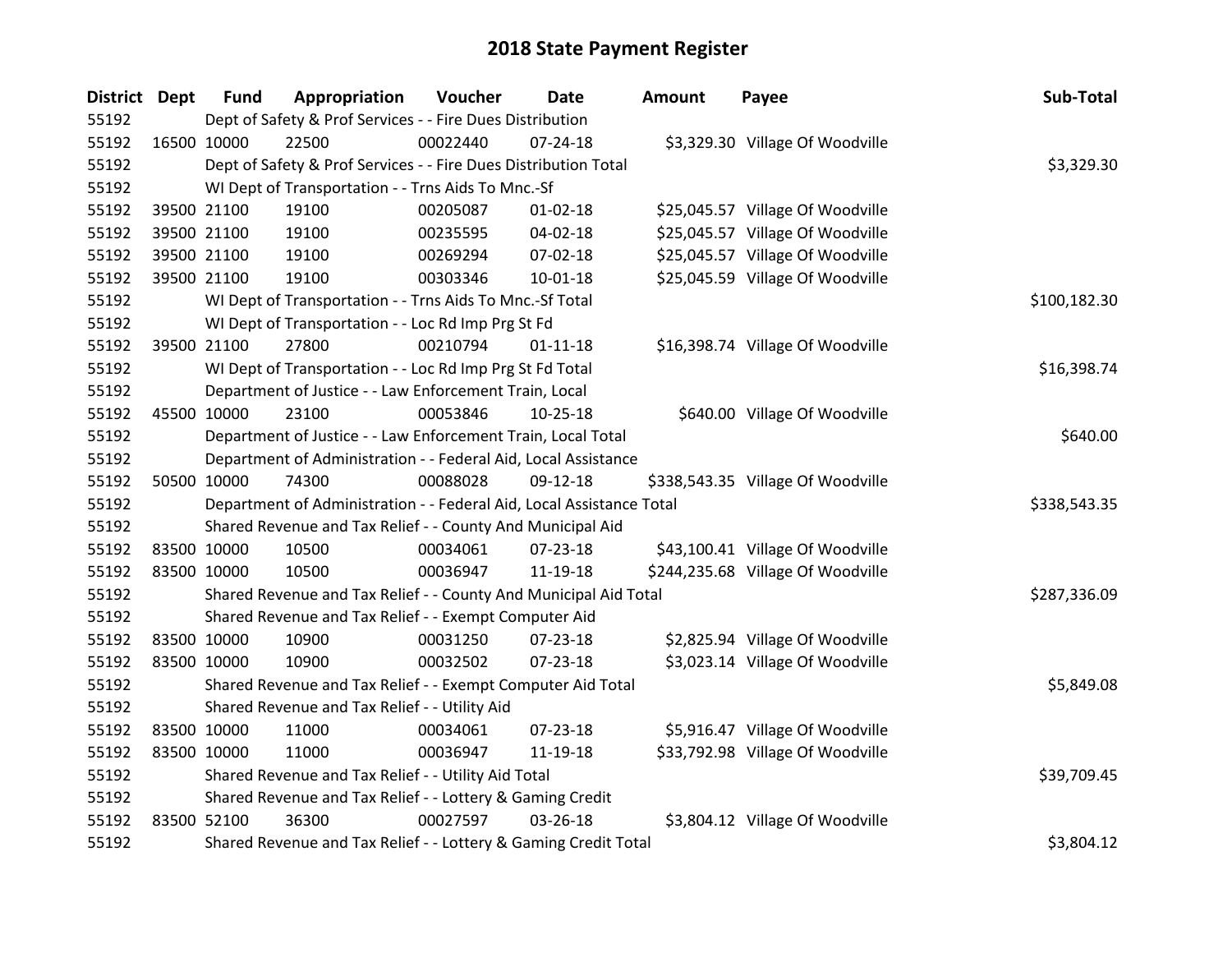|             | District Dept Fund Appropriation | Voucher | <b>Date</b> | Amount | Payee | Sub-Total    |
|-------------|----------------------------------|---------|-------------|--------|-------|--------------|
| 55192 Total |                                  |         |             |        |       | \$795,792.43 |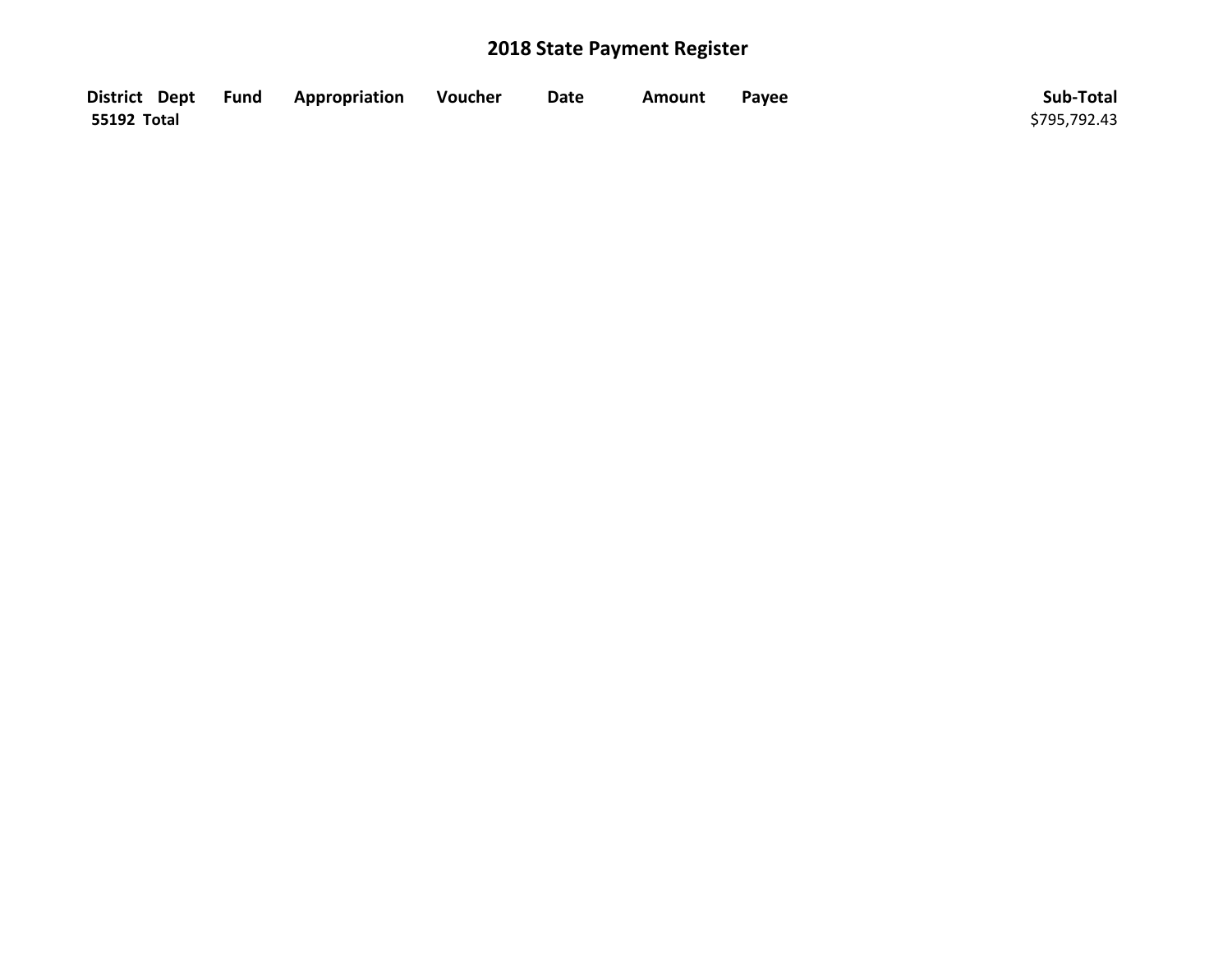| <b>District Dept</b> |             | <b>Fund</b> | Appropriation                                                                   | Voucher     | <b>Date</b>    | <b>Amount</b> | Payee                              | Sub-Total    |
|----------------------|-------------|-------------|---------------------------------------------------------------------------------|-------------|----------------|---------------|------------------------------------|--------------|
| 55231                |             |             | Dept of Safety & Prof Services - - Fire Dues Distribution                       |             |                |               |                                    |              |
| 55231                | 16500 10000 |             | 22500                                                                           | 00022441    | $07 - 26 - 18$ |               | \$2,707.48 City Of Glenwood City   |              |
| 55231                |             |             | Dept of Safety & Prof Services - - Fire Dues Distribution Total                 |             |                |               |                                    | \$2,707.48   |
| 55231                |             |             | Dept of Natural Resources - - Rec & Resource Aids, Fed                          |             |                |               |                                    |              |
| 55231                | 37000 21200 |             | 58300                                                                           | 00213238    | $02 - 12 - 18$ |               | \$1,335.27 City Of Glenwood City   |              |
| 55231                |             |             | Dept of Natural Resources - - Rec & Resource Aids, Fed Total                    |             |                |               |                                    | \$1,335.27   |
| 55231                |             |             | Dept of Natural Resources - - Fin Asst For Responsible Units                    |             |                |               |                                    |              |
| 55231                | 37000 27400 |             | 67000                                                                           | 00235934    | $05-11-18$     |               | \$9,501.44 City Of Glenwood City   |              |
| 55231                |             |             | Dept of Natural Resources - - Fin Asst For Responsible Units Total              |             |                |               |                                    | \$9,501.44   |
| 55231                |             |             | WI Dept of Transportation - - Trns Aids To Mnc.-Sf                              |             |                |               |                                    |              |
| 55231                |             | 39500 21100 | 19100                                                                           | 00205088    | $01 - 02 - 18$ |               | \$14,211.22 City Of Glenwood City  |              |
| 55231                | 39500 21100 |             | 19100                                                                           | 00235596    | 04-02-18       |               | \$14,211.22 City Of Glenwood City  |              |
| 55231                | 39500 21100 |             | 19100                                                                           | 00269295    | 07-02-18       |               | \$14,211.22 City Of Glenwood City  |              |
| 55231                | 39500 21100 |             | 19100                                                                           | 00303347    | 10-01-18       |               | \$14,211.22 City Of Glenwood City  |              |
| 55231                |             |             | WI Dept of Transportation - - Trns Aids To Mnc.-Sf Total                        | \$56,844.88 |                |               |                                    |              |
| 55231                |             |             | Department of Health Services - - Emergency Medical Services, Ai                |             |                |               |                                    |              |
| 55231                | 43500 10000 |             | 11900                                                                           | 00229345    | 08-31-18       |               | \$4,723.22 City Of Glenwood City   |              |
| 55231                |             |             | Department of Health Services - - Emergency Medical Services, Ai Total          |             |                |               |                                    | \$4,723.22   |
| 55231                |             |             | Department of Health Services - - Prepaid Medical Transport Reimbursement       |             |                |               |                                    |              |
| 55231                | 43500 10000 |             | 16300                                                                           | AMBULANCE   | 11-08-18       |               | \$3,097.48 City Of Glenwood City   |              |
| 55231                |             |             | Department of Health Services - - Prepaid Medical Transport Reimbursement Total |             |                |               |                                    | \$3,097.48   |
| 55231                |             |             | Department of Justice - - Law Enforcement Train, Local                          |             |                |               |                                    |              |
| 55231                | 45500 10000 |             | 23100                                                                           | 00048474    | 07-13-18       |               | \$320.00 City Of Glenwood City     |              |
| 55231                |             |             | Department of Justice - - Law Enforcement Train, Local Total                    |             |                |               |                                    | \$320.00     |
| 55231                |             |             | Department of Administration - - Federal Aid, Local Assistance                  |             |                |               |                                    |              |
| 55231                | 50500 10000 |             | 74300                                                                           | 00072370    | $02 - 15 - 18$ |               | \$204,282.00 City Of Glenwood City |              |
| 55231                | 50500 10000 |             | 74300                                                                           | 00086503    | 08-16-18       |               | \$93,668.00 City Of Glenwood City  |              |
| 55231                | 50500 10000 |             | 74300                                                                           | 00093674    | 12-20-18       |               | \$28,500.00 City Of Glenwood City  |              |
| 55231                |             |             | Department of Administration - - Federal Aid, Local Assistance Total            |             |                |               |                                    | \$326,450.00 |
| 55231                |             |             | Shared Revenue and Tax Relief - - Expenditure Restraint Program                 |             |                |               |                                    |              |
| 55231                | 83500 10000 |             | 10100                                                                           | 00034062    | 07-23-18       |               | \$14,406.72 City Of Glenwood City  |              |
| 55231                | 83500 10000 |             | 10100                                                                           | 00036948    | 11-19-18       |               | \$0.07 City Of Glenwood City       |              |
| 55231                |             |             | Shared Revenue and Tax Relief - - Expenditure Restraint Program Total           |             |                |               |                                    | \$14,406.79  |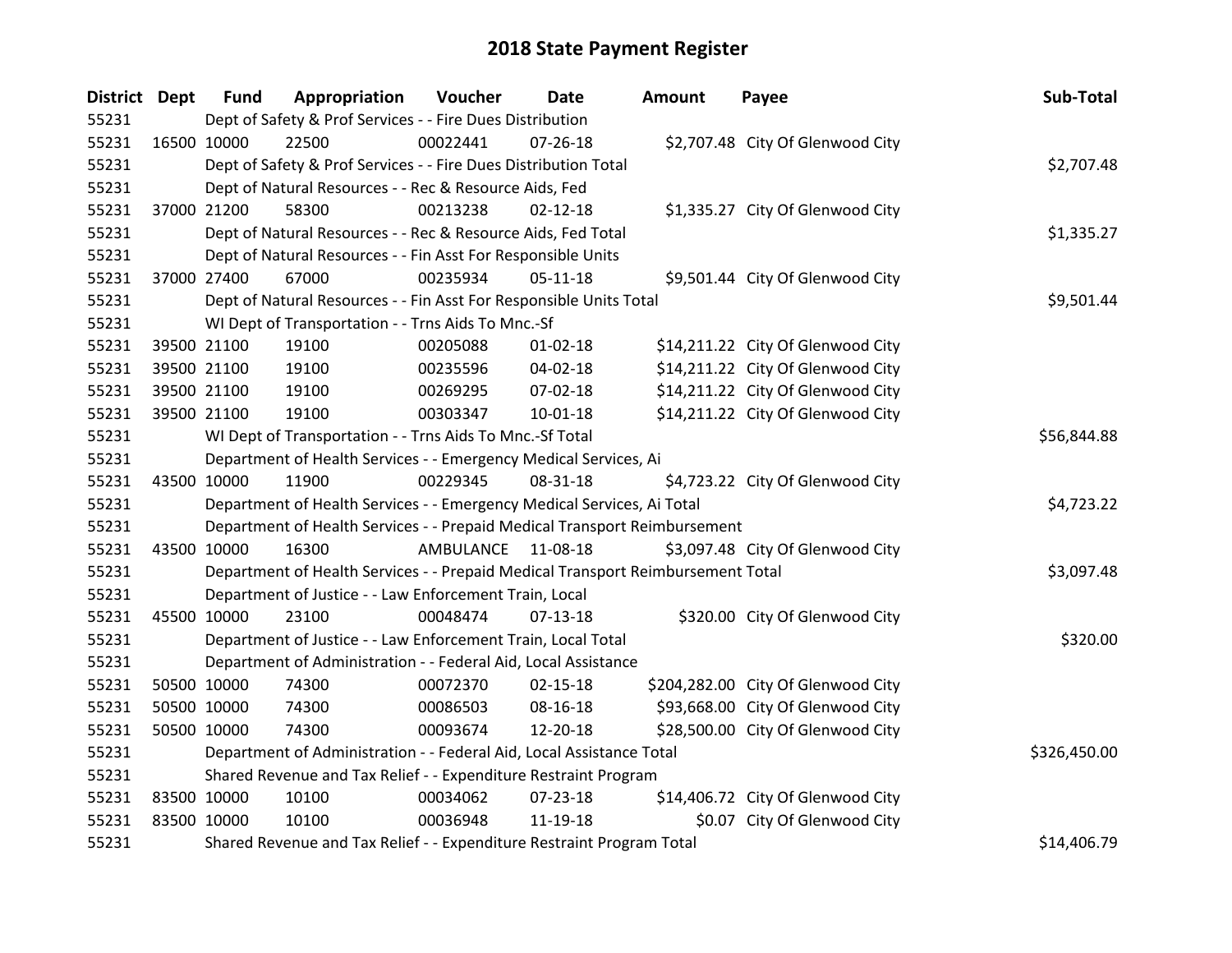| <b>District</b> | Dept        | Fund | Appropriation                                                    | Voucher  | <b>Date</b>    | <b>Amount</b> | Payee                              | Sub-Total    |
|-----------------|-------------|------|------------------------------------------------------------------|----------|----------------|---------------|------------------------------------|--------------|
| 55231           |             |      | Shared Revenue and Tax Relief - - County And Municipal Aid       |          |                |               |                                    |              |
| 55231           | 83500 10000 |      | 10500                                                            | 00034062 | $07 - 23 - 18$ |               | \$38,658.59 City Of Glenwood City  |              |
| 55231           | 83500 10000 |      | 10500                                                            | 00036948 | 11-19-18       |               | \$215,967.87 City Of Glenwood City |              |
| 55231           |             |      | Shared Revenue and Tax Relief - - County And Municipal Aid Total |          |                |               |                                    | \$254,626.46 |
| 55231           |             |      | Shared Revenue and Tax Relief - - Exempt Computer Aid            |          |                |               |                                    |              |
| 55231           | 83500 10000 |      | 10900                                                            | 00031251 | 07-23-18       |               | \$577.36 City Of Glenwood City     |              |
| 55231           |             |      | Shared Revenue and Tax Relief - - Exempt Computer Aid Total      |          |                |               |                                    | \$577.36     |
| 55231           |             |      | Shared Revenue and Tax Relief - - Lottery & Gaming Credit        |          |                |               |                                    |              |
| 55231           | 83500 52100 |      | 36300                                                            | 00027598 | 03-26-18       |               | \$2,727.89 City Of Glenwood City   |              |
| 55231           |             |      | Shared Revenue and Tax Relief - - Lottery & Gaming Credit Total  |          |                |               |                                    | \$2,727.89   |
| 55231 Total     |             |      |                                                                  |          |                |               |                                    | \$677,318.27 |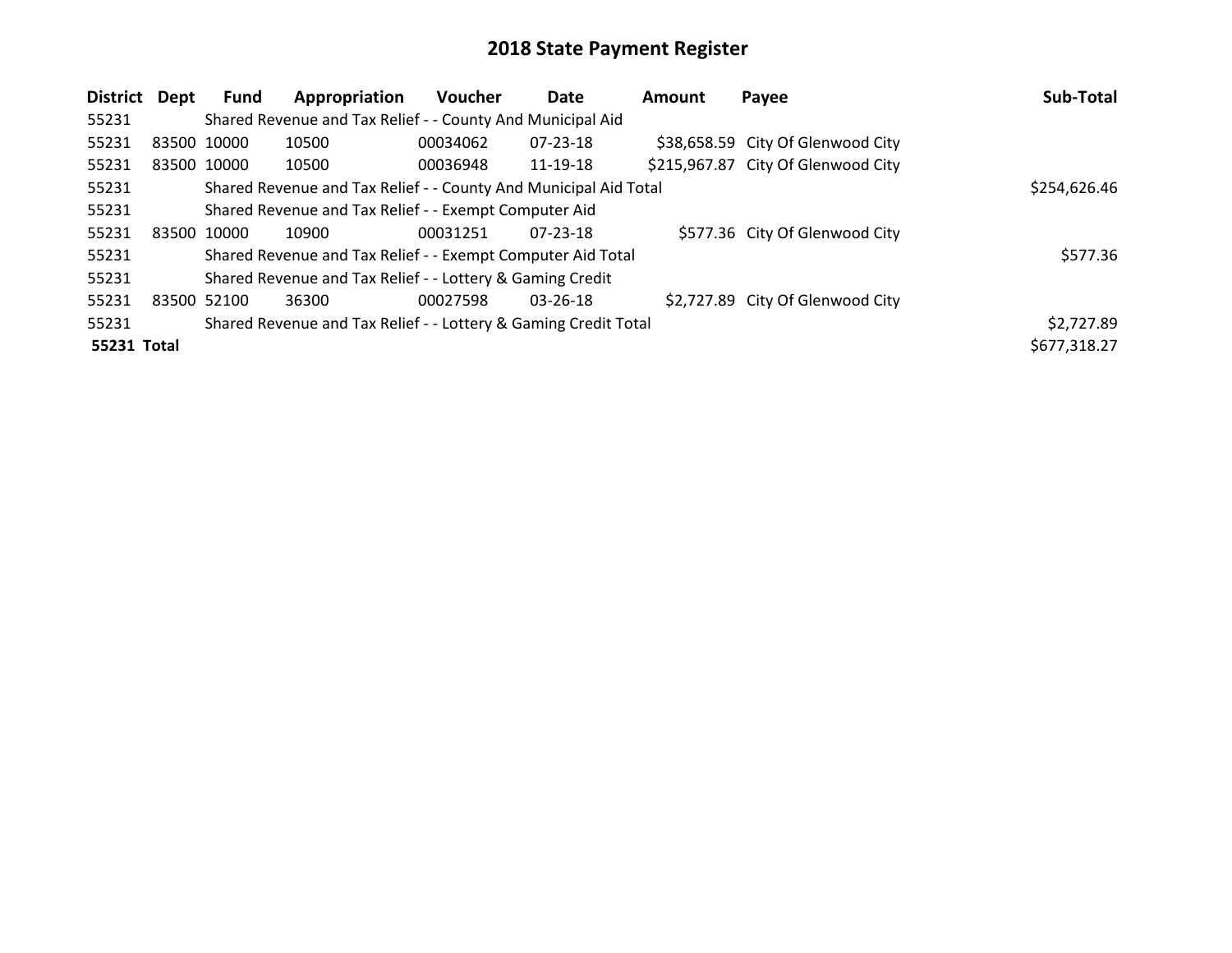| <b>District Dept</b> |             | <b>Fund</b> | Appropriation                                                                   | Voucher   | Date           | <b>Amount</b> | Payee                       | Sub-Total    |
|----------------------|-------------|-------------|---------------------------------------------------------------------------------|-----------|----------------|---------------|-----------------------------|--------------|
| 55236                |             |             | Dept of Safety & Prof Services - - Fire Dues Distribution                       |           |                |               |                             |              |
| 55236                | 16500 10000 |             | 22500                                                                           | 00021152  | 07-19-18       |               | \$70,427.06 City Of Hudson  |              |
| 55236                |             |             | Dept of Safety & Prof Services - - Fire Dues Distribution Total                 |           |                |               |                             | \$70,427.06  |
| 55236                |             |             | Dept of Natural Resources - - Rec & Resource Aids, Fed                          |           |                |               |                             |              |
| 55236                |             | 37000 21200 | 58300                                                                           | 00262117  | 08-27-18       |               | \$5,078.33 City Of Hudson   |              |
| 55236                |             |             | Dept of Natural Resources - - Rec & Resource Aids, Fed Total                    |           |                |               |                             | \$5,078.33   |
| 55236                |             |             | WI Dept of Transportation - - Conn Hwy Aids St Fds                              |           |                |               |                             |              |
| 55236                |             | 39500 21100 | 16200                                                                           | 00205627  | $01 - 02 - 18$ |               | \$4,546.94 City Of Hudson   |              |
| 55236                |             | 39500 21100 | 16200                                                                           | 00236135  | 04-02-18       |               | \$4,546.94 City Of Hudson   |              |
| 55236                |             | 39500 21100 | 16200                                                                           | 00269834  | 07-02-18       |               | \$4,546.94 City Of Hudson   |              |
| 55236                |             | 39500 21100 | 16200                                                                           | 00303886  | $10 - 01 - 18$ |               | \$4,546.96 City Of Hudson   |              |
| 55236                |             |             | WI Dept of Transportation - - Conn Hwy Aids St Fds Total                        |           |                |               |                             | \$18,187.78  |
| 55236                |             |             | WI Dept of Transportation - - Trns Aids To Mnc.-Sf                              |           |                |               |                             |              |
| 55236                |             | 39500 21100 | 19100                                                                           | 00205089  | $01 - 02 - 18$ |               | \$173,964.08 City Of Hudson |              |
| 55236                |             | 39500 21100 | 19100                                                                           | 00235597  | 04-02-18       |               | \$173,964.08 City Of Hudson |              |
| 55236                |             | 39500 21100 | 19100                                                                           | 00269296  | 07-02-18       |               | \$173,964.08 City Of Hudson |              |
| 55236                |             | 39500 21100 | 19100                                                                           | 00303348  | $10 - 01 - 18$ |               | \$173,964.08 City Of Hudson |              |
| 55236                |             |             | WI Dept of Transportation - - Trns Aids To Mnc.-Sf Total                        |           |                |               |                             | \$695,856.32 |
| 55236                |             |             | Department of Health Services - - Emergency Medical Services, Ai                |           |                |               |                             |              |
| 55236                | 43500 10000 |             | 11900                                                                           | 00229446  | 08-31-18       |               | \$6,703.95 City Of Hudson   |              |
| 55236                |             |             | Department of Health Services - - Emergency Medical Services, Ai Total          |           |                |               |                             | \$6,703.95   |
| 55236                |             |             | Department of Health Services - - Prepaid Medical Transport Reimbursement       |           |                |               |                             |              |
| 55236                | 43500 10000 |             | 16300                                                                           | AMBULANCE | 11-08-18       |               | \$17,649.82 City Of Hudson  |              |
| 55236                |             |             | Department of Health Services - - Prepaid Medical Transport Reimbursement Total |           |                |               |                             | \$17,649.82  |
| 55236                |             |             | Department of Justice - - Law Enforcement Train, Local                          |           |                |               |                             |              |
| 55236                | 45500 10000 |             | 23100                                                                           | 00053157  | $10 - 11 - 18$ |               | \$4,160.00 City Of Hudson   |              |
| 55236                |             |             | Department of Justice - - Law Enforcement Train, Local Total                    |           |                |               |                             | \$4,160.00   |
| 55236                |             |             | Department of Justice - - Internet Crimes Against Childr                        |           |                |               |                             |              |
| 55236                |             | 45500 10000 | 28400                                                                           | 00043423  | 03-15-18       |               | \$4,260.73 City Of Hudson   |              |
| 55236                | 45500 10000 |             | 28400                                                                           | 00056893  | 12-14-18       |               | \$1,289.69 City Of Hudson   |              |
| 55236                |             |             | Department of Justice - - Internet Crimes Against Childr Total                  |           |                |               |                             | \$5,550.42   |
| 55236                |             |             | Department of Revenue - - Payments For Municipal Svcs                           |           |                |               |                             |              |
| 55236                |             | 56600 10000 | 50100                                                                           | 00026904  | $01 - 31 - 18$ |               | \$169.16 City Of Hudson     |              |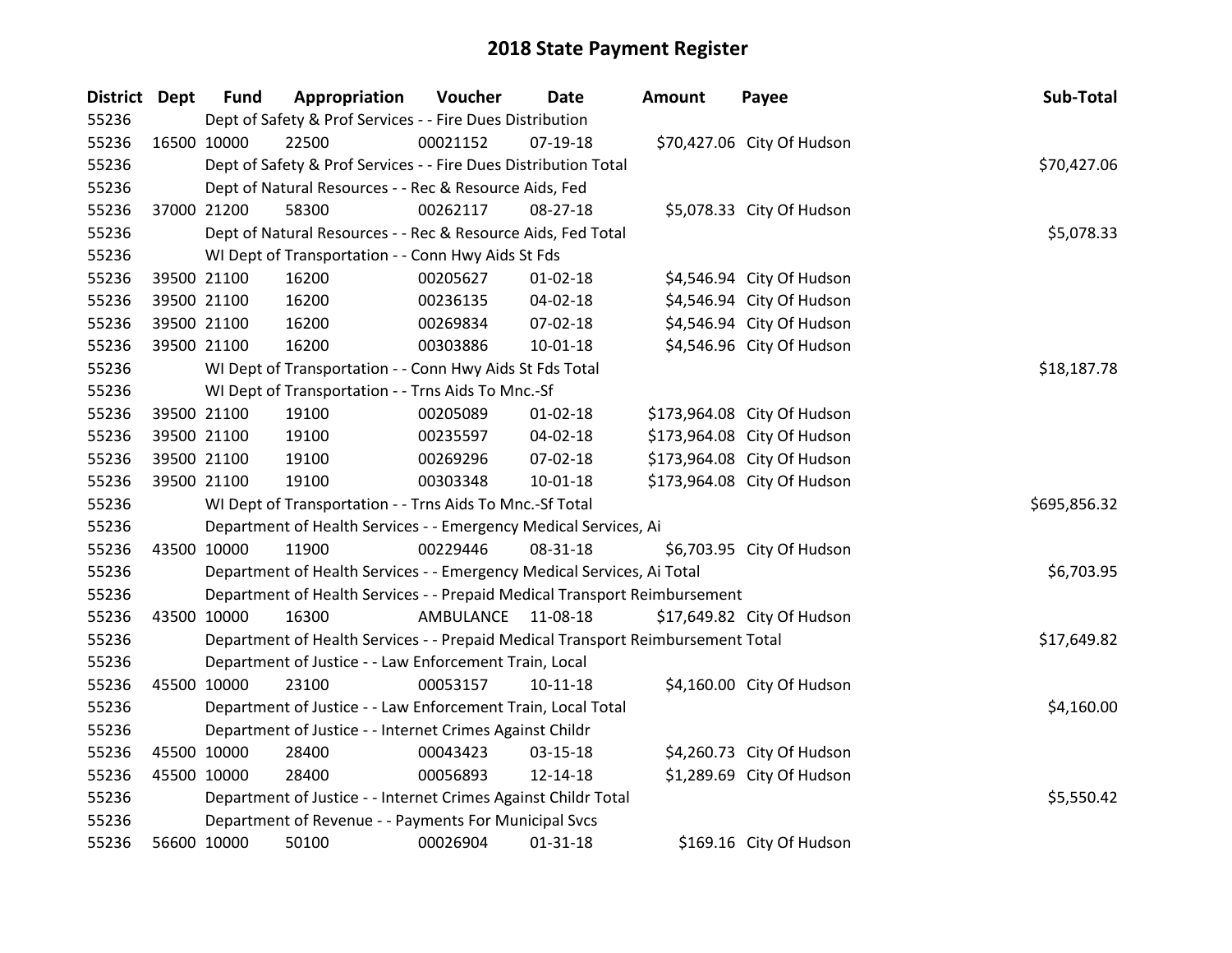| District    | Dept        | Fund | Appropriation                                                    | <b>Voucher</b> | Date           | <b>Amount</b> | Payee                       | Sub-Total      |
|-------------|-------------|------|------------------------------------------------------------------|----------------|----------------|---------------|-----------------------------|----------------|
| 55236       |             |      | Department of Revenue - - Payments For Municipal Svcs Total      |                |                |               |                             | \$169.16       |
| 55236       |             |      | Shared Revenue and Tax Relief - - County And Municipal Aid       |                |                |               |                             |                |
| 55236       | 83500 10000 |      | 10500                                                            | 00034063       | 07-23-18       |               | \$24,140.62 City Of Hudson  |                |
| 55236       | 83500 10000 |      | 10500                                                            | 00036949       | 11-19-18       |               | \$119,147.05 City Of Hudson |                |
| 55236       |             |      | Shared Revenue and Tax Relief - - County And Municipal Aid Total |                |                |               |                             | \$143,287.67   |
| 55236       |             |      | Shared Revenue and Tax Relief - - Exempt Computer Aid            |                |                |               |                             |                |
| 55236       | 83500 10000 |      | 10900                                                            | 00031252       | 07-23-18       |               | \$29,781.45 City Of Hudson  |                |
| 55236       |             |      | Shared Revenue and Tax Relief - - Exempt Computer Aid Total      |                |                |               |                             | \$29,781.45    |
| 55236       |             |      | Shared Revenue and Tax Relief - - Utility Aid                    |                |                |               |                             |                |
| 55236       | 83500 10000 |      | 11000                                                            | 00034063       | $07 - 23 - 18$ |               | \$2,324.69 City Of Hudson   |                |
| 55236       | 83500 10000 |      | 11000                                                            | 00036949       | 11-19-18       |               | \$60,269.10 City Of Hudson  |                |
| 55236       |             |      | Shared Revenue and Tax Relief - - Utility Aid Total              |                |                |               |                             | \$62,593.79    |
| 55236 Total |             |      |                                                                  |                |                |               |                             | \$1,059,445.75 |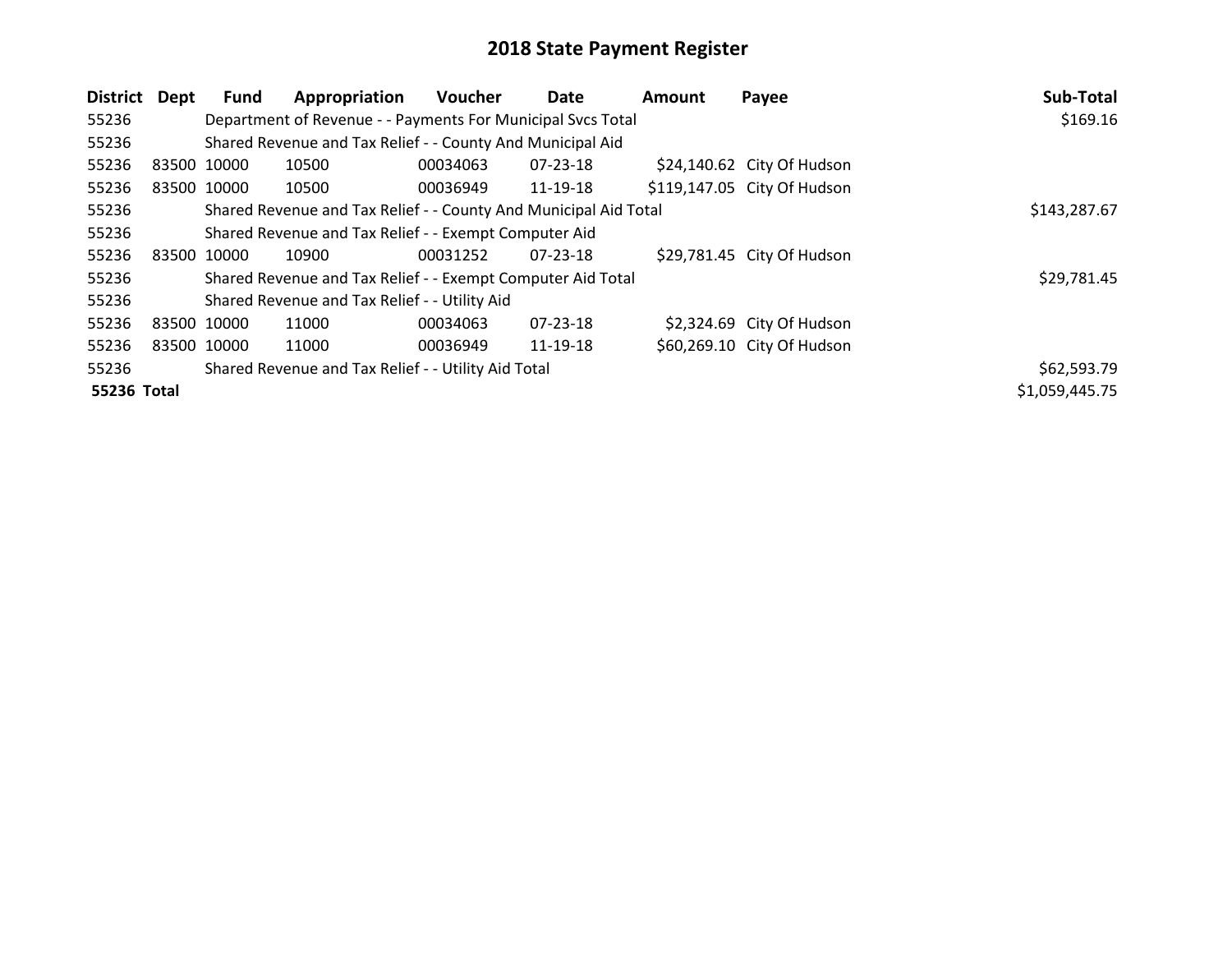| District Dept |             | <b>Fund</b> | Appropriation                                                     | Voucher  | <b>Date</b>    | Amount | Payee                             | Sub-Total    |
|---------------|-------------|-------------|-------------------------------------------------------------------|----------|----------------|--------|-----------------------------------|--------------|
| 55261         |             |             | Dept of Ag, Trade & Cons Protc - - Retail Petroleum               |          |                |        |                                   |              |
| 55261         | 11500 27200 |             | 16100                                                             | 00038401 | 09-13-18       |        | \$92.00 City Of New Richmond      |              |
| 55261         |             |             | Dept of Ag, Trade & Cons Protc - - Retail Petroleum Total         |          |                |        |                                   | \$92.00      |
| 55261         |             |             | Public Service Commission - - Federal Funds                       |          |                |        |                                   |              |
| 55261         | 15500 10000 |             | 14200                                                             | 00002591 | 02-09-18       |        | \$10,000.00 City Of New Richmond  |              |
| 55261         |             |             | Public Service Commission - - Federal Funds Total                 |          |                |        |                                   | \$10,000.00  |
| 55261         |             |             | Dept of Safety & Prof Services - - Fire Dues Distribution         |          |                |        |                                   |              |
| 55261         | 16500 10000 |             | 22500                                                             | 00021153 | 07-19-18       |        | \$29,157.85 City Of New Richmond  |              |
| 55261         |             |             | Dept of Safety & Prof Services - - Fire Dues Distribution Total   |          |                |        |                                   | \$29,157.85  |
| 55261         |             |             | Dept of Natural Resources - - Rec & Resource Aids, Fed            |          |                |        |                                   |              |
| 55261         | 37000 21200 |             | 58300                                                             | 00238240 | 05-30-18       |        | \$9,105.00 City Of New Richmond   |              |
| 55261         |             |             | Dept of Natural Resources - - Rec & Resource Aids, Fed Total      |          |                |        |                                   | \$9,105.00   |
| 55261         |             |             | Dept of Natural Resources - - Ea - River Protect, Cons Fund       |          |                |        |                                   |              |
| 55261         | 37000 21200 |             | 67500                                                             | 00237117 | 06-08-18       |        | \$7,500.00 City Of New Richmond   |              |
| 55261         |             |             | Dept of Natural Resources - - Ea - River Protect, Cons Fund Total |          |                |        |                                   | \$7,500.00   |
| 55261         |             |             | Dept of Natural Resources - - Land Acquisition                    |          |                |        |                                   |              |
| 55261         | 37000 36300 |             | TA100                                                             | 00288052 | 12-28-18       |        | \$117,347.00 City Of New Richmond |              |
| 55261         |             |             | Dept of Natural Resources - - Land Acquisition Total              |          |                |        |                                   | \$117,347.00 |
| 55261         |             |             | WI Dept of Transportation - - Conn Hwy Aids St Fds                |          |                |        |                                   |              |
| 55261         | 39500 21100 |             | 16200                                                             | 00205628 | $01 - 02 - 18$ |        | \$12,521.66 City Of New Richmond  |              |
| 55261         | 39500 21100 |             | 16200                                                             | 00236136 | 04-02-18       |        | \$12,521.66 City Of New Richmond  |              |
| 55261         | 39500 21100 |             | 16200                                                             | 00269835 | 07-02-18       |        | \$12,521.66 City Of New Richmond  |              |
| 55261         | 39500 21100 |             | 16200                                                             | 00303887 | $10-01-18$     |        | \$12,521.68 City Of New Richmond  |              |
| 55261         |             |             | WI Dept of Transportation - - Conn Hwy Aids St Fds Total          |          |                |        |                                   | \$50,086.66  |
| 55261         |             |             | WI Dept of Transportation - - Tc, Trns Oper Aid Sf                |          |                |        |                                   |              |
| 55261         | 39500 21100 |             | 17700                                                             | 00244021 | 04-18-18       |        | \$2,990.00 City Of New Richmond   |              |
| 55261         |             | 39500 21100 | 17700                                                             | 00262492 | 06-13-18       |        | \$10,516.00 City Of New Richmond  |              |
| 55261         | 39500 21100 |             | 17700                                                             | 00289444 | 08-24-18       |        | \$31,547.00 City Of New Richmond  |              |
| 55261         |             |             | WI Dept of Transportation - - Tc, Trns Oper Aid Sf Total          |          |                |        |                                   | \$45,053.00  |
| 55261         |             |             | WI Dept of Transportation - - Trnst/Trns-Rel Aid F                |          |                |        |                                   |              |
| 55261         | 39500 21100 |             | 18200                                                             | 00226388 | 03-01-18       |        | \$13,520.52 City Of New Richmond  |              |
| 55261         | 39500 21100 |             | 18200                                                             | 00323468 | 11-15-18       |        | \$16,709.77 City Of New Richmond  |              |
| 55261         | 39500 21100 |             | 18200                                                             | 00323490 | 11-15-18       |        | \$14,148.34 City Of New Richmond  |              |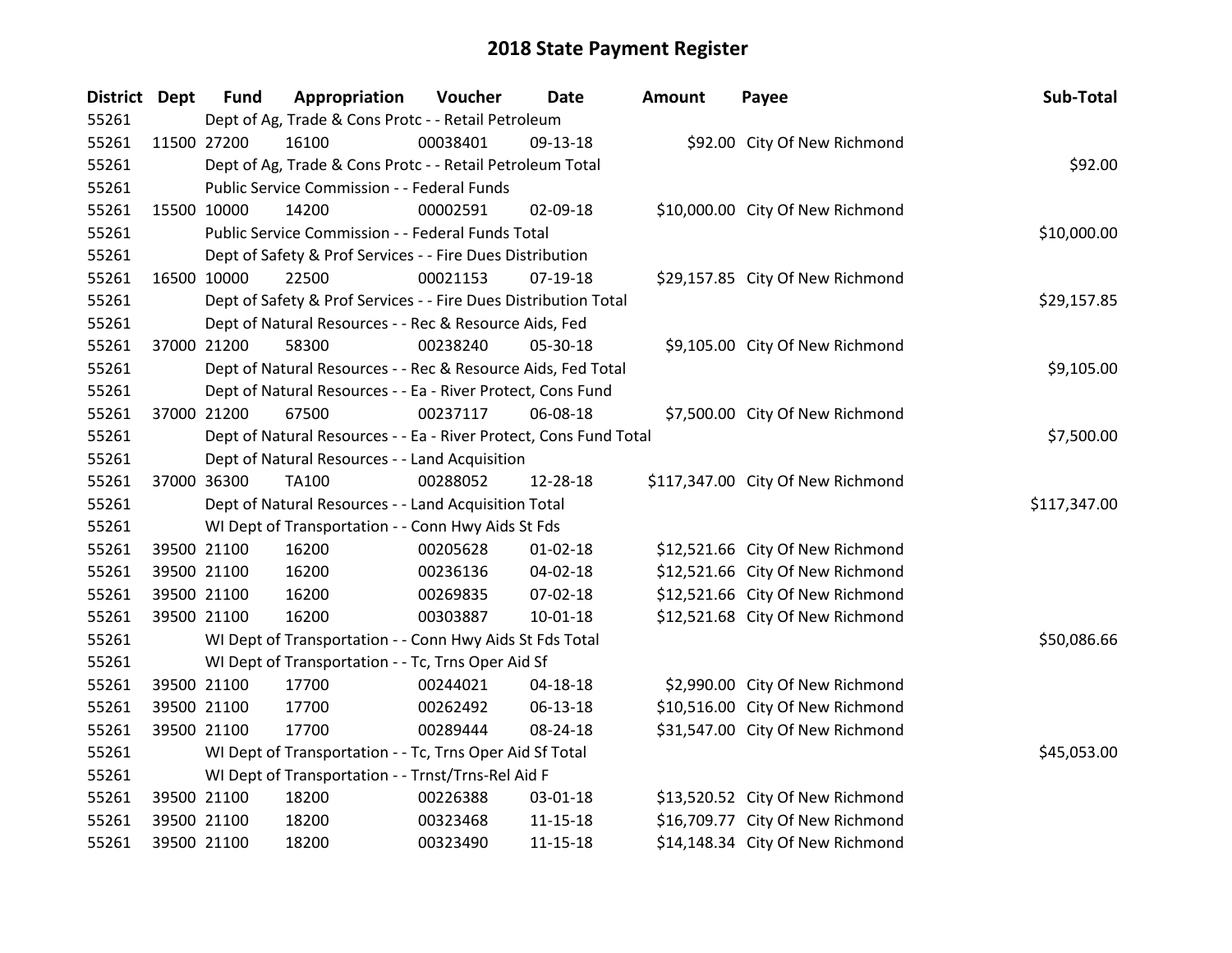| District Dept | <b>Fund</b> | Appropriation                                                | Voucher  | <b>Date</b>    | <b>Amount</b> | Payee                             | Sub-Total    |
|---------------|-------------|--------------------------------------------------------------|----------|----------------|---------------|-----------------------------------|--------------|
| 55261         | 39500 21100 | 18200                                                        | 00323553 | $11 - 15 - 18$ |               | \$17,467.25 City Of New Richmond  |              |
| 55261         |             | WI Dept of Transportation - - Trnst/Trns-Rel Aid F Total     |          |                |               |                                   | \$61,845.88  |
| 55261         |             | WI Dept of Transportation - - Trns Aids To Mnc.-Sf           |          |                |               |                                   |              |
| 55261         | 39500 21100 | 19100                                                        | 00205090 | $01 - 02 - 18$ |               | \$125,691.93 City Of New Richmond |              |
| 55261         | 39500 21100 | 19100                                                        | 00235598 | 04-02-18       |               | \$125,691.93 City Of New Richmond |              |
| 55261         | 39500 21100 | 19100                                                        | 00269297 | 07-02-18       |               | \$125,691.93 City Of New Richmond |              |
| 55261         | 39500 21100 | 19100                                                        | 00303349 | $10 - 01 - 18$ |               | \$125,691.95 City Of New Richmond |              |
| 55261         |             | WI Dept of Transportation - - Trns Aids To Mnc.-Sf Total     |          |                |               |                                   | \$502,767.74 |
| 55261         |             | WI Dept of Transportation - - Hwy Mgmt & Opers Sf            |          |                |               |                                   |              |
| 55261         | 39500 21100 | 36500                                                        | 00214760 | $01 - 24 - 18$ |               | \$88.59 City Of New Richmond      |              |
| 55261         | 39500 21100 | 36500                                                        | 00225263 | 02-23-18       |               | \$66.66 City Of New Richmond      |              |
| 55261         | 39500 21100 | 36500                                                        | 00232444 | 03-20-18       |               | \$64.54 City Of New Richmond      |              |
| 55261         | 39500 21100 | 36500                                                        | 00243687 | 04-19-18       |               | \$51.46 City Of New Richmond      |              |
| 55261         | 39500 21100 | 36500                                                        | 00256870 | 05-25-18       |               | \$67.24 City Of New Richmond      |              |
| 55261         | 39500 21100 | 36500                                                        | 00267554 | 06-28-18       |               | \$50.95 City Of New Richmond      |              |
| 55261         | 39500 21100 | 36500                                                        | 00279146 | 07-25-18       |               | \$63.45 City Of New Richmond      |              |
| 55261         | 39500 21100 | 36500                                                        | 00289553 | 08-22-18       |               | \$59.20 City Of New Richmond      |              |
| 55261         | 39500 21100 | 36500                                                        | 00300215 | 09-21-18       |               | \$67.42 City Of New Richmond      |              |
| 55261         | 39500 21100 | 36500                                                        | 00314607 | 10-24-18       |               | \$65.87 City Of New Richmond      |              |
| 55261         | 39500 21100 | 36500                                                        | 00325904 | 11-23-18       |               | \$56.07 City Of New Richmond      |              |
| 55261         | 39500 21100 | 36500                                                        | 00333567 | 12-19-18       |               | \$65.77 City Of New Richmond      |              |
| 55261         |             | WI Dept of Transportation - - Hwy Mgmt & Opers Sf Total      |          |                |               |                                   | \$767.22     |
| 55261         |             | WI Dept of Transportation - - Dept Mgt & Oper St Fd          |          |                |               |                                   |              |
| 55261         | 39500 21100 | 46100                                                        | 00251444 | 05-09-18       |               | \$95.00 City Of New Richmond      |              |
| 55261         | 39500 21100 | 46100                                                        | 00277642 | 07-19-18       |               | \$95.00 City Of New Richmond      |              |
| 55261         | 39500 21100 | 46100                                                        | 00324695 | 11-21-18       |               | \$95.00 City Of New Richmond      |              |
| 55261         |             | WI Dept of Transportation - - Dept Mgt & Oper St Fd Total    |          |                |               |                                   | \$285.00     |
| 55261         |             | Department of Corrections - - Energy Costs, Energy-Related A |          |                |               |                                   |              |
| 55261         | 41000 10000 | 10600                                                        | 00180409 | 01-09-18       |               | \$4,033.50 City Of New Richmond   |              |
| 55261         | 41000 10000 | 10600                                                        | 00180420 | 01-09-18       |               | \$275.45 City Of New Richmond     |              |
| 55261         | 41000 10000 | 10600                                                        | 00180432 | 01-09-18       |               | \$1,760.66 City Of New Richmond   |              |
| 55261         | 41000 10000 | 10600                                                        | 00180433 | 01-09-18       |               | \$33.00 City Of New Richmond      |              |
| 55261         | 41000 10000 | 10600                                                        | 00180434 | 01-09-18       |               | \$100.73 City Of New Richmond     |              |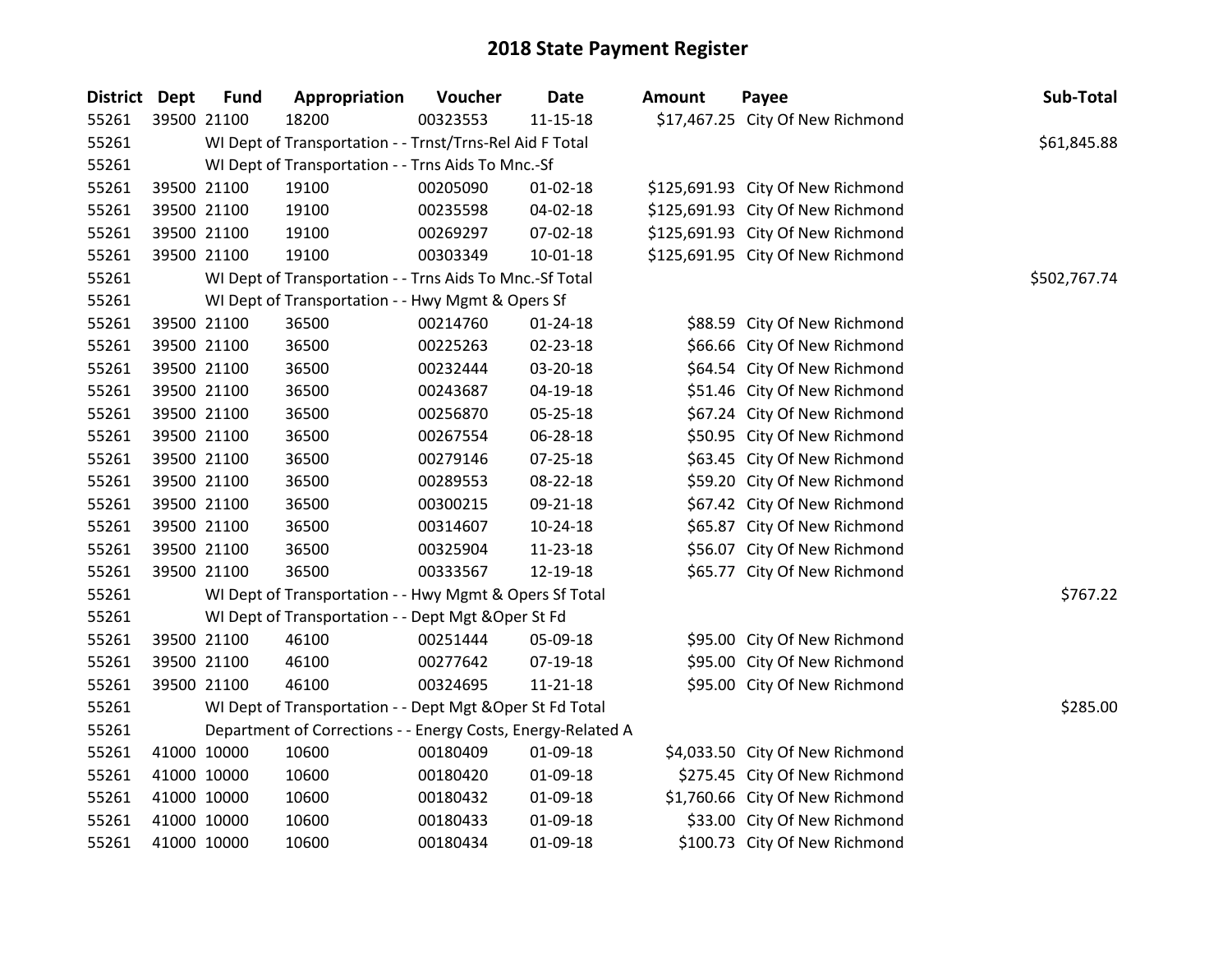| District Dept |             | <b>Fund</b> | Appropriation | Voucher  | <b>Date</b>    | <b>Amount</b> | Payee                           | Sub-Total |
|---------------|-------------|-------------|---------------|----------|----------------|---------------|---------------------------------|-----------|
| 55261         |             | 41000 10000 | 10600         | 00180435 | 01-09-18       |               | \$771.50 City Of New Richmond   |           |
| 55261         |             | 41000 10000 | 10600         | 00187227 | 02-09-18       |               | \$340.50 City Of New Richmond   |           |
| 55261         | 41000 10000 |             | 10600         | 00187307 | 02-09-18       |               | \$773.81 City Of New Richmond   |           |
| 55261         |             | 41000 10000 | 10600         | 00187314 | 02-09-18       |               | \$100.78 City Of New Richmond   |           |
| 55261         |             | 41000 10000 | 10600         | 00187410 | 02-09-18       |               | \$4,585.54 City Of New Richmond |           |
| 55261         |             | 41000 10000 | 10600         | 00187412 | 02-09-18       |               | \$33.00 City Of New Richmond    |           |
| 55261         |             | 41000 10000 | 10600         | 00187413 | 02-09-18       |               | \$1,923.90 City Of New Richmond |           |
| 55261         |             | 41000 10000 | 10600         | 00193859 | 03-08-18       |               | \$794.60 City Of New Richmond   |           |
| 55261         |             | 41000 10000 | 10600         | 00193860 | 03-08-18       |               | \$4,434.59 City Of New Richmond |           |
| 55261         |             | 41000 10000 | 10600         | 00193861 | 03-08-18       |               | \$301.16 City Of New Richmond   |           |
| 55261         | 41000 10000 |             | 10600         | 00193863 | 03-08-18       |               | \$2,087.14 City Of New Richmond |           |
| 55261         |             | 41000 10000 | 10600         | 00193867 | 03-08-18       |               | \$33.00 City Of New Richmond    |           |
| 55261         |             | 41000 10000 | 10600         | 00193871 | 03-08-18       |               | \$98.84 City Of New Richmond    |           |
| 55261         |             | 41000 10000 | 10600         | 00200030 | $04 - 11 - 18$ |               | \$3,735.24 City Of New Richmond |           |
| 55261         |             | 41000 10000 | 10600         | 00200068 | 04-11-18       |               | \$96.45 City Of New Richmond    |           |
| 55261         |             | 41000 10000 | 10600         | 00200082 | $04 - 11 - 18$ |               | \$33.00 City Of New Richmond    |           |
| 55261         |             | 41000 10000 | 10600         | 00200086 | $04 - 11 - 18$ |               | \$794.60 City Of New Richmond   |           |
| 55261         |             | 41000 10000 | 10600         | 00200111 | $04 - 11 - 18$ |               | \$1,923.90 City Of New Richmond |           |
| 55261         |             | 41000 10000 | 10600         | 00200168 | 04-11-18       |               | \$271.15 City Of New Richmond   |           |
| 55261         | 41000 10000 |             | 10600         | 00206153 | 05-04-18       |               | \$794.60 City Of New Richmond   |           |
| 55261         |             | 41000 10000 | 10600         | 00206154 | 05-04-18       |               | \$4,776.47 City Of New Richmond |           |
| 55261         |             | 41000 10000 | 10600         | 00206155 | 05-04-18       |               | \$97.11 City Of New Richmond    |           |
| 55261         | 41000 10000 |             | 10600         | 00206156 | 05-04-18       |               | \$2,161.34 City Of New Richmond |           |
| 55261         |             | 41000 10000 | 10600         | 00206158 | 05-04-18       |               | \$284.38 City Of New Richmond   |           |
| 55261         |             | 41000 10000 | 10600         | 00206160 | 05-04-18       |               | \$33.00 City Of New Richmond    |           |
| 55261         |             | 41000 10000 | 10600         | 00212963 | 06-04-18       |               | \$93.79 City Of New Richmond    |           |
| 55261         |             | 41000 10000 | 10600         | 00212964 | 06-04-18       |               | \$2,361.68 City Of New Richmond |           |
| 55261         |             | 41000 10000 | 10600         | 00212969 | 06-04-18       |               | \$247.41 City Of New Richmond   |           |
| 55261         |             | 41000 10000 | 10600         | 00212976 | 06-04-18       |               | \$33.00 City Of New Richmond    |           |
| 55261         |             | 41000 10000 | 10600         | 00212980 | 06-04-18       |               | \$796.60 City Of New Richmond   |           |
| 55261         |             | 41000 10000 | 10600         | 00212987 | 06-04-18       |               | \$3,085.88 City Of New Richmond |           |
| 55261         |             | 41000 10000 | 10600         | 00220189 | $07-10-18$     |               | \$2,198.44 City Of New Richmond |           |
| 55261         | 41000 10000 |             | 10600         | 00220199 | $07-10-18$     |               | \$243.08 City Of New Richmond   |           |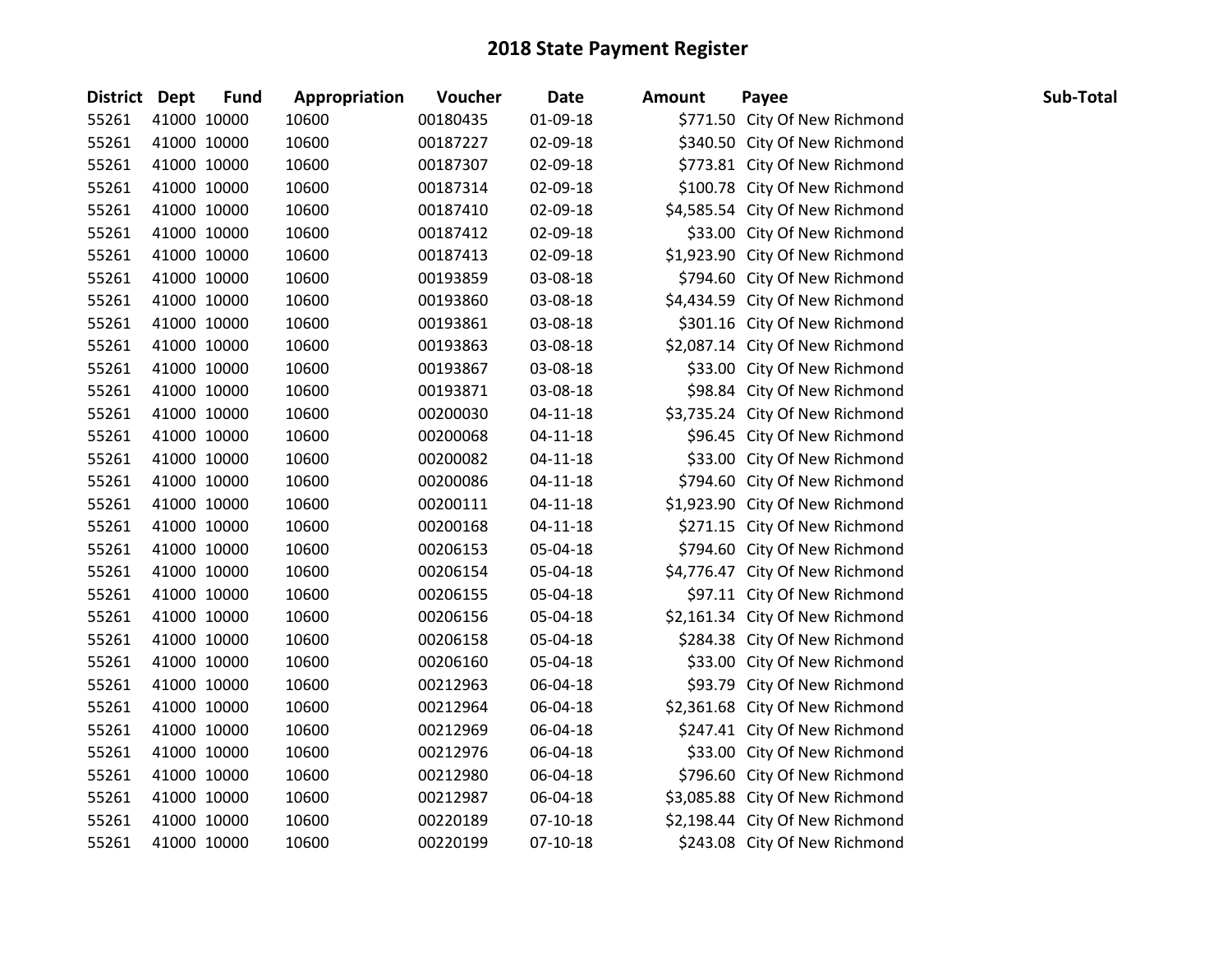| <b>District Dept</b> |             | <b>Fund</b> | Appropriation | Voucher  | <b>Date</b> | <b>Amount</b> | Payee                           | Sub-Total |
|----------------------|-------------|-------------|---------------|----------|-------------|---------------|---------------------------------|-----------|
| 55261                | 41000 10000 |             | 10600         | 00220204 | 07-10-18    |               | \$33.00 City Of New Richmond    |           |
| 55261                | 41000 10000 |             | 10600         | 00220221 | $07-10-18$  |               | \$799.48 City Of New Richmond   |           |
| 55261                | 41000 10000 |             | 10600         | 00220223 | $07-10-18$  |               | \$95.60 City Of New Richmond    |           |
| 55261                | 41000 10000 |             | 10600         | 00220226 | $07-10-18$  |               | \$4,029.54 City Of New Richmond |           |
| 55261                | 41000 10000 |             | 10600         | 00226391 | 08-08-18    |               | \$33.00 City Of New Richmond    |           |
| 55261                | 41000 10000 |             | 10600         | 00226394 | 08-08-18    |               | \$257.44 City Of New Richmond   |           |
| 55261                | 41000 10000 |             | 10600         | 00226406 | 08-08-18    |               | \$2,191.02 City Of New Richmond |           |
| 55261                | 41000 10000 |             | 10600         | 00226411 | 08-08-18    |               | \$96.72 City Of New Richmond    |           |
| 55261                | 41000 10000 |             | 10600         | 00226802 | 08-08-18    |               | \$4,077.36 City Of New Richmond |           |
| 55261                | 41000 10000 |             | 10600         | 00226810 | 08-08-18    |               | \$873.88 City Of New Richmond   |           |
| 55261                | 41000 10000 |             | 10600         | 00233276 | 09-10-18    |               | \$862.88 City Of New Richmond   |           |
| 55261                | 41000 10000 |             | 10600         | 00233277 | 09-10-18    |               | \$5,131.66 City Of New Richmond |           |
| 55261                | 41000 10000 |             | 10600         | 00233291 | 09-10-18    |               | \$100.42 City Of New Richmond   |           |
| 55261                | 41000 10000 |             | 10600         | 00233298 | 09-10-18    |               | \$2,524.92 City Of New Richmond |           |
| 55261                | 41000 10000 |             | 10600         | 00233365 | 09-10-18    |               | \$237.91 City Of New Richmond   |           |
| 55261                | 41000 10000 |             | 10600         | 00233374 | 09-10-18    |               | \$33.00 City Of New Richmond    |           |
| 55261                | 41000 10000 |             | 10600         | 00239742 | 10-05-18    |               | \$33.00 City Of New Richmond    |           |
| 55261                | 41000 10000 |             | 10600         | 00239752 | 10-05-18    |               | \$157.76 City Of New Richmond   |           |
| 55261                | 41000 10000 |             | 10600         | 00239756 | 10-05-18    |               | \$2,428.46 City Of New Richmond |           |
| 55261                | 41000 10000 |             | 10600         | 00239759 | 10-05-18    |               | \$100.07 City Of New Richmond   |           |
| 55261                | 41000 10000 |             | 10600         | 00239761 | 10-05-18    |               | \$4,653.17 City Of New Richmond |           |
| 55261                | 41000 10000 |             | 10600         | 00239762 | 10-05-18    |               | \$837.88 City Of New Richmond   |           |
| 55261                | 41000 10000 |             | 10600         | 00246847 | 11-07-18    |               | \$819.00 City Of New Richmond   |           |
| 55261                | 41000 10000 |             | 10600         | 00246849 | 11-07-18    |               | \$97.82 City Of New Richmond    |           |
| 55261                | 41000 10000 |             | 10600         | 00246850 | 11-07-18    |               | \$3,669.24 City Of New Richmond |           |
| 55261                | 41000 10000 |             | 10600         | 00246851 | 11-07-18    |               | \$2,383.94 City Of New Richmond |           |
| 55261                | 41000 10000 |             | 10600         | 00246852 | 11-07-18    |               | \$115.92 City Of New Richmond   |           |
| 55261                | 41000 10000 |             | 10600         | 00246855 | 11-07-18    |               | \$33.00 City Of New Richmond    |           |
| 55261                | 41000 10000 |             | 10600         | 00252708 | 12-06-18    |               | \$797.04 City Of New Richmond   |           |
| 55261                | 41000 10000 |             | 10600         | 00252715 | 12-06-18    |               | \$3,474.00 City Of New Richmond |           |
| 55261                | 41000 10000 |             | 10600         | 00252717 | 12-06-18    |               | \$97.00 City Of New Richmond    |           |
| 55261                | 41000 10000 |             | 10600         | 00252719 | 12-06-18    |               | \$2,191.02 City Of New Richmond |           |
| 55261                | 41000 10000 |             | 10600         | 00252722 | 12-06-18    |               | \$100.28 City Of New Richmond   |           |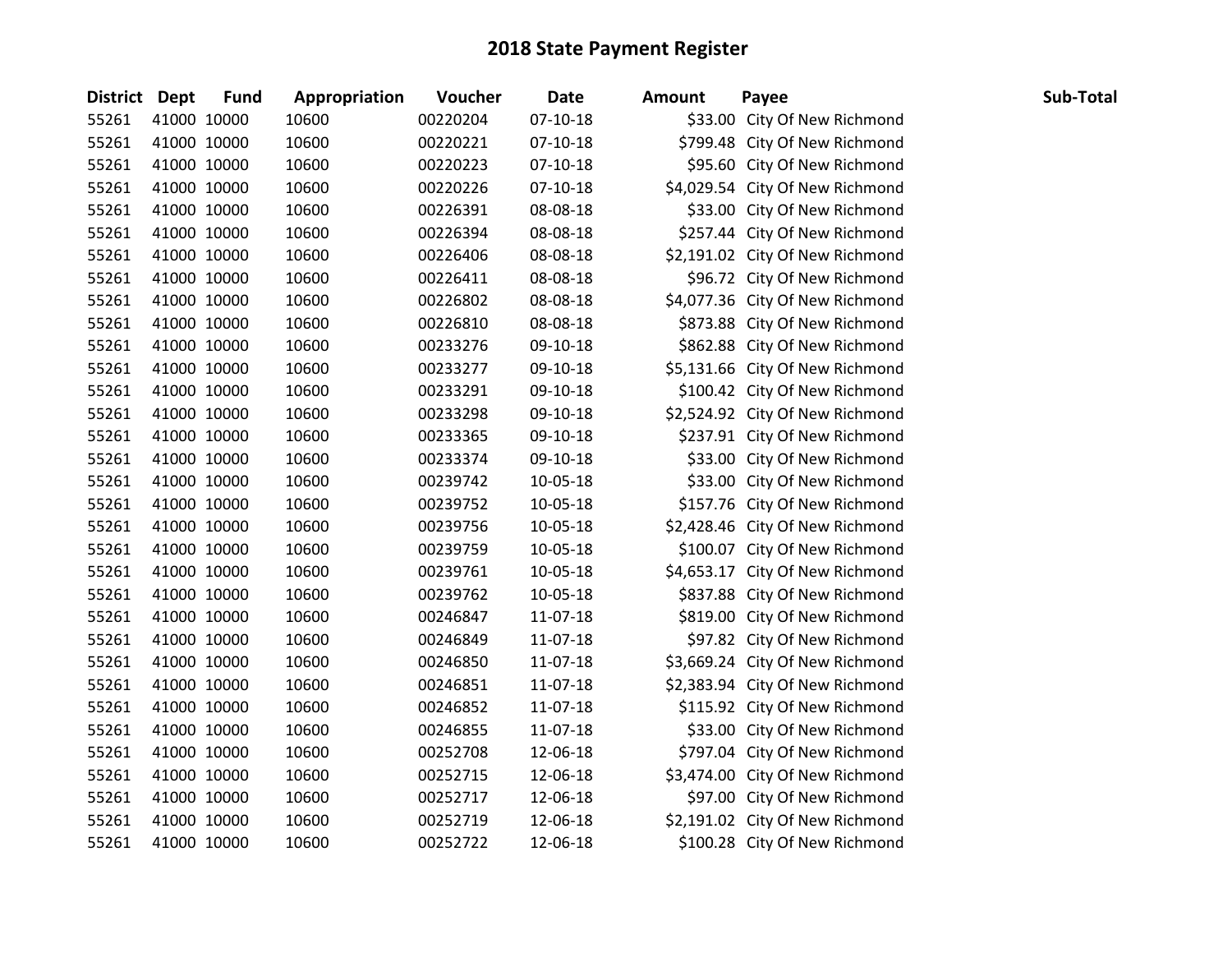| <b>District Dept</b> |             | <b>Fund</b> | Appropriation                                                                   | Voucher            | <b>Date</b>    | <b>Amount</b> | Payee                            | Sub-Total   |
|----------------------|-------------|-------------|---------------------------------------------------------------------------------|--------------------|----------------|---------------|----------------------------------|-------------|
| 55261                |             | 41000 10000 | 10600                                                                           | 00252725           | 12-06-18       |               | \$33.00 City Of New Richmond     |             |
| 55261                |             |             | Department of Corrections - - Energy Costs, Energy-Related A Total              |                    |                |               |                                  | \$89,942.25 |
| 55261                |             |             | Department of Health Services - - Prepaid Medical Transport Reimbursement       |                    |                |               |                                  |             |
| 55261                |             | 43500 10000 | 16300                                                                           | AMBULANCE 11-08-18 |                |               | \$22,559.04 City Of New Richmond |             |
| 55261                |             |             | Department of Health Services - - Prepaid Medical Transport Reimbursement Total |                    |                |               |                                  | \$22,559.04 |
| 55261                |             |             | Department of Justice - - Law Enforcement Train, Local                          |                    |                |               |                                  |             |
| 55261                |             | 45500 10000 | 23100                                                                           | 00053560           | 10-18-18       |               | \$2,560.00 City Of New Richmond  |             |
| 55261                |             |             | Department of Justice - - Law Enforcement Train, Local Total                    |                    |                |               |                                  | \$2,560.00  |
| 55261                |             |             | Department of Justice - - Internet Crimes Against Childr                        |                    |                |               |                                  |             |
| 55261                |             | 45500 10000 | 28400                                                                           | 00044171           | 04-05-18       |               | \$1,481.13 City Of New Richmond  |             |
| 55261                |             |             | Department of Justice - - Internet Crimes Against Childr Total                  |                    |                |               |                                  | \$1,481.13  |
| 55261                |             |             | Department of Military Affairs - - Energy Costs, Energy-Related A               |                    |                |               |                                  |             |
| 55261                |             | 46500 10000 | 10600                                                                           | 00037875           | $01 - 24 - 18$ |               | \$1,199.98 City Of New Richmond  |             |
| 55261                |             | 46500 10000 | 10600                                                                           | 00037876           | $01 - 24 - 18$ |               | \$33.00 City Of New Richmond     |             |
| 55261                |             | 46500 10000 | 10600                                                                           | 00039688           | 02-23-18       |               | \$1,972.68 City Of New Richmond  |             |
| 55261                |             | 46500 10000 | 10600                                                                           | 00039689           | 02-23-18       |               | \$33.00 City Of New Richmond     |             |
| 55261                |             | 46500 10000 | 10600                                                                           | 00040728           | 03-22-18       |               | \$1,703.31 City Of New Richmond  |             |
| 55261                |             | 46500 10000 | 10600                                                                           | 00042501           | 05-02-18       |               | \$30.00 City Of New Richmond     |             |
| 55261                |             | 46500 10000 | 10600                                                                           | 00042502           | 05-02-18       |               | \$33.33 City Of New Richmond     |             |
| 55261                |             | 46500 10000 | 10600                                                                           | 00042503           | 05-02-18       |               | \$1,430.54 City Of New Richmond  |             |
| 55261                |             | 46500 10000 | 10600                                                                           | 00044102           | 06-05-18       |               | \$1,532.21 City Of New Richmond  |             |
| 55261                |             | 46500 10000 | 10600                                                                           | 00044103           | 06-05-18       |               | \$36.03 City Of New Richmond     |             |
| 55261                | 46500 10000 |             | 10600                                                                           | 00045790           | 06-29-18       |               | \$1,163.04 City Of New Richmond  |             |
| 55261                |             | 46500 10000 | 10600                                                                           | 00045791           | 06-29-18       |               | \$33.36 City Of New Richmond     |             |
| 55261                |             | 46500 10000 | 10600                                                                           | 00047506           | 08-08-18       |               | \$1,127.50 City Of New Richmond  |             |
| 55261                |             | 46500 10000 | 10600                                                                           | 00047508           | 08-08-18       |               | \$33.00 City Of New Richmond     |             |
| 55261                |             | 46500 10000 | 10600                                                                           | 00048344           | 08-30-18       |               | \$1,172.07 City Of New Richmond  |             |
| 55261                | 46500 10000 |             | 10600                                                                           | 00048345           | 08-30-18       |               | \$33.33 City Of New Richmond     |             |
| 55261                |             | 46500 10000 | 10600                                                                           | 00049426           | 09-24-18       |               | \$1,381.68 City Of New Richmond  |             |
| 55261                |             | 46500 10000 | 10600                                                                           | 00049427           | 09-24-18       |               | \$33.00 City Of New Richmond     |             |
| 55261                |             | 46500 10000 | 10600                                                                           | 00051442           | 11-01-18       |               | \$1,338.80 City Of New Richmond  |             |
| 55261                |             | 46500 10000 | 10600                                                                           | 00051443           | $11 - 01 - 18$ |               | \$33.00 City Of New Richmond     |             |
| 55261                |             | 46500 10000 | 10600                                                                           | 00052201           | 11-23-18       |               | \$1,041.43 City Of New Richmond  |             |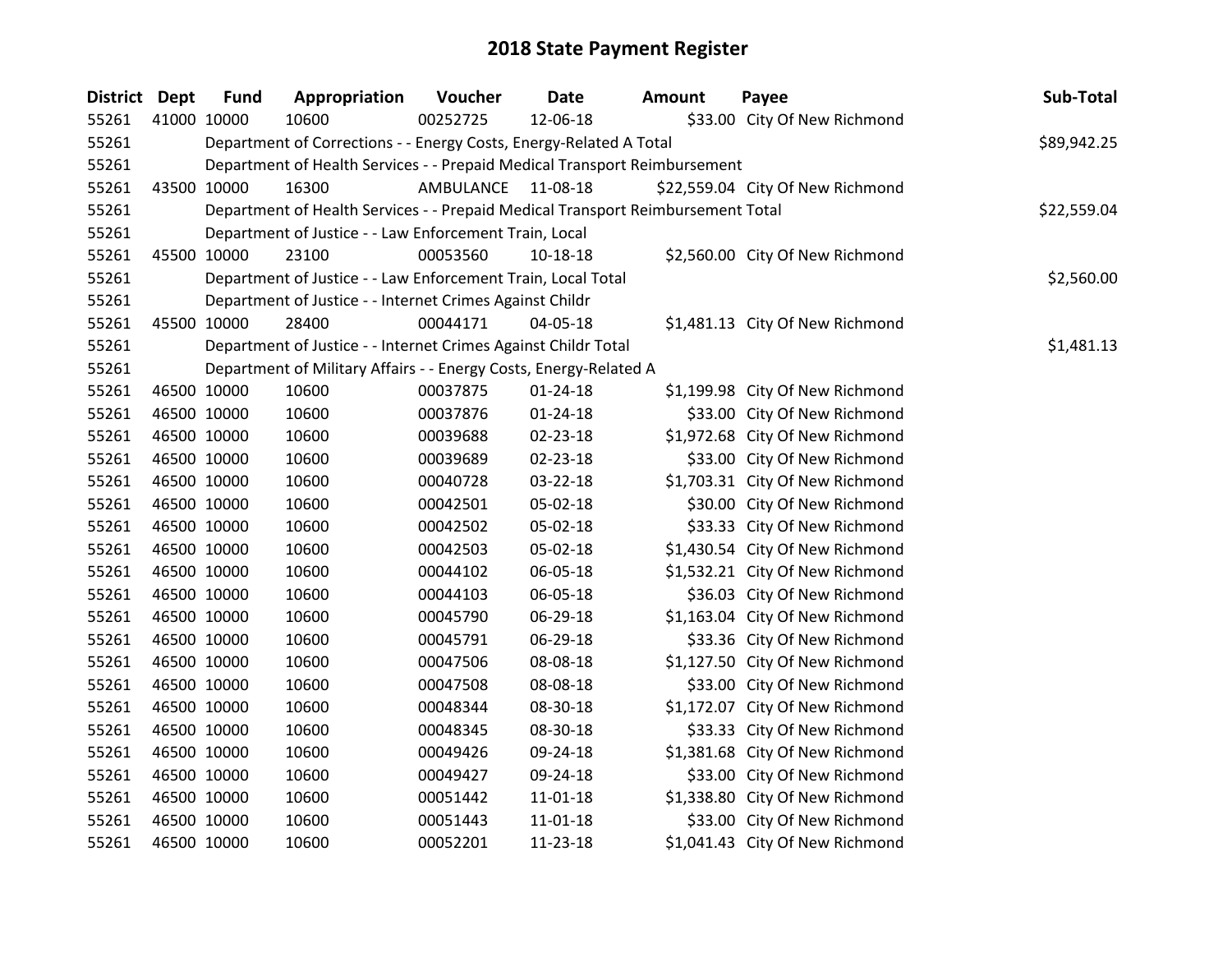| District Dept      | <b>Fund</b> | Appropriation                                                           | Voucher  | Date           | <b>Amount</b> | Payee                             | Sub-Total      |
|--------------------|-------------|-------------------------------------------------------------------------|----------|----------------|---------------|-----------------------------------|----------------|
| 55261              | 46500 10000 | 10600                                                                   | 00052202 | 11-23-18       |               | \$33.00 City Of New Richmond      |                |
| 55261              | 46500 10000 | 10600                                                                   | 00053412 | 12-20-18       |               | \$1,059.75 City Of New Richmond   |                |
| 55261              | 46500 10000 | 10600                                                                   | 00053413 | 12-20-18       |               | \$33.00 City Of New Richmond      |                |
| 55261              |             | Department of Military Affairs - - Energy Costs, Energy-Related A Total |          |                |               |                                   | \$16,520.04    |
| 55261              |             | Department of Military Affairs - - Federal Aid-Service Contracts        |          |                |               |                                   |                |
| 55261              | 46500 10000 | 14100                                                                   | 00037756 | $01 - 25 - 18$ |               | \$15.00 City Of New Richmond      |                |
| 55261              |             | Department of Military Affairs - - Federal Aid-Service Contracts Total  |          |                |               |                                   | \$15.00        |
| 55261              |             | Department of Revenue - - Payments For Municipal Svcs                   |          |                |               |                                   |                |
| 55261              | 56600 10000 | 50100                                                                   | 00026905 | $01 - 31 - 18$ |               | \$6,266.65 City Of New Richmond   |                |
| 55261              |             | Department of Revenue - - Payments For Municipal Svcs Total             |          |                |               |                                   | \$6,266.65     |
| 55261              |             | Shared Revenue and Tax Relief - - Expenditure Restraint Program         |          |                |               |                                   |                |
| 55261              | 83500 10000 | 10100                                                                   | 00034064 | $07 - 23 - 18$ |               | \$121,233.07 City Of New Richmond |                |
| 55261              | 83500 10000 | 10100                                                                   | 00036950 | 11-19-18       |               | \$0.10 City Of New Richmond       |                |
| 55261              |             | Shared Revenue and Tax Relief - - Expenditure Restraint Program Total   |          |                |               |                                   | \$121,233.17   |
| 55261              |             | Shared Revenue and Tax Relief - - County And Municipal Aid              |          |                |               |                                   |                |
| 55261              | 83500 10000 | 10500                                                                   | 00034064 | 07-23-18       |               | \$68,809.74 City Of New Richmond  |                |
| 55261              | 83500 10000 | 10500                                                                   | 00036950 | 11-19-18       |               | \$367,362.79 City Of New Richmond |                |
| 55261              |             | Shared Revenue and Tax Relief - - County And Municipal Aid Total        |          |                |               |                                   | \$436,172.53   |
| 55261              |             | Shared Revenue and Tax Relief - - Exempt Computer Aid                   |          |                |               |                                   |                |
| 55261              | 83500 10000 | 10900                                                                   | 00031253 | $07 - 23 - 18$ |               | \$8,960.82 City Of New Richmond   |                |
| 55261              | 83500 10000 | 10900                                                                   | 00032503 | $07 - 23 - 18$ |               | \$26,968.14 City Of New Richmond  |                |
| 55261              |             | Shared Revenue and Tax Relief - - Exempt Computer Aid Total             |          |                |               |                                   | \$35,928.96    |
| 55261              |             | Shared Revenue and Tax Relief - - Utility Aid                           |          |                |               |                                   |                |
| 55261              | 83500 10000 | 11000                                                                   | 00034064 | $07 - 23 - 18$ |               | \$1,102.24 City Of New Richmond   |                |
| 55261              | 83500 10000 | 11000                                                                   | 00036950 | 11-19-18       |               | \$6,650.58 City Of New Richmond   |                |
| 55261              |             | Shared Revenue and Tax Relief - - Utility Aid Total                     |          |                |               |                                   | \$7,752.82     |
| 55261              |             | Shared Revenue and Tax Relief - - Lottery & Gaming Credit               |          |                |               |                                   |                |
| 55261              | 83500 52100 | 36300                                                                   | 00027599 | 03-26-18       |               | \$1,629.50 City Of New Richmond   |                |
| 55261              |             | Shared Revenue and Tax Relief - - Lottery & Gaming Credit Total         |          |                |               |                                   | \$1,629.50     |
| <b>55261 Total</b> |             |                                                                         |          |                |               |                                   | \$1,576,068.44 |